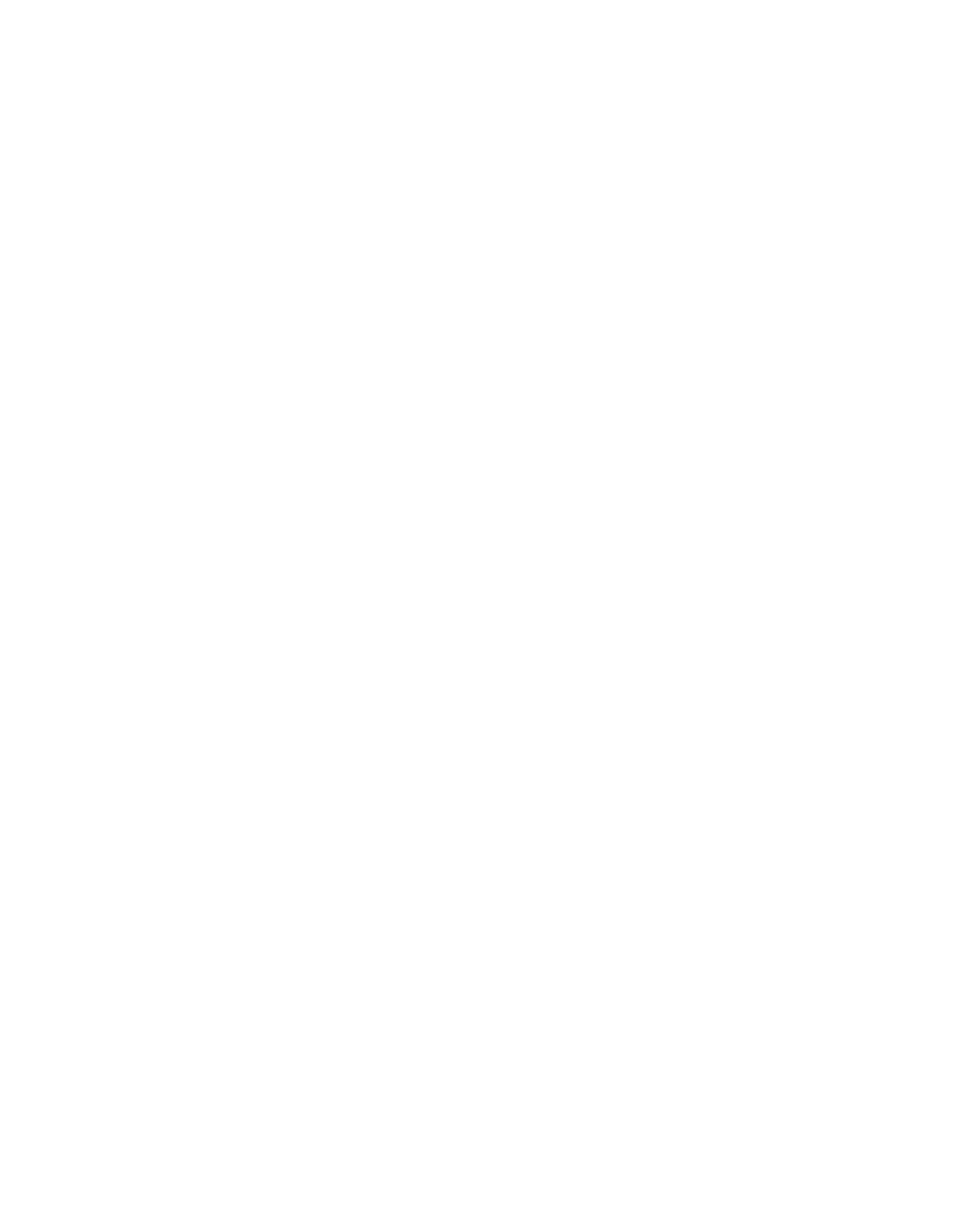# SEARCH PROJECT

Special Education as Requirements in Charter Schools

# FINAL REPORT OF A RESEARCH STUDY

# CROSS-STATE ANALYSIS OF FINDINGS AND SUMMARIES OF STATE CASE STUDIES

**Eileen M. Ahearn, NASDSE**

**Cheryl M. Lange, Lange Consultants**

**Lauren Morando Rhim, Consultant**

**Margaret J. McLaughlin, University of Maryland**



National Association of State Directors of Special Education 1800 Diagonal Road, Suite 320, Alexandria, Virginia 22314 (703) 519-3800 FAX (703) 519 3808 TDD (703) 519-7008 www.nasdse.org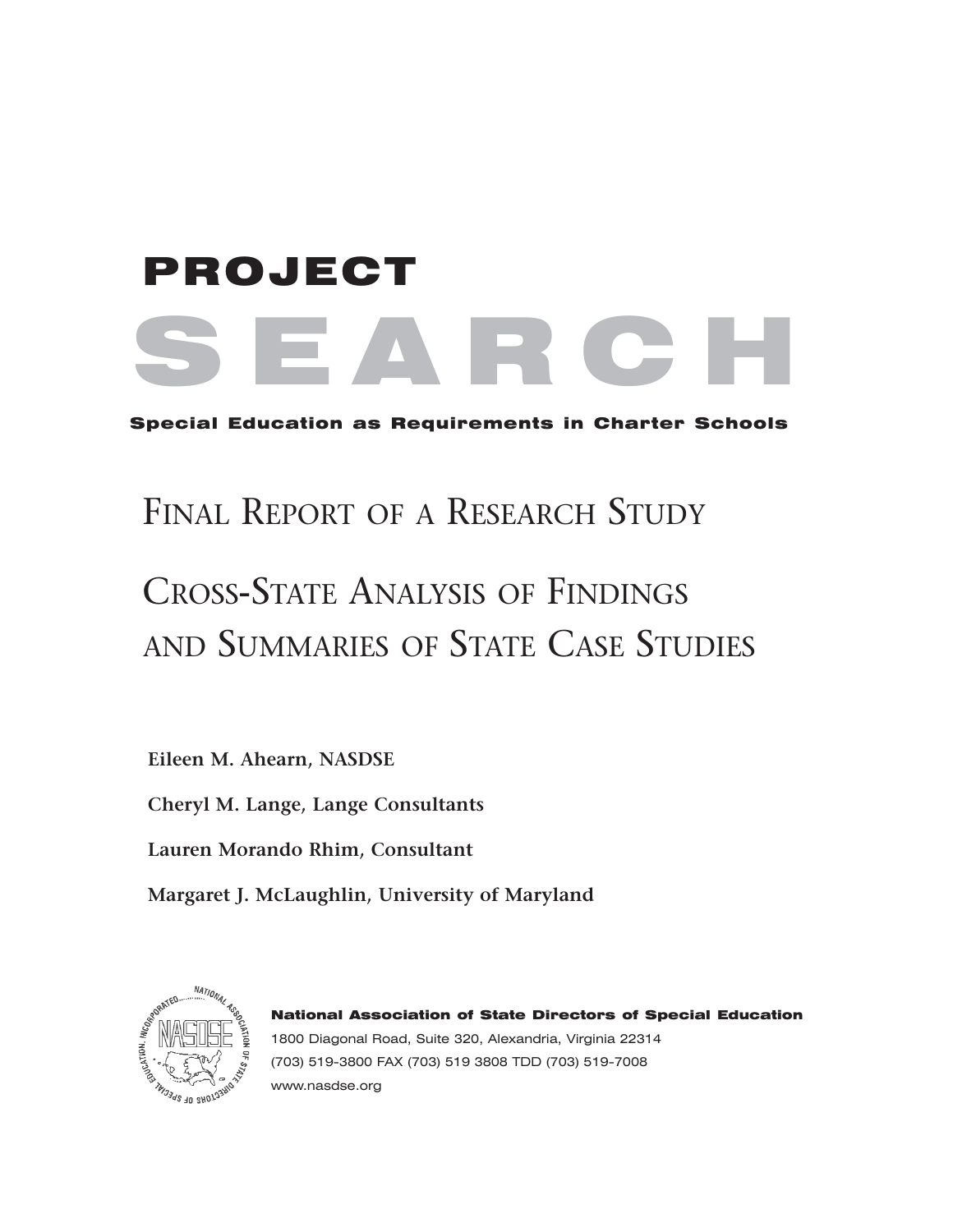

This research was sponsored by the U. S. Department of Education, Office of Special Education Programs (OSEP) under grant #H324C980032. However, the opinions expressed herein do not necessarily reflect the position of the U. S. Department of Education, and no official endorsement by the Department should be inferred.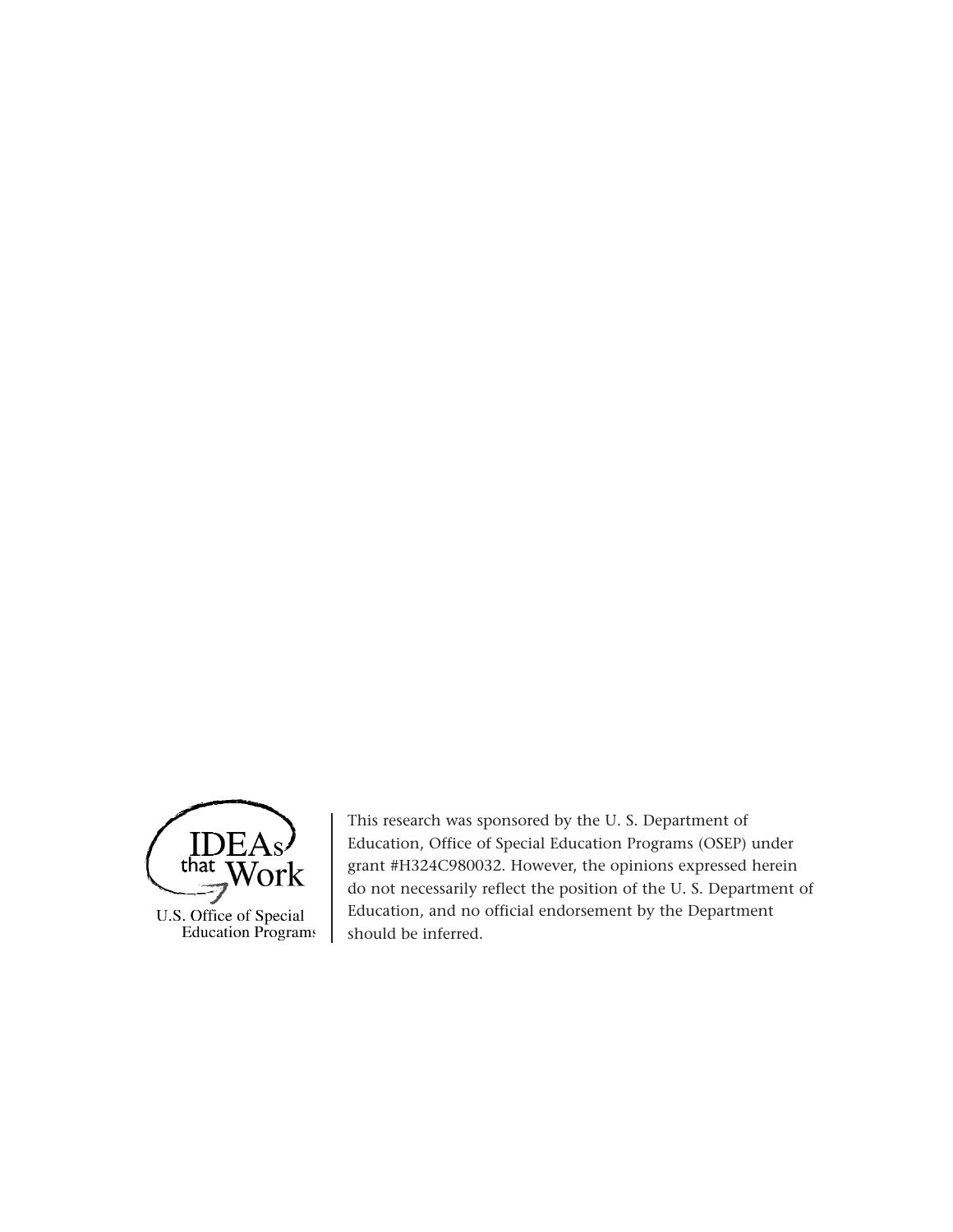#### Acknowledgements

Many people contributed generously of their time and resources to provide the information we needed to complete this study. We are especially grateful to the state education department staff, charter school organizers and operators, and others in our case study states who allowed us access to their data and facilities, and to charter school researchers and others involved in the charter schools movement who provided valuable information and assistance and reviewed drafts of study documents. In addition, many special education and charter school organizations contributed significantly through participation in project activities to review our findings and recommendations. We are deeply grateful to everyone whose participation enriched the findings of this study.

The research team also expresses appreciation to the U. S. Department of Education Office of Special Education Programs (OSEP) for the support of this project, to the administrators and staff of the National Association of State Directors of Special Education who gave generously of their time and talents to the research team throughout the time of the study, and to the staff at the University of Maryland who assisted in management of the subcontract that was a part of this project.

The conclusions in this report are the responsibility of the members of the Project SEARCH research team, and our appreciation of these contributions does not in any way imply endorsement of the findings or reports from Project SEARCH by any of the participants or supporters of the project.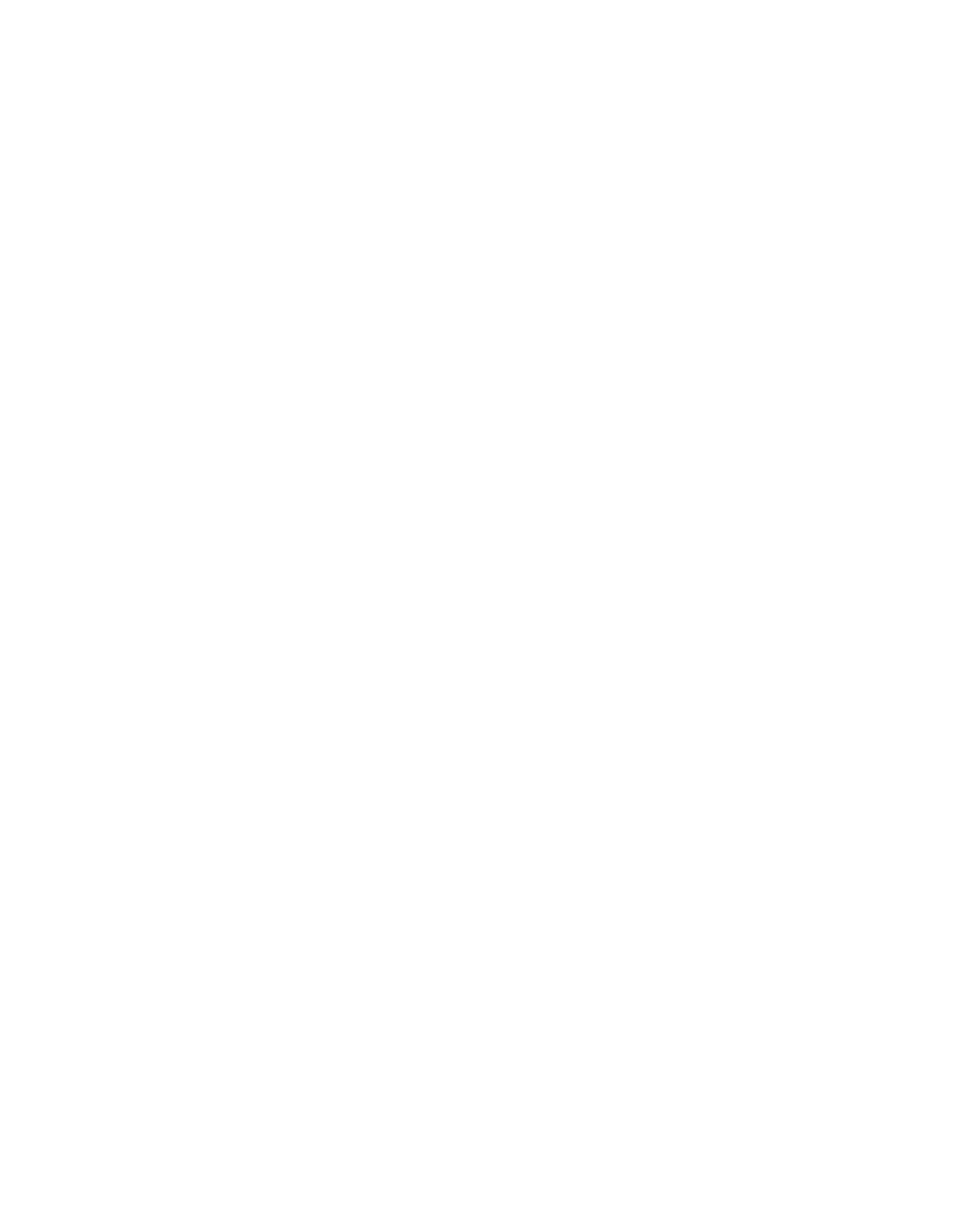### Table of Contents

| Τ.                |                                                  |  |  |
|-------------------|--------------------------------------------------|--|--|
| Ш.                |                                                  |  |  |
| III.              | Phase I: Preliminary Policy Analysis Findings 11 |  |  |
| IV.               |                                                  |  |  |
| V.                |                                                  |  |  |
| VI.               |                                                  |  |  |
| <b>APPENDICES</b> |                                                  |  |  |
|                   |                                                  |  |  |
|                   |                                                  |  |  |
|                   | Appendix C Case Study Executive Summaries        |  |  |
|                   | C.1                                              |  |  |
|                   | C.2                                              |  |  |
|                   | C.3                                              |  |  |
|                   | C.4                                              |  |  |
|                   | C.5                                              |  |  |
|                   | C.6                                              |  |  |
|                   | C.7                                              |  |  |
|                   | C.8                                              |  |  |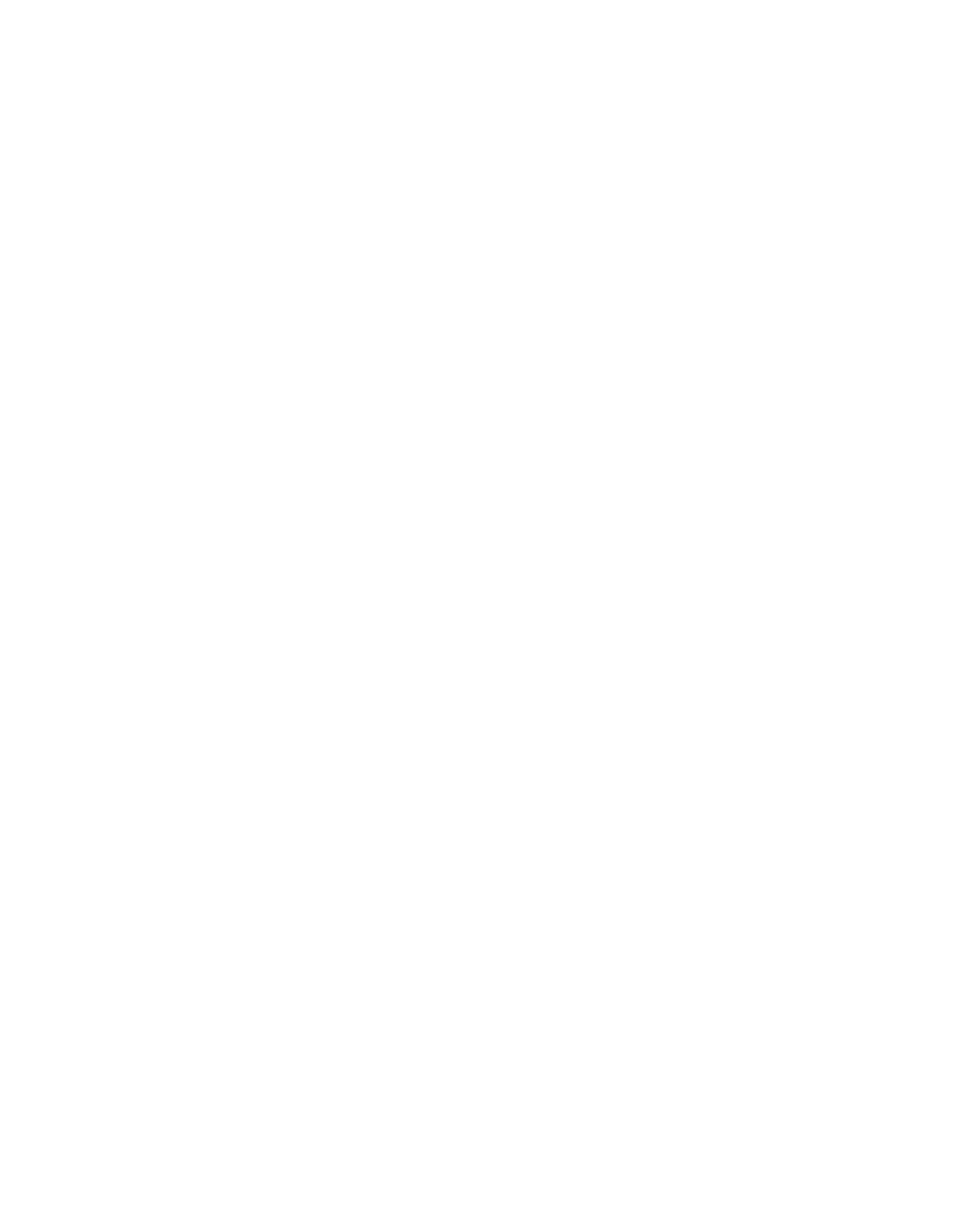### I. Introduction to Project SEARCH

roject SEARCH (Special Education as Requirements in Charter Schools), is<br>a qualitative research study of how the nation's public charter schools are<br>implementing special education policies. Specifically, Project SEARCH<br>loo a qualitative research study of how the nation's public charter schools are implementing special education policies. Specifically, Project SEARCH looked at the ways charter schools interpret the laws and regulations governing the education of children with disabilities, especially as defined under the federal Individuals with Disabilities Education Act (IDEA).

Project SEARCH was a two-phased investigation. The preliminary phase included a 15-state policy analysis that was used to guide the process and content of the study's second – and main – phase: case studies based on extensive data collection in seven states and the District of Columbia. This report is a synthesis of the findings from both phases. It includes a description of Project SEARCH, the two key findings that emerged from the initial policy analysis, cross-state findings from the eight state-level case studies, conclusions, and recommendations.<sup>1</sup> The recommendations are designed to help states, districts or other authorizing entities, individual charter school operators, other government officials and policymakers better address the responsibility of providing special education in charter schools.

Additional information about Project SEARCH, including this report, is available at the website of the National Association of State Directors of Special Education (NASDSE) at: www.nasdse.org/project\_search.htm.

<sup>&</sup>lt;sup>1</sup>The District of Columbia, for the purposes of this study, is referred to as one of the eight "state" case studies.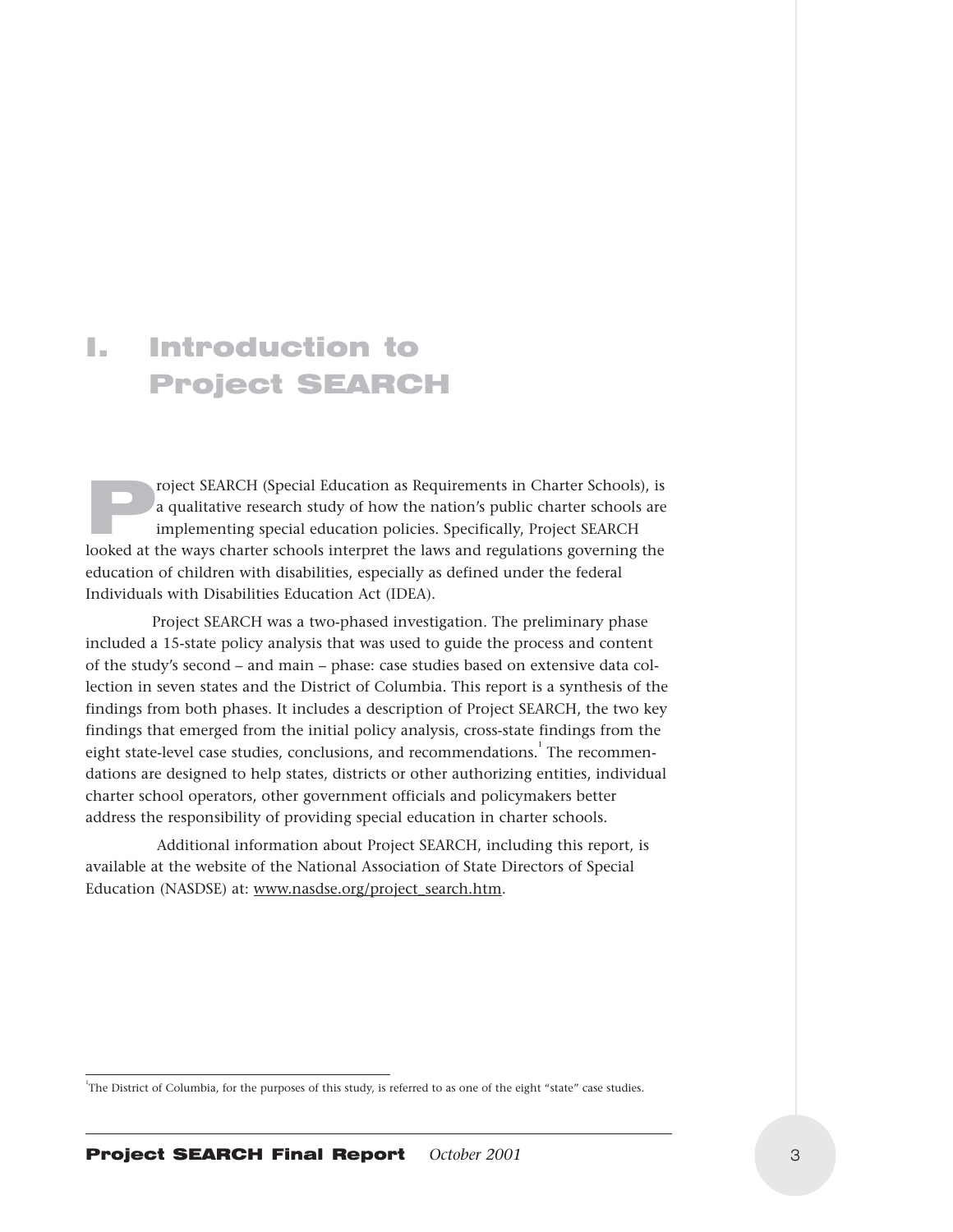#### Background: The Charter School Movement and Special Education

Charter schools appeared on the American education scene at the beginning of the 1990s. The first state charter school law was passed in Minnesota in 1991, and the first charter school opened in the 1992-93 school year. By the start of the 2000-01 school year, 36 states plus the District of Columbia and Puerto Rico had passed charter school legislation and over 2,000 charter schools with over 518,000 students were in operation nationwide (see the Center for Education Reform website at www.edreform.com/pubs/chglance.htm for national statistics). Charter laws differ significantly from one another, but they generally allow teachers, parents, community groups, business leaders, and/or others to apply for a charter and open a new public school or convert an existing school, with some degree of independence from a traditional public school district. The charter school movement is grounded in part on the proposition that deregulation can serve as a catalyst to develop more effective and efficient public schools (Finn, Manno, & Vanourek, 2000; Nathan, 1996).

A growing body of research on charter schools is emerging. In particular, studies investigating special education in charter schools are increasing as charter operators become more aware of their legal obligations and as more students with disabilities enroll in charter schools. Several recent studies have identified special education as a major issue facing charter operators. As part of their larger comprehensive evaluation of Michigan's charter schools initiative, Horn and Miron (2000) examined special education issues from the perspectives of the charter schools, the public school districts, and parents. Their report concludes that many of the issues raised by traditional public schools and the families who left charter schools suggest that charter schools violate IDEA. To be specific, Horn and Miron document that charter schools generally enroll fewer children with disabilities than traditional public schools and enroll children who have mild or high incidence disabilities such as specific learning disabilities, as opposed to children with more severe disabilities who require more services.

A federally funded study directed by Thomas Fiore (2000) at Westat involved visits to 32 charter schools located in multiple states. The researchers asked parents, teachers, and students why parents enrolled their children with disabilities in a charter school, how charter schools serve those students, and how successful charter schools are in meeting their goals. This study found that parents of students with disabilities enroll their child in a charter school for a combination of reasons related to attractive features of the charter school and negative experiences with the previously attended school. The report also notes that staff at some charter schools "counsel" parents of some students with disabilities against enrolling in the charter school. However, some charter schools specifically are designed to serve children with disabilities and other at-risk learners. Barriers encountered by charter schools in providing for students with disabilities include lack of adequate funding, strained relationships with local districts, lack of extracurricular activities, and the high costs of transportation.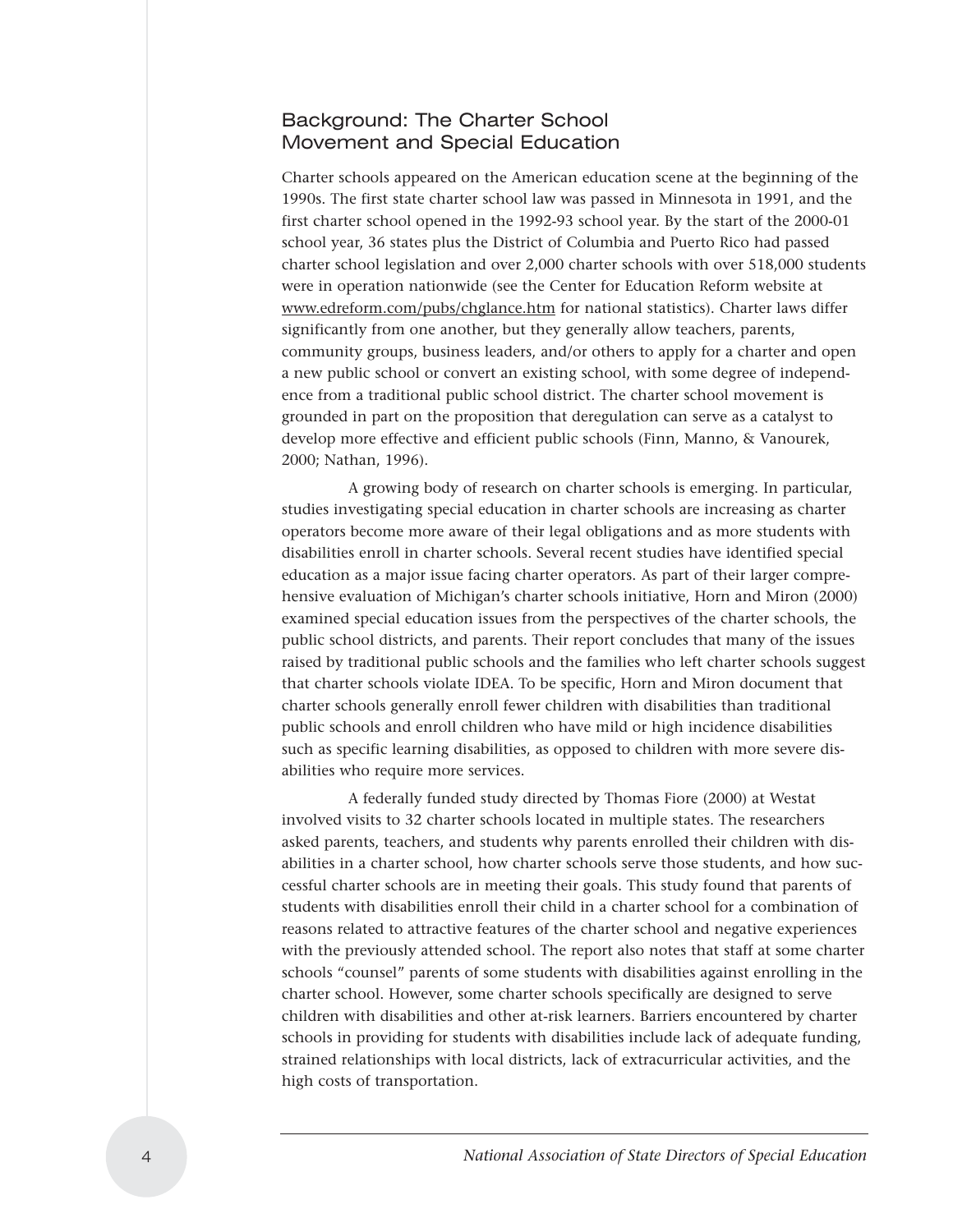Finally, Finn, Manno, and Vanourek (2000) also found that some charter schools might not be meeting all the needs of their students with disabilities. They attribute service inadequacies to "lack of experience, expertise, or resources" on the part of charter schools ( p. 159). However, Finn et al. recommend against additional regulation and suggest that special education should be addressed before charters are issued. They also recommend that the larger question regarding special education and charter schools is the degree to which charter schools are serving children with disabilities "differently than conventional schools" (p. 160). These authors also oppose attempting to standardize special education in charter schools and urge policy makers to recognize that charters are meant to be different and this includes how they deliver special education.

Project SEARCH complements and expands upon the existing studies by focusing on governance and policy contexts that address the implementation of special education and related services in charter schools. The origin of the policies is found in federal law and regulations that create the legal context in which charter schools must operate.

#### Special Education: Broad Federal and State Policy **Context**

State charter laws release charter schools from many local and state educational rules and regulations. These laws cannot supersede any federal laws. In particular, all charter schools must abide by civil rights statutes that protect students' access to public education regardless of race, ethnicity, religion, or disability.

As stated in the most recent document released by the U. S. Department of Education Office for Civil Rights (2000) related to charter schools, "The civil rights principles that apply to charter schools are the same principles that apply to all public schools" (p.iii). Among the laws and regulations containing these principles are Section 504 $^{2}$  of the Rehabilitation Act, the Americans with Disabilities Act (ADA) and IDEA. Every state receives federal funds under the IDEA. As a result, because they are part of the public education system, all charter schools must comply with the IDEA law and regulations concerning the education of individuals with disabilities. In addition, state special education laws and regulations further define public schools' responsibilities under IDEA and can also add requirements. Similarly, LEAs (local school districts) can make policies or define procedures for delivering special education in public schools. Waivers of laws or regulations permitted under state charter school laws pertain only to local and state special education regulations that go beyond the federal requirements.

However, federal and state special education law represents more than a simple civil rights declaration. Eligibility under IDEA requires that a student be

*The civil rights principles that apply to charter schools are the same principles that apply to all public schools.*

<sup>2</sup> Under Section 504, a recipient of federal funds "that operates a public elementary or secondary education program" must provide a free appropriate public education to students with disabilities. Section 504 is broader than IDEA and essentially confers the same entitlement to services for students with disabilities, although there are no funds available under 504 as there are under IDEA.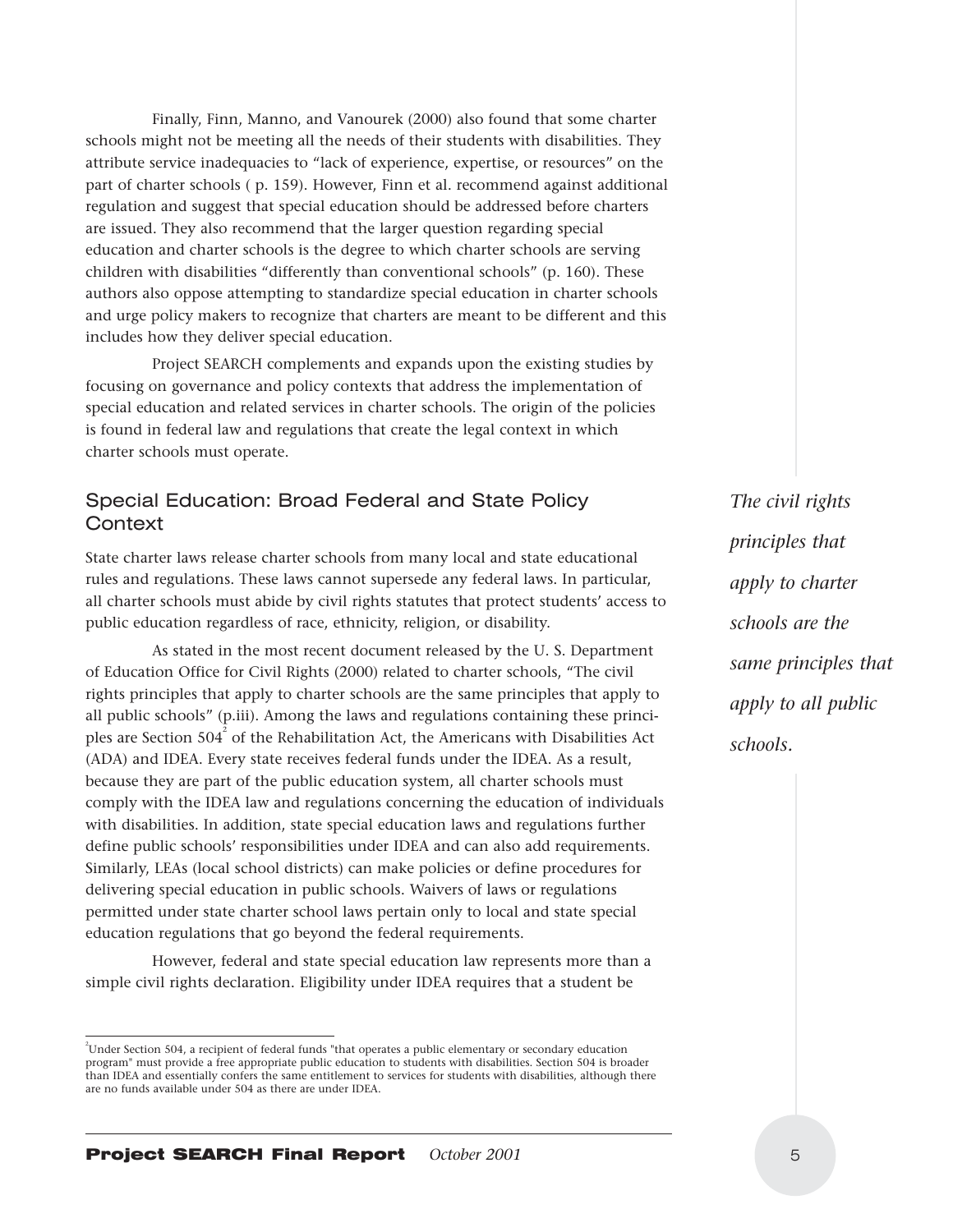identified as having one or more of the specific categories of disability defined under IDEA and that the disability is determined to have an adverse impact on the student's educational achievement. Federal special education law puts forth a set of procedures that Congress designed to ensure that each eligible student with a disability receives a free appropriate public education (FAPE). The foundation of FAPE is each student's entitlement to an individualized education reflected in an Individual Education Program (IEP). IEPs are developed through a team process that includes school personnel and parents. Students' IEPs specify the special education and related services designed to confer reasonable educational benefit.

Special education procedures have evolved over the 25 years that the federal policies have been in place. Some of the procedures relate directly to ensuring that each student with a disability is eligible under IDEA. Other procedures are designed to ensure compliance of the public school systems with all federal requirements related to the education of students with disabilities. Unlike most traditional educational accountability mechanisms that use aggregate student achievement or other school-level data, IDEA requires accountability at the individual student level. Put simply, the foundation of IDEA is the individual student. Consequently, schools cannot respond only to the needs of most or a majority of students with disabilities; they must be prepared to address the individual needs of all eligible students.

Maintaining a system of special education and related services is a formidable task for traditional districts as well as charter schools. Many of the issues that confront charter school operators also pose challenges to traditional public schools (i.e., lack of qualified staff, inadequate funding, complexity of special education paperwork, and accountability procedures). However, the context of delivering special education is unique in charter schools due the nature of these schools' governance structures, which maximize autonomy. Project SEARCH was designed to capture the ways in which state charter school laws and policies and individual charter school operators are negotiating the dual goals of autonomy and deregulation in order to provide an appropriate education to students with disabilities.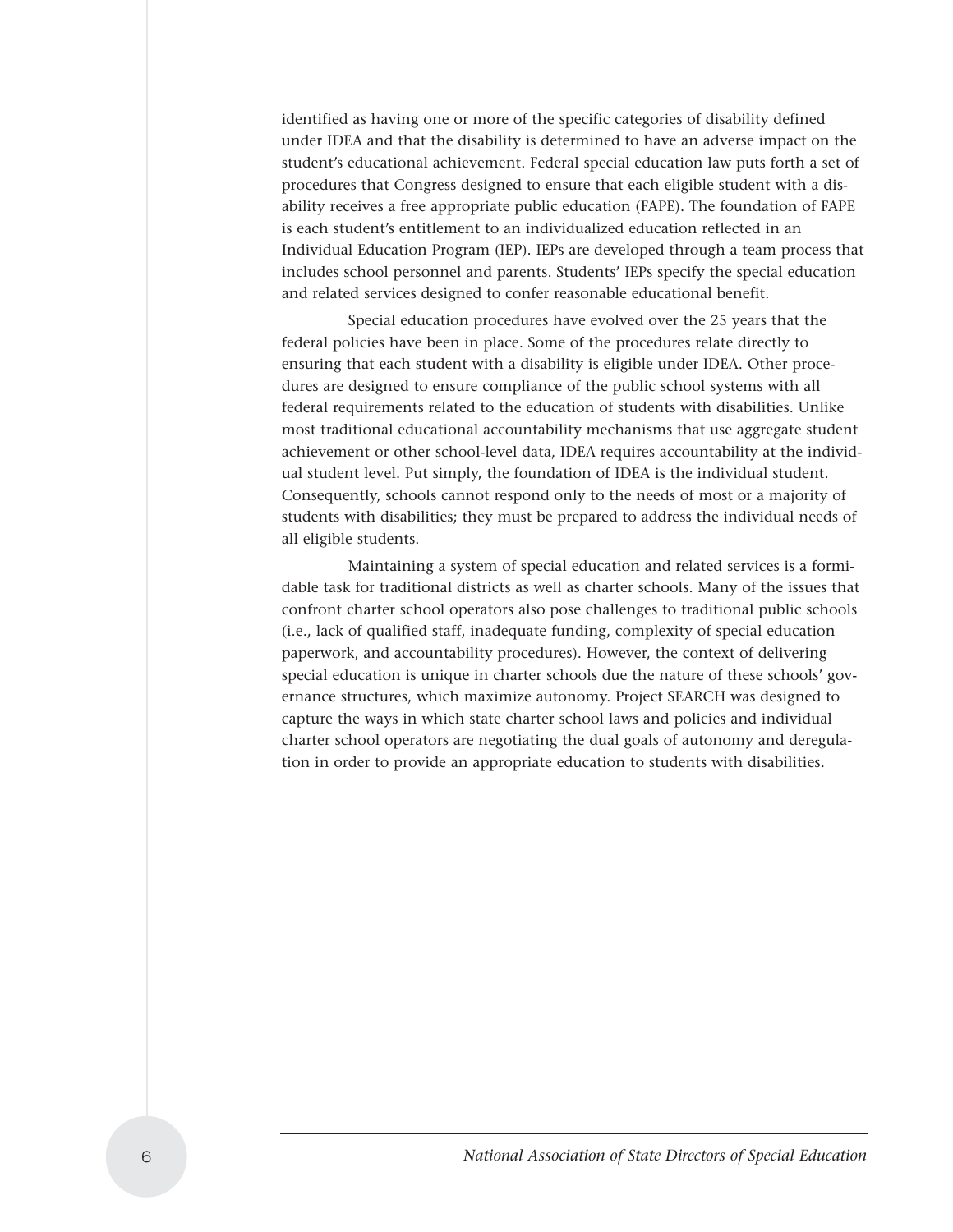## II. Description of Project SEARCH<sup>3</sup>

single overriding research question guided Project SEARCH: What<br>policies and practices facilitate the capacity of charter schools to p<br>special education services? Embedded in this broad question are s<br>questions regarding w policies and practices facilitate the capacity of charter schools to provide special education services? Embedded in this broad question are specific questions regarding where and how special education fits into state laws and regulations, the charter application process, school governance, finance and facilities, staffing, technical assistance, service delivery, data collection and accountability, transportation, and finally, the charter school's mission. These questions served as the basis of data collection for the initial 15 state policy study and the subsequent case studies that provide rich insight into what state, district, and school level policies and practices influence charter schools' capacity to deliver special education.

#### Assumptions Underlying the Research

Three assumptions guided Project SEARCH: (a) Charter schools, as publicly funded entities, are obligated to provide access and a free appropriate public education (FAPE) to students with disabilities; (b) special education structures and legal requirements are challenging to implement for charter schools nationwide; and (c) state level special education and charter school policies frame how charter schools deliver special education. With these assumptions in mind, Project SEARCH sought to identify policies and procedures that advance or impede charter schools' ability to meet their legal obligations within the context of greater autonomy and flexibility granted by state charter school laws. For example, do districts help or hinder charter schools' capacity to deliver special education? If so, how? Or, how do statelevel policies enhance or hinder the implementation of special education in charter schools?

<sup>&</sup>lt;sup>3</sup>A comprehensive review of Project SEARCH's methodology is provided in Appendix A.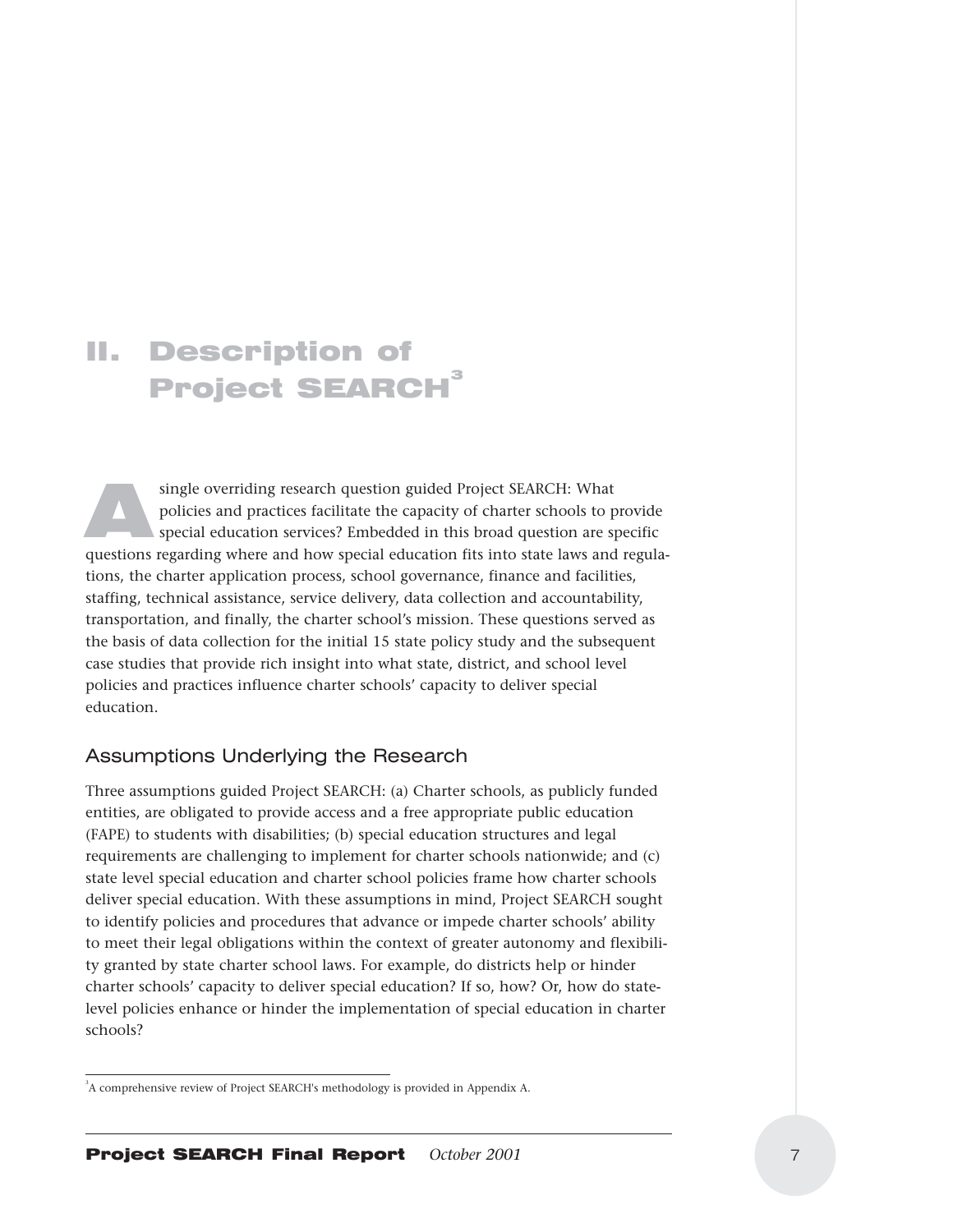Project SEARCH did not seek to identify school-specific approaches or models of special education service delivery or to evaluate how effectively special education students are being educated within charter schools. Furthermore, this research did not aim to document or examine the challenges associated with implementing IDEA that pertain to all public schools. Rather, Project SEARCH focused on specific state policies and practices that influence charter schools' capacity to appropriately serve children with disabilities.

#### Methodology

Project SEARCH utilized a two-phased investigation process. The first project activity, completed in February 1999, was a policy analysis of 15 states with charter schools in operation for at least one year. A minimum of three persons (i.e., state director of special education, state charter school liaison, and resource center director) were interviewed in each of 15 states. The purpose of the interviews was to identify the major policy issues confronting charter schools implementing special education. The policy analysis explored the issues involved with delivering special education in charter schools and provided data from which the research team developed criteria for selecting a sample of states and refining the focus of the data gathering during the second and main phase of the study. The initial policy investigation revealed that there are two domains—policy and practice—which determine the governance and operational relationships between charter schools and LEAs for the purpose of special education. A report based upon the findings of the initial 15 state policy analyses, *Charter Schools and Special Education: Balancing Disparate Visions. An Investigation of Charter Schools and Special Education in Fifteen States* (Rhim & McLaughlin, 2000) is available at: www.nasdse.org/project\_search.htm.

The second phase of research was conducted during the 1998-1999 and 1999-2000 school years and consisted of in-depth case studies of special education policies and practices in charter schools in seven states and the District of Columbia.<sup>4</sup> Using data collected during the initial 15 state policy investigations, the sample was drawn purposefully (Miles & Huberman, 1994) in order to reflect maximum variation among the individual states based upon:

- The length of time charter schools have been operating in the state;
- The number of charter schools operating in the state; and
- The degree of autonomy granted charter schools from their LEA by the state charter school law.

The seven case study states were Arizona, California, Colorado, Connecticut, Florida, Minnesota, and North Carolina. A case study of the District of Columbia analyzing the design and implementation of a special education cooperative by

<sup>4</sup> Executive summaries of the eight case studies are located in Appendix B.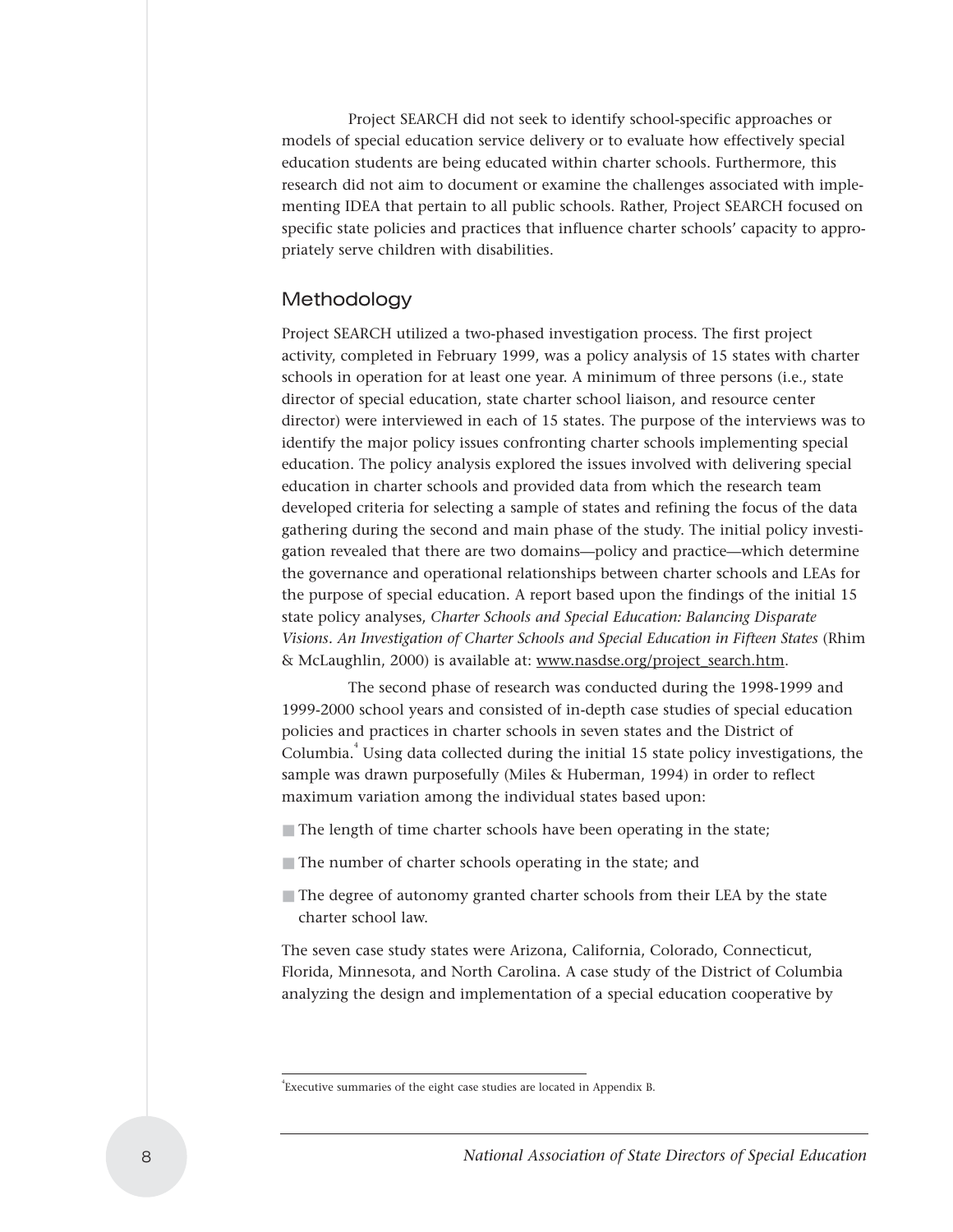charter schools was added as a complement to the seven in-depth state case studies. The DC case provides insight into the formation of a special education cooperative and what services a cooperative can provide its members. The primary sources of data for all eight case studies were semi-structured, in-depth interviews, focus groups, and extensive document reviews. The Project SEARCH research team analyzed the eight case studies and identified cross-case themes and specific findings.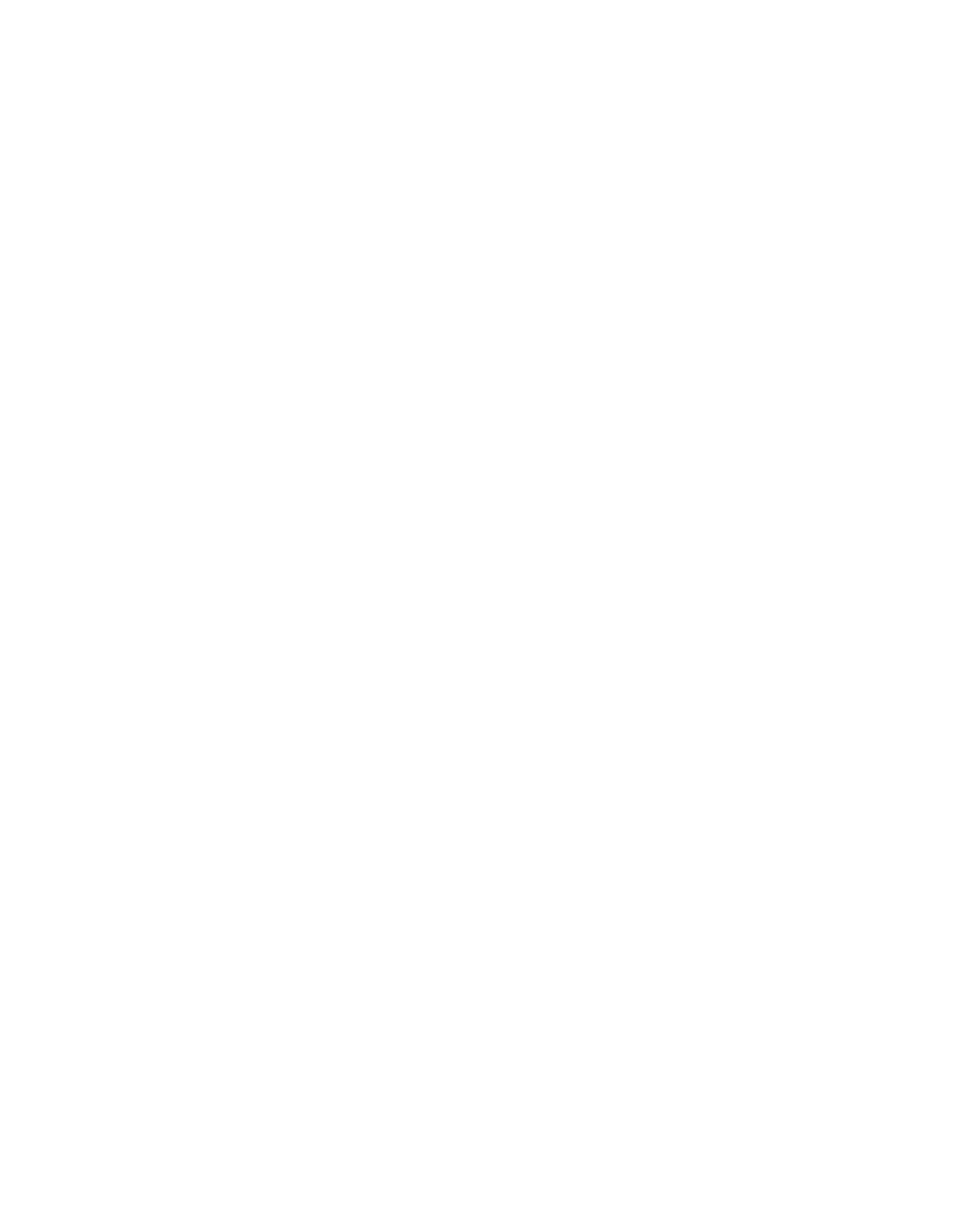# III. Phase I: Preliminary Policy Analysis Findings

The preliminary 15 state policy analysis revealed two key findings<br>(described in detail below) that influenced the subsequent in-dep<br>studies: (a) the substantive policy and practice implications of a<br>school's status as an (described in detail below) that influenced the subsequent in-depth case studies: (a) the substantive policy and practice implications of a charter school's status as an LEA or part of an LEA, and, (b) the related notion of "linkage." These two findings shaped the case study sample and illuminated key issues that determine the manner in which charter schools deliver special education.

#### Policy Implication Stemming from Charter Schools' LEA **Status**

The nature of a charter school's obligations under the IDEA and Section 504 is related to its legal identity as defined in the state's charter school law and practice. This status has significant implications for the level of responsibility that a charter school will have for students with disabilities. Prior to the development of charter schools, the trail of responsibility under federal IDEA was relatively simple: federal law set mandates and/or provided funds for states which, in turn, held traditional LEAs responsible for adherence to the law. Although the designation of charter schools as independent LEAs is consistent with a common perception of charter school policy (i.e., charter schools are independent autonomous entities), the actual status of individual charter schools and consequently their roles and responsibilities pertaining to children with disabilities vary widely. Depending on the state in which it is located, an individual charter school may be considered a school within an LEA, a program within an LEA, or a separate LEA.

In its most common meaning, an LEA or district is comprised of one or more schools and has assigned responsibility for the education of all children who reside within a designated geographical area of a state. However, IDEA defines an LEA in a different way:

*The nature of a charter school's obligations under the IDEA and Section 504 is related to its legal identity as defined in the state's charter school law and practice.*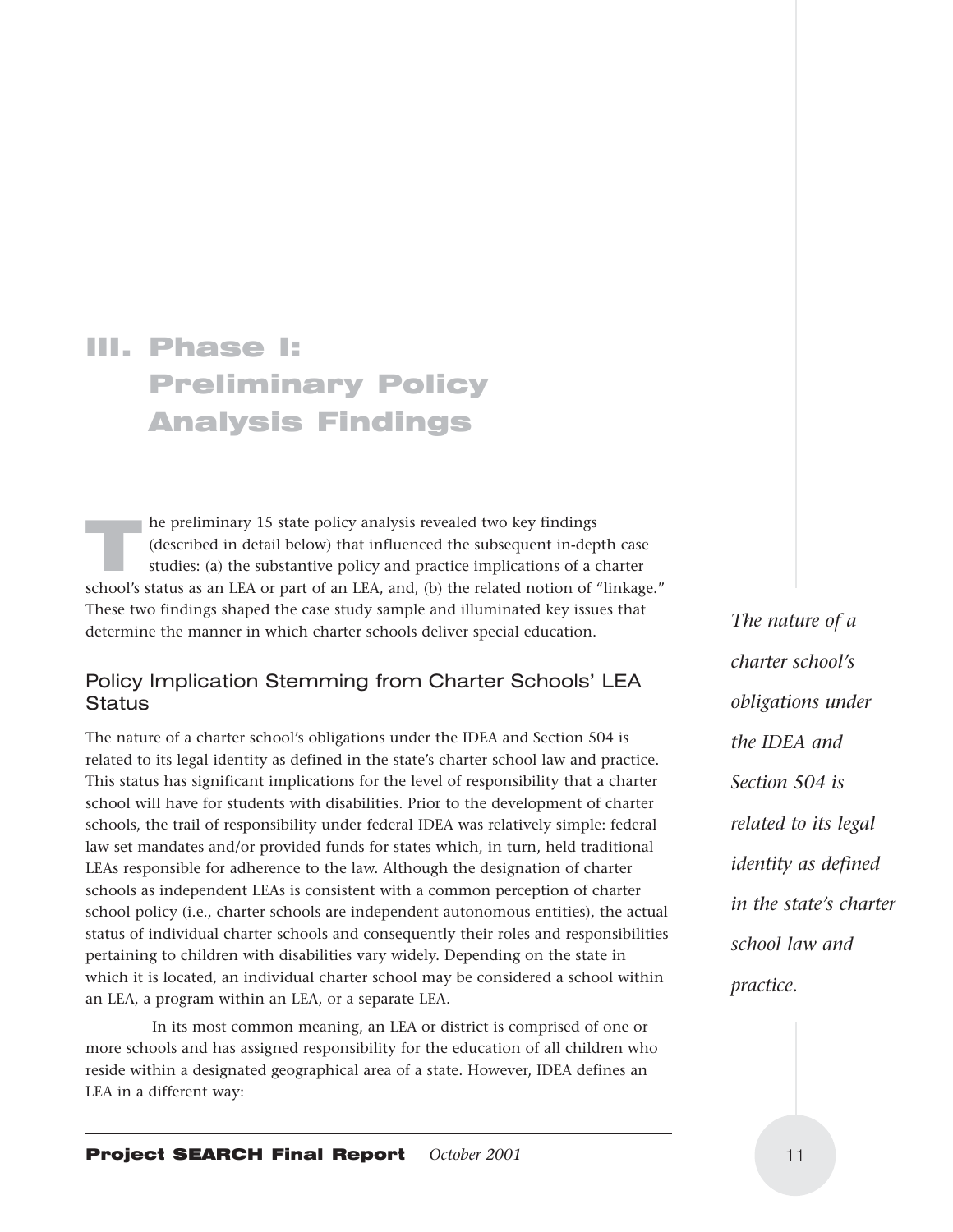*a) As used in this part, the term local educational agency means a public board of education or other public authority legally constituted within a State for either administrative control or direction of, or to perform a service function for, public elementary or secondary schools in a city, county, school district, or other political subdivision of a State, or for a combination of school districts or counties as are recognized in a State as an administrative agency for its public elementary or secondary schools.*

*b) The term includes—*

- *1) An educational service agency, as defined in Sec. 300.10;*
- *2) Any other public institution or agency having administrative control and direction of a public elementary or secondary school, including a public charter school that is established as an LEA under State law [34 CFR Section 300.18].*

Furthermore, IDEA stipulates that an LEA which includes one or more charter schools must provide services and funds to its charter schools "in the same manner as it provides" services and funds "to its other schools" [20 U.S.C. Chap. 33 Section  $1413(a)(5)$ ]. Finally, IDEA dictates that LEAs (including charter schools if identified as such) are responsible for ensuring FAPE "unless State law assigns that responsibility to some other entity" (34 CFR Section. 300.312).

Thus, if a charter school is considered to be a separate LEA under its state law, it technically "owns" ultimate responsibility for educating all students with disabilities who are enrolled in the school. This means that, if the IEP team decides that a student enrolled in a charter school needs certain accommodations, supports, curricula, or instructional procedures, the school is obligated to provide these. Depending on state charter school law, this can include responsibility for providing private school tuition. It also implies that the charter school is obligated to follow state policies relative to child find: an affirmative effort to screen and assess children who potentially have disabilities.

Yet, as schools of choice, charter schools blur the definition of LEA. Unlike traditional districts, charter schools do not "own" responsibility for any student except those currently enrolled in the school. When a student exits a charter school, the charter school does not have any further responsibility for that student. In contrast, a traditional LEA has permanent responsibility for any student who resides within that LEA's attendance area. Thus, the way the term "LEA" is used in reference to charter schools is misleading. Although the language in IDEA regarding charter schools was added to protect students' entitlement to resources, the incorporation of these terms into law and regulations serve to confound the issue.

Finally, charter schools' LEA status affects accountability. Accountability in special education as specified in IDEA stipulates that the SEA is the party responsible for ensuring that an eligible child receives a free appropriate public education (FAPE). The SEA delegates certain functions to the LEA. However, the SEA has a formal obligation to ensure that local districts provide students with disabilities their full legal rights and cannot abdicate its responsibility to ensure that special

*. . . as schools of choice, charter schools blur the definition of LEA.*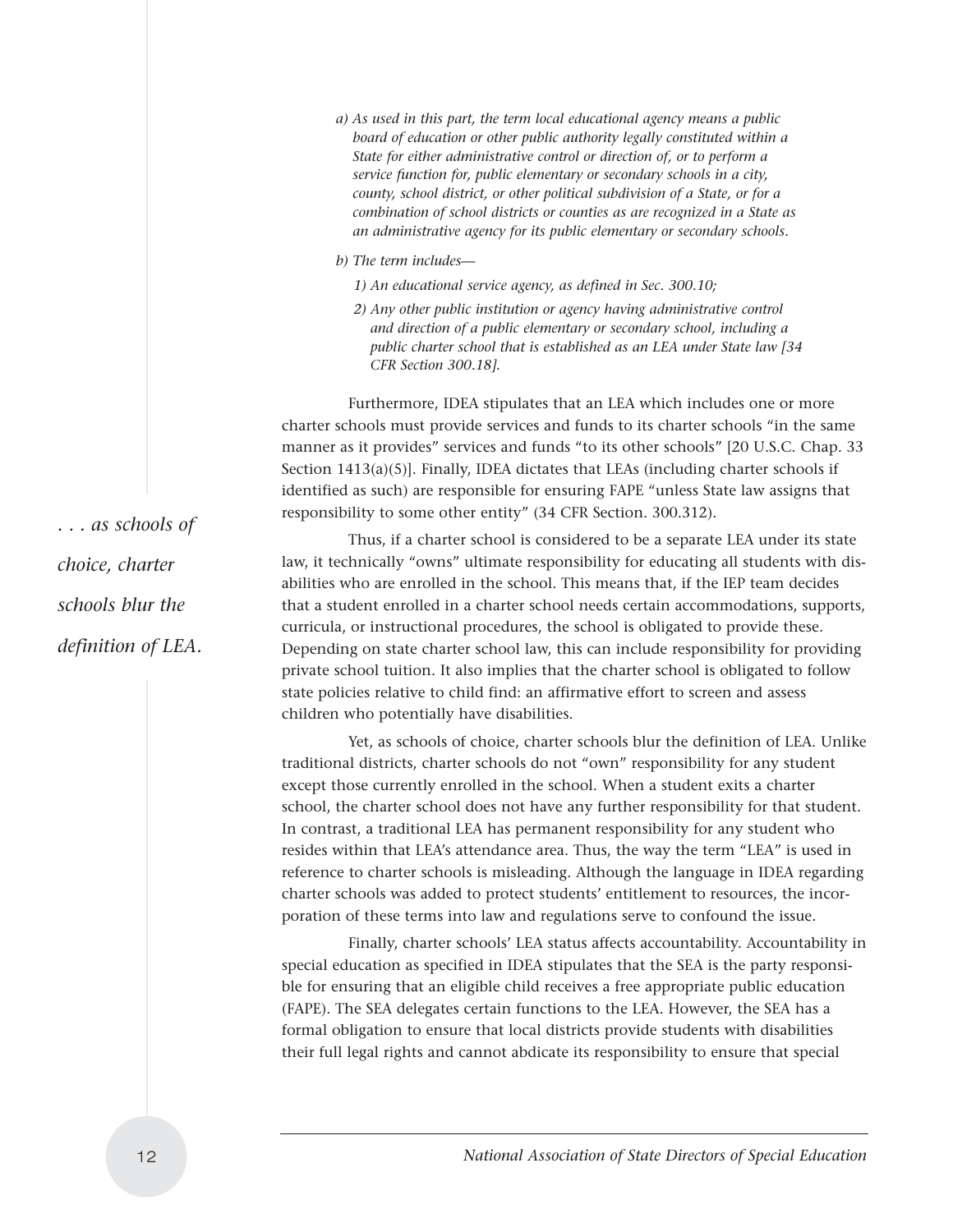education legal procedures are followed. As a result of the federal law and specifically the manner in which states hold local districts responsible for FAPE, charter schools are not permitted the level of autonomy in special education that they may typically be afforded in other educational areas. The legal identity of charter schools and specifically the degree of individual schools' autonomy from a local LEA or other component of the state educational system were a major focus of this study.

#### Typology of Linkage

A critical finding of the research is that the degree and type of link between a charter school and a district significantly influence a school's capacity to implement special education. After analyzing data from the Phase I state level policy analysis, the research team developed a typology of linkage between charter schools and LEAs or other formal administrative units such as an intermediate school district. The typology reflects the degree to which a charter is legally linked to an LEA and is comprised of three categories: total-link, partial-link, and no-link. The linkages are identified formally through state and/or district policies, or informally through negotiations between individual charter school operators and individual LEAs or similar administrative units or support systems. However, the fundamental basis of a link is the manner in which the state charter school law defines a charter school relative to its local district or authorizing district and the manner in which the law delegates special education responsibility. We defined the three degrees of linkage as follows:

- *Total-Link:* Formal linkage established in statute or regulation that links a charter school and an LEA in all areas of special education;
- **Partial-Link:** Charter school is legally independent, but there is a legislated requirement for a negotiated relationship with the traditional LEA (or an intermediate district entity), or there is legislated protection for special education responsibilities at the LEA level;
- *No-Link*: Charter school is legally independent and operates autonomously from LEA control. Any relationship with the LEA is entirely voluntary for both the charter school and the LEA.

The most common type of linkage is between a charter school and an LEA, either through formal regulation or informal agreement. The degree of linkage is relevant for several reasons. For example, linkage serves to define the specific responsibilities of the SEA and the LEA in relation to the charter school and to the individual students within the school who are receiving special education services. The typology provides a policy-based framework to understand issues regarding implementation of special education in charter schools.

In summary, the initial policy analysis revealed two key issues that influence the manner in which special education is delivered to children with disabilities who enroll in charter schools—the charter school's LEA status and the charter school's degree of linkage to an LEA—both of which are generally dictated *A critical finding of the research is that the degree and type of link between a charter school and a district significantly influence a school's capacity to implement special education.*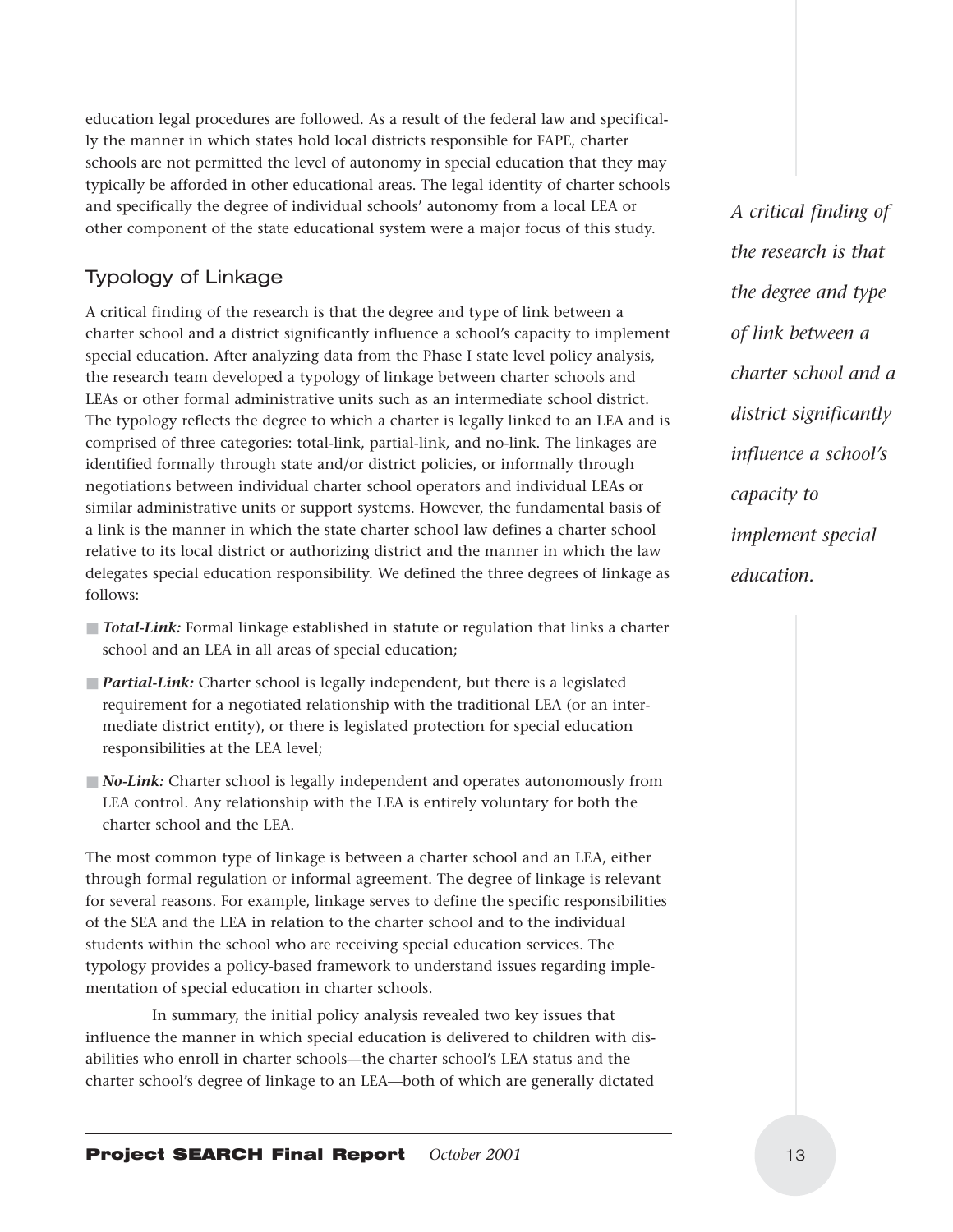by individual state charter school laws. Based upon the Phase I data, the SEARCH team theorized that these issues influence charter schools' capacity to deliver special education. Subsequently, in choosing a sub-sample of the initial 15 states for the in-depth case studies, the degree of linkage stipulated by the individual state charter school laws and charter schools' status as LEAs or part of a traditional LEA served as the major criteria for the case study site selection.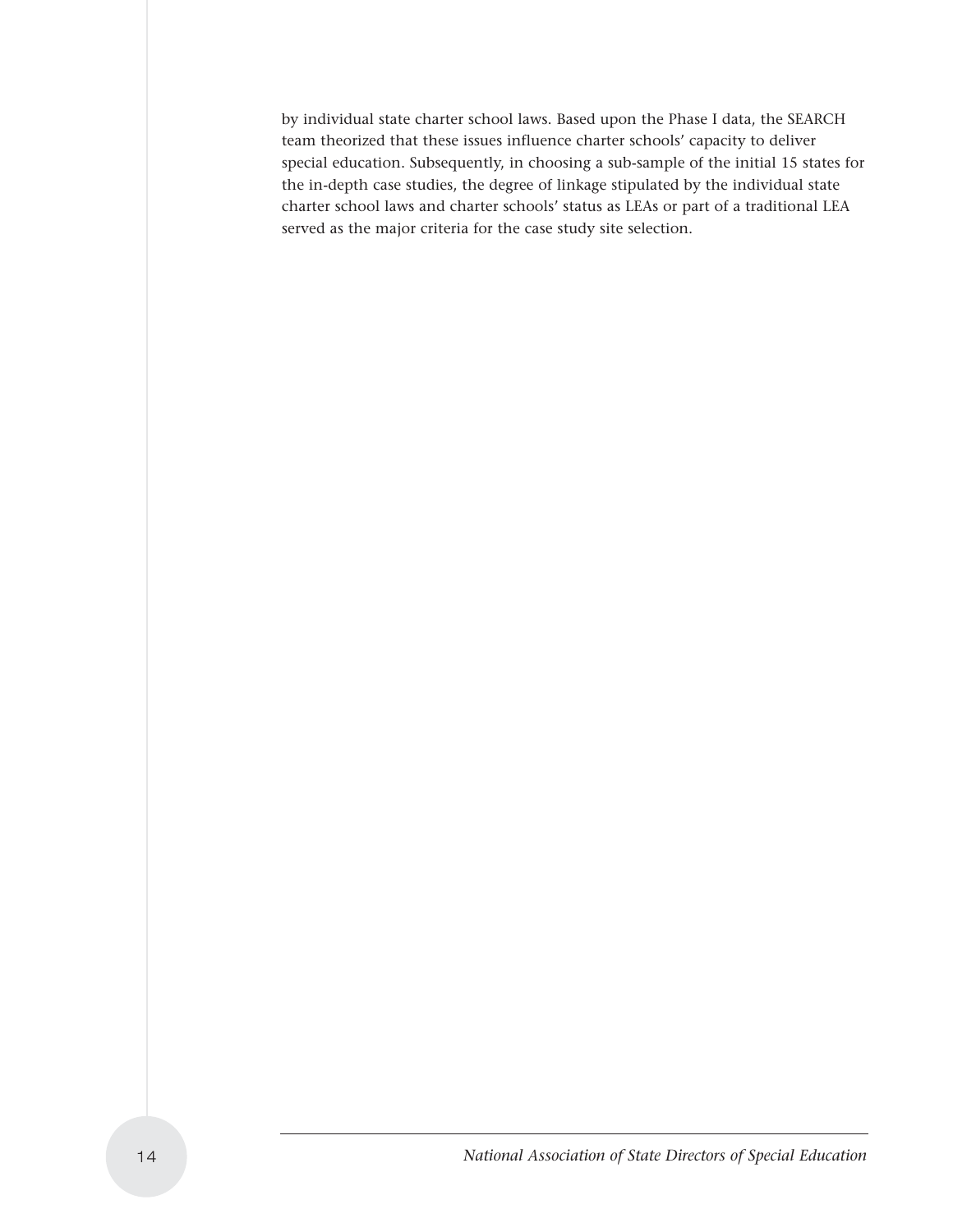## IV. Phase II: State-Level Case Study Findings

The seven states and the District of Columbia served as laboratories to<br>further examine the findings from Phase I and answer the overarchir<br>research question: What policies and practices facilitate the capacity<br>charter sch further examine the findings from Phase I and answer the overarching research question: What policies and practices facilitate the capacity of charter schools to provide special education services? Related issues were investigated in several areas and are reported upon in this section.

The variability between and among charter schools and their experiences with special education provide context for answering the research question. The eight case studies confirmed the findings from the initial policy study: individual charter laws, and specifically the manner in which authorizers interpret the law regarding special education in practice, can facilitate or hinder charter schools' capacity to implement the requirements of IDEA. Generally, individual charter schools' experiences with special education varied across and within all eight case study sites. However, across all eight sites, implementing special education appropriately depended upon the overall capacity of individual schools and/or school districts. The notion of capacity is multi-dimensional and incorporates various policy levels (i.e., federal, state, local, and school) and diverse policy actors with sometimes conflicting or competing goals and objectives. The following sections examine the findings in the key areas addressed in the study: special education governance issues, special education service delivery, accountability, operational issues, and technical assistance.

#### Governance Related To Special Education In Charter Schools

For the purposes of this study, the notion of governance incorporates the manner in which charter schools interact with an LEA or other established special education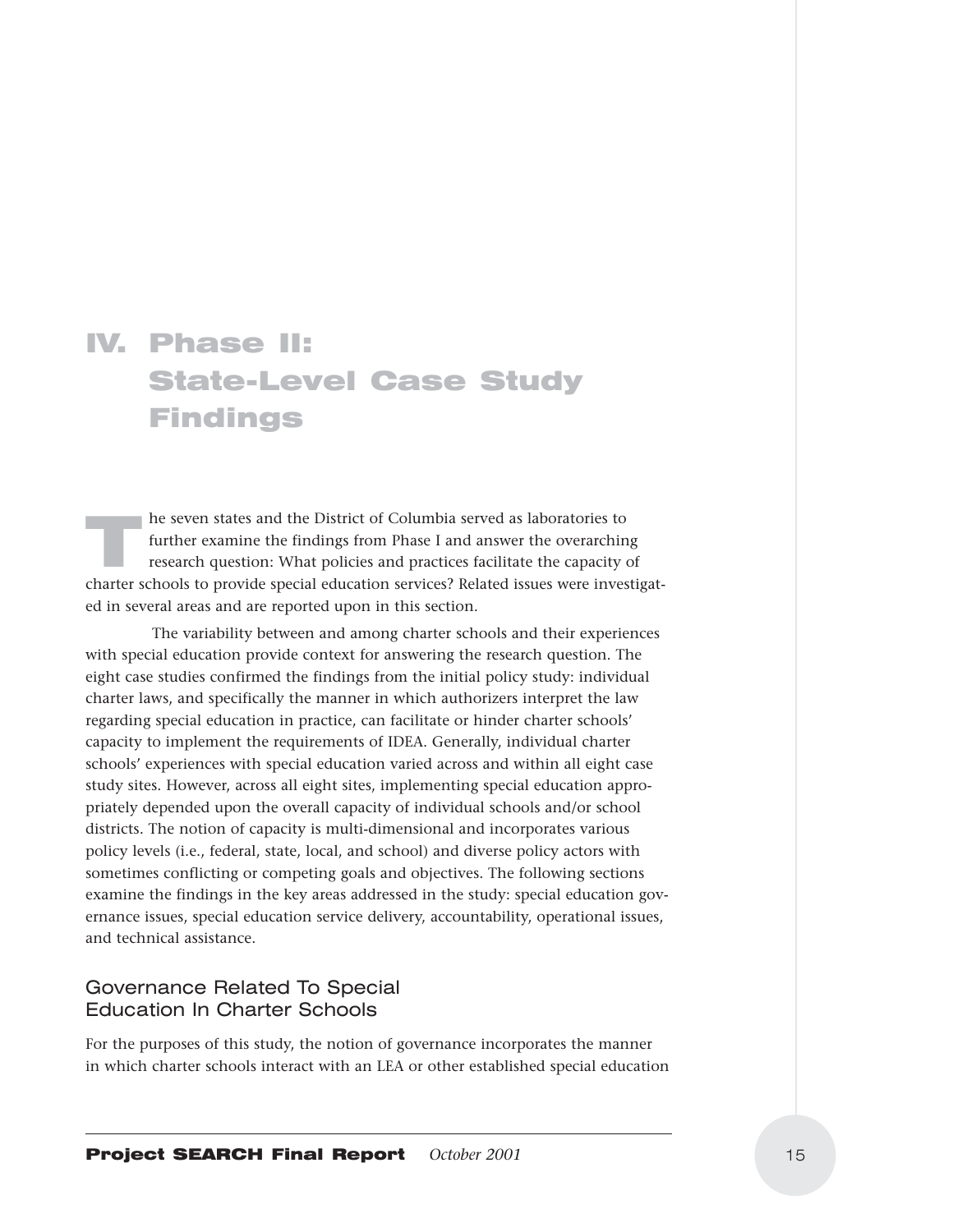infrastructure, such as a Special Education Local Plan Area (SELPA) or a Board of Cooperative Education Services (BOCES), for the purposes of special education. Governance incorporates the actual legal relationship but also the manner in which the relationship is negotiated during the charter application and contract phase and the manner in which special education funding flows to charter schools.

As noted previously, the two major charter school governance issues relevant to the implementation of special education are the legal identity of the charter school and the nature of charter schools' relationship to the rest of the public education system in the state, both of which are stipulated or implied in state charter school laws. In some states, a charter school is considered to be another school within an existing LEA, while in other states, a charter school is completely independent and identified as a separate LEA. In some states, the implications of a charter school's legal identity as it pertains to special education are unclear and may vary from school to school depending on decisions of either the charter applicant or others in the system. For example, the two main sponsoring authorities, the State Board of Education or the State Charter School Board, generally sponsor prospective charter schools in Arizona. However, a charter school can receive its sponsorship through a local school district, in which case the sponsoring school district is responsible for special education oversight.

The type of linkage that is mandated or negotiated between a charter school and an LEA determines many aspects of the way special education is implemented in that school. Charter schools in total- or partial-link states are more closely tied to a school district or other entity in the area of special education than schools from no-link states.

Charter school laws and regulations are often ambiguous relative to the roles charter schools, LEAs, and the SEA should play in implementing special education. As a result, findings from some partial and total-link states revealed that operators were frustrated with the bargaining and brokering that takes place around special education and, specifically, the power differential that frequently arises between LEAs that authorize charter schools and individual charter applicants and operators. In some states, districts ultimately retain most of the responsibility for assuring a free appropriate public education according to IDEA, and some LEAs are hesitant to provide the charter schools with a great deal of autonomy in this area. Consequently, in these states, the district controls the IEP process and most staffing decisions. Frustrations were also apparent for operators and officials in no-link states as they tried to discern their responsibilities without the guidance of written regulations or laws.

The states examined through Project SEARCH illustrate this diversity of identity and linkage. At one end of the spectrum are Arizona and North Carolina where almost every charter school is an independent school district with no legal requirement for a relationship with other LEAs in the state.<sup>5</sup> At the other end of the

*In some states, the implications of a charter school's legal identity as it pertains to special education are unclear and may vary from school to school depending on decisions of either the charter applicant or others in the system.* 

<sup>5</sup> A few charter schools in Arizona have been started by a traditional LEA and exist as part of that district. However, they are currently only a very small percentage of the total number of charter schools in the state.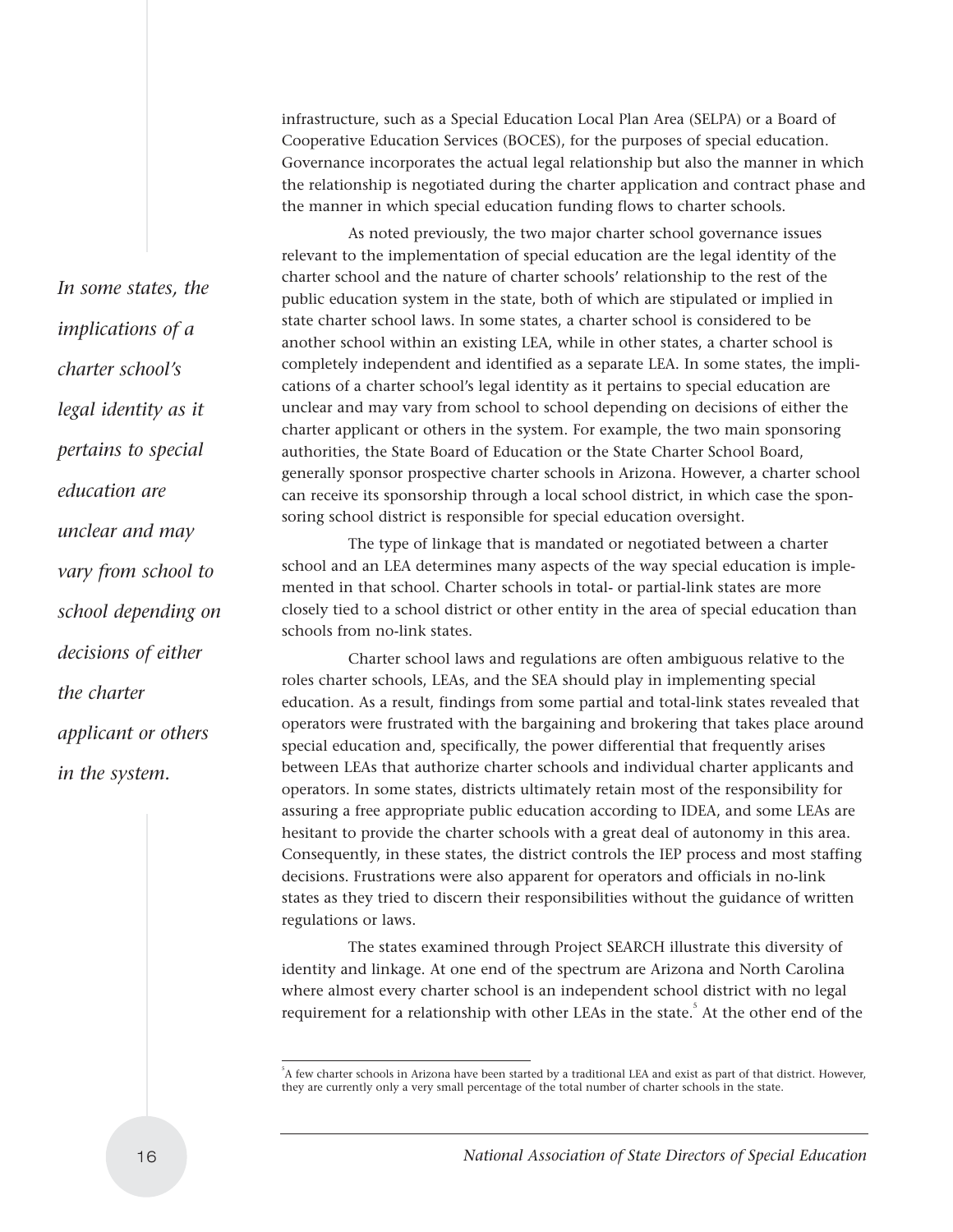continuum, the laws in Connecticut and Colorado mandate relationships between charter schools and their authorizers at least in the area of special education. In states such as Florida, Minnesota and California, charter schools fall between those two extremes—their state laws direct some type of relationship with a traditional LEA governing special education in the charter school. For example, Minnesota charter schools are legally independent, but can bill back to the student's district of residence the costs of special education services that go beyond state and federal aid contributions. Other variations also exist such as the provision in the charter laws in the District of Columbia directing each charter applicant to choose whether the school will be a part of the District of Columbia Public Schools or an independent LEA specifically for purposes of special education.

#### *Legal Relationships and Special Education*

The legal identity of a charter school in state law should establish the responsibility for special education in a charter school. In no-link states, the law should clearly indicate that charter schools are accountable for all aspects of special education, while charter school laws in partial-or no-link states should define the level of responsibility that charter schools carry. The Project SEARCH team learned, however, that ambiguity in the laws often leaves both the charter school and the LEA confused about who has ultimate responsibility for the many aspects of special education delivery and finance. As described previously in this report, charter schools may have a total- or partial-link to a traditional LEA or they may be separate LEAs with no link at all to another LEA or educational entity. While statutory requirements concerning a charter school's relationship with an LEA provide the basis for special education, this study documented that the manner in which charter schools are handling this responsibility varies greatly. Lines of responsibility were clearest for charter schools that are separate LEAs such as in Arizona and North Carolina where each charter school is the responsible party fiscally and programmatically for all aspects of special education services.

Many differences in the relationship charter schools have with their LEAs were found in states where a partial or total link, for purposes of special education, is required by law. As in any mandated relationship, many factors were found to contribute to the success or failure of the relationship—formal personal and professional contact between school personnel, levels of negotiation skills, interpretations of degrees of liability, and all the nuances of interpersonal communication. Findings from this study confirm that relationships and communication are key factors in determining the character and quality of the formal relationship once a charter opens. The quality of the communication between charter school and LEA personnel prior to the charter application in addition to the willingness of both parties to communicate and work with one another are key to a successful relationship.

State laws do not specify responsibility for special education per se, so some level of variation was expected. However, this study also documented considerable differences in authority patterns even where the law was specific in assigning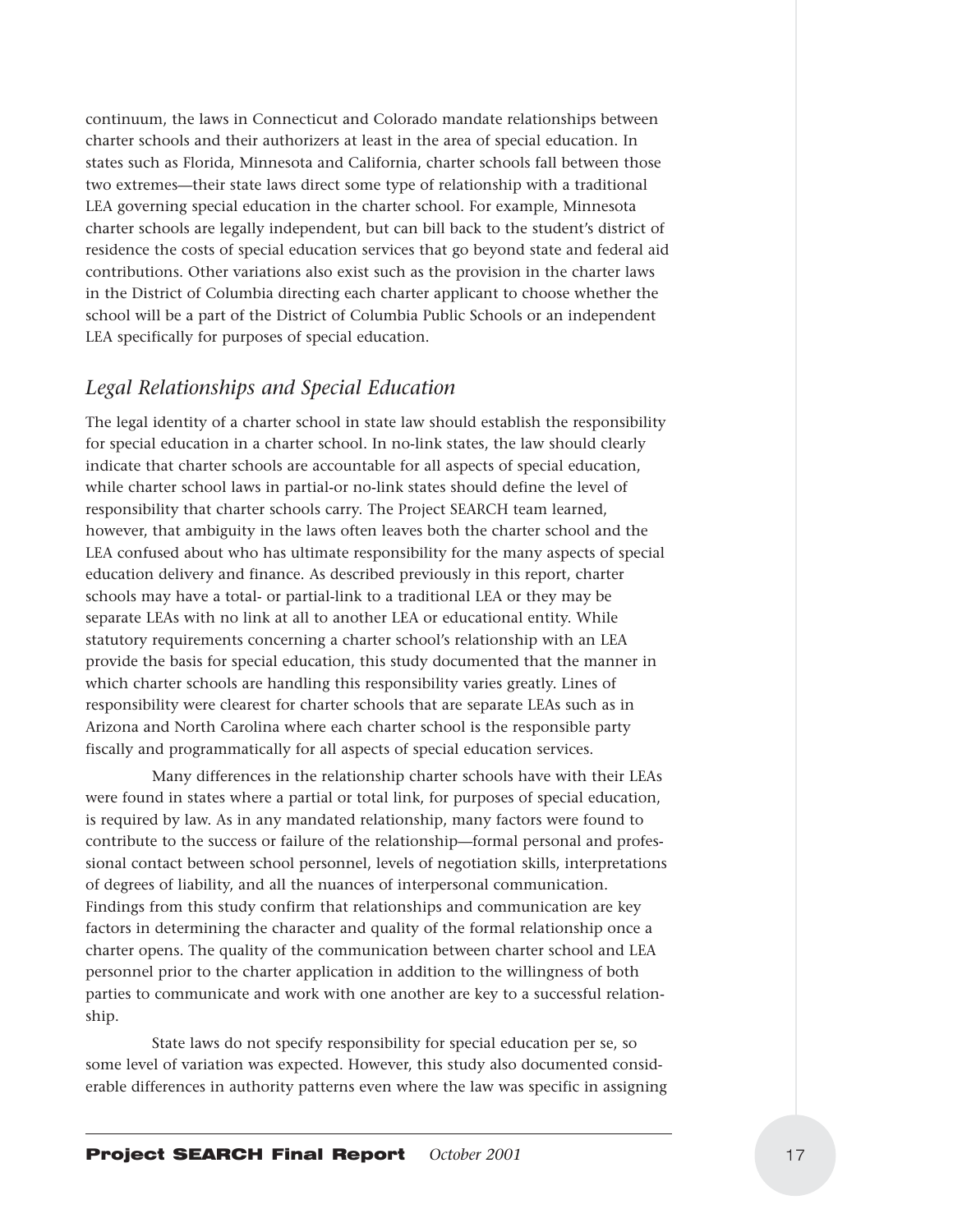special education responsibility. For example, Connecticut has one of the few state laws that specifies matters pertaining to special education—each LEA there retains responsibility for evaluation and service delivery for students with disabilities who live in its district even if they attend a charter school. Yet in some Connecticut charter schools, itinerant LEA staff from students' resident school districts deliver special education to the students from their school district who attend the charter school, while other charter schools receive funds directly from the student's LEA and hire their own staff to meet that child's special education needs.

Many special educators interviewed for this study see the position of special education administrator as critical to ensuring that charter schools follow the law and provide adequate services to children with disabilities, but charter schools in most states are small and usually do not include this position in their administrative structure. Most state laws or regulations do not require that this position or function be included. However, in Minnesota, the state education agency provides IDEA discretionary funds to the charter school association to hire a special educational director. Many Minnesota charter operators commented on the important role the charter school special education director plays in their ability to organize their special education services. Recently, Minnesota has requested each charter school to have a director of special education either on staff or in a consulting role to review and approve special education requirements and oversee special education delivery. Some have hired consultants, some use the association's director, and others assign the duties to a staff member.

The content of a state's charter school law and its intended and unintended consequences factor into nearly every aspect of special education in charter schools. Charter schools are further affected by the ambiguity of charter laws with regard to special education. In most states, charter school laws do not clearly outline the manner in which special education will be delivered, but they do contain general language that requires charter schools to comply with anti-discrimination statutes including those that apply to children with disabilities. However, the laws are written in a manner that assumes that charter applicants have a basic understanding of the particular obligations that they are committing to uphold. In practice, informants in all of the states reported that charter applicants are generally not very knowledgeable about special education and do not appear fully aware of the obligations attached to the non-discrimination clauses. Consequently, states reported that, at least in their early years of granting and operating charter schools, many operators were naïve about their role and responsibility in the area of special education.

#### *Charter School Applications and Contracts*

Charter school operators must complete an application or proposal for approval in order to open a charter school. During the critical application and contract process, the written or unwritten rules, regulations, and special education governing structure are defined. It is during this process that a state or authorizing entity, sometimes referred to as a sponsor, has the opportunity to clarify the roles, rules,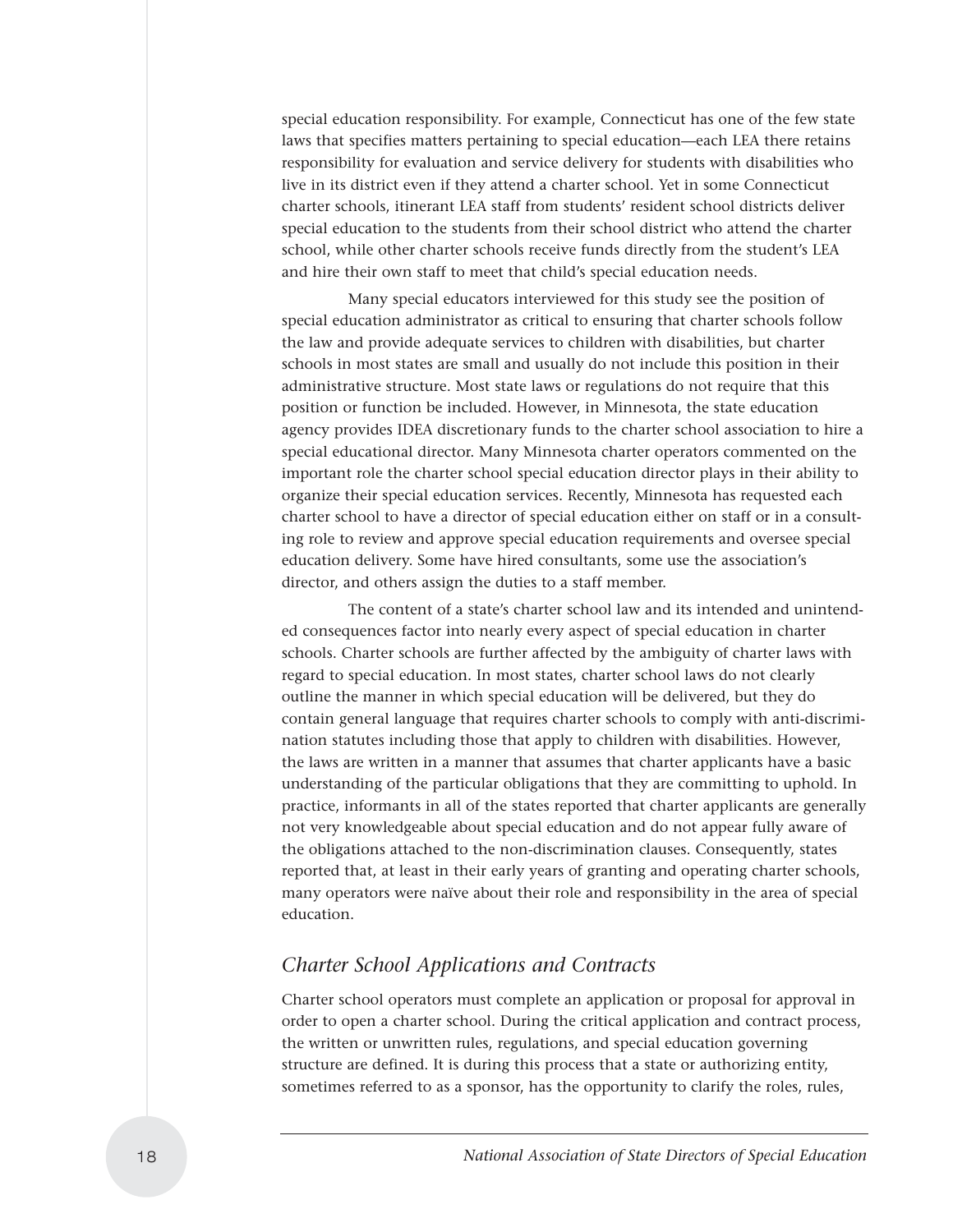and responsibilities for special education for each of the parties involved. The approval process differs by state. Applications may ask for information about the potential charter school's location, curriculum, budget, staffing, or other areas of interest. In some states the applications are part of an approval process mandated by the state; in other states the application and approval process are left to the discretion of the sponsoring entity.

Of major interest in this study was the extent to which the application or proposal process included special education as an area of review prior to the school's approval or opening. Also of interest was the level of training in special education procedures required by states or sponsors prior to opening. Since the number of authorizing entities varies by states, the extent to which a state or single authorizer has control over the process also varies. For example, in Connecticut, the State Board of Education is the only chartering authority, while in Minnesota any of the over 300 school districts, as well as any post-secondary institution or non-profit organization can sponsor a charter school. In the case of Minnesota, there are guidelines for the application and proposal process, but each sponsor has the final say as to what is included in their application.

In addition to the application process, the study examined the role of contracts in special education delivery. Many charter schools are either required by their states to contract for services or choose to fulfill their responsibilities in this way. The study investigated the issues with contacting between the charter school and other entities in the area of special education.

#### Applications and Special Education Plan Requirements

In most cases, states do not require in-depth information about the potential charter school's special education plans. Typically, prospective operators are asked to sign an assurance that they will follow the law and provide the service. However, many times new charter operators are not sure of the extent of special education law and procedures in the areas of finance, law, and programming. For example, in Connecticut where there is a uniform application for all prospective charter schools, prospective operators are asked to "explain how your school will accommodate special education students." They are also asked "how the school will work with the local school district to ensure the provision of special education services." The criteria provided to the prospective operators are (a) compliance with federal mandates, and (b) the ability to accommodate special needs students in the school program. However, information gathered from local school district personnel revealed that many times, even though the application implied that school districts would be involved in the process, LEA staff were not aware of a charter school in their district until it opened. Similarly, prospective charter operators in Florida must outline how they intend to meet the needs of children with disabilities. Minnesota also stipulates that an applicant must provide a plan for special education delivery. In reality, findings indicated that most of the plans were brief and generally covered only the most basic information.

*In most cases, authorizers do not require in-depth information about the potential charter school's special education plans.*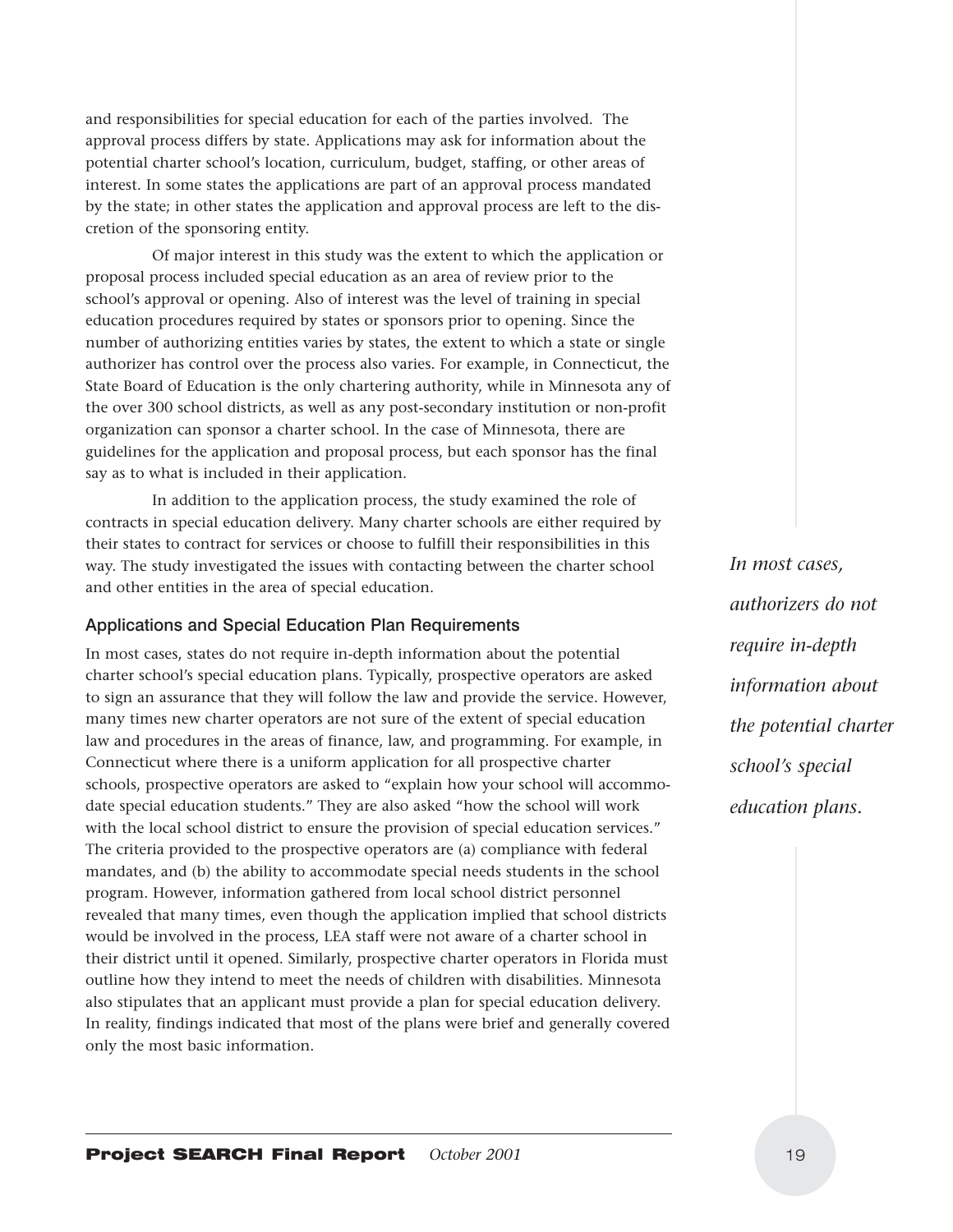In Arizona the law requires that prospective charter operators sign "assurances," two of which relate to special education. One concerns compliance with state laws "related to the education of disabled pupils." The other is a direct reference to the transportation of students with disabilities. Most charter schools are sponsored through two authorizers in Arizona, the State Board of Education and the State Charter School Board. Both have their own applications where the assurances must be included.

In other states, such as North Carolina, the only required application information about special education is in the area of finance. Otherwise, applicants do not need to provide more detailed information on their level of special education knowledge or plan for service. California and Colorado do not require that any information about special education be included in the application. Whether or not state law specifies application requirements around special education, an authorizing entity can have its own requirements.

#### **Contracts**

Once the application has been approved, a prospective charter school moves to the contract phase with the sponsoring authority. Florida requires that a special education plan be included in the contract at this point. However, this is not required in the other states, where the sponsor determines if special education will be addressed in the contract. Florida charter schools' ties to their sponsoring districts make the contract process very important because it is at this phase that the programmatic and financial responsibilities are determined for the charter school. In most of the other states, there was no pattern of sponsors requiring special education information in the contract.

Once the contracts are written, some of the case study states require a review by SEA personnel. Four of the states do review the contracts and the special education plans at that point. It is unclear if the others also require that level of review. In about half of the states studied, the authorizers do require a review of the special education plan before opening the charter school. Again, the level of detail is not specified in law or regulation, so the extent of the review is unclear and presumably varies by authorizer.

Although it would seem that there is extensive oversight in this area, given that some states require special education plans in the applications and some sponsors require some information, the findings actually paint a different picture. In nearly all states, key informants said the application process did not require adequate information from potential operators about special education. Many said that the plans were not detailed enough and did not provide information about whether the potential charter school personnel had the capacity to provide the services and the knowledge in the areas of assessment, staffing, finance, and law to comply with IDEA.

For states where the contract between the authorizer and the charter school plays a major role in special education delivery, several issues emerged from the findings. In Florida, a contract is set up between the sponsoring school district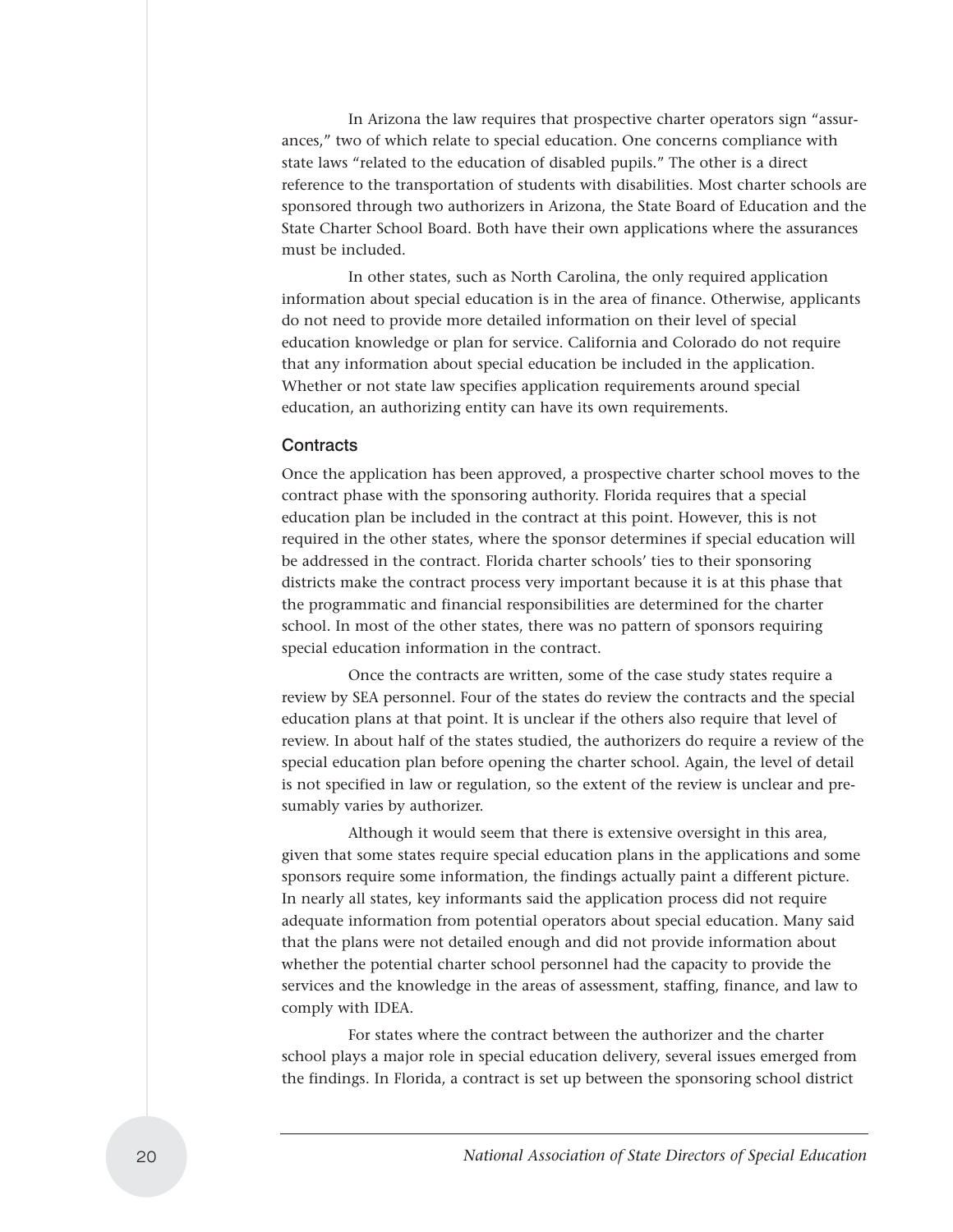and the charter school after the application has been approved. Most school districts use a boilerplate contract that has been developed for this purpose. However, there is some concern that the charter school operators are not reviewing the contract closely enough and thus accepting it without question. This creates the possibility of confusion as the contract is administered. The complexities of special education services can cause problems between the charter school and the sponsoring school district if both parties have not carefully read and agreed upon the contract language. For example, if the contract stipulates that "district-certified" school psychologists must perform services at the charter school and this is not understood at the time the contract is signed, the charter school may be out of compliance with the contract if it hires a school psychologist who is not affiliated with the sponsoring school district.

In Colorado, a total-link state, key informants indicated that both boilerplate and individualized contracts are used to define the relationship between the LEA and the charter school. In either case, the contract is central to how special education is delivered. As one key informant explained, "There are high stakes around due process, and the contractual relationship is key. For example, if you require the charters to use district forms, you need to outline this in the contract." Colorado informants explained that the degree of specificity outlined in the application and the contract positively affects the charter school's ability to deliver special education, but that the level of specificity varied by school district.

The contracting process seems to play a different role in no-link states where the charter school bears the entire responsibility for special education services. Though charter schools often sign contracts or charters with their sponsoring authority, special education is a service that may or may not be available or even addressed in the contract. For charter schools in these states, the contracts may be with other educational entities that they have decided to hire for consultative services. The contracts, if used, are important in determining exactly what the school is getting from the provider, but they more closely resemble vendor contracts.

#### *Finance*

Study findings about finance focus on funding programs and services for students with disabilities who attend charter schools. However, the way in which charter schools are funded for all other operations has fiscal implications for the support of special education programs. While it is beyond the scope of this document to describe all aspects of charter school funding practices in detail, a state-by-state description is available in the document, *Venturesome Capital: State Charter School Finance Systems*, the first report of the federally funded National Charter School Finance Study that is available on the Web at: www.ed.gov/pubs/chartfin.

As part of the public school system, charter schools are legitimate recipients of all special education funds made available to other public schools. However, each state charter school law and/or fiscal policy has made its own provisions

*As part of the public school system, charter schools are legitimate recipients of all special education funds made available to other public schools. However, each state charter school law and/or fiscal policy has made its own provisions covering the determination of eligibility for, and dissemination of, special education funds for charter schools.*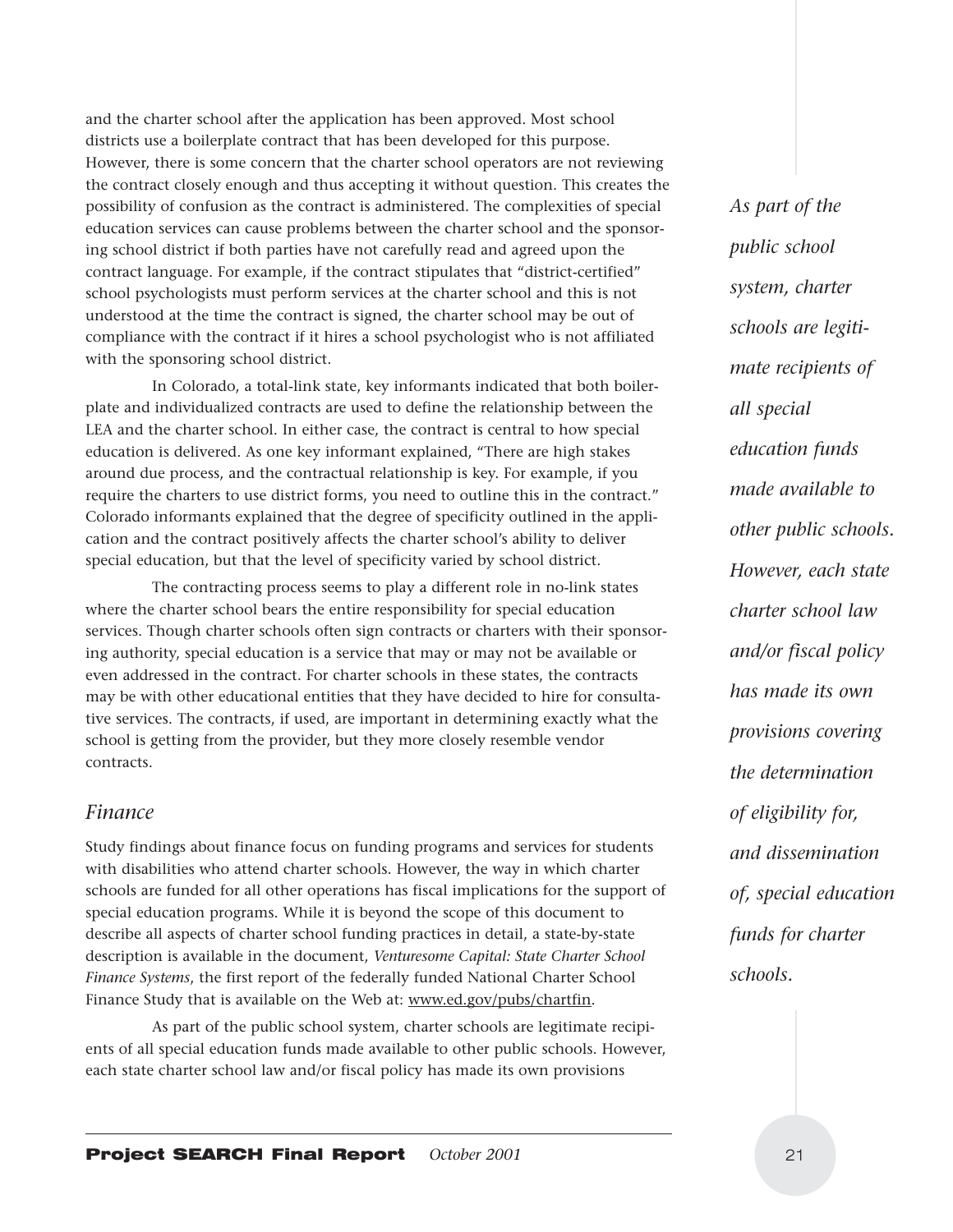covering the determination of eligibility for, and dissemination of, special education funds for charter schools. Project SEARCH findings pertaining to federal and state funds are discussed separately since the funds are usually handled differently by states. Because of the complexity of this topic, some additional background information is also included.

#### Federal Special Education Funds

The 1997 Amendments to IDEA state that children with disabilities who attend public charter schools and their parents retain all rights under IDEA. Federal funds are available through IDEA Part B to support special education. Each year, states are granted an amount derived from the Congressional appropriation. Originally, each state's amount was based on the number of students in its child count of students with disabilities. The IDEA 1997 amendments revised the allocation formula to include: (a) a basic amount equal to the state's 1999 award, and (b) an additional amount distributed by a formula that also factors in the total state population of children ages 3 through 21, and the number of those children who are living in poverty. SEAs are allowed to retain a designated amount for administration and statewide programs, but must flow through the major portion of their IDEA grant to LEAs. Each state has developed its own procedures by which LEAs apply for their IDEA grants and provide data to the state on the expenditure of those funds.

The legal identity of a charter school and its linkage to an LEA largely determine the way in which it will access its IDEA entitlement. Compliance with IDEA requires that charter schools that are separate LEAs be considered eligible in the same way as all other LEAs in the state. Thus, whatever type of eligibility review or application process the no-link state uses for its LEAs will apply to its charter schools. Most of the charter schools in Arizona illustrate this procedure. To receive their IDEA entitlement, Arizona charter schools must go through the same application process as all other LEAs. However, the research team learned that as many as 40 percent of the Arizona charter schools do not apply for IDEA grants. Various reasons were offered, but no one cited lack of awareness about the application process. Some mentioned philosophical differences explained by one advocate as, "Feds should stay out of their hair." From a different perspective, an Arizona state official noted how difficult it is to enforce compliance, especially for schools that do not take federal funds:

> *In terms of the charter school law, I think the law could have more meat attached to the agency's ability to force compliance. There are many charter schools that don't apply for federal funds even if they do have special e. kids. It is not because they are unaware of special education laws. If [the charter school] is found to be in noncompliance, the state doesn't have any fiscal control over them. They can't interrupt payments of federal funds. With the state funds it would be virtually impossible to interrupt payments. There is no provision in the state law to withhold funds to charter schools.*

The situation is different for those charter schools that are considered part of an LEA. In those states, an LEA must provide funds to the charter school in the same manner it provides funds to its other schools. However, there are many varia-

*The legal identity of a charter school and its linkage to an LEA largely determine the way in which it will access its IDEA entitlement.*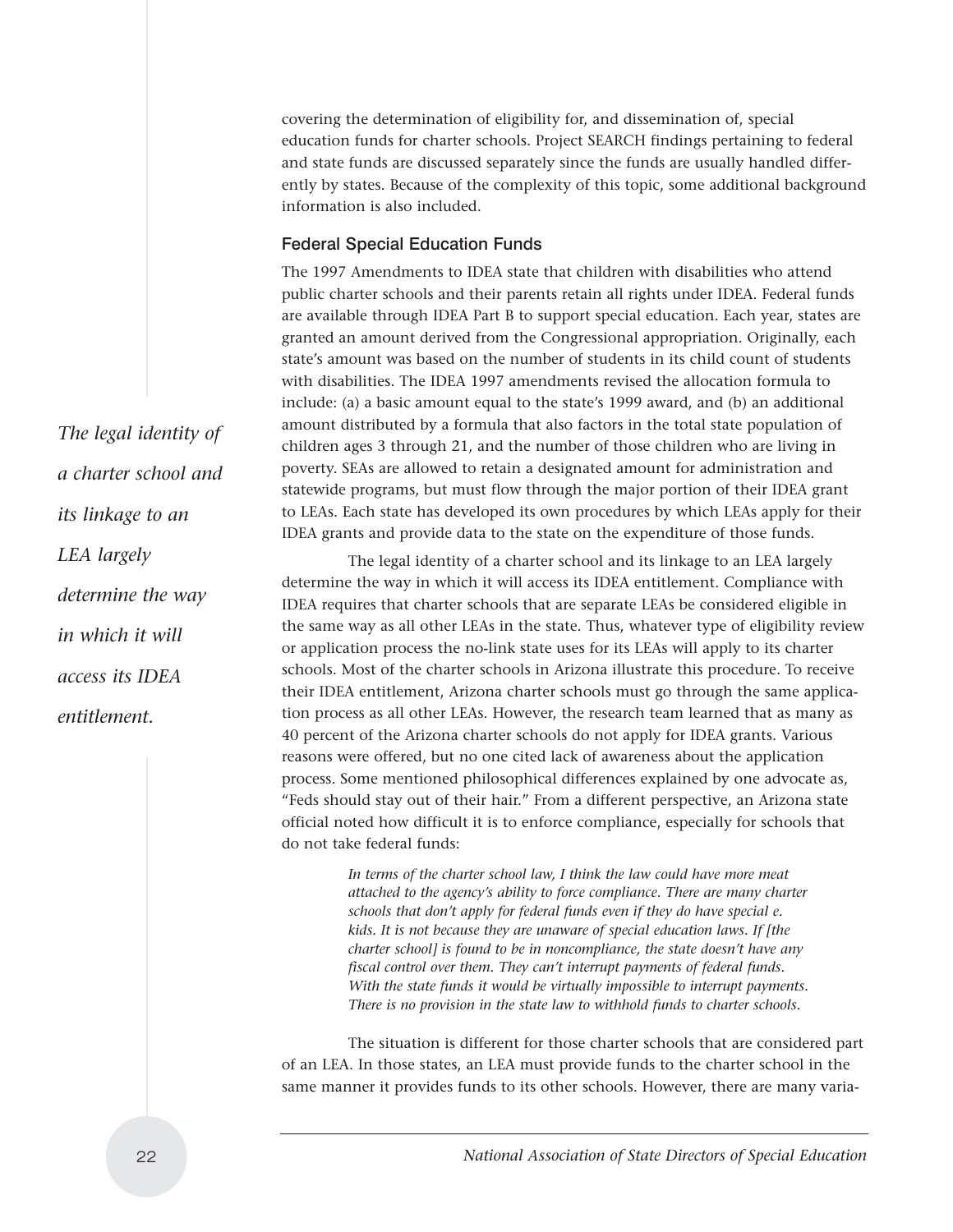tions among SEAs and LEAs in terms of how the funds actually reach students. For instance, Colorado law specifically allows for either direct payment to the charter school of its share of IDEA funds, or for an alternate arrangement to be negotiated in the chartering contract. In a number of the partial-link states, the LEAs pool their IDEA funds in order to sponsor district-wide activities such as in-service programs or special student services. Charter schools are entitled to participate in those benefits in the same way as the rest of the LEA's schools, but many charter school directors reported that the district's IDEA funded activities are not relevant to the charter school's mission or staff needs, and they expressed general confusion regarding the manner in which their students benefit from the federal dollars.

#### State and Local Funds

Since only a small portion of special education costs are covered by federal funds,<sup>6</sup> state and local allocations for special education are much more significant. State funding formulas for special education differ, and many have changed recently or are undergoing revisions to meet the IDEA 1997 requirement that their formula does not provide financial incentives to place children in more restrictive settings. As described in the IDEA Regulations Comments section:

> *Section 300.130(b) incorporates into the regulations the new statutory provision that specifies that if a State has a funding mechanism that distributes State funds on the basis of the type of setting in which a child is served, that mechanism may not result in placements that violate the LRE requirements.*

States use one, or a combination, of the following approaches in their funding formulas for allocating special education funds to their LEAs:

- A flat amount based on the number of children identified as eligible for special education;
- A flat amount based on the type of disability or placement of each student with a disability;
- Some type of weighted formula in which the allocation for general education funding is increased on the basis of factors such as type of disability, grade level, or level of services received;
- A census-based formula, that is, an amount based on total student enrollment in the LEA regardless of the number of students identified as eligible for special education;
- A reimbursement approach that refunds all or part of the amounts expended for special education services.
	- In general, funding for special education is provided to charter schools

<sup>6</sup> Although the federal special education law sets the maximum amount a state can receive at 40% of the average per-pupil expenditure [§300.701(b)(2)], appropriations have never reached that level. With recent increases, IDEA now covers 10% to 12% of special education costs.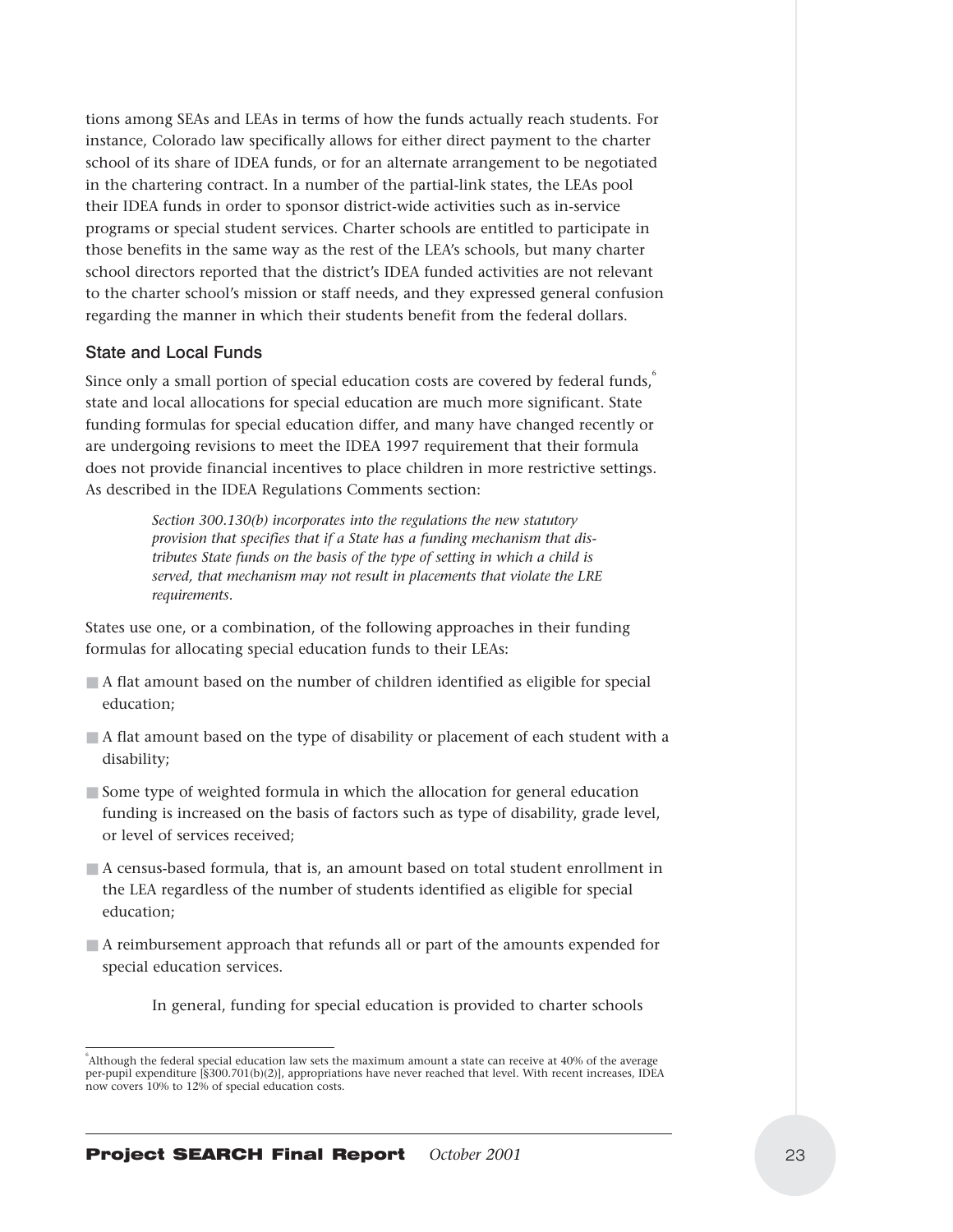either directly from the state or through an LEA or other intermediate entity. However, there are extensive differences among states in the specifics of how the allocations are determined and how the funds are disseminated. For example, in Arizona, charter schools receive their state special education funding in threemonth cycles starting after the official October enrollment count. The basis for the student count is enrollment on the 100th day of the school year. The school in which the student is counted retains all funds for that student even if s/he leaves after day 100 to attend another school. While North Carolina subsequently changed its law, during the time period of this study, the North Carolina State board provided a pro rata amount of additional funds for students with disabilities enrolling in a North Carolina charter school after the 60 day count. Conversely, North Carolina charter schools returned a pro rata amount for each child with a disability who left to attend another district.

The dissemination of state special education funds to charter schools in California involves some very controversial issues. The LEA is responsible for providing an equitable share of its special education funds to those charter schools that are part of that LEA. One of the obligations that these charter schools must meet as a part of an LEA is to contribute a portion of their charter school funding to support district-wide special education instruction and services. These charges are known by the colloquial term "encroachment," and LEAs charge their charter schools a per-student fee for this cost. The assessed amount differs widely among LEAs, ranging from about \$100 to as much as \$1,000 per student enrolled in the charter school. While some LEAs determine the fee unilaterally, other LEAs determine the encroachment fee through negotiations with the charter school director.

Sometimes a charter school must deal with an intermediary unit as well as an LEA. For example, all California charter schools are involved directly or indirectly with a Special Education Local Plan Area (SELPA), while Colorado charter schools located in more rural areas must work with a Board of Cooperative Education Services (BOCES). The broad purpose of these intermediary special education units is to provide centralized and specialized support for individual school districts. While Colorado charter schools visited did not report any particular or recurring issues regarding working with their BOCES, charter schools visited in California reported that the SELPA structure can hinder their capacity to deliver special education in large part due to ambiguities in the California state charter school law and the state special education funding procedures.

As a result of a change in the law adopted in 2000, California charter schools can choose to be their own LEA for purposes of special education. However, all special education funds, regardless of their source, flow through a SELPA and every LEA—including charter schools that become an LEA— must maintain membership in a SELPA. Some charter schools have reported problems in gaining acceptance into a SELPA and have therefore decided against identifying themselves as independent LEAs. The California charter law allows for the creation of a statewide SELPA organization to be established for charter schools. Plans for a separate charter schools SELPA were underway at the time of this study.

*One of the issues that arose in nearly all states was access to student records.*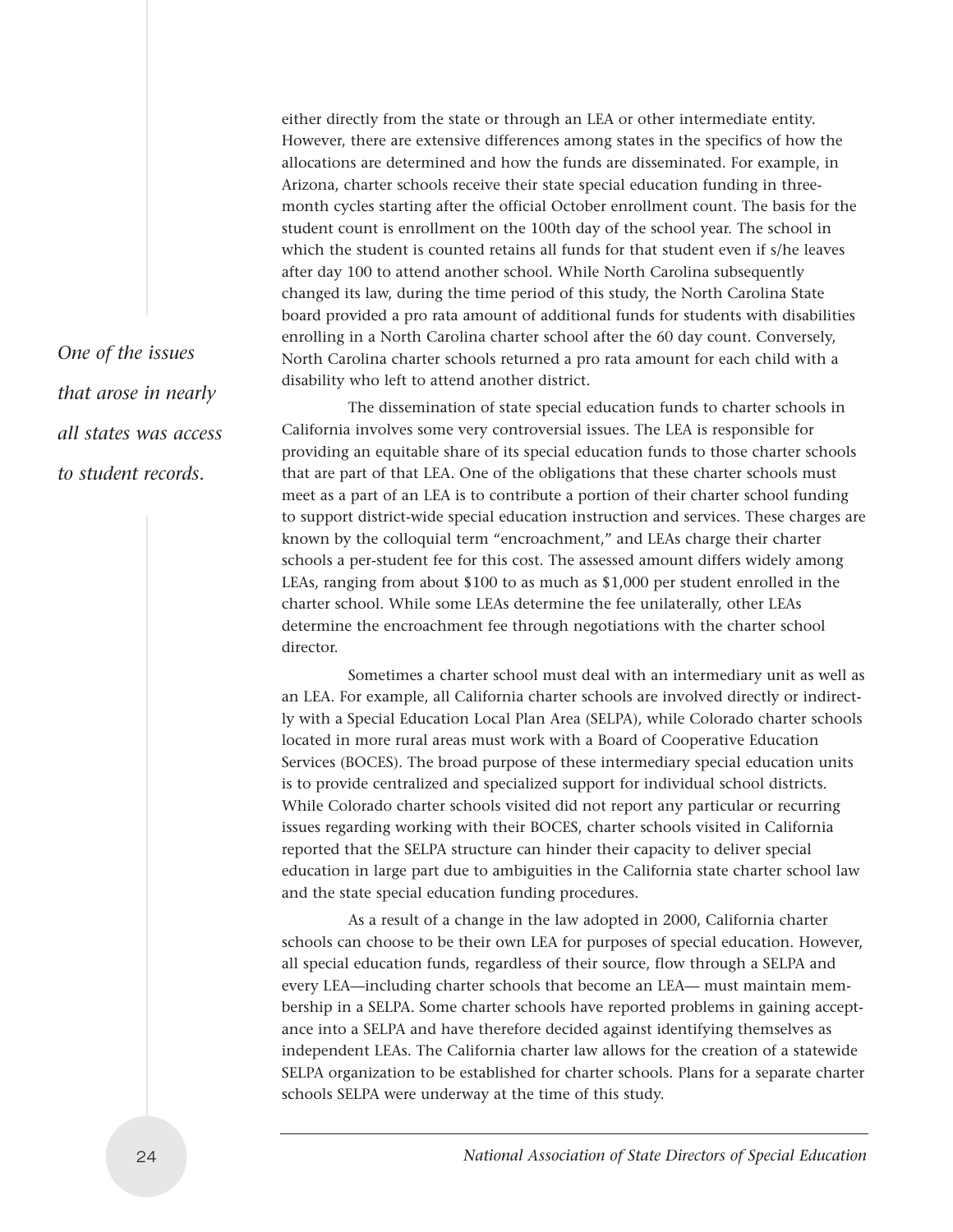To address the challenge of funding a comprehensive special education program in a charter school, a number of Colorado districts have adopted a riskpooling or insurance model in which the charter school pays a per-student amount to the LEA in return for the district's acceptance of fiscal responsibility for all special education services. While this approach can protect charter schools against unanticipated high costs associated with special education students, some charter schools involved in the insurance model raised issues concerning the rate charged and the fact that some districts mandate participation. In districts that mandate participation, charter schools are left with very limited independence to develop their special education program.

Project SEARCH also documented other strategies that protect charter schools from some high special education costs. In Florida, if a student with a disability in a charter school needs private placement, the LEA is responsible for the cost of that placement. In Minnesota, any excess funds required for charter schools' students with disabilities can be billed back to the LEA of residence of the student. This represents another version of the nexus principle used in Connecticut where responsibility for all special education costs remain with the student's district of residence. Another example of funding protection exists in Arizona where regulations allow school districts or charter schools to receive compensation for students with disabilities who were not served properly at their former school of attendance. If it can be proven that the school did not provide services stipulated under the IEP, the charter school or school district must either provide compensatory services or pay the parent or educational entity now serving the child.

#### RECURRING THEMES: GOVERNANCE RELATED TO SPECIAL EDUCATION IN CHARTER SCHOOLS

#### *Governance*

- The state charter school law defines the basic parameters in which these schools operate, including the extent to which they share or are solely responsible for special education.
- In no-link states, governance of special education is clear.
- In partial- and total-link states, the relationship between charter schools and their LEAs is often negotiated and, consequently, varies widely.
- Charter school application requirements vary by state and often by authorizers within states.

#### *Legal*

■ While all state charter school laws include general anti-discrimination language, few require applicants to specifically outline the manner in which they plan to administer special education.

*To address the challenge of funding a comprehensive special education program in a charter school, a number of Colorado districts have adopted a riskpooling or insurance model in which the charter school pays a per-student amount to the LEA in return for the district's acceptance of fiscal responsibility for all special education services.*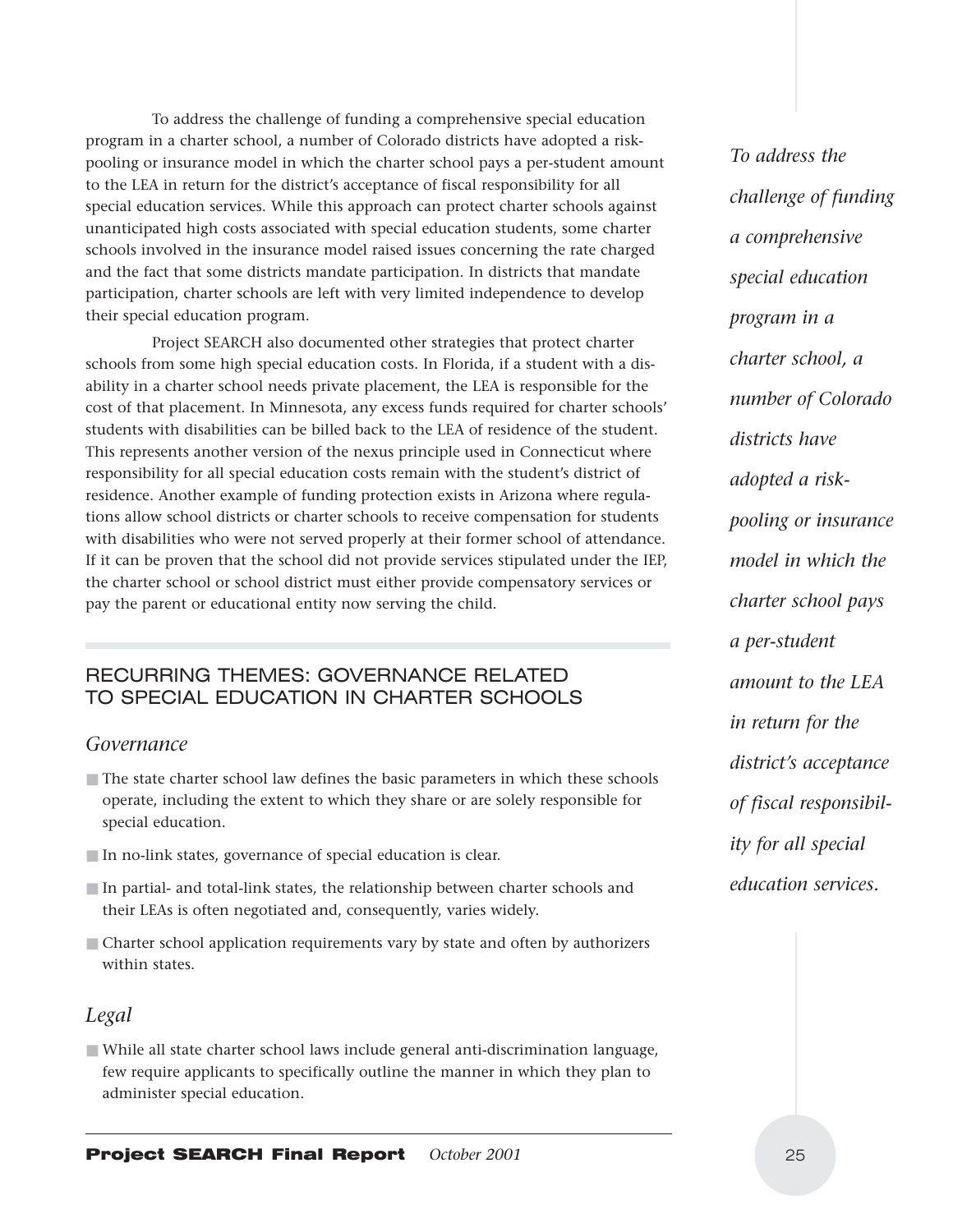■ Charter schools and districts struggle to determine their individual level of responsibility for costs associated with special education.

#### *Applications and Contracts*

- The application and contract negotiation processes are key points of contact between charter authorizers and charter schools during which ambiguities in the state charter law may be negotiated.
- Charter school personnel lack adequate awareness and expertise regarding allocation, dissemination procedures, and accounting mechanisms required to access their special education entitlements.

#### *Finance*

■ When faced with unanticipated special education costs, charter schools struggle to realize economies of scale or access emergency resources available to traditional LEAs. Some LEAs have developed strategies to address these issues, but the strategies sometimes raise new challenges.

#### Special Educational Service Delivery in Charter Schools

Issues surrounding the delivery of special education services were important areas of inquiry for this study. Educational service areas investigated included the capacity of charter schools to meet the needs of special education students, the criteria used for admittance to the school and their relationship to special education, the IEP process, and the availability of an array of services. Closely related to the delivery of special education services is the issue of whether charter schools adhere to their individual philosophies and missions when educating students with disabilities. The impact these areas have on charter schools and educating students with disabilities becomes particularly important when considering the federally mandated responsibilities outlined in IDEA juxtaposed with the independent nature of charter schools and the state's role in determining charter school laws.

Though the special education delivery model was examined at some of the charter schools visited, it was beyond the scope of the study to determine specific aspects of service delivery being used. Rather, the issues surrounding the delivery of service and related areas were examined and are reported upon in this document.

*In all states studied, the states' charter school laws specifically dictate that schools cannot discriminate based upon a student's disability status.*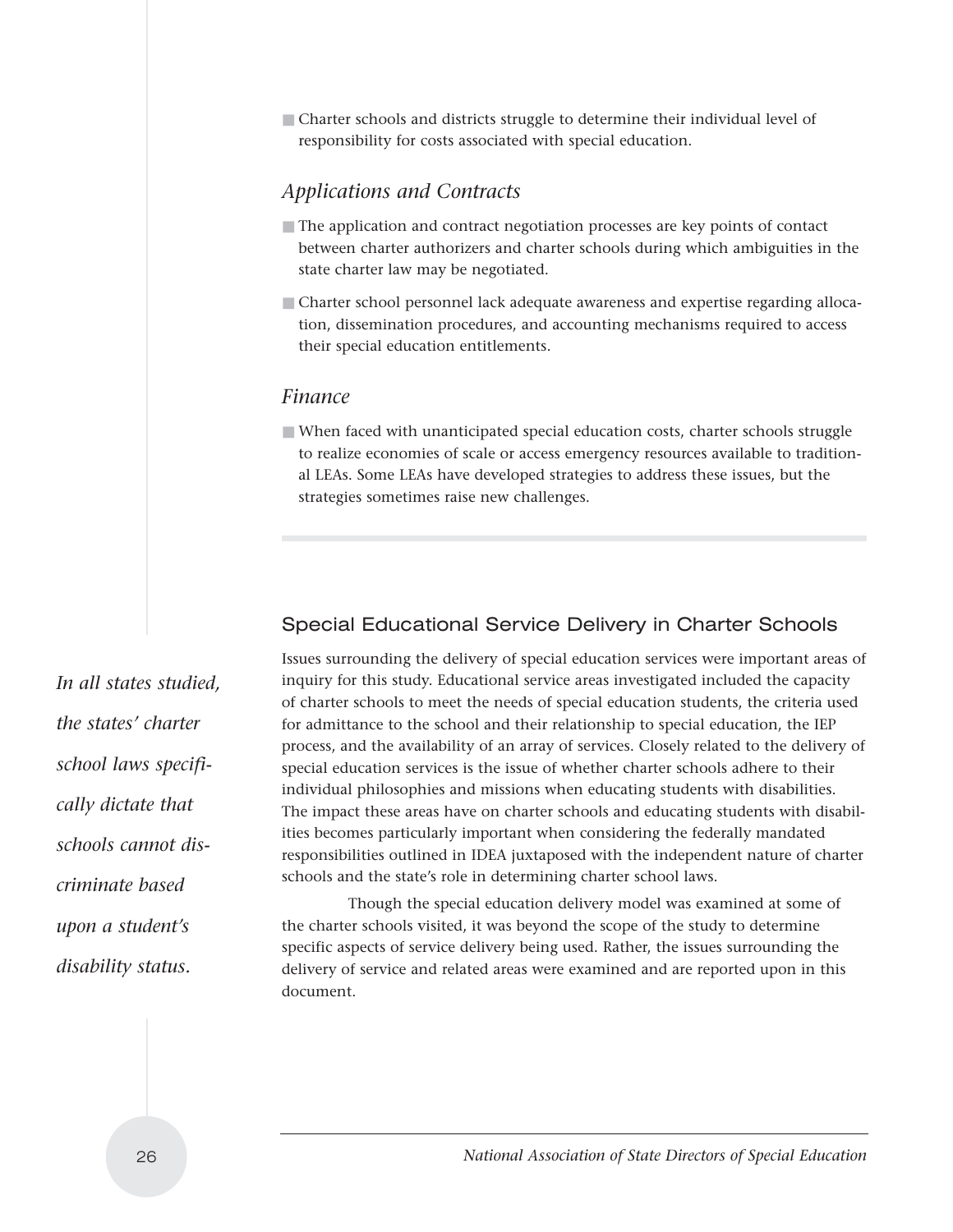#### *Charter School Admissions*

In all states studied, the states' charter school laws specifically dictate that schools cannot discriminate based upon a student's disability status. For example, the Arizona state charter school law stipulates that "all eligible pupils who submit a timely application, unless the number of applications exceeds the capacity of a program, class, grade level or building," shall be enrolled (15-184). The law also explicitly states that a charter school "shall not limit admission based on ethnicity, national origin, gender, income level, disabling condition, proficiency in English language or athletic ability." However, the school may limit admission to students within a given age group or grade level. The language in Arizona's law is typical of the states studied. Though the states' laws are clear that no discrimination should occur, the study examined issues related to the admissions process.

The admissions process at individual charter schools within the states varies. Some charter schools have instituted a placement process in which all potential students and their families are interviewed to determine whether the school is a good "fit" for the student. In other charter schools, enrollment simply follows an application process with acceptance on a first come-first served basis. Generally, in those states where there was a total-link to an existing LEA or sponsor, placement meetings were held prior to a student's enrolling in the charter school. In the states where there was no-linkage between an existing educational entity or a very limited link, the decision to hold meetings was entirely dependent upon the individual charter school.

Though state charter school laws specifically address discrimination, there was still some confusion about admissions of students with special needs. Issues around admissions come to the forefront when the charter school operator does not understand what it means to comply with federal laws (i.e., IDEA) or with the state's mandate for no discrimination.

For some charter schools, admissions become an issue in the area of enrollment expectations. Many operators' vision of their school did not include serving students with disabilities. The operator's vision and the law can clash at the admissions point when parents are counseled-out of enrolling in the school or are told their children can enroll but may not receive the services they need. Findings from nearly all states suggest there is some "counseling-out" of students with disabilities. Some charter school advocates discussed the difficulty in meeting the needs of all students with the current funding. Others spoke of the lack of special education knowledge by charter school personnel and its impact on turning students away. Some participants discussed the philosophical differences among charter operators with some operators opposed to government mandates such as IDEA. Many of those interviewed in the various states explained that often counseling-out was not done with the intent of discrimination, but because they truly believed their school was not the best option for the potential student or because they did not realize the extent of the charter school's responsibility.

*The admissions process at individual charter schools within the states varies.*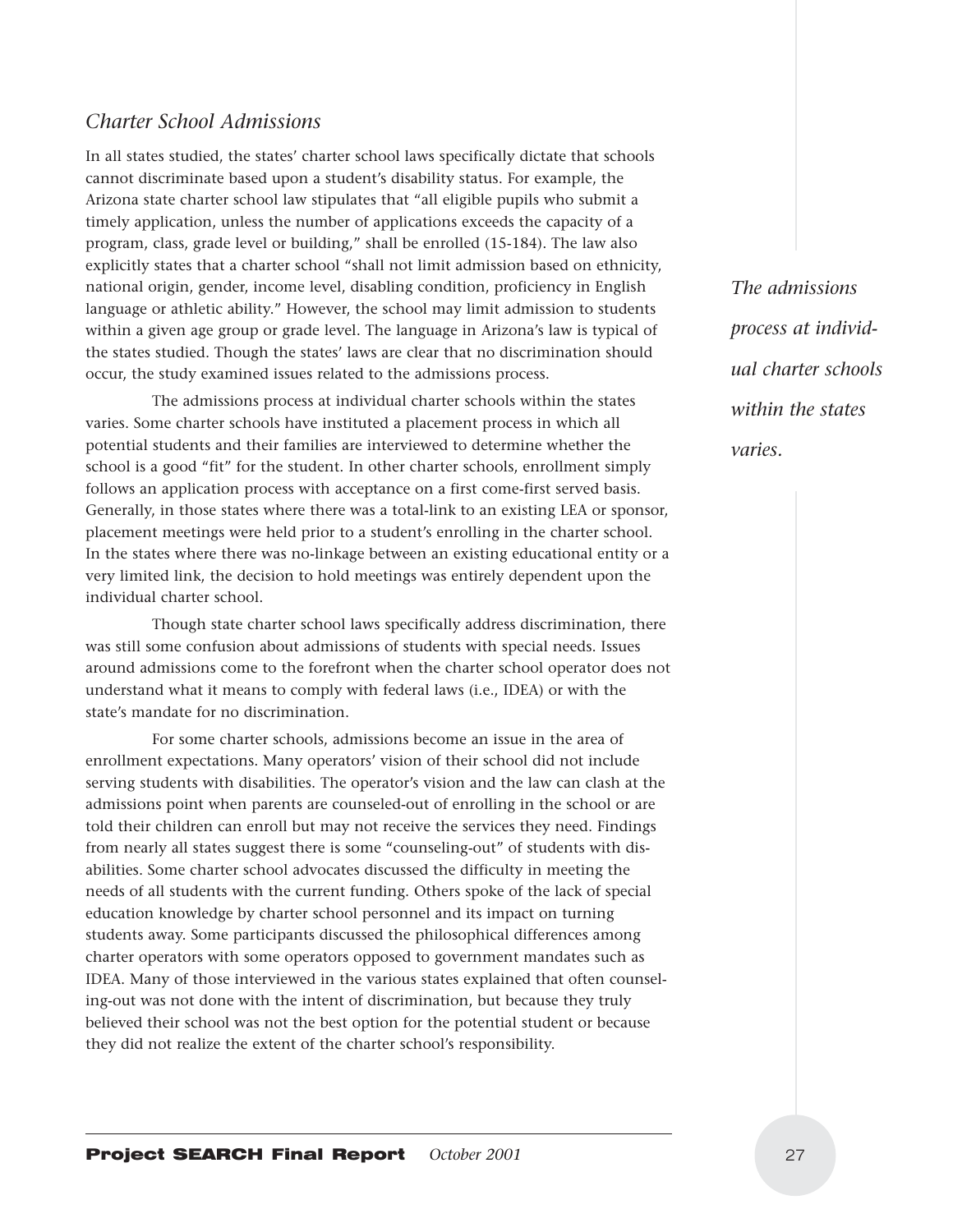Four themes emerged in the admissions area that impact the enrollment of students with disabilities:

- Lack of knowledge about charter schools' special education responsibilities was common;
- An absence of special education teachers or administrators at charter schools limits the charter schools' ability to address the enrollment of special education students;
- The fear of high special education costs influences operator behavior regarding special education students; and
- Philosophical differences influence counseling-out behavior.

#### *IDEA Implementation*

Key informants in nearly all of the states studied indicated that those opening a charter school are generally unaware of the intricacies of IDEA and what it means for their educational delivery and start-up. In past years many charter school operators were under the erroneous impression that they were exempt from laws pertaining to special education and did not open their schools with the procedures and policies needed to comply with IDEA. Though there is still some misunderstanding about what is required by IDEA, most of those interviewed believe that existing operators are aware that they must serve students with disabilities. However, they are often not fully informed as to what that means procedurally. The IEP process is central to the implementation of IDEA, and issues relating to the IEP process were discussed in all of the states.

Many key informants indicated that implementing IDEA during the early years of a new charter school was particularly burdensome. The lack of knowledge of the operators and the other staff members as well as the costs of start-up often hindered the implementation early on. The amount of knowledge needed to understand all aspects of implementation, including finances, evaluation, due process, and other procedural requirements, created a barrier to timely implementation. In some states this meant that full implementation was not occurring until the second or third year of operation. Some states such as Minnesota were addressing the implementation issues by creating the position of state-level charter school special education director who could oversee early implementation and assist charter schools with the various areas of expertise needed for full implementation.

Findings suggest that across all types of governing linkage, there is considerable variability in the implementation of IDEA in charter schools. Some charter schools have adequate knowledge about IDEA and the IEP process and are delivering special education according to the law. This is particularly true in charter schools that were previously established as traditional schools and converted to charter status. Others are having problems with all or some aspects of the law, but are prepared to try to implement other parts.

*. . . those opening a charter school are generally unaware of the intricacies of IDEA and what it means for their educational delivery and start-up.*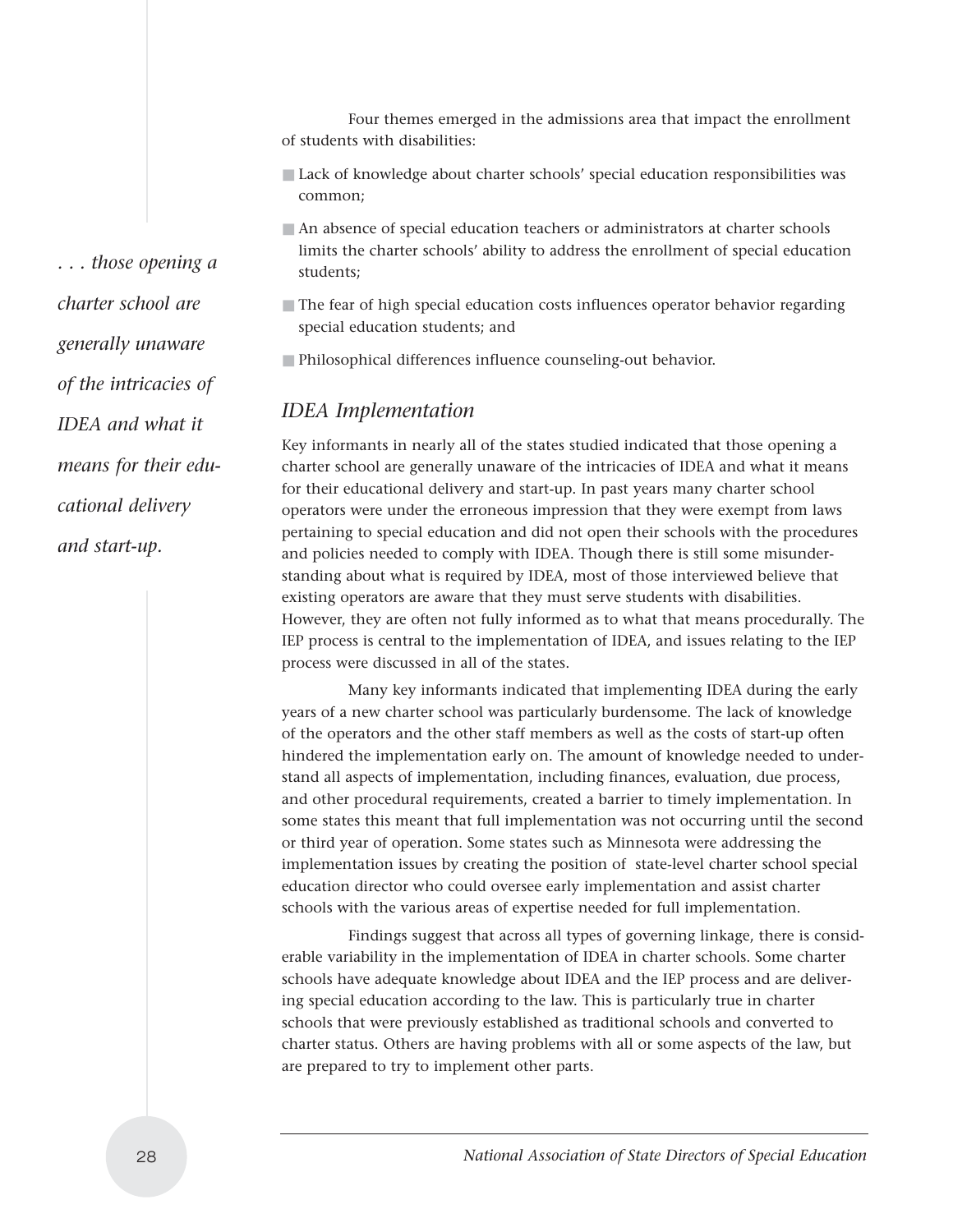Across all states, regardless of linkage, generation of charter law, or number of charter schools open, the overriding characteristic is a lack of knowledge of IDEA and what it means to a charter school, the state department of education, or a sponsoring or local education agency. The lack of knowledge impacts implementation for all parties.

Several of the states have attempted to deal with the charter operators' lack of knowledge regarding special education, but their efforts were not seen as adequate. As noted, Minnesota provides funds to the state's charter school association to hire a full-time director of special education for charter schools. Arizona now requires mandatory training in special education prior to opening a charter school. Even with these adjustments, however, findings suggest that all of the states studied need more rigorous and ongoing information networks.

#### *IEP Process*

Variability among charter schools and their level of IEP implementation was discussed by many key informants. For some states, the delivery of special education is stipulated in charter school law or regulations. For example, in Connecticut, the charter school law prescribes that the LEA of residence of a student with a disability who attends a charter school is responsible for all costs related to special education for their students who attend charter schools. The student's home LEA is responsible for convening the team that includes the parent, teachers, an administrator, and specialists to perform assessments and carry out the other duties of an IEP team. Despite the clear assignment of responsibility to the LEA by Connecticut law, specific IEP procedures are carried out differently in each charter school. In some cases, the entire process takes place on LEA premises using LEA staff, although LEA specialists often go to the charter school to do student assessments. The charter school is then invited to send a representative to the team meeting. In other cases, the charter school plays a more active role by either completing some of the evaluation components, or hosting the team meeting at the charter school building.

This variability in the IEP process is apparent in other states as well. In Minnesota, a partial-link state, charter schools are given a manual of procedures and can receive training from the SEA if desired, but the actual IEP process is in the hands of the operators. In the no-link states examined for this project, the charter school was solely responsible for carrying out the IEP process. Procedures for implementing the IEP process varied by charter school although sometimes, such as in Arizona, training was provided by the SEA. Findings indicate that, even in total-link states where there are often more regulations or guidelines dealing with the IEP process, there is variability in actual IEP implementation.

*Procedures for implementing the IEP process varied by charter school although sometimes, such as in Arizona, training was provided by the SEA.*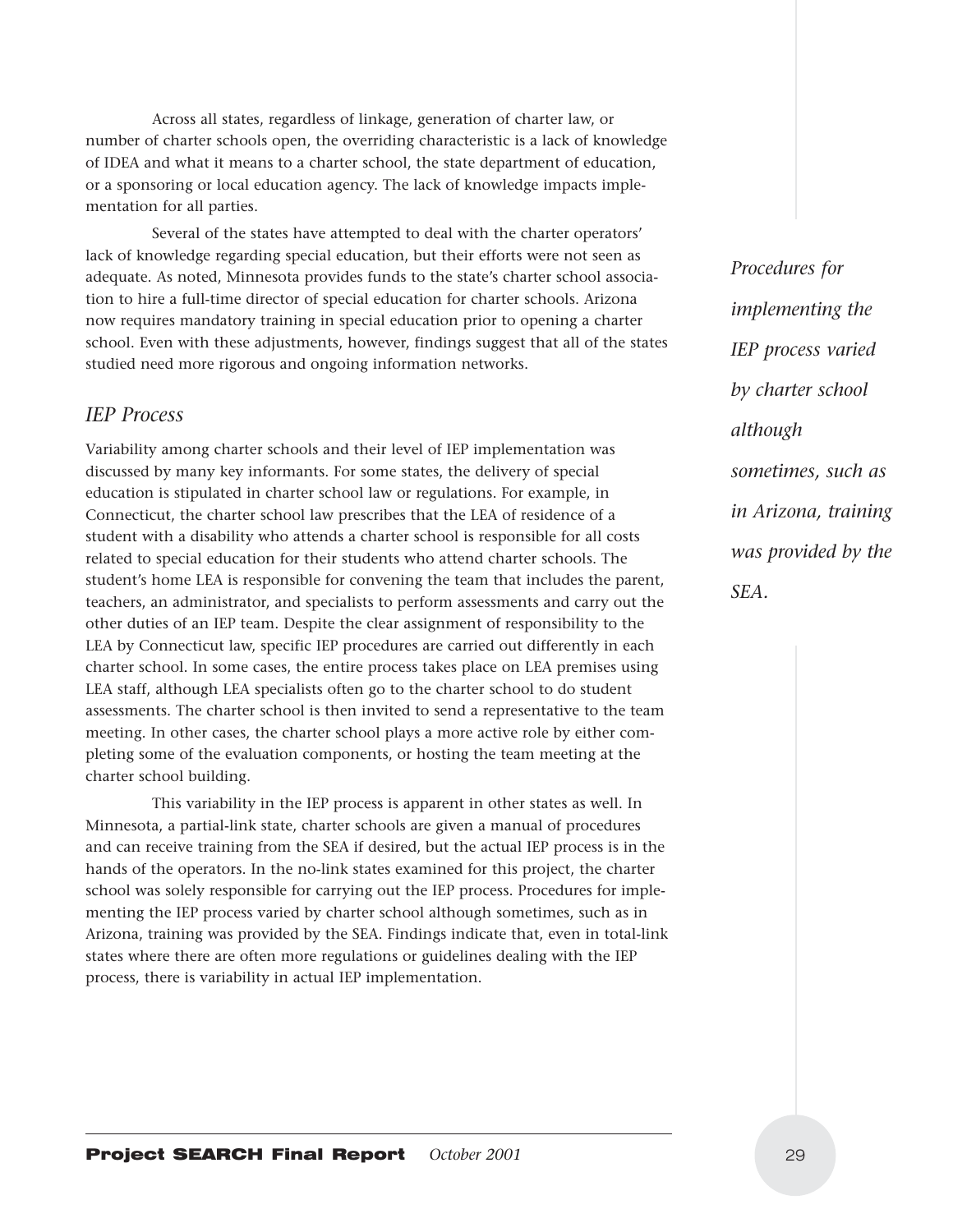#### *Service Delivery Model*

The variability in IEP implementation extends to service delivery also. Although charter schools in no-link states have full responsibility for service delivery, some charter schools in these states have negotiated agreements with neighboring school districts for providing special education services. In total-link states, the service delivery is also often negotiated or decided through the contract process.

According to those interviewed across the eight states, special education service is being delivered using traditional as well as innovative models. For half of the states, there was consensus that there had been little observed innovation in special education service delivery. In the other half, informants noted areas of innovation particularly as related to inclusion. Often charter schools were serving students with disabilities in a full inclusion model using smaller class sizes as a means to meet individual student's needs. Some key informants saw this as an innovative practice, but others were concerned about whether the inclusion was meant to serve the students or to follow the school's overall educational delivery model. In some states there were charter schools where consultants were being used to complete the IEP requirements and the regular classroom teacher was delivering nearly all educational services. It was beyond the scope of this study to evaluate specific practices, but these examples illustrate information provided by charter school staff concerning how their procedures for special education service delivery differ from traditional school district practices.

One of the issues that arose in nearly all states was access to student records. Key informants discussed the difficulty charter schools were having getting records from the transferring school district and the impact this had on the IEP process. Although this problem is not limited to charter schools, those interviewed discussed the difficulty this raised for charters in the area of evaluation and services. When the records are delayed or not received, the charter school must often reevaluate the student to be in compliance with IDEA. The re-evaluations can be costly and difficult if the charter school does not have its own staff to perform the necessary assessments. Charter schools are usually small and do not have access to special education staff who can absorb new students as well as some larger school districts do. Without having the records upon transfer, they are left with less information to use when considering staffing.

A related issue is the role parents or students play in informing charter schools of a student's disability status. Many interviewed across all states cited examples of new charter school parents not providing accurate information about their child's special education history. In many of these cases, parents had been dissatisfied with the child's previous special education program and wanted to avoid placing their child in special education services at the charter school. The withholding of background information, combined with the common delay in transferring records from traditional districts, places charter school staff in difficult positions relative to compliance with the law. The lack of information or inaccurate information is also a barrier to appropriate service delivery.

*Many interviewed across all states cited examples of new charter school parents not providing accurate information about their child's special education history.*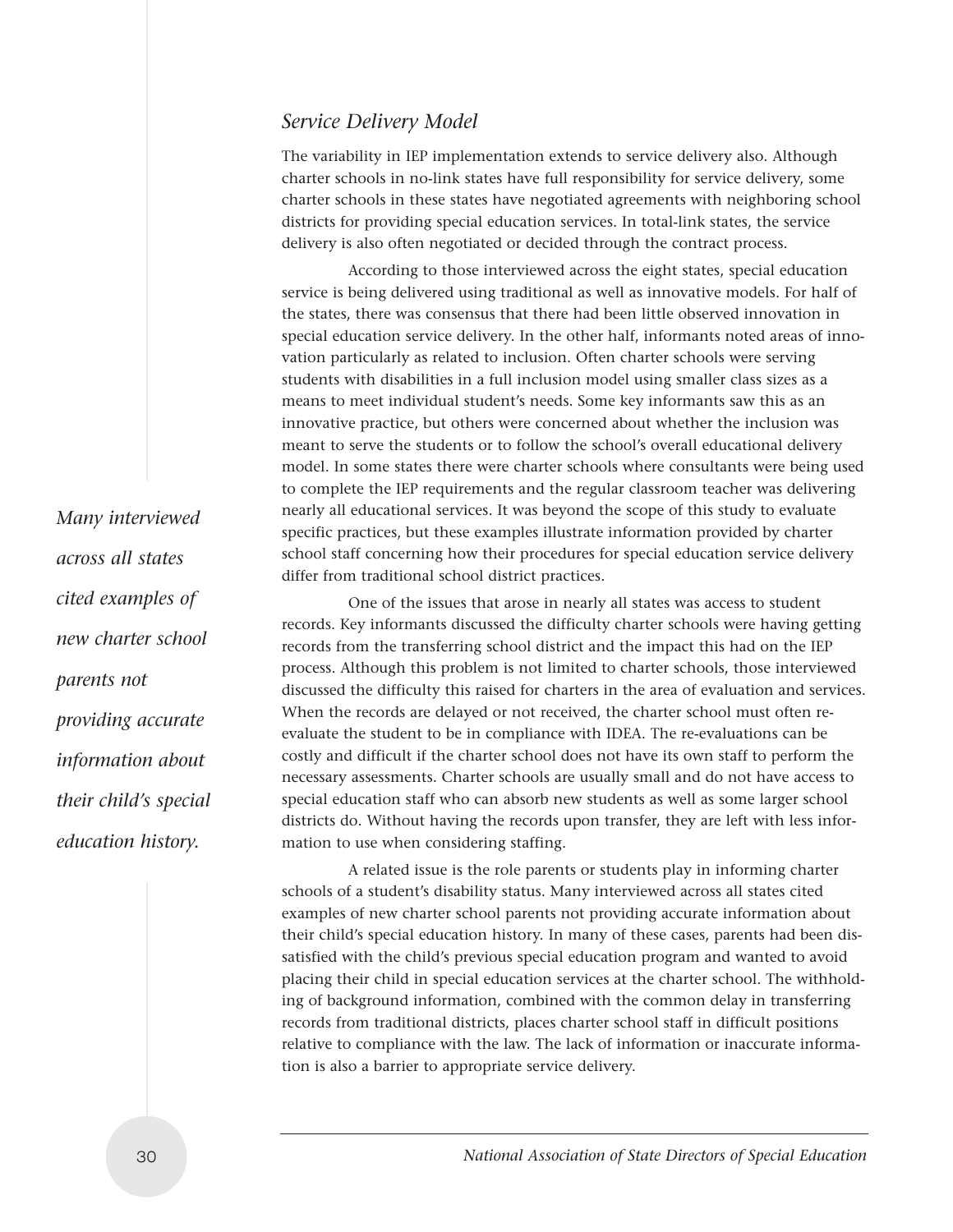#### *Array of Services*

According to the IDEA Regulations (§300.551), every "public agency" must make available a "continuum of alternative placements" and provide the special education services chosen by an IEP team to meet the individual needs of a student with a disability. Traditional school districts have met this requirement by providing services in a variety of settings both within and outside of the district, through public and private entities. Charter schools in no-link states are in a unique situation when they are considered LEAs and are responsible for making available a "continuum of alternative placements." Not unlike small traditional school districts, charter schools may find that this requirement can create a problem. Small schools or school districts often do not have the capacity to provide a full continuum of placements designed for every intensity of service that students with disabilities may require. For example, many smaller school districts may not have the specialized personnel to serve students with disabilities in low-incidence categories such as visually impaired, deaf, or deaf-blind. To solve the problem of capacity, many smaller school districts join cooperatives<sup>8</sup> where they can share costs and resources with other small school districts. If the charter school does not have a relationship with another charter school, a school district or educational entity, it is difficult to develop the infrastructure necessary to provide an array of placements for all special needs.

In states where charter schools are linked to an existing school district or other educational entity, findings suggest this is less of an issue as, in many cases, the sponsoring school district is responsible for providing the services. In Colorado, where charter schools are linked to a school district and in some cases a BOCES, the responsibility for a continuum of placements rests with the LEA and the BOCES. The charter and LEA can negotiate how those services will be provided. This is also true in Florida. However, in Minnesota, North Carolina, and Arizona, the charter is responsible for ensuring students have access to all services and settings prescribed in their IEPs regardless of the charter school's capacity to meet those needs.

Charter schools in some states have started to create their own cooperatives to pool assistance and resources. A successful example of such joint activity is the D.C. Public Charter Schools Cooperative (described more fully in the summary of the DC Case Study later in this document). Strategies such as shared personnel and personnel development activities provide necessary access to the special education infrastructure that many charter schools lack.

*Charter schools in some states have started to create their own cooperatives to pool assistance and resources. A successful example of such joint activity is the D.C. Public Charter Schools Cooperative*

<sup>7</sup> IDEA defines public agency: "As used in this part, the term public agency includes the SEA, LEAs, ESAs, public charter schools that are not otherwise included as LEAs or ESAs and are not a school of an LEA or ESA, and any other political subdivisions of the State that are responsible for providing education to children with disabilities" (§300.22).

<sup>&</sup>lt;sup>8</sup> Cooperative" is a broad term that incorporates a variety of entities designed to enable small organizations to cooperate and pool their resources. Examples of cooperatives in the case study states are SELPAs in California, BOCES in Colorado, and the Public Charter Schools Cooperative in Washington, DC. While these cooperatives are similar in that they enable schools to pool resources, they are unique in their origins, roles, and responsibilities.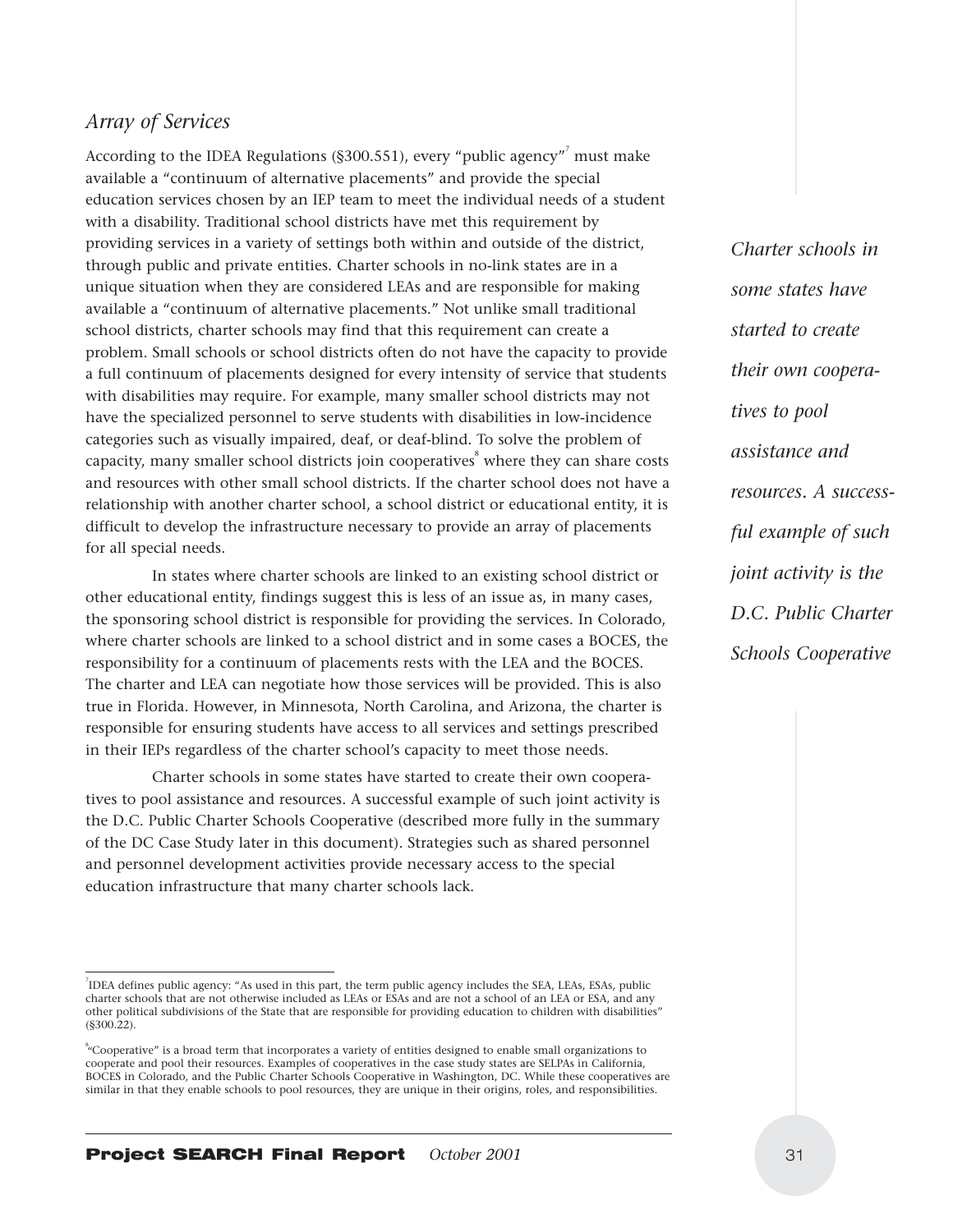#### *Staffing Issues*

*Many operators' vision of their school did not include serving students with disabilities.*

Closely related to providing an array of services is the issue of staffing for special education. All of the states in this study reported a general shortage of qualified special education teachers and related services personnel. The shortage is significant for all public schools, but charter schools in general reported that it is difficult for them to compete with district schools that can offer teachers better salaries, benefits, and job security. Charter schools are utilizing multiple strategies to address the critical shortage of special education professionals, including (a) hiring itinerant special education teachers to supervise general education teachers in inclusive classrooms, (b) hiring retired special education teachers on a part-time basis, (c) contracting with private providers, (d) sharing staff with geographically proximate charter schools, (e) forming cooperatives with a group of charter schools in order to pool resources, and (f) attracting special education professionals with higher salaries or the promise of a more attractive work environment.

These various strategies have positive and negative attributes. For instance, key informants raised questions about the quality and quantity of services provided by part-time or itinerant teachers. Other informants raised concerns regarding the quality of some private contractors currently consulting with charter schools. One state official said:

> *Charter schools think that a consultant doing administrative IEPs covers them. The other serious situation is that charter schools have no access to resources like special ed teachers; yet the law requires a special ed certified teacher to provide services. A certified reading teacher cannot take the place of a certified special ed teacher. Sometimes they provide a special ed teacher for an hour a day, but if the IEP says two hours a day, they often don't change it—or they counsel-out students. Sometimes it is done purposefully; most of the time it is done out of ignorance.*

In addition to the general shortage of qualified special education professionals reported in all the states, charter schools in partial- and total-link states (where the LEA may assign special education staff to charter schools) noted that tensions can arise between district personnel and charter schools. Specifically, if the charter schools do not have input regarding selection and supervision of LEA staff assigned to charter schools, conflicts may arise regarding the alignment of the schools' philosophy and special education service delivery. Furthermore, when LEA staff work in charter schools, the lines are unclear regarding who supervises the LEA staff.

The District of Columbia's Special Education Cooperative is an example of an emerging strategy for charter schools seeking to improve their human capacity by pooling resources with other schools. With support from the DC Public Charter School Resource Center, 13 charter schools joined to form the DC Public Charter Schools Cooperative in 1998-99 to improve special education services and reduce costs through joint and innovative approaches to meeting the needs of their students. The Cooperative performs a wide variety of direct and indirect services for member school staff and their students. One of the most important benefits to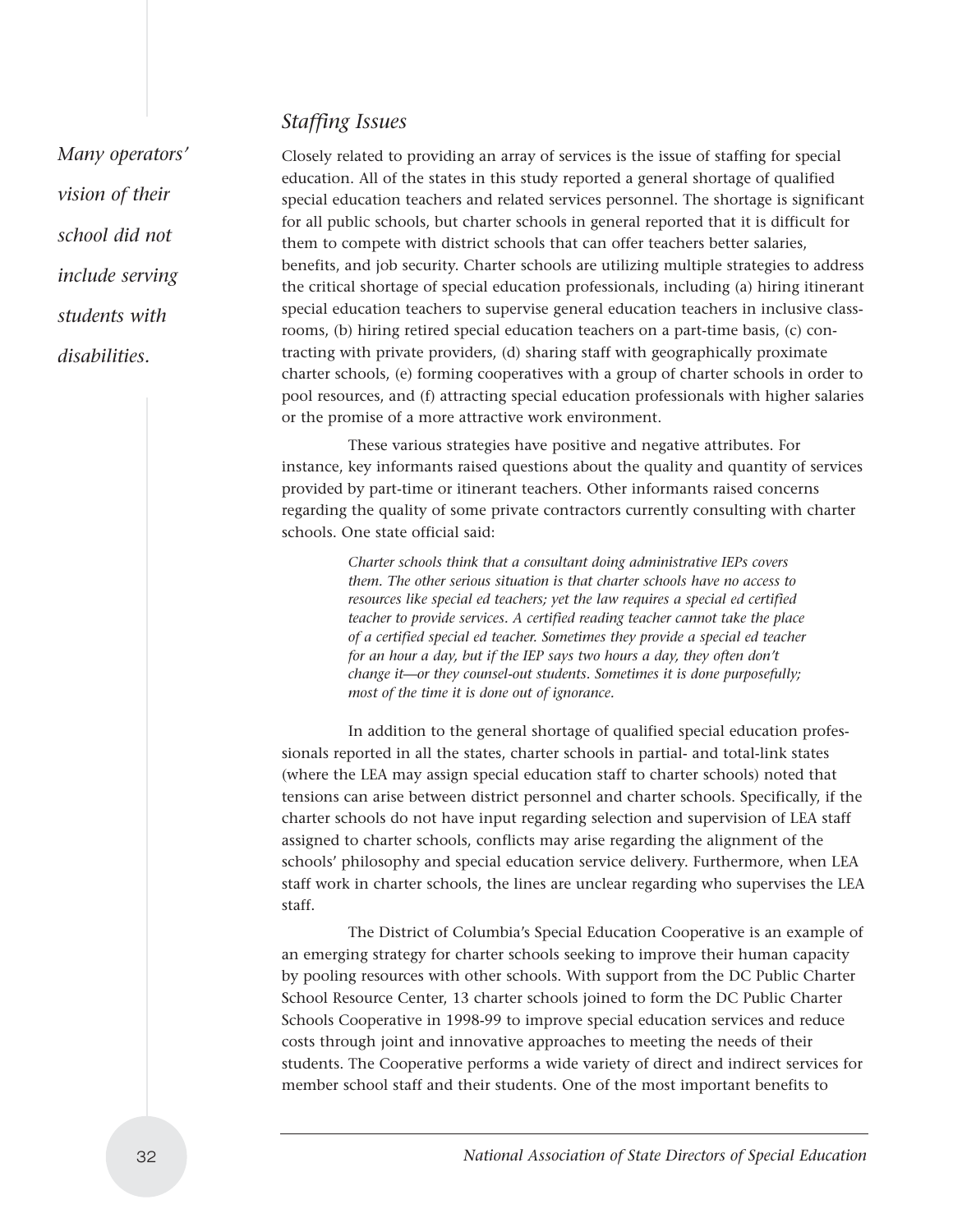Cooperative members is a productive connection to the special education system. The Executive Director provides support and information for the special education program in each school, and maintains close communication between the charter schools and the local school district. In terms of student services, the Cooperative has increased resources available for students with disabilities in its member schools. For example, it brought charter school operators and service providers together and negotiated reduced rates for members. In 1999, the Cooperative received a grant from the Annie E. Casey Foundation that funded three to five full evaluations of students at each member school during the summer of 2000. The Cooperative is also engaged in a project in conjunction with other community agencies and the local school system to set up a program that will allow member schools to access Medicaid funds. Members see the Cooperative as a vehicle for access to special education expertise, and sharing and learning from each other.

#### RECURRING THEMES: SERVICE DELIVERY MODELS

#### *Special Education Service Delivery*

- In no-link states, individual charter schools are solely responsible for delivering special education. Due primarily to small size, these schools struggle to amass the fiscal and human capacity to comply with IDEA.
- Partial- and total-link states must negotiate with an LEA regarding IDEA, and the environment in which this occurs ranges from collegial to adversarial.
- Lack of knowledge, philosophical differences, and limited human and fiscal resources can hinder charter schools capacity to deliver special education services.
- Special education services are often delivered using traditional methods, although the cases documented some instances of more innovative approaches particularly in the area of inclusion.
- In an effort to meld individual charter schools' missions with the obligation to provide special education, most charter schools provide special education services in inclusive environments. However, some individualization is lost in the process.

#### *Charter School Admissions*

■ Lack of knowledge, philosophical differences, and limited human and fiscal capacity to meet the obligations stemming from IDEA can drive charter schools to counsel-out children with disabilities.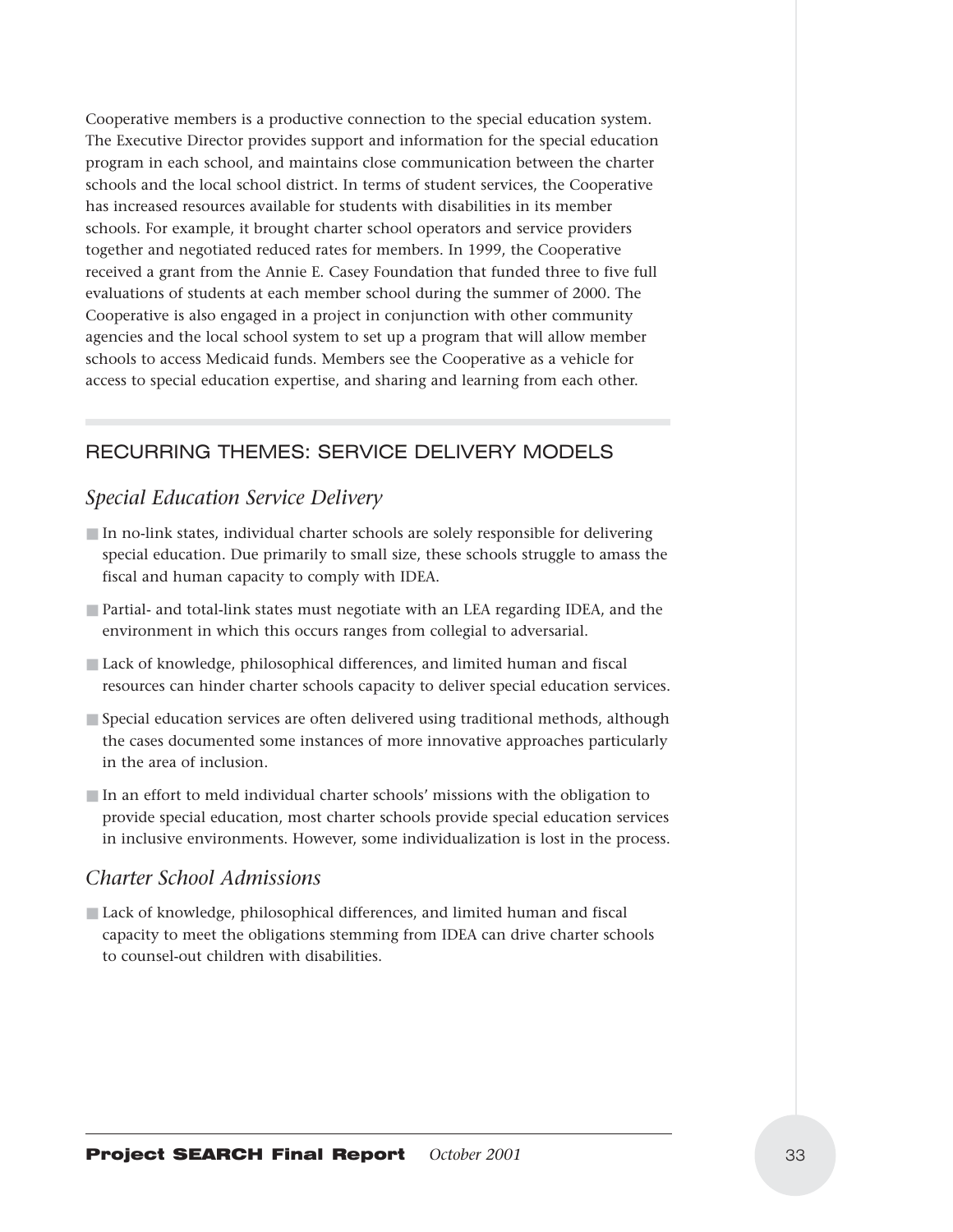#### *IEP Process*

■ The degree to which individual charter schools adequately implement the IEP process varies considerably across the states.

#### *IDEA Implementation*

■ Charter schools, particularly those located in no-link states, struggle to amass the fiscal and human capacity to deliver a full array of services to children with a variety of disabilities.

#### *Staffing*

- Due to a general shortage of qualified special education teachers and specialists, charter schools struggle to hire and retain special education staff.
- Charters are utilizing a variety of strategies to address the shortage of special education professionals (e.g., hiring retired teachers, forming cooperatives, contracting with third party providers).

#### Accountability For Special Education In Charter Schools

Accountability refers to the policies and procedures that charter schools must abide by as required by federal and state special education and state charter school rules and regulations. While state charter laws release charter schools from some state reporting requirements (e.g., teacher qualifications), these schools are generally obligated to collect and report the same information that traditional public schools must report. Charter schools must submit the same statistical reports regarding students, standardized tests, and budgets that most traditional public schools submit. Charter schools report data regarding special education as part of their general statistical reports and these data generate state and federal categorical funds for special education. Examples include student headcount reports as well as more procedural documents such as IEPs that would be reviewed as part of a state special education audit. In the case study states, general issues emerged regarding data collection and accountability policies and procedures as well as issues specific to charter schools and special education.

### *General and Charter School-Specific Data Collection and Accountability*

Findings from case study states indicate that charter schools are required to submit essentially the same data and statistical reports as traditional districts. Examples include enrollment accounting, program accounting, and financial reporting. Half

*. . . charter schools are required to submit essentially the same data and statistical reports as traditional districts.*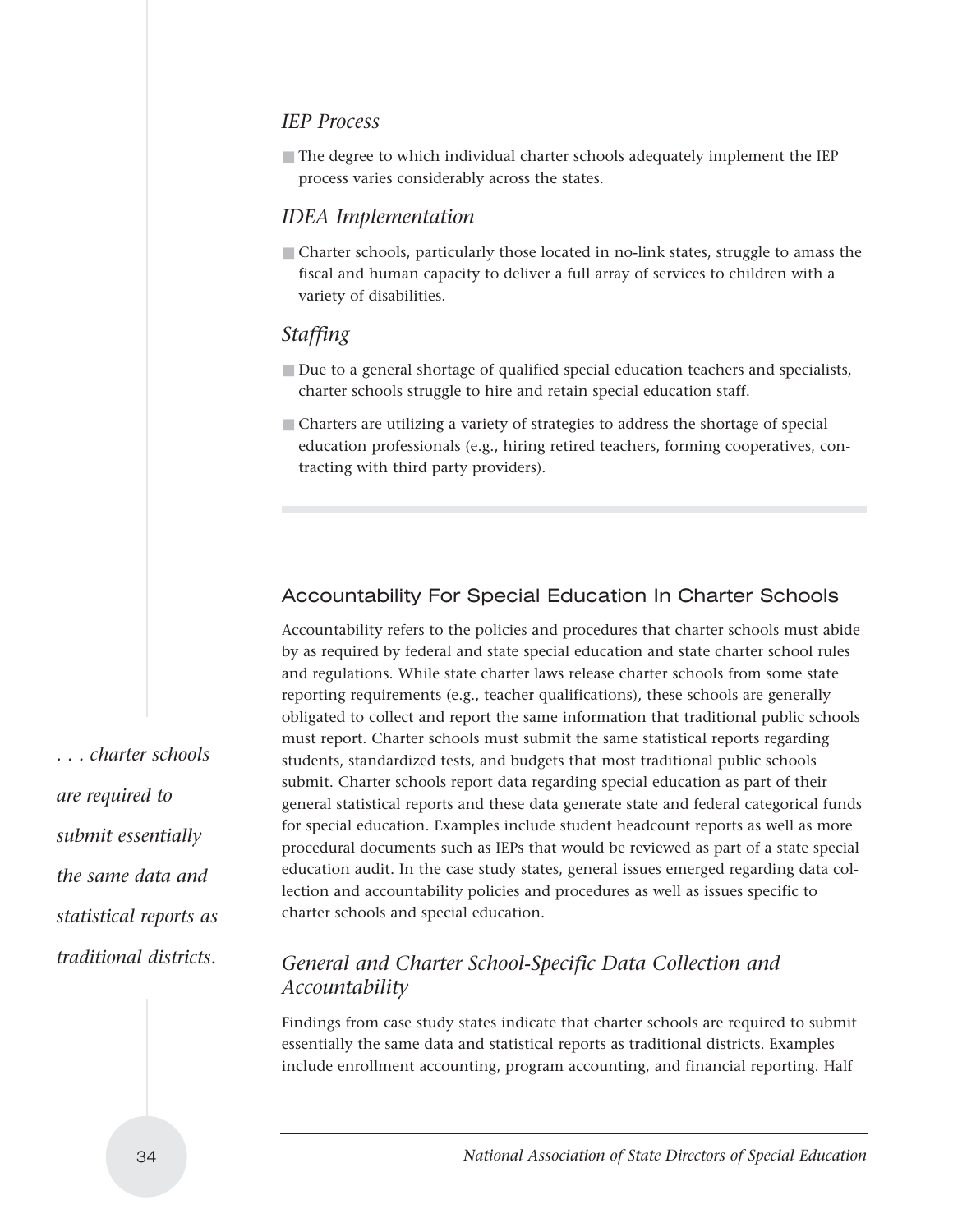of the states studied require charter schools to submit annual reports with data on a wide variety of issues. However, there is variability in the degree to which schools are required to report data regarding special education. For instance, the Colorado annual report includes specific questions regarding special education student enrollment and service delivery models, but Minnesota charter schools are not required to submit special education data in their annual reports.

An issue raised by key informants in the eight states related to accountability systems and the role they play in retaining charters. Many states require schools to demonstrate students' academic improvement in order to retain their charters. Though states have varying renewal policies, academic accountability is generally a part of most charter school laws. Charter schools in two states expressed concern that, given the accountability associated with charter schools and specifically with high stakes standardized tests, special education students may lower their school's test scores and potentially affect their stability as a school.

### *Monitoring*

Some states - in particular, no-link states - are struggling to build the necessary state level infrastructure, including amassing human and fiscal capacity, to adequately monitor special education in charters. Sometimes no-link states provide charter schools some leeway regarding monitoring and compliance audits in their first few years. In partial- and total-link states, actual accountability for special education varies by district or county.

In general, with some variability in specific districts or counties, special education monitoring and accountability in charter schools is perceived to be reactive as opposed to proactive. In every state studied, informants reported that parental complaints are a key stimulus for monitoring. In Colorado and Florida, where charter schools are part of their local district but enjoy varying degrees of independence based upon the negotiated contract, school district staff expressed concern that they are legally responsible for special education in the charters but have only limited control. District staff in these two states expressed concern that if a complaint is filed or an audit identifies areas of non-compliance, the district might be held accountable even though they had limited input or control over special education in the charter schools. Conversely, in Connecticut where charter schools are also part of an LEA and the LEA retains control of special education, charter operators expressed concern that they may be held accountable for special education programs delivered to their students but for which they have limited control. These contrasting concerns highlight the fact that when charters and districts essentially share responsibility for special education, there is an inherent tension among those involved in service delivery as to who is ultimately responsible should problems arise. In Florida, specific districts are reportedly treating monitoring of special education in charter schools as a constructive, as opposed to punitive process, aimed at helping the charter school develop its capacity to deliver special education.

*When charters and districts essentially share responsibility for special education, there is an inherent tension among those involved in service delivery as to who is ultimately responsible should problems arise.*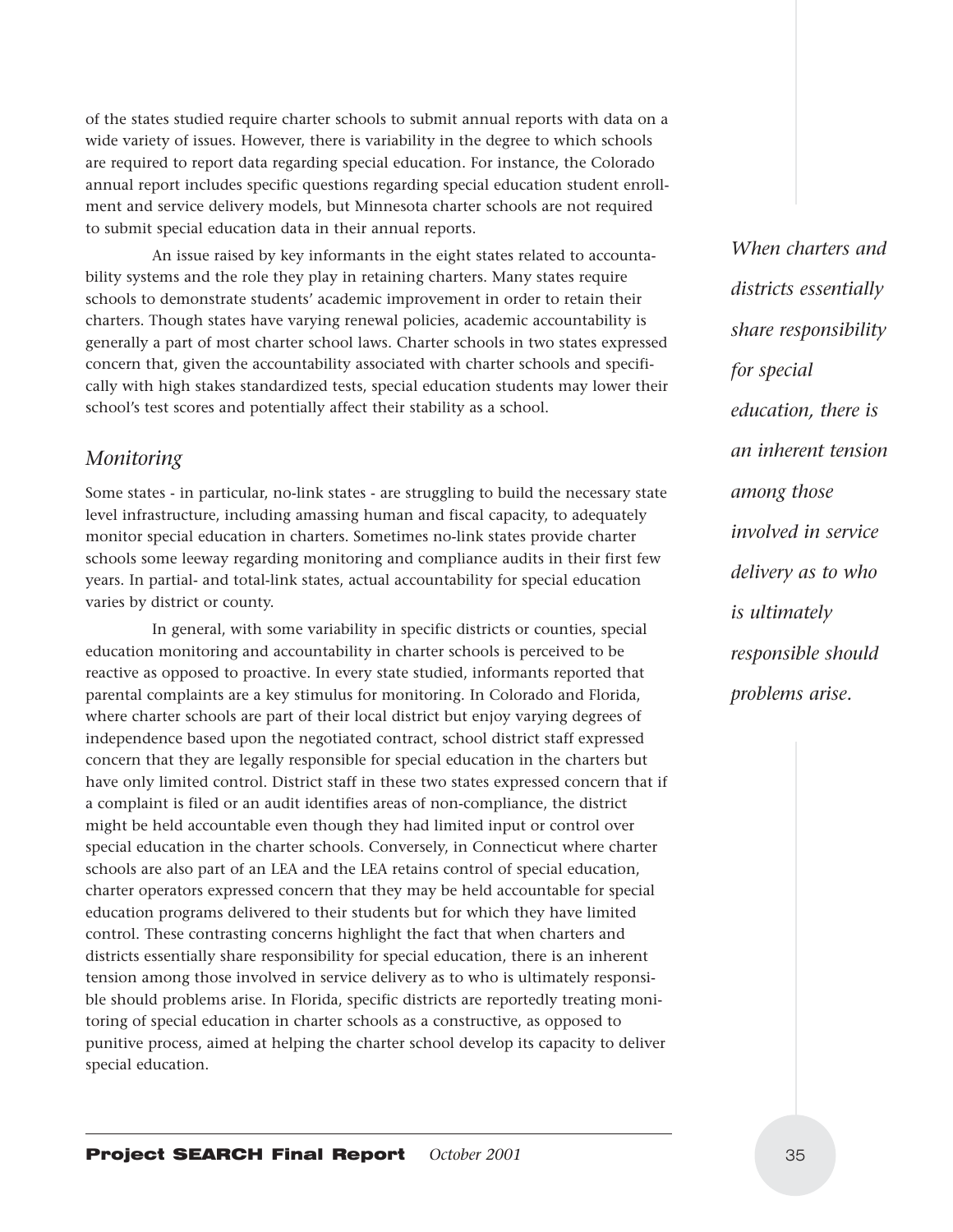## RECURRING THEMES: ACCOUNTABILITY FOR SPECIAL EDUCATION IN CHARTER SCHOOLS

- Charter schools are required to submit the same statistical reports as traditional districts, plus additional reports associated with state charter school accountability processes.
- Charter schools are struggling to understand the plethora of reporting requirements they are obliged to follow, and special education is a component of this struggle.
- There are high stakes associated with reporting in general, and specifically special education reporting that generates additional funds for charter schools.
- States and districts can address the challenges associated with data collection and accountability by providing technical assistance in this area and initially approaching monitoring in a supportive as opposed to punitive manner.

#### Operational Issues Impacting Special Education In Charter Schools

The preceding sections examined legal and educational issues that influence charter schools' capacity to deliver special education services. However, operational issues pertaining to facilities access and accommodation and the provision of transportation services also potentially impact special education in charter schools. The Project SEARCH team inquired about school facilities and accommodations to determine the extent to which adhering to existing federal and states laws on access was an issue for charter schools.

### *Facilities Access and Accommodations*

Charter schools must comply with federal laws relating to access. This includes Section 504 that prohibits discrimination due to lack of physical access. Under Section 504, a recipient of federal funds "that operates a public elementary or secondary education program" must provide a free appropriate public education to students with disabilities. Section 504 is broader than IDEA in that it includes children who do not meet the specific disability requirements of the IDEA, but it essentially confers the same entitlement to services for students with disabilities.

Understanding the issues for charter schools is particularly important, as many charter school operators are responsible for finding and maintaining the school's building. In the early years of charter school implementation, some operators believed that the waiver of laws meant they were not responsible for an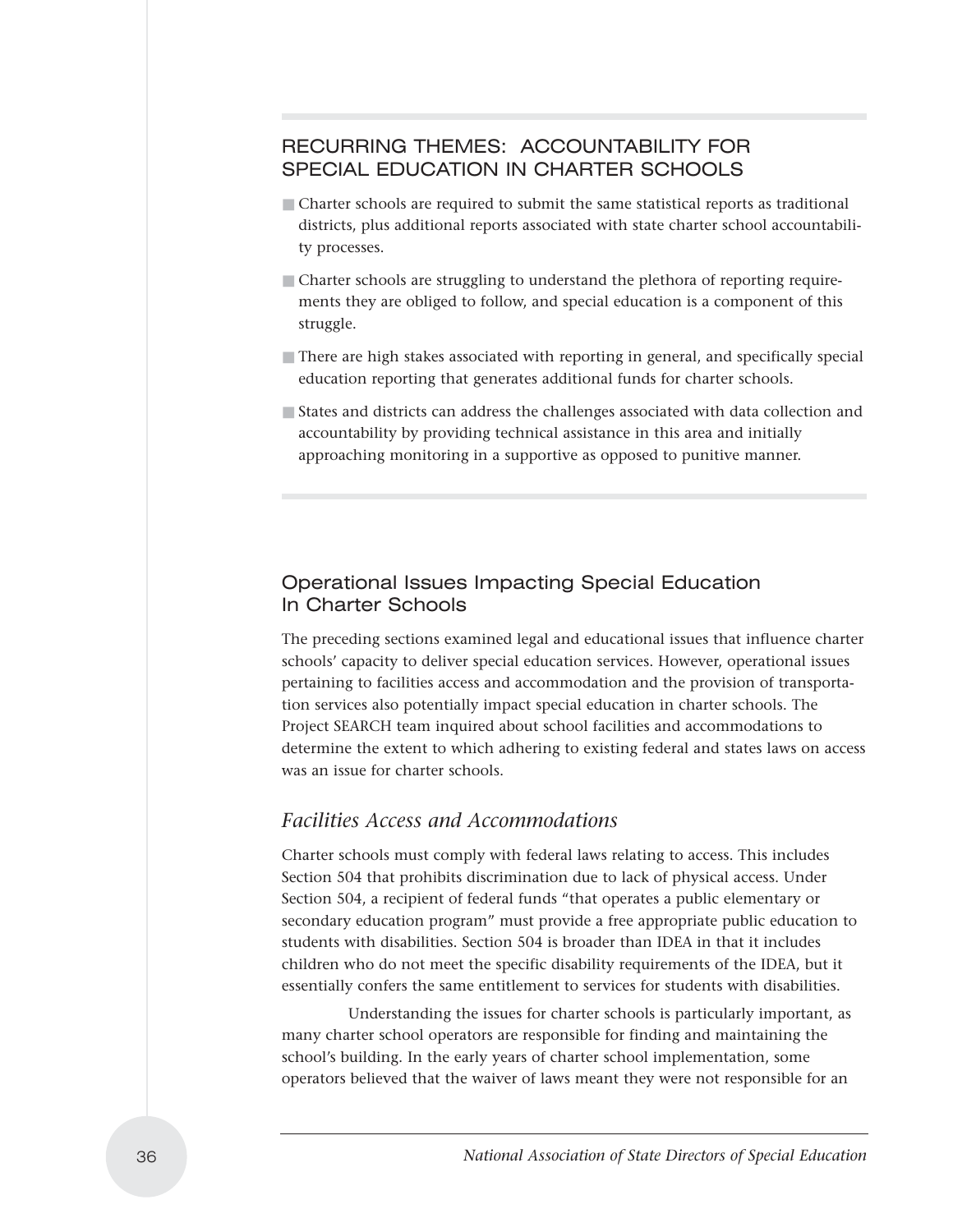accessible facility and often rented facilities that were not accessible to persons with physical disabilities. However, several states have now attached the accessibility requirement to getting city or municipal approval, thus making it nearly impossible to open a charter school without an accessible building. In all states studied, charter schools were generally considered to be accessible. There were exceptions, but for the most part, charter schools were accessible or had a means to educate a child with a physical disability according to the law.

In two no-link states, there were some issues concerning accessibility, including charter schools that were not providing accessible facilities. The larger question is how can charter schools that most typically have limited access to capital funds but do have responsibility for renting or buying a facility, make their buildings accessible without additional assistance from the state or the LEA. Problems in facility accessibility focused on finding an affordable, accessible facility or making a less expensive facility accessible within the existing budget.

The other issue mentioned by some key informants was finding a facility that provided adequate space for special education services. The cost of renting or buying a facility can mean that a school is smaller than desired and lacks individual rooms for special education services.

#### *Transportation*

Federal law stipulates that if transportation needs are specified on the IEP, the educational entity responsible for implementing the IEP is responsible for that transportation. However, in the case of charter schools, responsibility for transporting all children may rest with the charter school, or it may rest with the sponsoring or resident school district. Transportation findings for this study focus on determining who is responsible for transportation and documenting issues specifically related to transporting students with disabilities at charter schools.

As is the case in other areas relating to special education, the linkage between the charter school and either the sponsor or the resident school district determines who is responsible for transportation costs and services. For example, in Florida, North Carolina, and Arizona—no-link states—the charter school bears the responsibility for transportation of students with disabilities. However, some charter schools also receive transportation dollars in the same way LEAs do; sometimes charter schools receive a higher reimbursement thus offsetting some of the transportation burden. Findings suggest that for total-link states, the responsibility rests with the sponsoring entity or the resident school district.

Across the case study states, there are very few issues relating to the transportation of students with disabilities. In Colorado, where regular transportation to and from school is the responsibility of the charter school, there was some concern that charter schools may not have the resources to provide transportation to students with disabilities as most parents transport their children to charter schools. A unique issue arose for charter schools that serve only children with disabilities and, as a result, draw from multiple districts. Who is responsible for the transportation of these students? To date, the student's district of residence in Colorado has

*. . . while special education transportation is not a major issue at this time, it may emerge as an issue as money gets tighter and those responsible for transportation payment become more involved in deciding transportation issues.*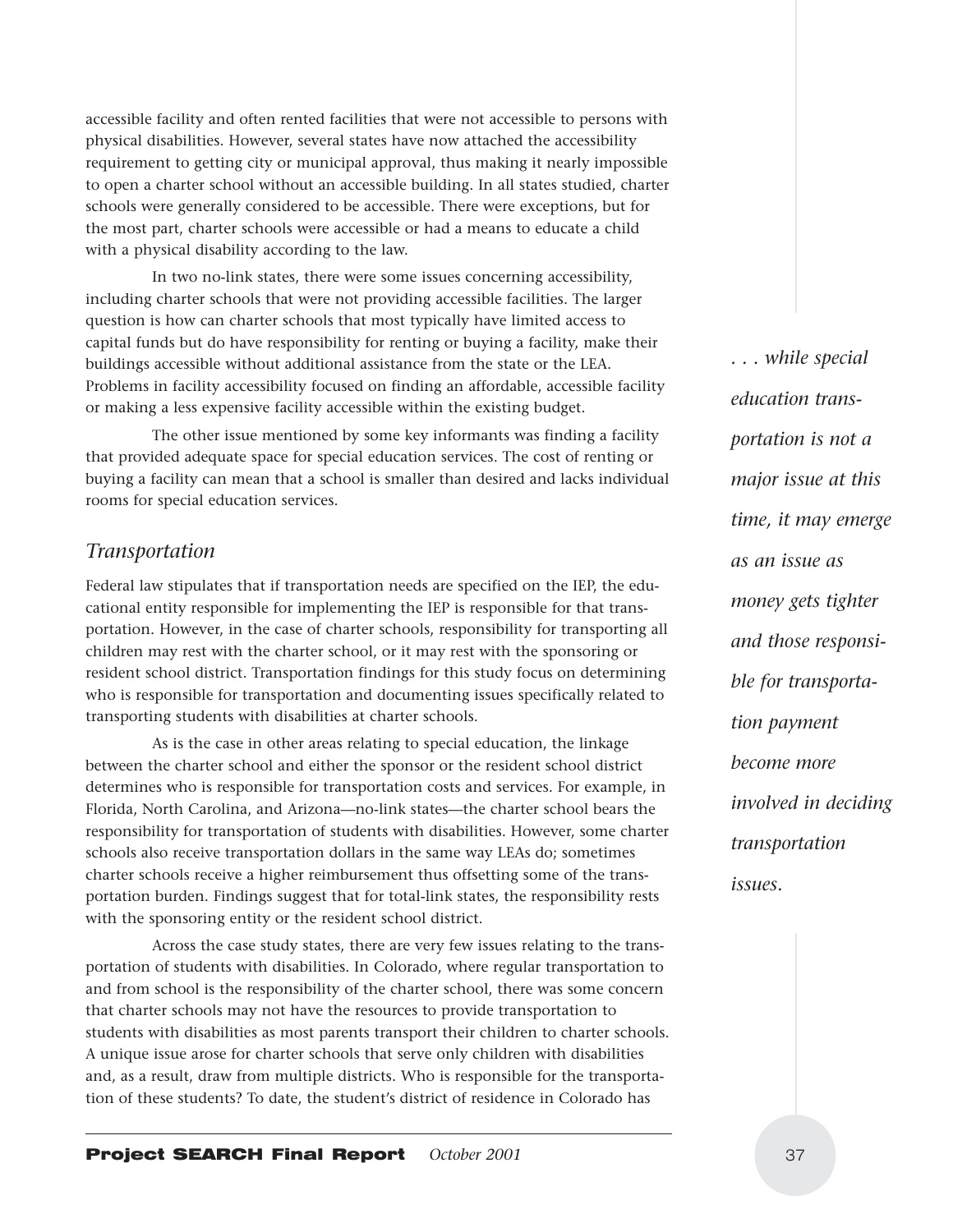provided transportation for these students. However, districts that offer similar specialized programs are reluctant to continue funding transportation to a program out of their district.

Key informants in multiple states projected that, while special education transportation is not a major issue at this time, it may emerge as an issue as money gets tighter and those responsible for transportation payment become more involved in deciding transportation issues. For example, in states where charter schools are not required to provide transportation, the absence of transportation may arise as a barrier to enrollment that disproportionately impacts less affluent families.

#### RECURRING THEMES: OPERATIONAL ISSUES

- In nearly all states studied, locating, buying or renting, and maintaining the school facility is the responsibility of the charter school.
- While facility management is clearly a significant issues for charter schools, the case studies did not reveal any unique issues for children with disabilities pertaining to facilities access and accommodations.
- There were no special education transportation issues that could be deemed major at this point.

### Technical Assistance For Special Education In Charter Schools

Technical assistance, and specifically the lack of adequate and appropriate technical assistance for charter operators delivering special education, was a theme that dominated nearly every aspect of the Project SEARCH findings. For purposes of this study, technical assistance refers to any type of help, (e.g. written documents, videos, electronic resources, in-person training or consultation), that adds to the knowledge and capacity of those individuals involved in charter schools to implement special education appropriately. Technical assistance typically takes the form of either active training or more passive activities such as disseminating information through manuals and, increasingly, websites. In general, states and districts provide charter schools with some technical assistance regarding administrative obligations and instructional practices.

Across the state case studies, a great deal of variance emerged in the types and amount of technical assistance available to charter schools. Opportunities to provide charter school operators with technical assistance pertaining to special education occur during the application phase, the initial implementation phase,

*. . . a great deal of variance emerged in the types and amount of technical assistance available to charter schools.*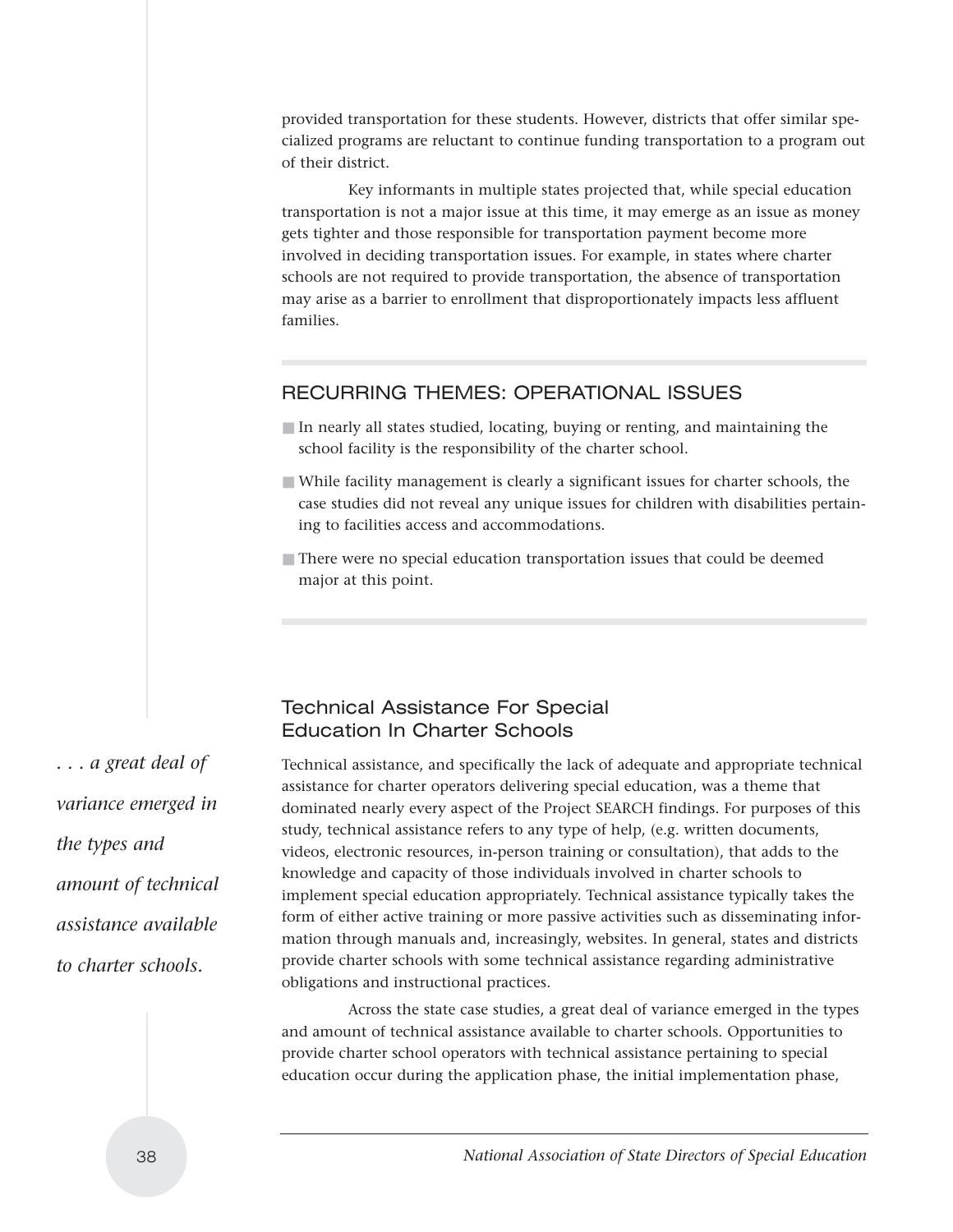and the operation phase. Ideally states develop a technical assistance infrastructure that supports charter schools. In practice, while districts and states are allocating what appear to be significant resources to multiple forms of technical assistance for charter schools, charter operators perceive that they are not receiving enough or appropriate technical assistance. Specifically, charter schools need technical assistance regarding special education administrative and instructional requirements.

#### *Special Education Technical Assistance*

Most states provide charter operators with at least some information about special education during the application phase. The information is typically a "Question and Answer" memorandum regarding special education, or a section of an application manual. In Connecticut, Florida, and Minnesota, applicants receive more active technical assistance from the SEA regarding special education during the application process in the form of consultations with, or presentations by, special education experts.

More than half of the state departments of education and state resource centers have developed guides or how-to manuals for charter operators that contain varying amounts of information about special education. For instance, the Florida Charter School Resource Center produces a document as part of the new charter operator manual that includes sections titled "10 ESE Steps for Florida Charter Schools," and "Special Education Do's and Don'ts for Charter Schools." A number of states have also developed web pages that provide information about charter schools in an accessible and efficient manner. Once schools are actually chartered in the states of Connecticut and North Carolina, charter personnel attend a orientation training that includes information about special education.

Charter schools in partial- and total-link states receive the majority of their general and special education technical assistance from their LEA. However, the degree to which charter schools are proactively informed and included in district technical assistance varies by county or district. Informants emphasized that regardless of the manner or quantity of technical assistance pertaining to special education that the state or districts provide to charter schools, these schools need more assistance with special education administrative and instructional issues.

A particularly promising practice that emerged in a few states and school districts is offering targeted charter school technical assistance. These targeted trainings are reportedly effective because they take into consideration charter schools' knowledge level. This is in contrast to simply including charter schools in standard district or state technical assistance training sessions geared toward experienced district staff. Other state departments of education assign staff to provide specialized special education technical assistance to charter schools. The staff are either employees of the state such as in Arizona and Connecticut, or sponsored by the state but employed by an outside entity such as the charter school resource center in Florida.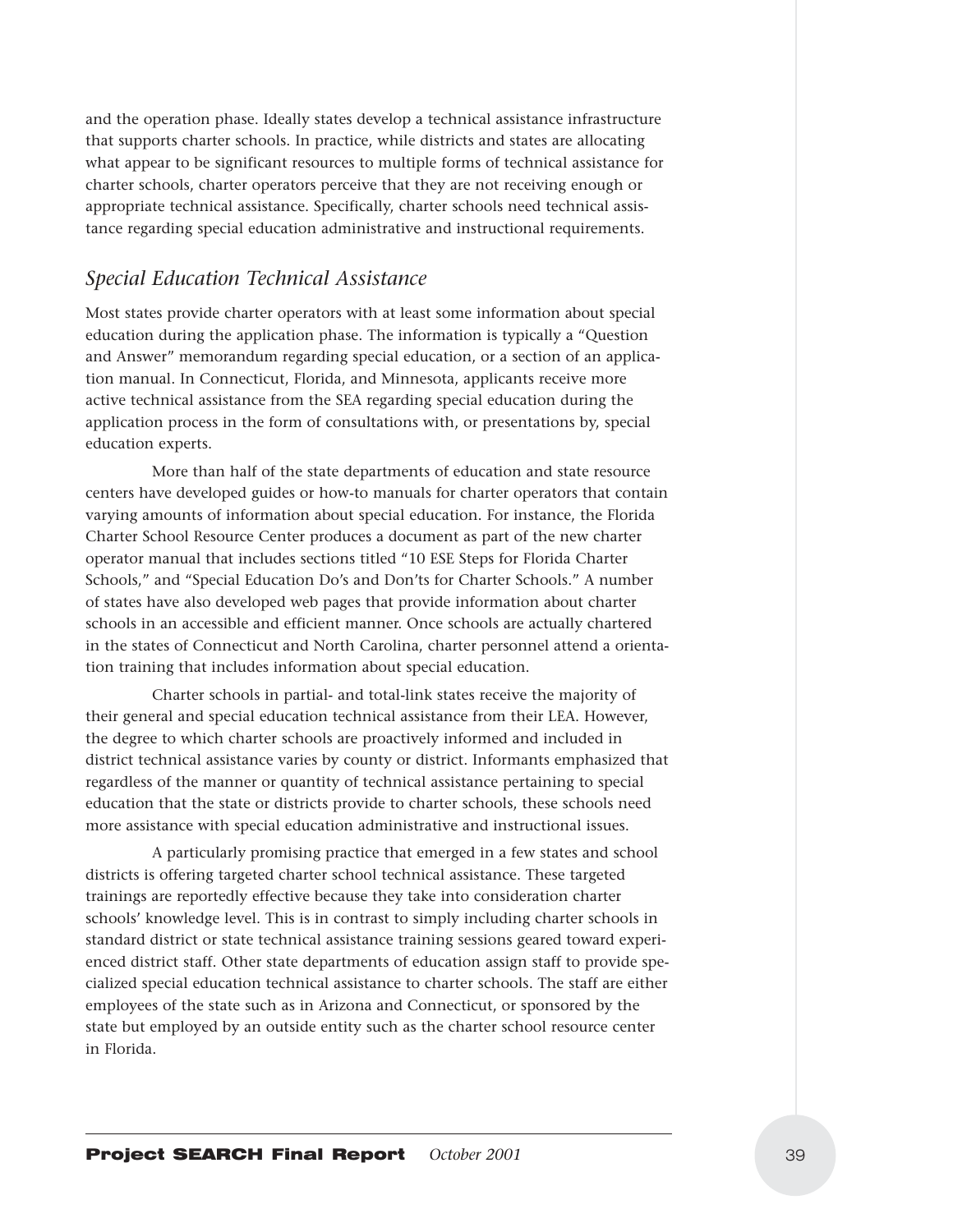With the exception of Connecticut, which did not have a resource center or similar entity at the time of data collection, all of the case studies documented the value of charter school resource centers for general technical assistance and in some states, specifically technical assistance pertaining to special education. In addition, third parties such as private consultants and education management organizations play a key role in directly providing charter schools with special education technical assistance or with access to technical assistance.

With the exception of Washington, DC, the case studies did not document any evidence that charter schools are pooling resources for the purposes of purchasing technical assistance.

#### *Training Requirements*

Most states do not require that charter school operators or staff participate in training in the area of special education. Rather, training is often an option for prospective operators during the application process. When it is required, it consists of one or two days of generalized training covering all aspects of special education. The exceptions at the time of the interviews were Connecticut and Arizona, where all charter school applicants were required to attend training on special education laws and procedures. However, in all states, the recurring theme was that the optional and mandatory training was not adequate to meet the increasing need for information on special education and its implementation in charter schools. Many of the states were aware of the issue and were in the process of reviewing their training at the time of the interviews.

Issues concerning who was responsible for training charter school personnel and who would pay for the training were apparent in nearly all the states. LEA officials would often provide the training in total-link states. However, the logistics of the training for charter schools could sometimes be an issue. SEA officials spoke of the limited training resources provided by their legislatures. Often, officials were adding training costs to an already tight resource allotment for charter operators who needed considerably more in-depth training than their traditional school district personnel. Some states, such as Arizona, provided all school districts with special education specialists who are available as consultants to help with a myriad of issues. However, there has been only a slight increase in personnel in this department despite the addition of over 400 charter schools.

In states where training was provided, charter operators discussed the need for training that was understandable and quickly applicable. There was concern that special education had a language of its own that was often confusing for new operators. Even when orientation was provided, new operators usually came away confused. As one charter operator explained:

> *When I look at the application, I think I understand. Then I am invited to an IDEA conference. As a regular education person with an administrative degree, it sounded like Greek to me. The [trainers] must give opportunities for questions. I am unsure of how terms such as "child find" relate to my*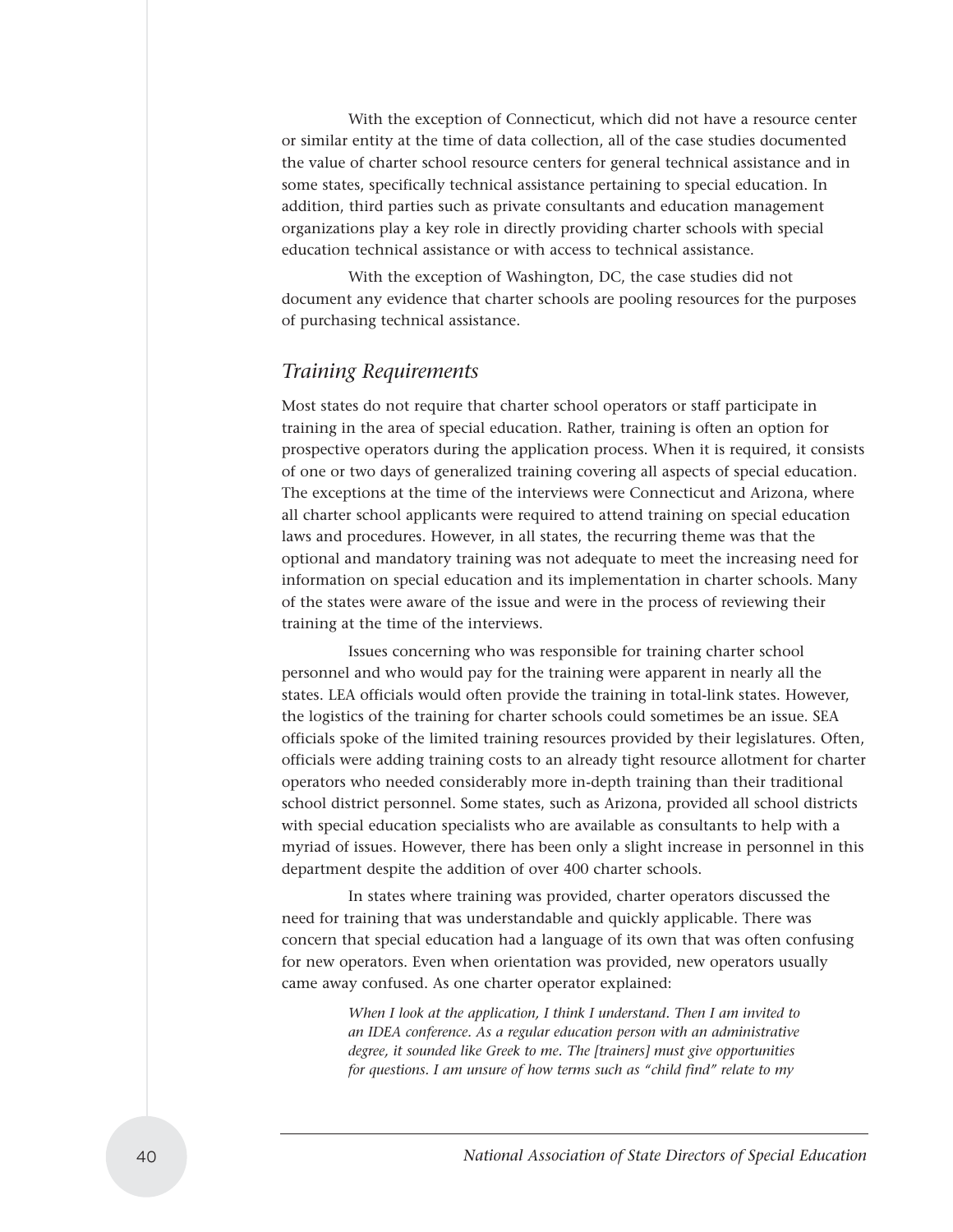*charter. Is it the district's responsibility or the charter's? What is the responsibility? There is no cut and dried answer. We left with more questions than answers. It all added to our fears.*

As mentioned previously, Minnesota has addressed this issue by funding a charter school special education director position, providing an expert who can talk one-on-one with the operators to address individual issues, and also provide group training sessions.

## RECURRING THEMES: TECHNICAL ASSISTANCE

- Charter operators' lack of knowledge and states' lack of infrastructure to support charter schools' technical assistance needs were recurring themes throughout every aspect of Project SEARCH's findings.
- Charter schools need additional technical assistance on an on-going basis in the area of special education.
- States, districts, and resource centers utilize multiple means to deliver technical assistance to charter schools: passively via guides and websites, and actively in the form of annual meetings and targeted technical assistance.
- Technical assistance is particularly helpful if it is targeted at charter schools as opposed to a general district audience.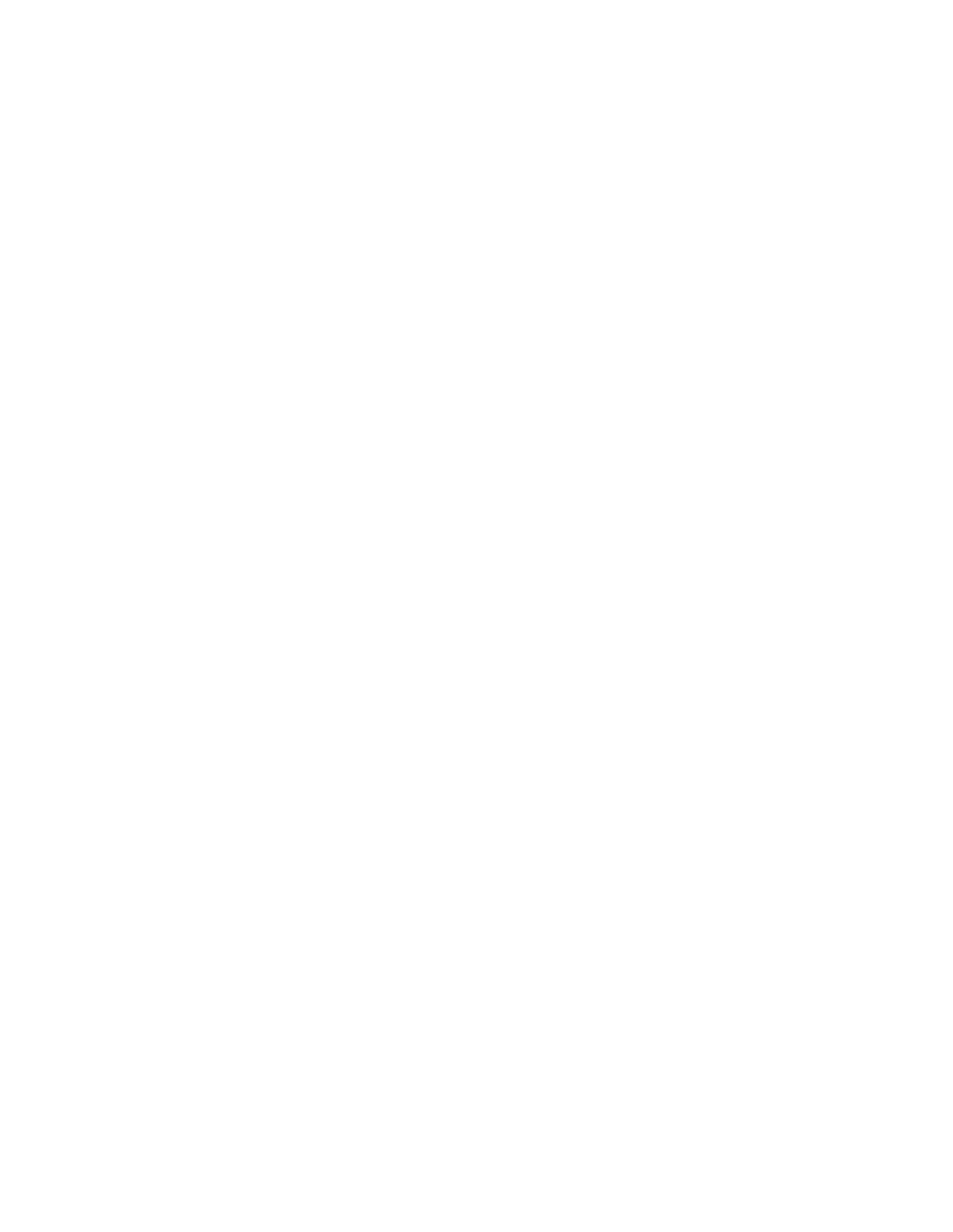## V. Critical Policy Tensions

In addition to the preceding specific findings, the second phase of Project<br>SEARCH revealed two central tensions or policy conflicts that underlie many c<br>the issues that were identified through this research. These are: a) n addition to the preceding specific findings, the second phase of Project SEARCH revealed two central tensions or policy conflicts that underlie many of the issues that were identified through this research. These are: a) conflict conflict between the requirement for team decision-making regarding a child's needs and the primacy of parental choice. They constitute major elements of the climate within which charter schools are struggling to meet their obligations to implement special education.

#### Balancing Procedural Regulations and the Goal of Autonomy

Deregulation and autonomy are two defining principles of the charter school movement. These principles are realized in state charter school laws that typically free charter schools of a variety of state and or local education rules and regulations. However, because charter schools are publicly funded schools, they are required to implement federal special education provisions stipulated by IDEA, Section 504, and the ADA. The formal obligation of SEAs and their LEAs to ensure that students with disabilities are afforded their full legal rights does not permit the level of autonomy that charter schools are typically given in other educational areas. Hence tension arises between special education rules and regulations and charter schools' basic principles.

Charter schools must align their policies and practices with the IDEA provisions regardless of whether such requirements are contrary to their fundamental mission. For instance, while some states allow charter schools to hire uncertified teachers, federal law requires that all special education personnel must be "qualified"—in other words, certified. Other examples include state reporting requirements that are driven by federal statute and designed to gauge the extent to which states are ensuring that the needs of all students with disabilities are being addressed. Charter school proponents argue that excessive regulation stifles innova*The "Tensions" Between Charter Schools and Special Education: 1) Special education is highly regulated, while charter schools value autonomy; 2) IEP teams make decisions for students with disabilities, while charter schools are based on parental choice.*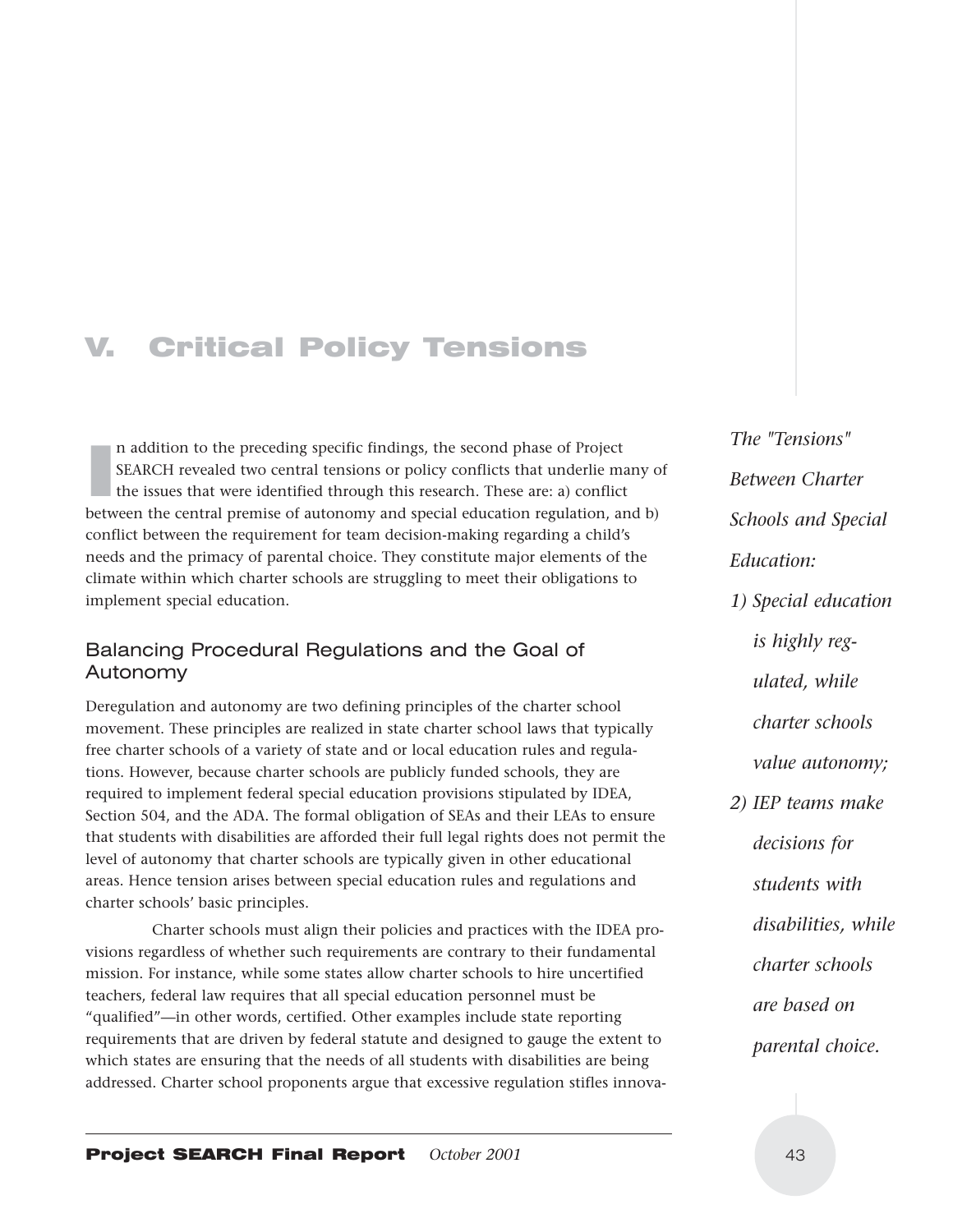tion and can force schools to adopt a "one-size-fits-all" model as opposed to permitting a variety of curriculum or instructional approaches to flourish from which parents may choose what they consider to be the best option for their children.

#### Negotiating Parental Choice and Special Education Team Decision Making

A fundamental goal shared by both special education and charter schools is to achieve a match between a child's educational needs and his/her educational program. Special education achieves this through the IEP process that utilizes team decision-making that includes parents and professionals. This team, comprised of parents and professionals, collaborates to define an individual child's special education needs and develop a set of goals and strategies to meet those needs. The team is charged with making appropriate decisions regarding the nature and intensity of special education and related services as well as the setting in which these are to occur. The results of the decisions are reflected in the IEP.

In practice, teams can vary markedly in terms of the balance of power between professionals and parents. Teams may also reflect certain philosophical orientations regarding how best to educate children with disabilities. Notwithstanding these differences, the fundamental policy intent is that decisions should be made that benefit the individual child and a team should make them. Arrays of legal procedures have been created centered on the IEP to ensure that the child's right to an appropriate education is protected. The team-decision process also includes the identification of the place or setting where the child should receive the services. While federal law gives preference to the special education services being provided in the "Least Restrictive Environment" (LRE) or within the general education class, the most appropriate determined setting can be a specialized school or program. While parents play an integral role in making decisions regarding goals, related services, and placements, it is the team that has the final authority to place a child in a school or program and determine the extent of the special services he or she will receive. If the team cannot reach consensus, there are procedures beginning with mediation that are to be followed to resolve disputes.

In contrast, charter schools rely on parents to make educational decisions for their children. For charter schools, parental choice is based on the concept of the market, the notions of competition and choice. Specifically, parents have the right to select the type of education they want for their child and the "system" should provide them choices or options. Because charter schools have been created to offer educational choices, they operate under the reasonable assumption that parents can and will act in the best interests of their child concerning education. They assume that parents should be able to freely make choices about where and how they wish to educate their child. In some states, complete parental choice is limited by state or district enrollment guidelines. Nonetheless, an adherence to parental choice remains a central tenet of the charter school movement. This is in direct conflict with the notion of shared decision-making that operates within

*. . . adherence to parental choice remains a central tenet of the charter school movement. This is in direct conflict with the notion of shared decision-making that operates within special education.*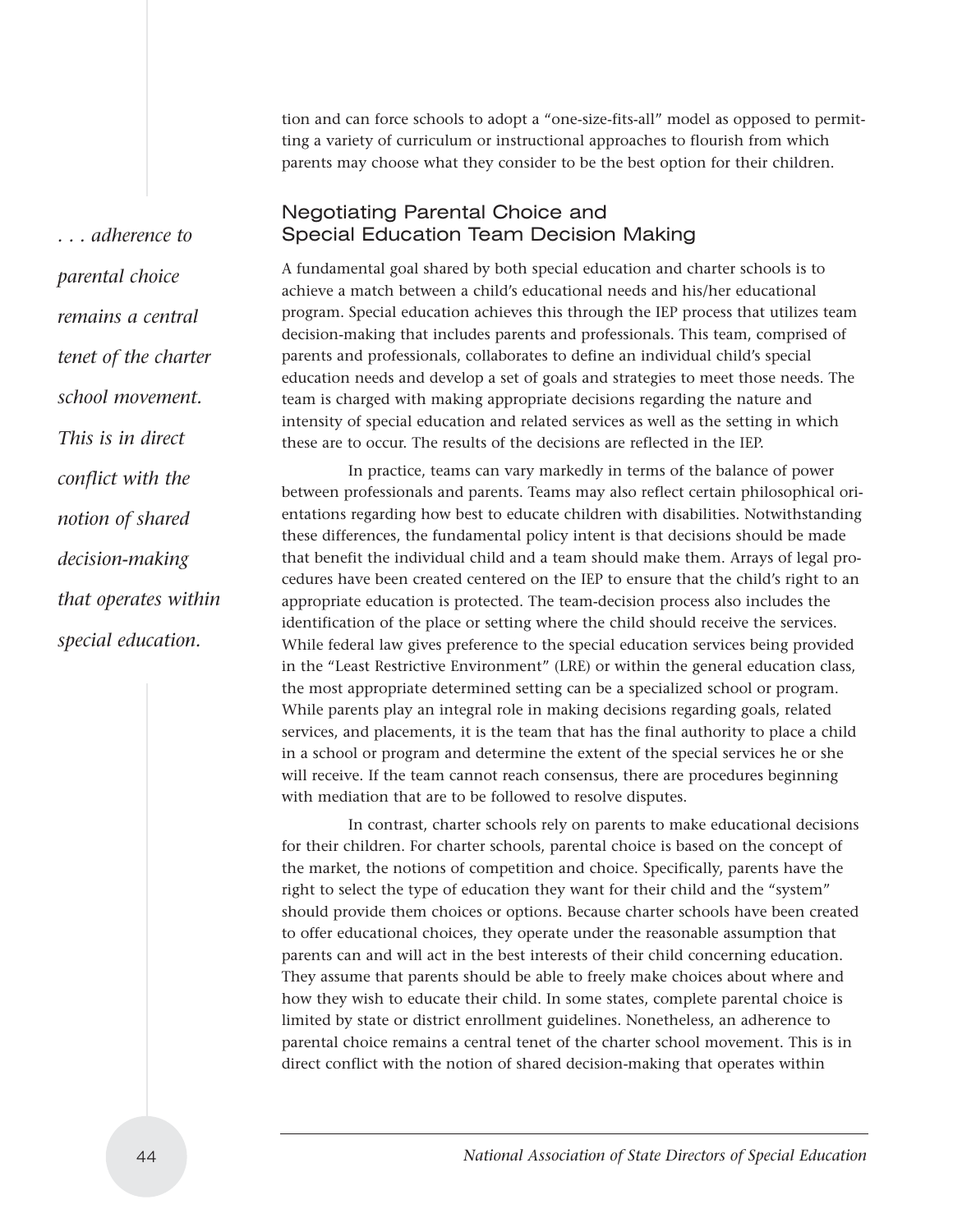special education, which imposes the obligation on public schools to ensure that the rights of the individual child with a disability are preserved. Included are both those who have been identified as having a disability and in need of special education and related services as well as those who are suspected of having a disability. Public education authorities are charged with the legal obligation to protect the child notwithstanding the parent's right to choose.

This conflict between a parent's right to choose and the requirement that a team decide for a student with a disability becomes evident in an array of issues identified by charter school operators and supporters as well as special educators. For charter school operators, understanding the procedures and negotiating the various legal requirements become paramount. For special education authorities, the chief concerns are centered on accountability for each identified child in terms of adherence to the IEP and ensuring that all eligible students are appropriately identified and served.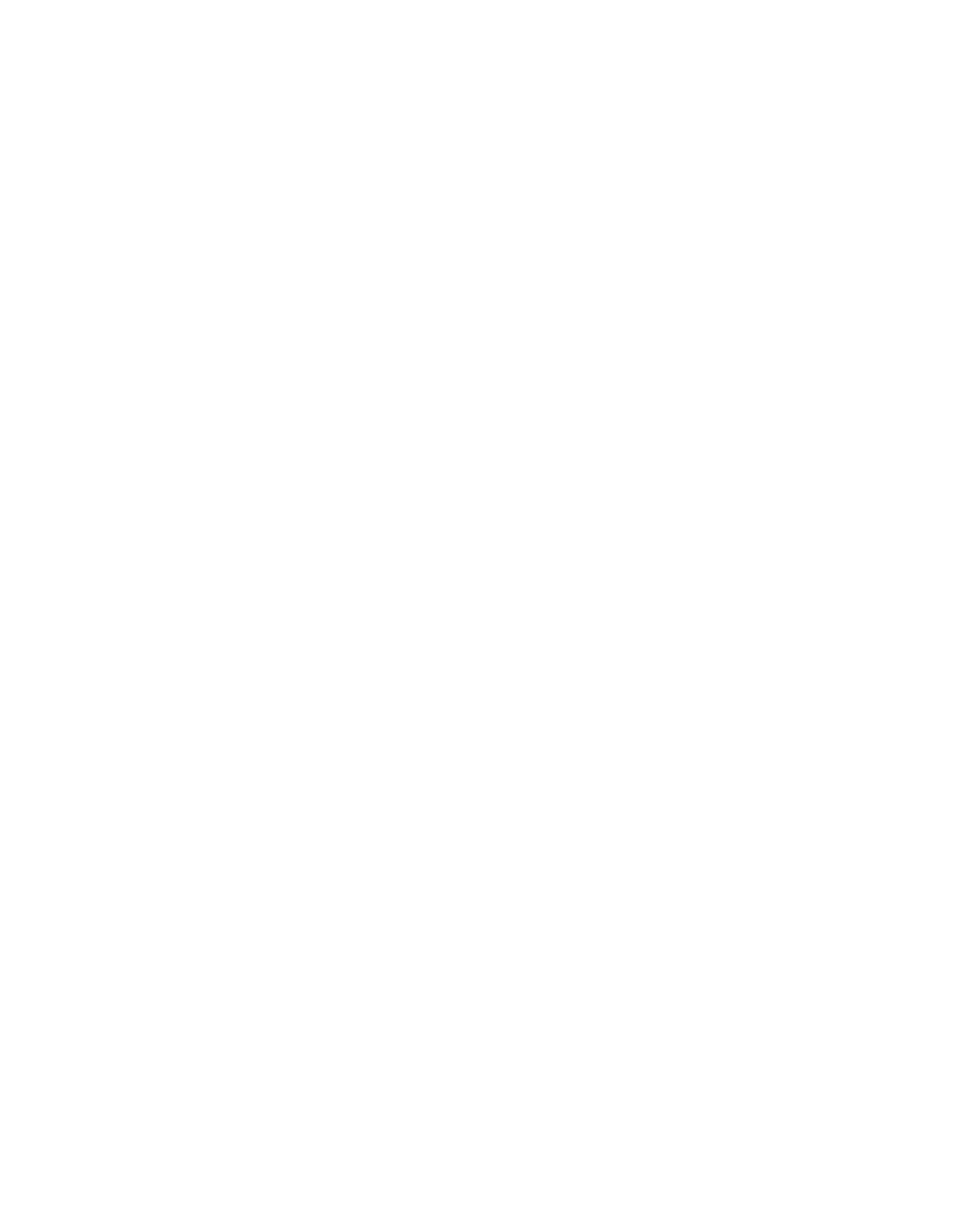## VI. Policy Recommendations

The previous sections described the cross-state findings on aspects of special<br>ducation in charter schools within the larger state infrastructure that<br>influences charter schools' operations; the sections also identified tw education in charter schools within the larger state infrastructure that influences charter schools' operations; the sections also identified two underlying policy tensions inherent to delivering special education in charter schools. The eight state-level case studies revealed numerous issues and problems that need attention in order for charter schools to fulfill the responsibilities emanating from federal special education statutes. The resulting recommendations emerged from the eight case studies and should assist states, districts or other charter authorizers, and individual charter schools increase their capacity to either support or actually deliver special education. Because states have variable charter school policies and procedures, the individual entity positioned to implement the vast majority of the recommendations is highly dependent upon state charter school and special education laws. In most cases, the recommendations here are aimed at agencies and organizations responsible for granting and supporting charter schools (i.e., SEAs, LEAs, institutions of higher education, municipalities and charter school resource centers).

Much remains to be done to clarify policies and expectations in terms of special education in charter schools. The chief task is to maintain a critical balance between the legal autonomy of charter schools and the prescribed guarantees of special education. These policy recommendations attempt to address both the larger programmatic and fiscal issues as well as more specific elements of current policies.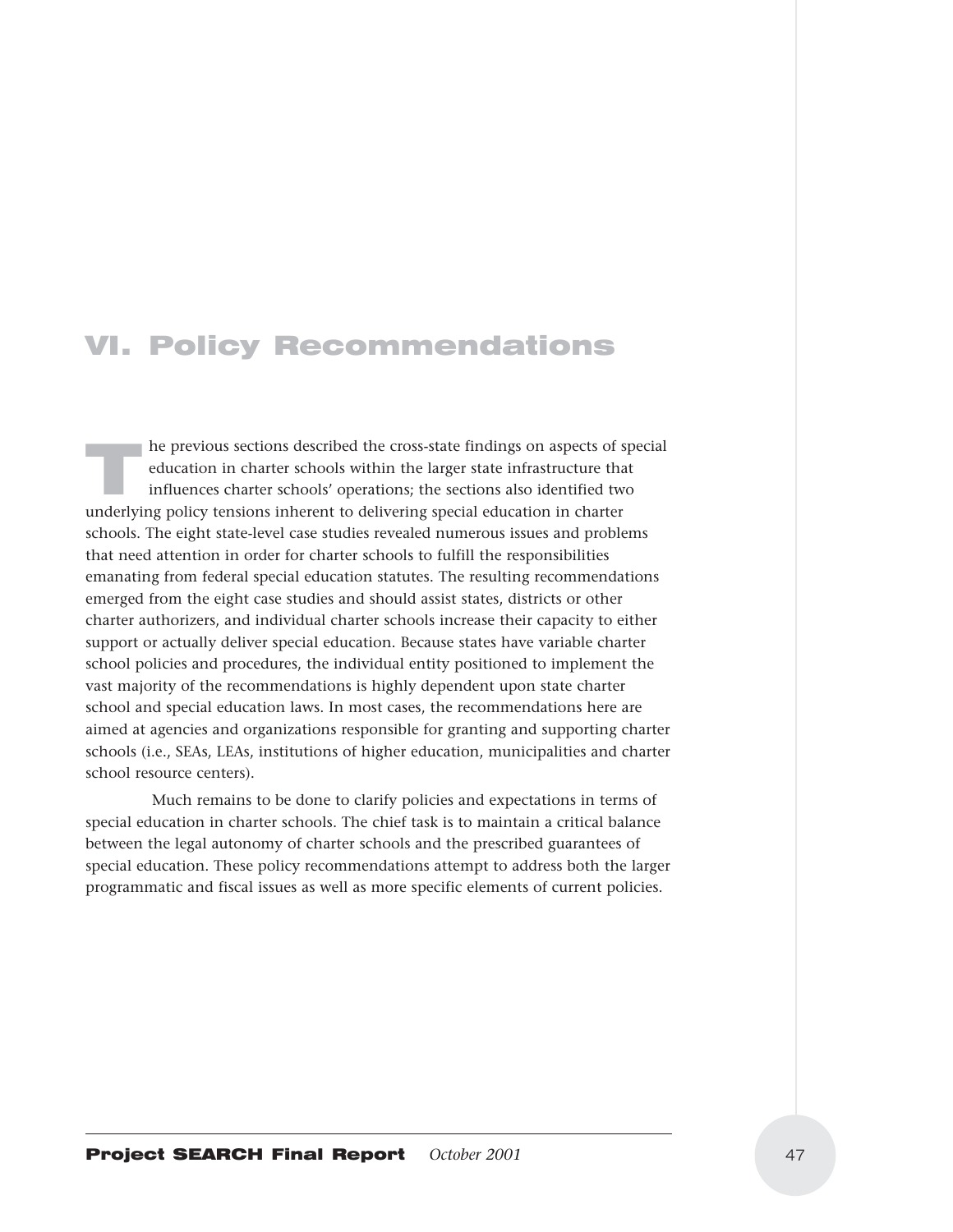#### Governance Related To Special Education In Charter Schools

#### *Recommendation #1*

The status of charter schools as local education agencies needs to be reconsidered for purposes of special education. Individuals, agencies, and organizations that interface with charters (e.g., state and district level policy makers and charter authorizers) need specific policy guidance regarding a charter school's LEAs' status as it applies to legal responsibilities under IDEA and related state laws.

- Charter schools status—independent LEA or part of an LEA—has complex legal implications in terms of special education beyond what charter advocates typically recognize when they seek LEA status in their drive for autonomy. This partially includes paying for private residential placement and being legally responsible for consequences associated with not complying with federal statutes that protect children with disabilities.
- A more appropriate term that better characterizes the status of charter schools for the purposes of special education is "independent public school."
- The relative independence of charter schools varies according to the degree of autonomy afforded by individual state charter school laws. Whether a charter school is part of an LEA or its own independent LEA, all parties involved must understand the legal status and full implication relative to responsibilities for special education.

#### *Recommendation #2*

States need to develop explicit processes to ensure that authorizers and applicants/operators have assigned roles and responsibilities regarding children with disabilities.

- States do not necessarily need to establish legislated roles and responsibilities related to special education in charter schools—this might hinder charter school flexibility which is central to the larger charter school mission. However, states should work with all charter authorizers to provide clear policies and procedures that help charter schools to comply with IDEA and that outline the specific roles and responsibilities for special education.
- The charter application and contract processes provide the key points of contact for charter authorizers and charter operators to negotiate and document the roles and responsibilities associated with special education.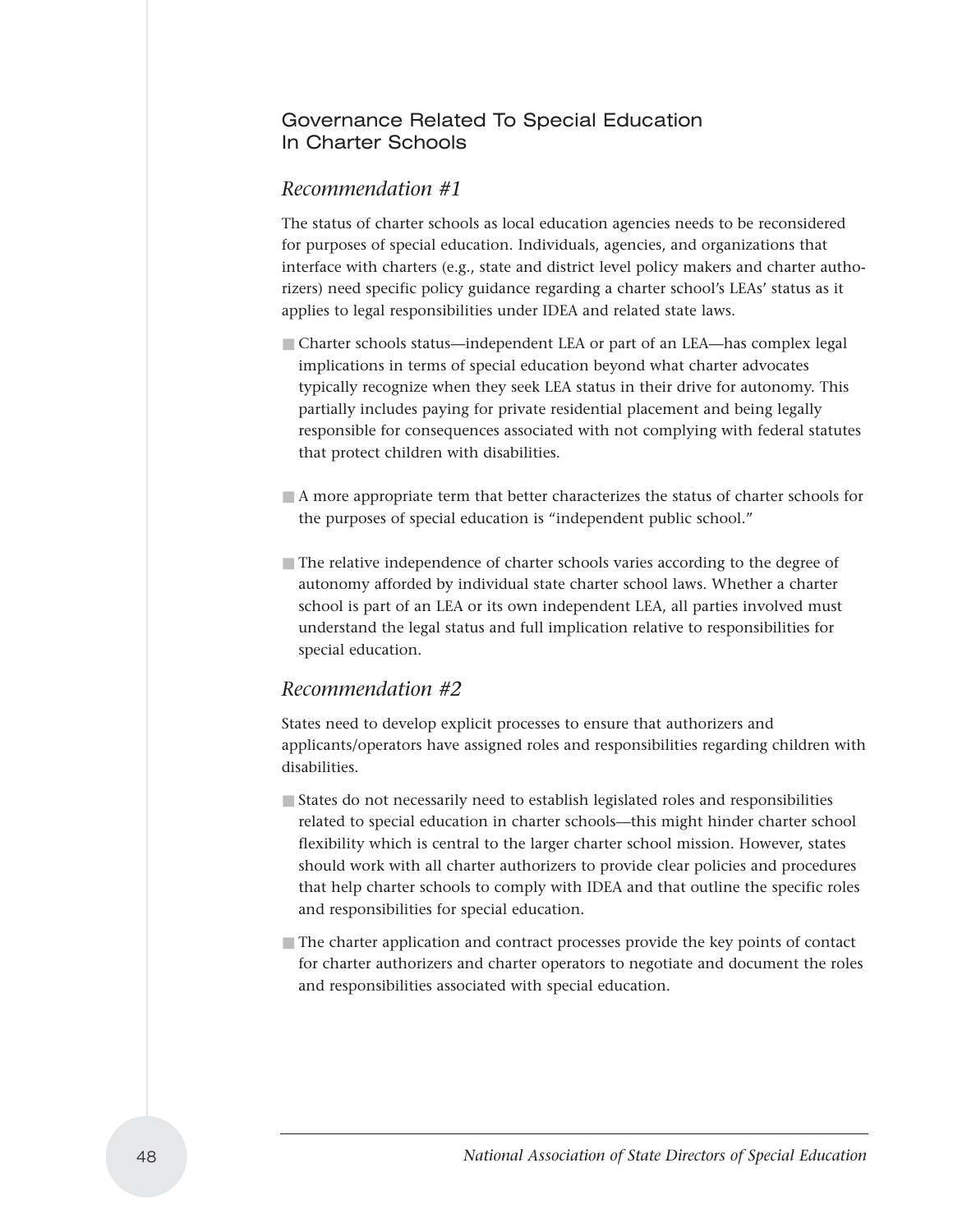### *Recommendation #3*

During the authorization process, charter authorizers need to ensure that operators will have the human, fiscal, and organizational capacity to fulfill their special education responsibilities prior to opening.

- The SEARCH case studies demonstrated that mere written assurances to address special education do not necessarily translate into charter schools having the capacity to deliver special education.
- Examples of evidence that charter schools have amassed the necessary capacity to fulfill their special education responsibilities might include (a) budgeted funds for a qualified special education teacher and related services personnel, (b) an executed contract with an outside special education infrastructure to provide special education services, (c) procedures for conducting evaluations and developing IEPs, or (d) a plan for accommodating special education in the charter school's model.

#### *Recommendation #4*

Authorizers should permit charter schools to consider a variety of options for meeting their special education responsibilities, and not rely upon a fixed set of prescriptive procedures.

- Determining the manner in which charter schools deliver special education typically requires that charter schools negotiate an agreement with one or more outside entities that may include their authorizer.
- The SEARCH case studies revealed some inherent power differentials in the negotiation process. In some states, the process is perceived to favor districts while in other states, it seems to favor charter schools. An explicit mediation or appeal process dictated by state policy may facilitate more balanced negotiations.

#### Special Educational Service Delivery in Charter Schools

#### *Recommendation #5*

State education agencies and charter school authorizers should be vigilant about either charter schools or traditional public schools inappropriately influencing parental decisions to send students with disabilities to charter schools.

- Lack of knowledge regarding a wide array of issues pertaining to special education and concerns about the fiscal implications of enrolling particular children with disabilities emerged as some of the root causes of counseling-out children with disabilities.
- Improved knowledge and relationships between charter schools and their LEA or other sending school can support appropriate referrals of students with disabilities to charter schools.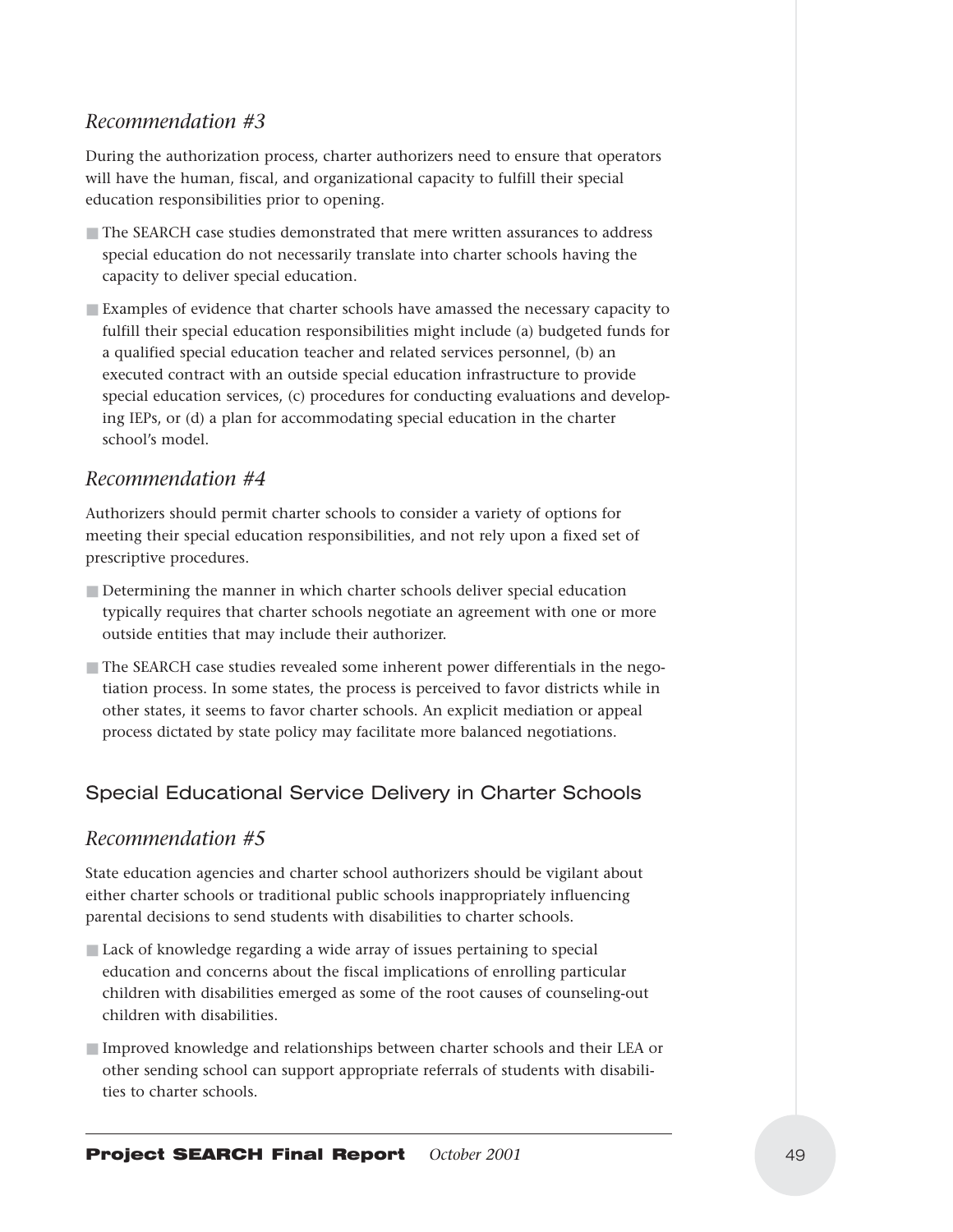#### *Recommendation #6*

During the initial start-up (i.e., one to three years), charter schools should affiliate with a special education infrastructure.

- Traditional districts typically maintain a special education infrastructure that supports special education services and procedures. LEAs employ special education administrators who have expert knowledge and experience in all aspects of serving students with disabilities. Charter schools for the most part are too small to include this position in their budgets.
- Charter schools can obtain access to an infrastructure in a variety of ways such as through the local education agency, an intermediate administrative unit, a cooperative, a community based non-profit, or a comprehensive education service provider. Affiliating with an existing infrastructure or creating one in which a group of experts provides guidance can enable charter schools to fulfill their special education responsibilities. The special education infrastructure will provide individual charter schools with fiscal, organization, and human capacity that is virtually impossible to amass in a single school.
- Even if charter schools have not yet enrolled any children with disabilities, or expect to serve only a small number of them, it is essential that they be proactive rather than reactive regarding affiliating with a special education infrastructure.

#### Accountability For Special Education In Charter Schools

#### *Recommendation #7*

States and charter authorizers should develop accountability systems that allow for multiple means to assess student progress—including measures that assess progress of children at risk and children with disabilities.

- Charter operators expressed concern about the interaction of high stakes accountability central to the charter movement and their responsibility to educate children with disabilities, given their limited fiscal, organizational, and human capacity.
- Accountability systems should not serve as an incentive for traditional or chartered schools to counsel children with disabilities into or out of a chartered school.

#### *Recommendation #8*

States and charter authorizers need to establish specific policies and practices to incorporate charter schools in state special education data collection and monitoring. The policies should incorporate charter schools' legal status and provide some allowance for the start-up period of new charter schools.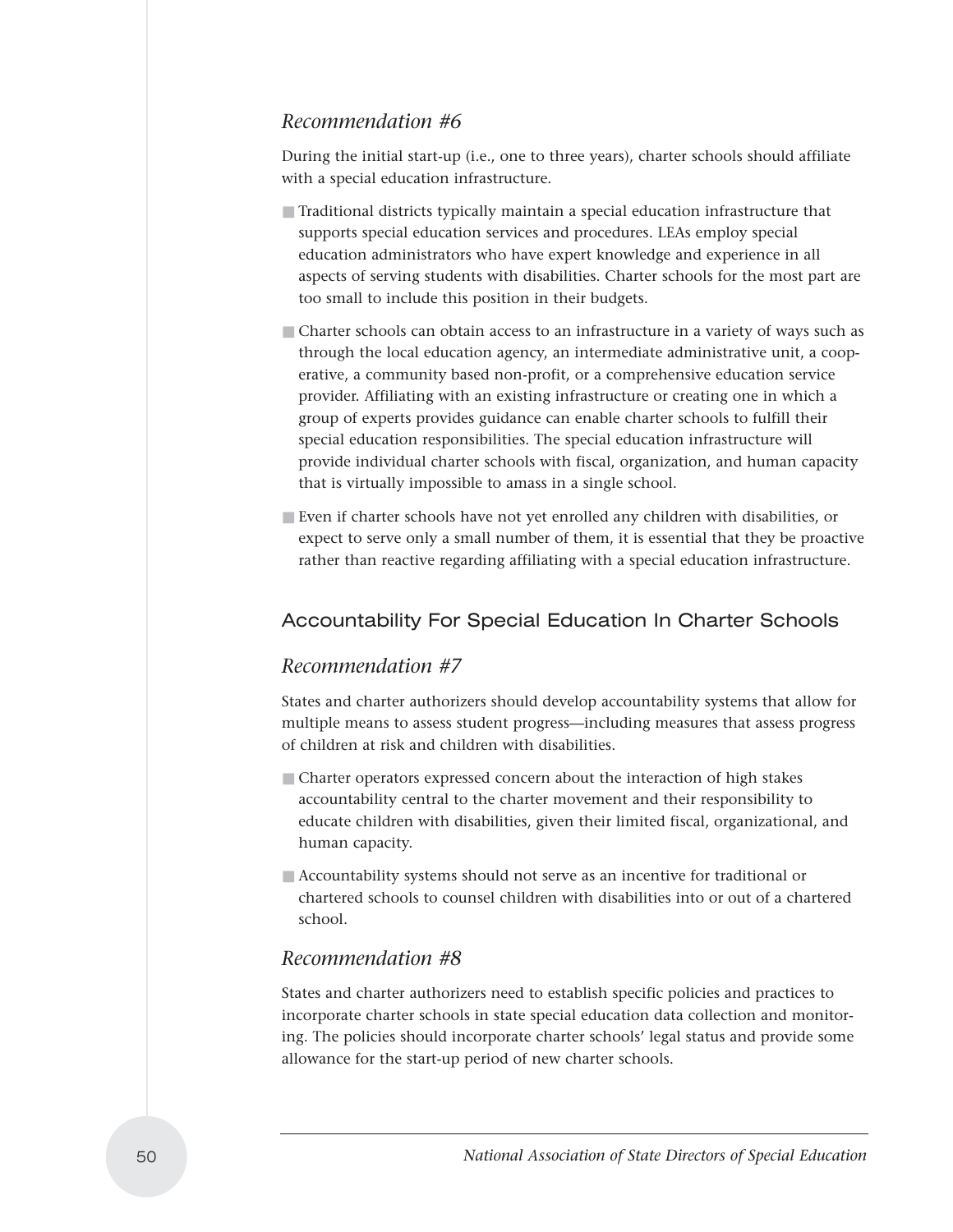- Charter authorizers need to explicitly inform charter school operators of the various data collection requirements that emanate from IDEA and related state policies.
- States should develop a network of monitoring mentors whereby an experienced special educator assists a charter school prepare for monitoring audits.
- Consequences for non-compliance should be clearly explained to charter school operators before they are granted a charter. Consequences should, in most cases, begin with enhanced technical assistance and mentoring and then move to more punitive actions.

### Operational Issues Impacting Special Education In Charter Schools

### *Recommendation #9*

States should review their charter school facility and transportation policies and clarify the legal implications for meeting special education responsibilities.

- Given the fact that many charter schools have relatively limited facility or transportation budgets, many charter schools are in non-traditional locations and do not provide transportation. Charter schools need to be informed about their obligation to assure that neither their facility nor their transportation policy hinders access for students with disabilities.
- Project SEARCH revealed that many charter operators did not fully comprehend their obligation to provide transportation if it is included in students' IEP as a related service, or their obligation to make their facilities physically accessible to all students who enroll.

## Technical Assistance For Special Education In Charter **Schools**

### *Recommendation #10*

States should develop a technical assistance network to provide charter schools with assistance in developing the capacity to deliver special education. States can foster the network by providing personnel or funds for other agencies such as charter school resource centers or cooperatives to provide technical assistance.

■ Charter operators need to increase their knowledge regarding issues such as special education funding formulas, IDEA rules and regulations, admissions, IEP development, service models and classroom level service delivery. Early and ongoing targeted technical assistance will meet charter schools evolving needs related to special education. Charter authorizers can provide technical assistance during the application and early start-up and then on an on-going basis.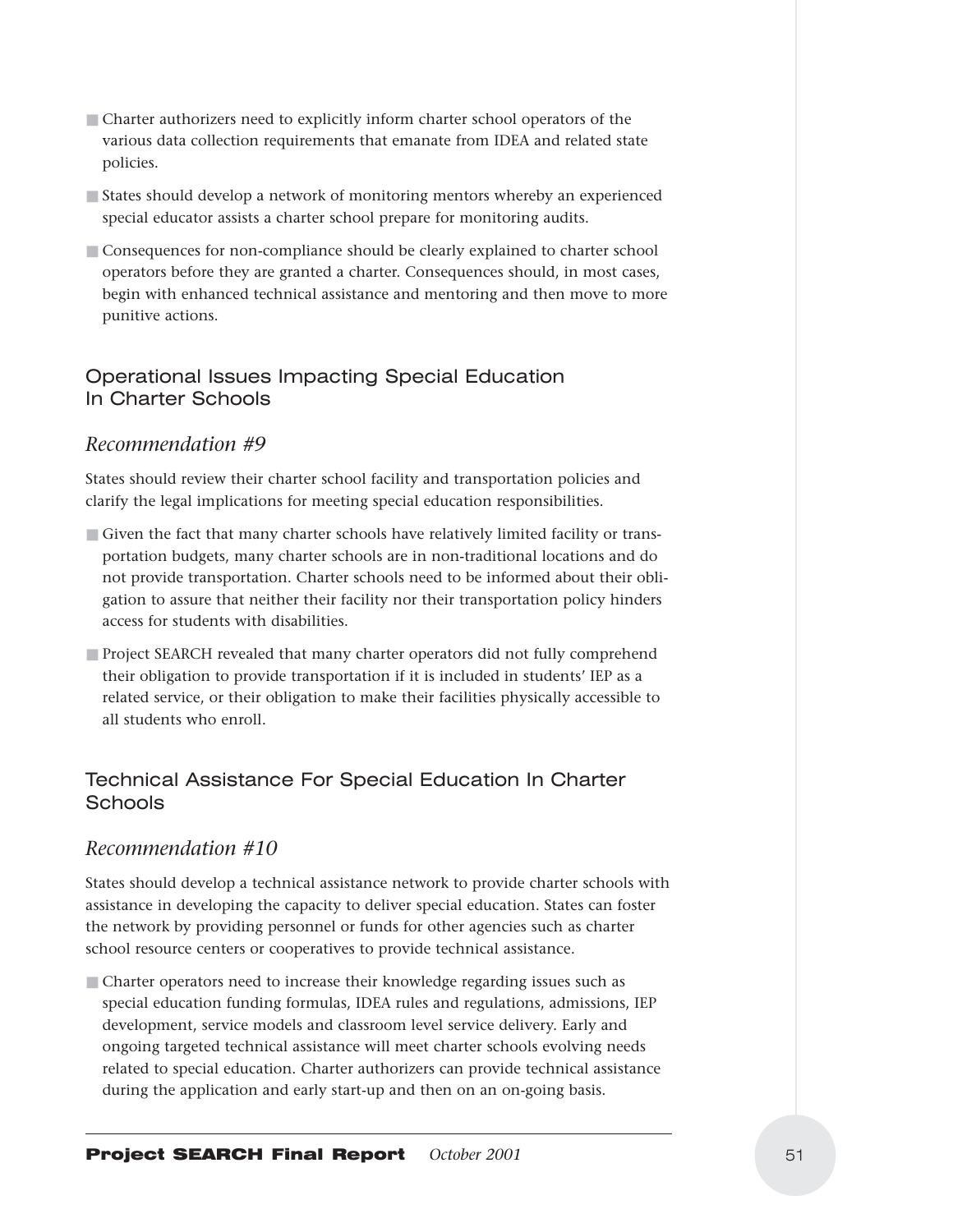■ Charter authorizers should facilitate a mechanism for charter schools to continuously share information and network with each other regarding special education - including informing charter schools of regional and national charter school networks that disseminate helpful information. Providing information electronically offers a low-cost, efficient means to develop a technical assistance network.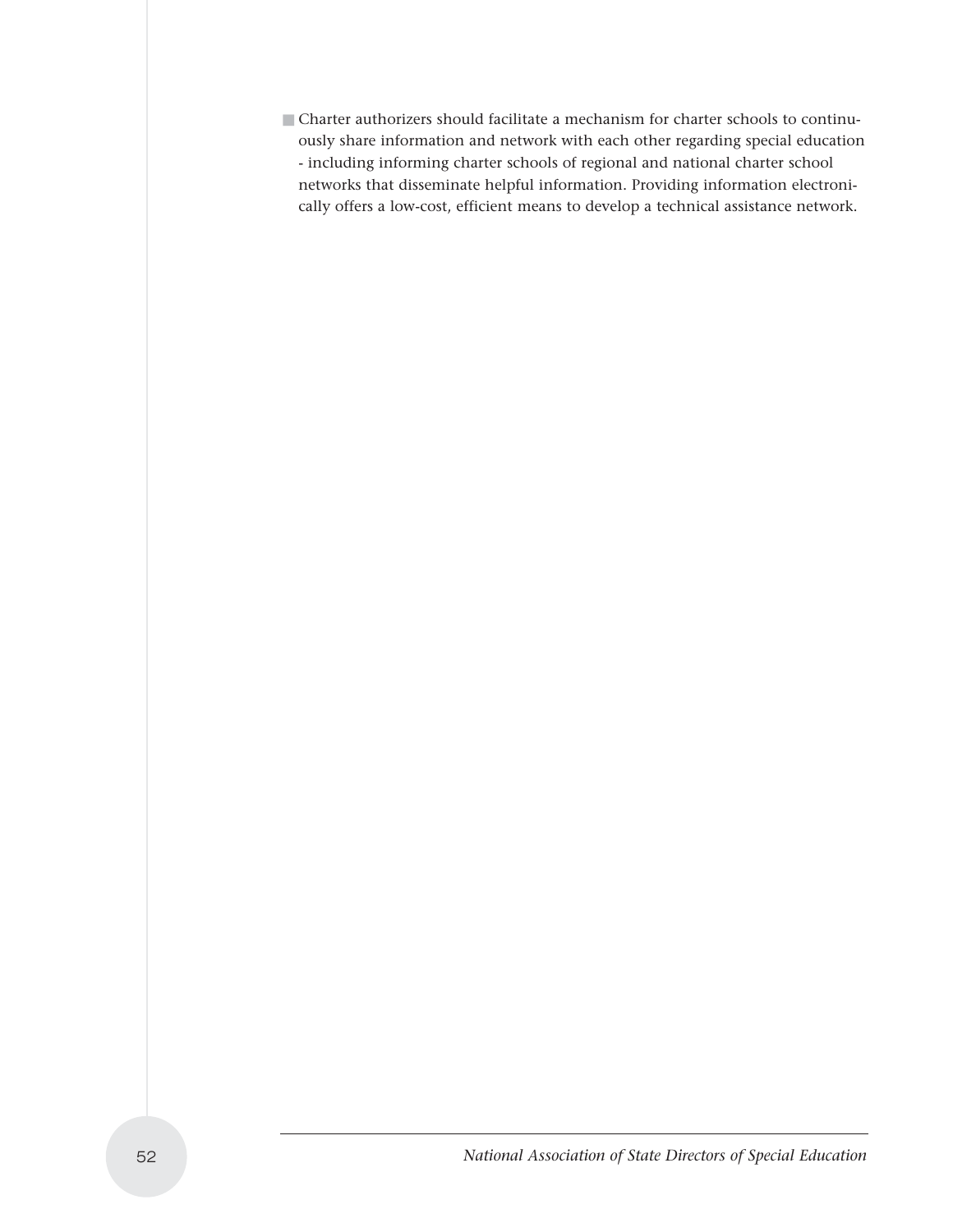## VII. Conclusions

pecial education is highly regulated at multiple levels. Within this<br>context, the data from eight state-level case studies of special educ<br>charter schools revealed that charter schools are struggling in mul context, the data from eight state-level case studies of special education in charter schools revealed that charter schools are struggling in multiple ways to develop the capacity to deliver special education. The critical need identified through this study is the development of new or improved strategies that will avoid problems relative to the implementation of special education in charter schools. Specifically, states must enhance their capacity to systemically support special education in charter schools and, at the same time, individual districts and charter schools must enhance their organizational, fiscal, physical, and human capacity to deliver appropriate special education programs within charter school settings.

Findings of this study emphasize that a clear understanding of the legal status of a charter school and the nature of its linkage to a traditional LEA relative to state law and policy is essential for everyone involved in the design, approval, operation, and monitoring of charter schools. An important contribution to the field developed through this study is the typology of linkage. The link between a charter school and the local district structure, sometimes delineated specifically by state law, defines most aspects of the charter school's responsibilities for special education.

The study documented that attempts to develop the multiple types of capacity are hindered by two inherent policy tensions that underlie special education in charter schools: balancing the procedural regulations of special education with the charter school goal of autonomy, and negotiating the tension between the team decision making called for in special education laws with the primacy of parental choice that characterizes the charter school movement. Project SEARCH's recommendations aim to address some of the specific challenges or barriers impeding charter schools' capacity to deliver special education. However, Project SEARCH did not attempt to propose solutions for the underlying policy tensions, as these issues are endemic to the nature of the two systems involved -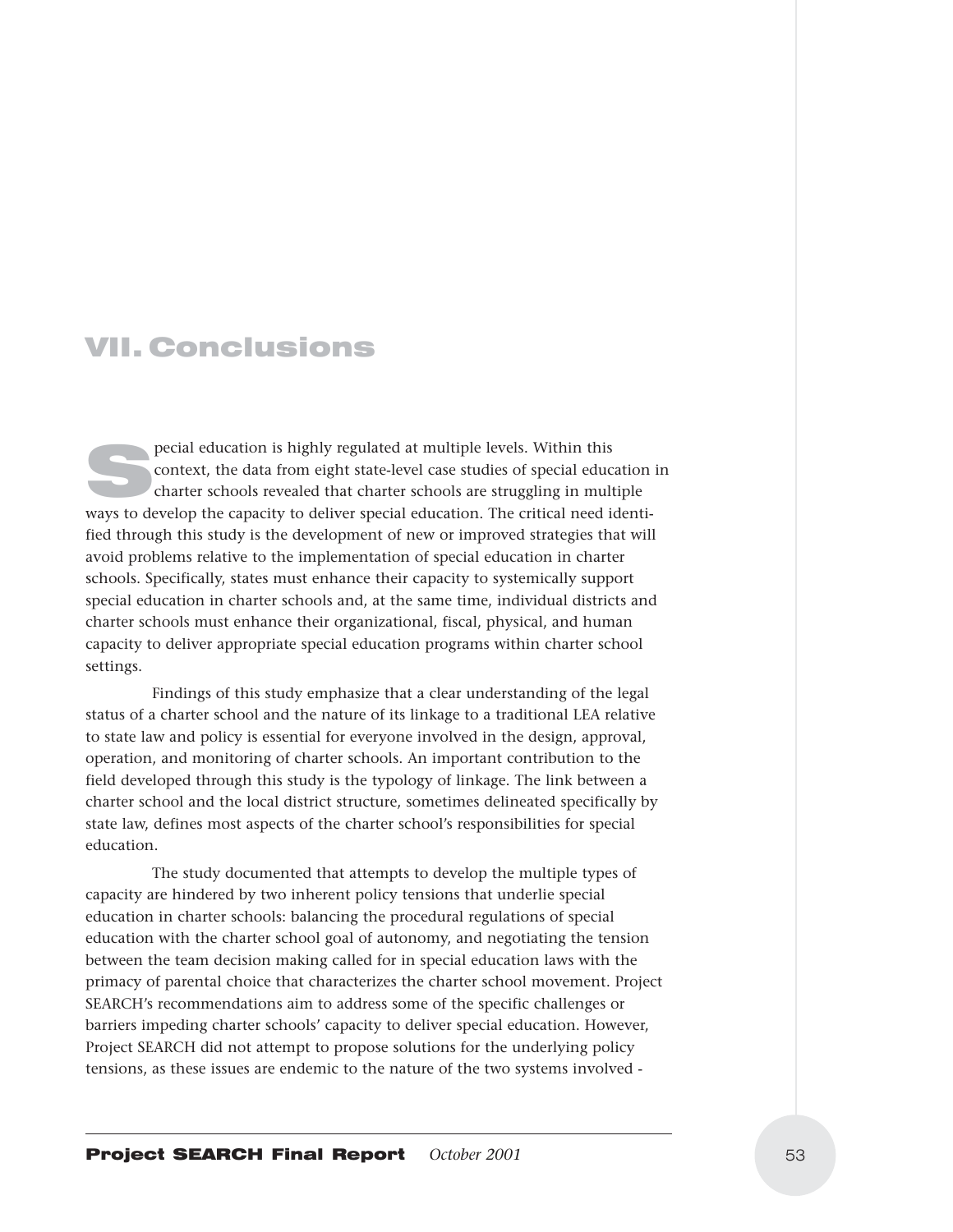disability policy and charter school policy. They constitute the basic policy climate surrounding the implementation of special education in charter schools, and these inherent tensions must be kept in mind when developing federal, state, and district level special education policy and charter school policy as they have significant implications for practice.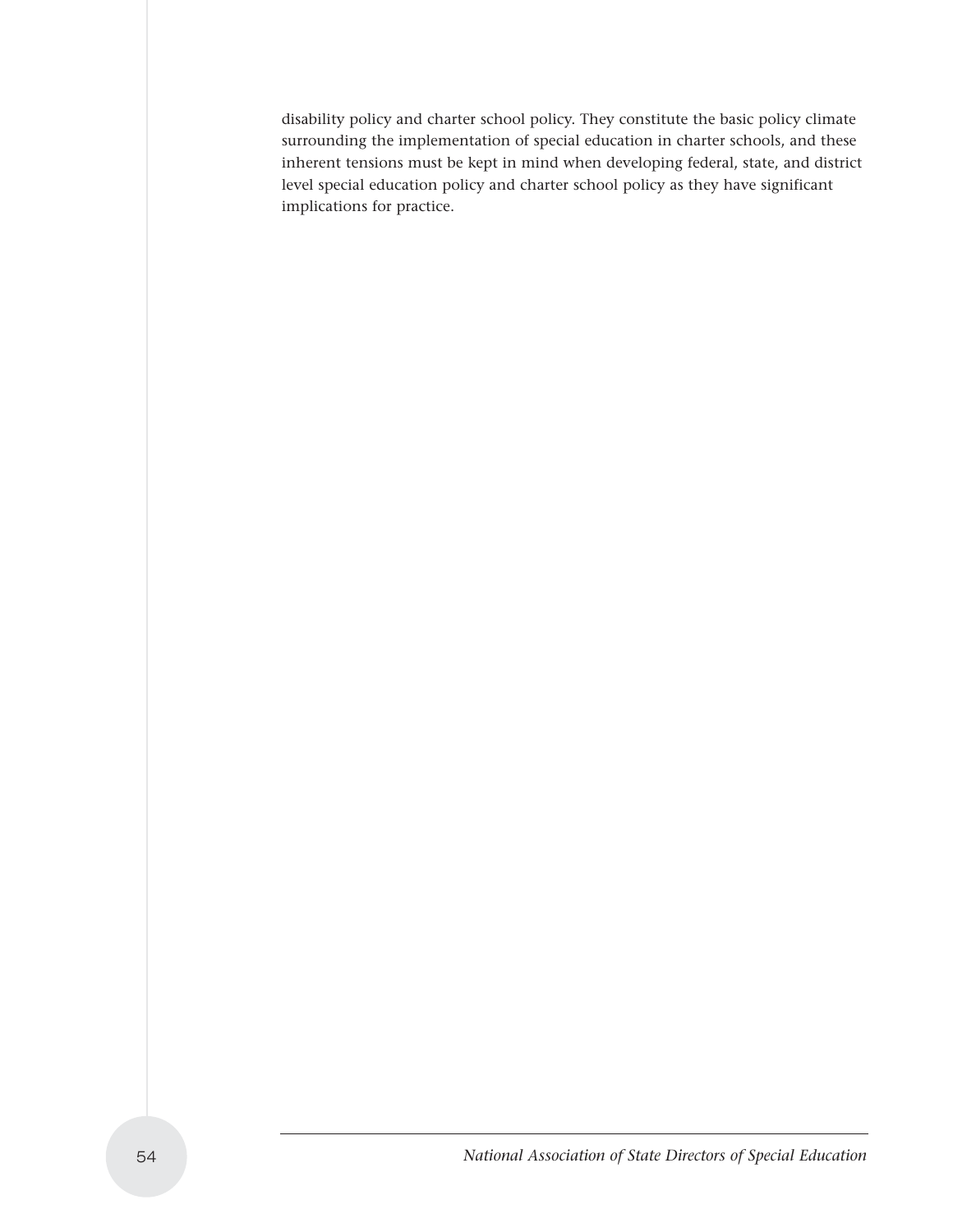## APPENDICES

## Appendix A

*Project SEARCH Methodology Case Study Data Sources and Data Collection Data Reliability and Validity Checks*

## Appendix B

*References*

## Appendix C

## *Case Study Executive Summaries* APPENDIX C.1 ARIZONA CASE STUDY EXECUTIVE SUMMARY APPENDIX C.2 CALIFORNIA CASE STUDY EXECUTIVE SUMMARY APPENDIX C.3 COLORADO CASE STUDY EXECUTIVE SUMMARY APPENDIX C.4 CONNECTICUT CASE STUDY EXECUTIVE SUMMARY APPENDIX C.5 DISTRICT OF COLUMBIA CASE STUDY EXECUTIVE SUMMARY APPENDIX C.6 FLORIDA CASE STUDY EXECUTIVE SUMMARY APPENDIX C.7 MINNESOTA CASE STUDY EXECUTIVE SUMMARY APPENDIX C.8 NORTH CAROLINA CASE STUDY EXECUTIVE SUMMARY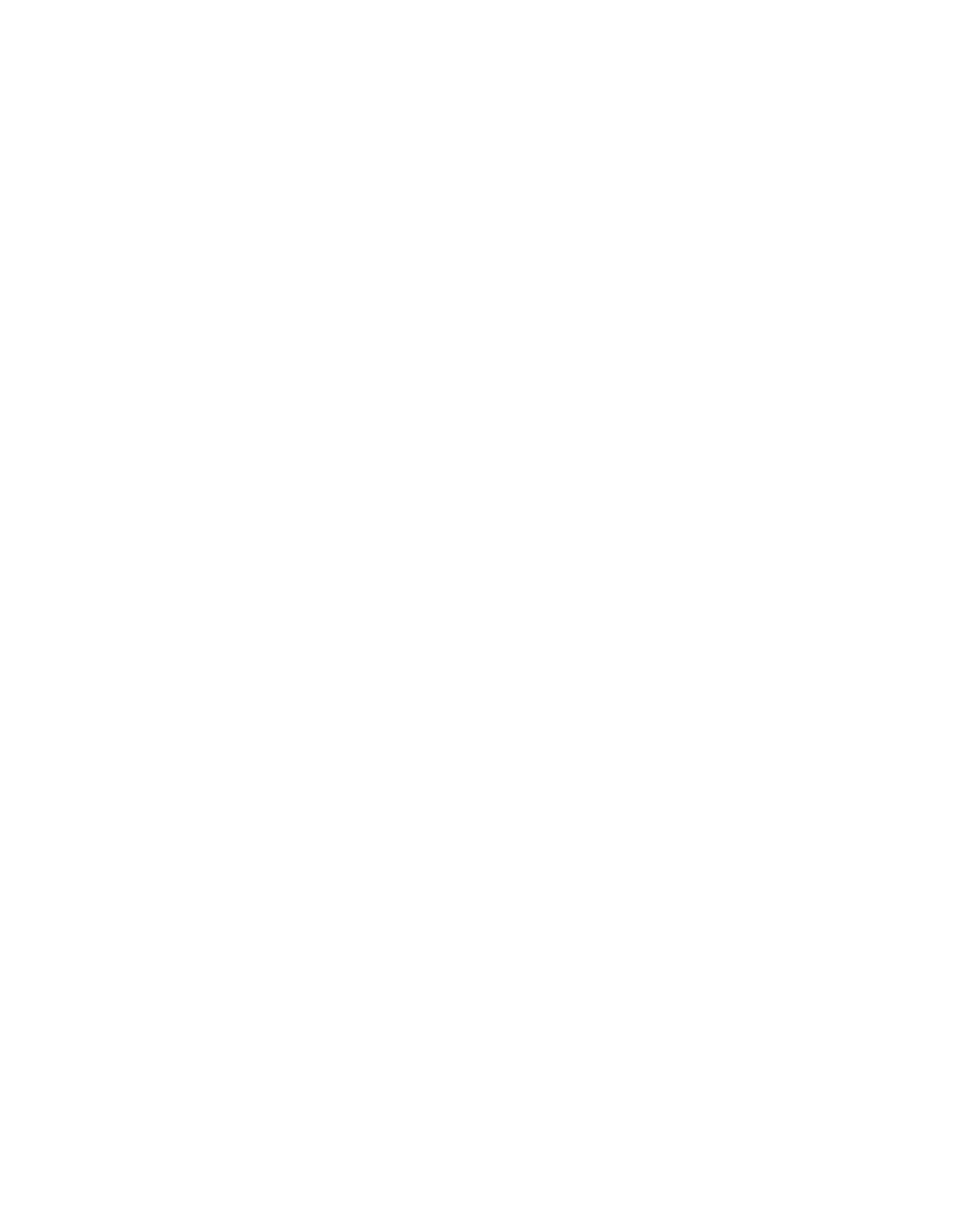## Appendix A

#### **PROJECT SEARCH METHODOLOGY**

Project SEARCH consisted of two distinct yet complementary investigations. The first project activity, completed in February 1999, was a policy scan of 15 states with charter schools in operation for at least one year. The purpose of the policy scan, which involved interviews with key informants in the 15 states as well as a review of relevant documents, was to verify and explore the major policy issues to be examined in the project case studies. It also served as a pilot to develop criteria for selecting a sample of states for the primary study and to refine the focus of the data gathering protocol.

A single overriding research question guided Project SEARCH: What policies and practices facilitate the capacity of charter schools to provide special education services? Embedded in this broad question are specific questions regarding where and how special education fits into state laws and regulations, the charter application process, school governance, finance and facilities, staffing, technical assistance, service delivery, data collection and accountability, transportation, and finally, the charter school's mission. These questions served as the basis of data collection for the initial 15 state policy study and the subsequent case studies that provide rich insight into which state, district, and school level policies and practices influence charter schools' capacity to deliver special education.

A report based upon the findings of the policy scan titled: C*harter Schools and Special Education: Balancing Disparate Visions: An Investigation of Charter Schools and Special Education in Fifteen States* (Rhim & McLaughlin, 2000) is available online at www.nasdse.org/project\_search.htm.

The second and principal research activity consisted of in-depth case studies of special education policies and practices in charter schools in seven states. The seven case study states were: Arizona, California, Colorado, Connecticut, Florida, Minnesota, and North Carolina. The state sample was drawn purposefully (Miles & Huberman, 1994, p. 27) in order to reflect maximum variation among the individual states based upon:

- The length of time charter schools have been operating in the state;
- The number of charter schools operating in the state; and
- The degree of autonomy granted charter schools from their LEA by the state charter school law.

A case study of the District of Columbia analyzing the design and implementation of a special education cooperative by charter schools was added as a complement to the seven in-depth state case studies.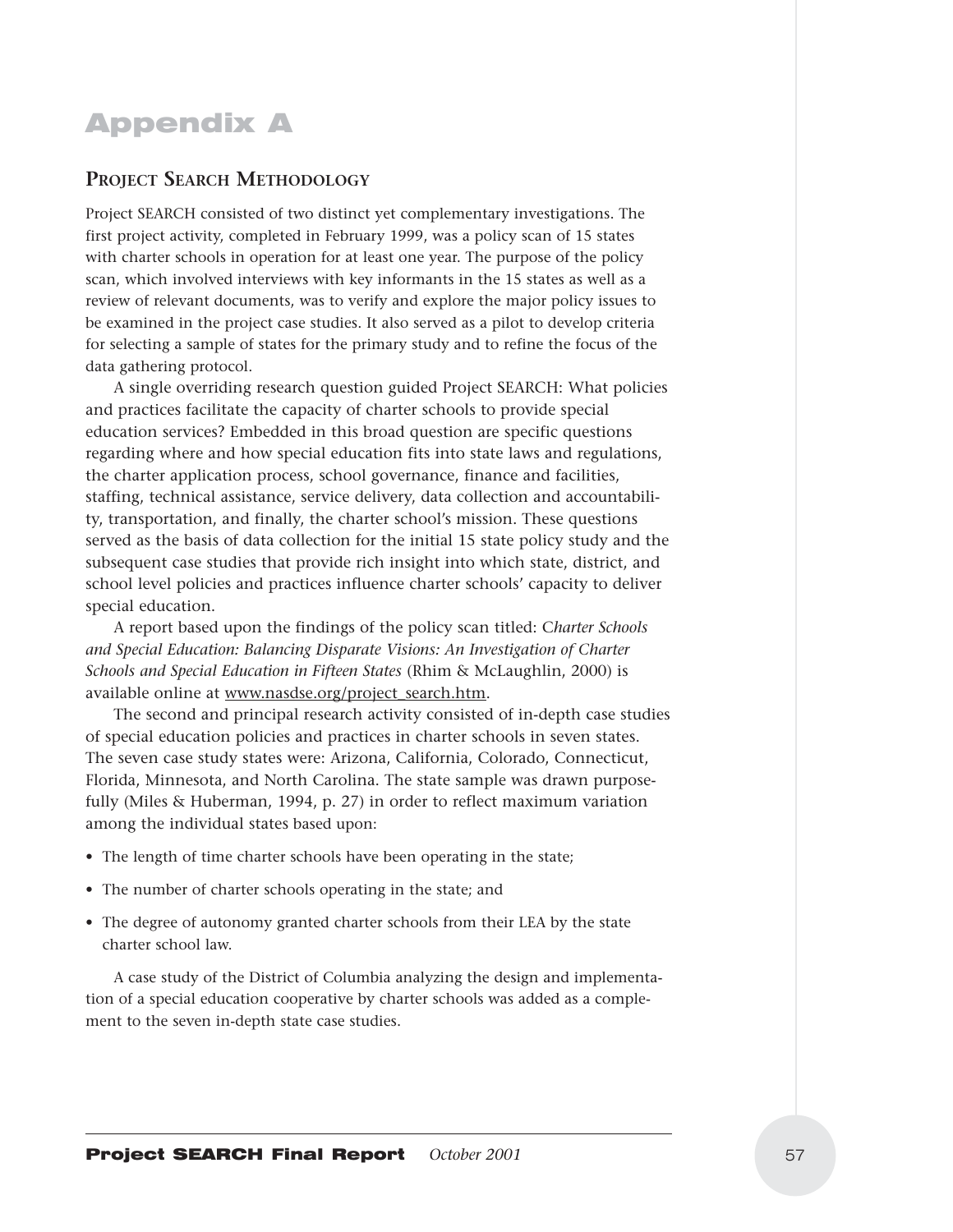#### **CASE STUDY DATA SOURCES AND DATA COLLECTION**

In 1997 and 1998, the U. S. Department of Education funded two studies with a specific focus on special education in charter schools. A two-year study (1997-99), funded through the Charter Schools Office under Title X of the Elementary and Secondary Education Act, studied a sample of 32 charter schools to examine ways they are working with students with disabilities. The second study funded by the Department is Project SEARCH, a field-initiated study under the Office of Special Education Programs (OSEP) of which this report is a part.

Guided by the parameters of acceptable practice for case study research (Miles, & Huberman, 1994), the Project SEARCH research team designed a specific case study plan for each of the individual states. The data sources for the case studies were documents, interviews and informal school visits. Data were collected over the course of an 18-month period beginning in the spring of 1999 and ending in the fall of 2000. Data collection strategies included reviewing primary and secondary documents, conducting individual face-toface and telephone interviews, focus groups, small group meetings, and charter school site visits. The large quantities of diverse data were coded and sorted by individual Project SEARCH team members according to 12 key areas that formed the basis of the interview guides and provided the framework for analysis. The key areas of analysis were:

- State charter law and regulations concerning special education
- Application process and contracts
- Facility access and accommodations
- Governance for special education
- Fiscal arrangements
- Service delivery models
- Reporting and accountability
- Staffing
- Transportation
- Adherence to mission and philosophy
- Technical assistance needs and strategies
- Emerging issues

Once completed, the case studies served as the database for the cross-state analysis. Based upon the findings in the individual states and the District of Columbia, crosscutting themes were identified, explored, and synthesized in order to produce comprehensive study findings. The cross-state findings subsequently served as the basis for developing a set of policy recommendations geared towards assisting charter schools develop the capacity to deliver special education services.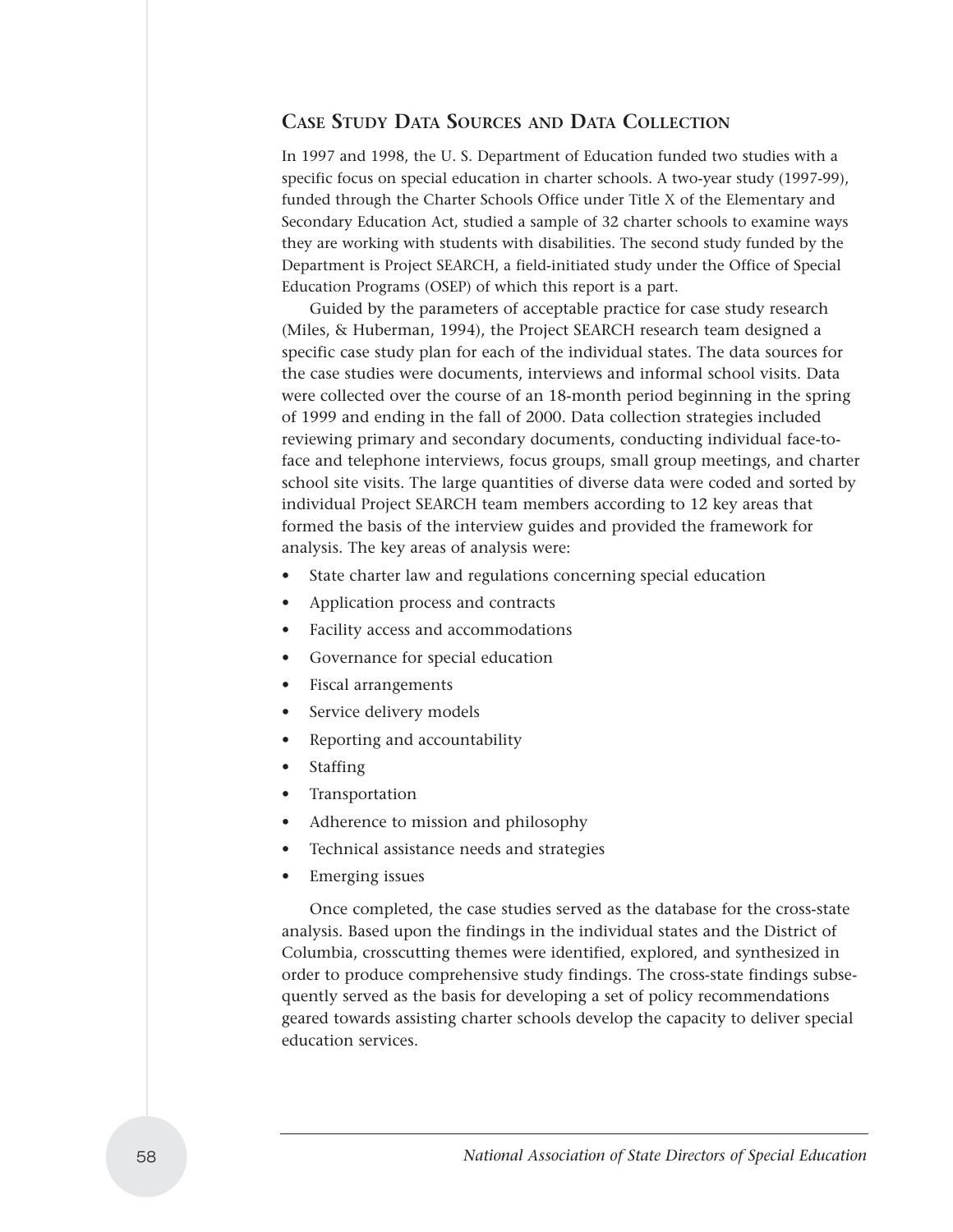#### **DATA RELIABILITY AND VALIDITY CHECKS**

Project SEARCH team members conducted two distinct levels of checks to verify the reliability and validity of the individual case studies and the cross-case analysis findings and subsequent recommendations. The first level consisted of a standard member check wherein the case studies were distributed to key informants in each state in order to check for accuracy. In each of the seven states, between five and nine study participants were invited to review and comment on the case studies. Across all seven states, a minimum of four reviewers provided feedback before the cases were finalized.

In order to check the reliability and validity of the cross-state findings and recommendations, Project SEARCH researchers conducted a series of meetings at which case study findings and recommendations were presented for review by key policy actors. The meetings were designed to obtain input from a wide variety of individuals actively involved with charter schools or special education at the federal, state, and district level. In total, approximately 50 individuals reviewed the study findings and recommendations. The majority of the comments centered on clarifying and expanding the findings as opposed to more substantive feedback regarding the validity of the outcomes.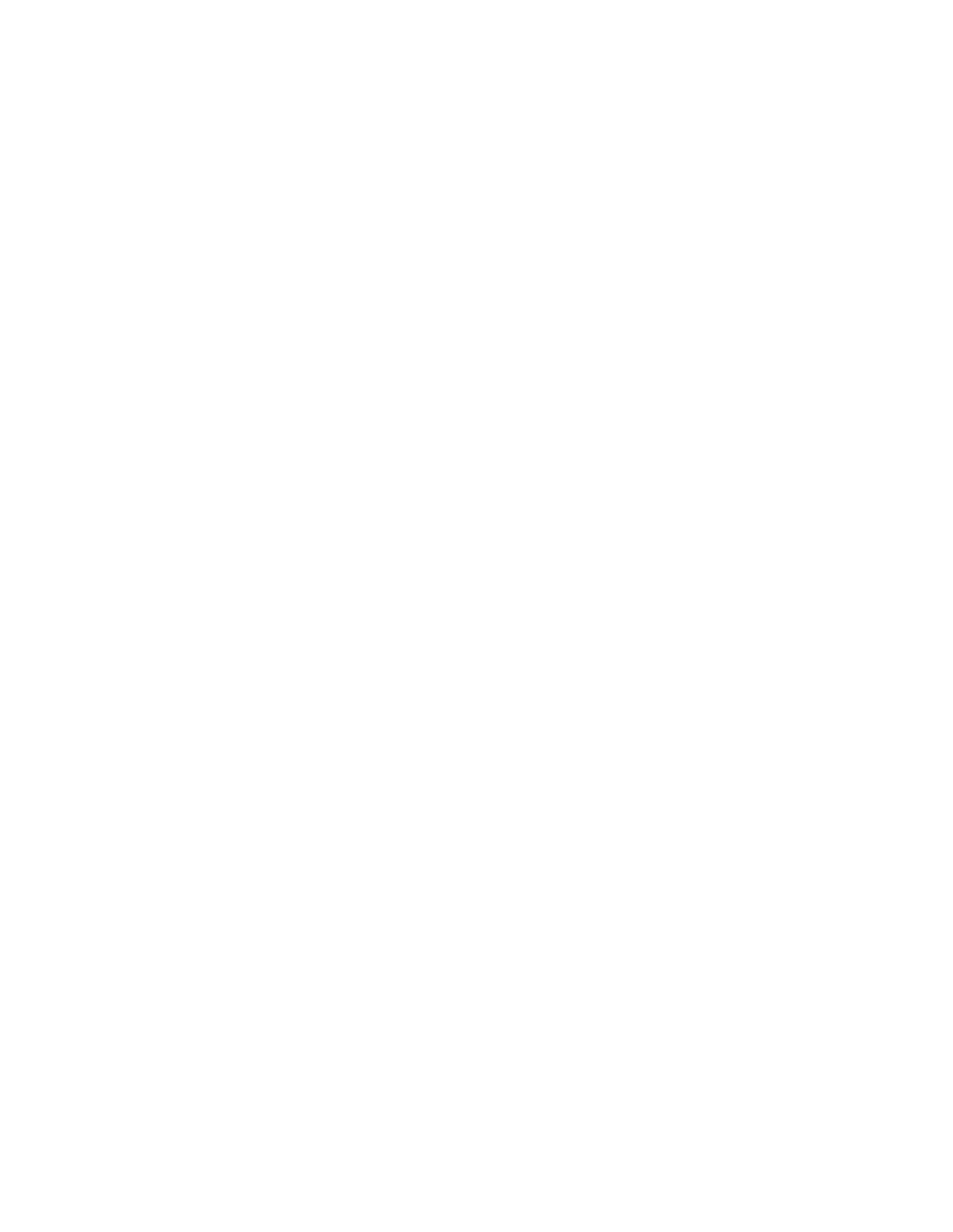## Appendix B

#### **REFERENCES**

Ahearn, E. M., Lange, C. M., McLaughlin, M. J., & Rhim, L. M (2000, December). *Project SEARCH: Charter schools and special education*. Paper presented at the National Charter School Meeting, Washington, DC, December 2000.

Center for Education Reform. (2001). *Charter school statistics*. Available online at: www.edreform.com/pubs/chglance.htm .

Chubb, J. E., & Moe, T. M. (1990). *Politics, markets and America's schools.* Washington, DC: Brookings Institution Press.

Finn, C.E., Manno. B. V., & Vanourek, G. (2000). *Charter school sin action: Renewing public education*. Princeton, New Jersey: Princeton University Press.

Fiore, T. A., Harwell, L. A., Blackorby, J., & Finnegan, L. A. (2000). *Charter schools and students with disabilities: A national study*. Washington, DC: U.S. Department of Education, Office of Education Research and Improvement.

Heubert, J. P. (1997). Schools without rules? Charter schools, federal disability law, and the paradoxes of deregulation. *Harvard Civil Rights-Civil Liberties Law Review, 32*, 301-353.

Horn, J., & Miron, G. (1999, January). *Evaluation of the Michigan public school academy initiative.* The Evaluation Center: Western Michigan University. Available online at: www.wmich.edu/evalctr .

Horn, J., & Miron, G. (2000, July). *An evaluation of the Michigan charter school initiative: Performance, accountability, and impact.* The Evaluation Center: Western Michigan University. Available online at: www.wmich.edu/evalctr .

Miles, M. B., & Huberman, A. M. (1994). *Qualitative data analysis* (2nd ed.). Thousand Oaks, CA: Sage Publications.

Nathan, J. (1996). *Charter schools: Creating hope and opportunity for American education.* San Francisco, CA: Jossey-Bass.

Nelson, F. H., Muir, E., & Drown, R. (2000, December). *Venturesome capital: State charter school finance systems.* Available online at: www.ed.giv/pubs/chartfin .

Nelson, B., Berman, P., Ericson, J., Kamprath, N., Perry, R., Silverman, D., & Solomon, D. (2000). *The state of charter schools: Fourth year report.* Washington, DC: U.S. Department of Education, Office of Education Research and Improvement.

U. S. Department of Education Office for Civil Rights (2000, November). *Applying federal civil rights laws to public charter schools.* Washington, D.C.: Author.

Parrish, T. B., & Wolman, J. (1999). Trends and new developments in special education funding: What the states report. In T. B. Parrish, J. G. Chambers, & C. M. Guarino (Eds.), *Funding special education* (pp. 203 - 229). Thousand Oakes, CA: Corwin Press.

Rhim, L. M., & McLaughlin, M. J. (2000). *Charter schools and special education: Balancing disparate visions.* Alexandria, VA: National Association of State Directors of Special Education.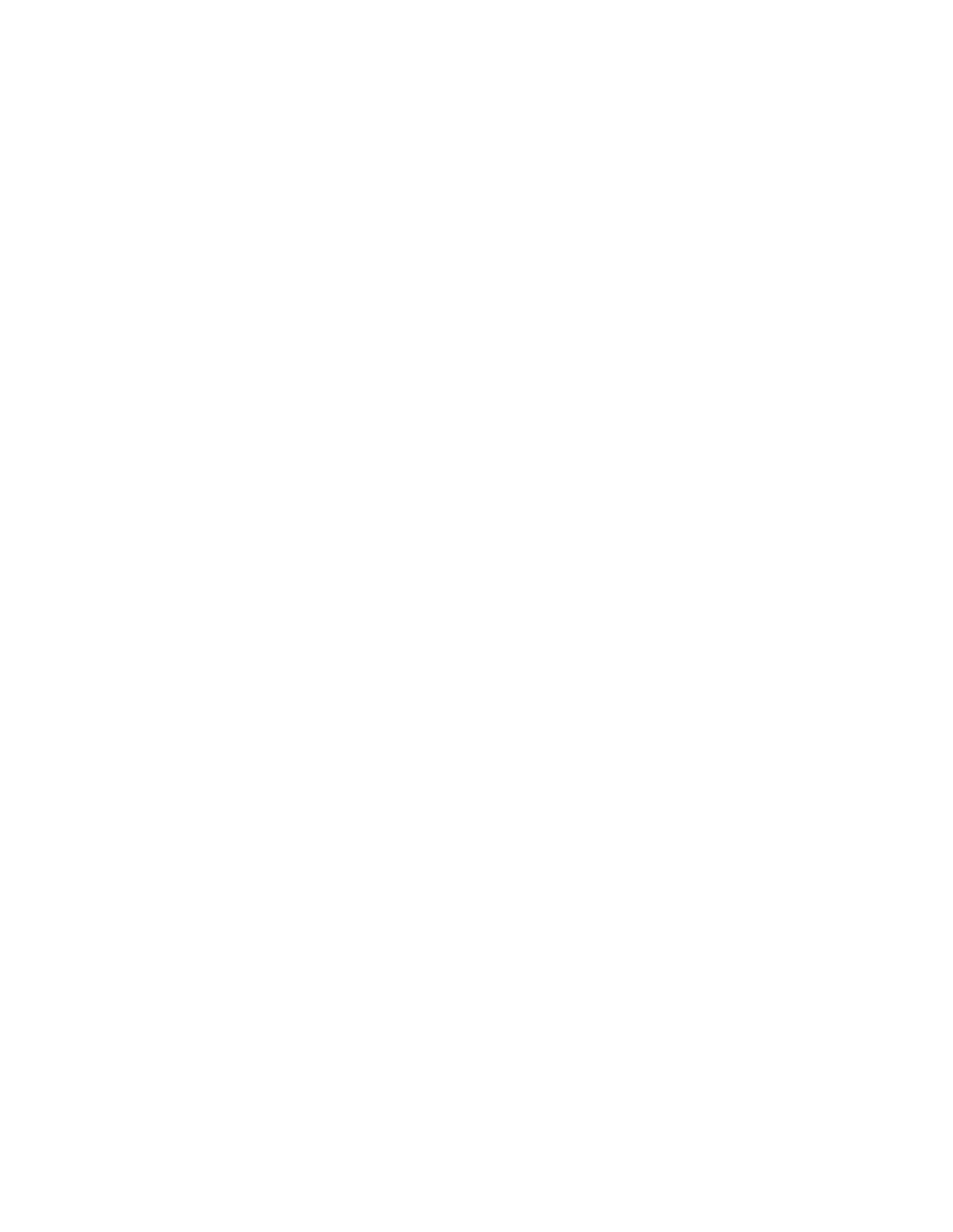## Appendix C

## *Case Study Executive Summaries*

| APPENDIX C.1 | <b>ARIZONA CASE STUDY EXECUTIVE SUMMARY</b>       |
|--------------|---------------------------------------------------|
| APPENDIX C.2 | CALIFORNIA CASE STUDY EXECUTIVE SUMMARY           |
| APPENDIX C.3 | COLORADO CASE STUDY EXECUTIVE SUMMARY             |
| APPENDIX C.4 | <b>CONNECTICUT CASE STUDY EXECUTIVE SUMMARY</b>   |
| APPENDIX C.5 | DISTRICT OF COLUMBIA CASE STUDY EXECUTIVE SUMMARY |
| APPENDIX C.6 | FLORIDA CASE STUDY EXECUTIVE SUMMARY              |
| APPENDIX C.7 | MINNESOTA CASE STUDY EXECUTIVE SUMMARY            |
| APPENDIX C.8 | NORTH CAROLINA CASE STUDY EXECUTIVE SUMMARY       |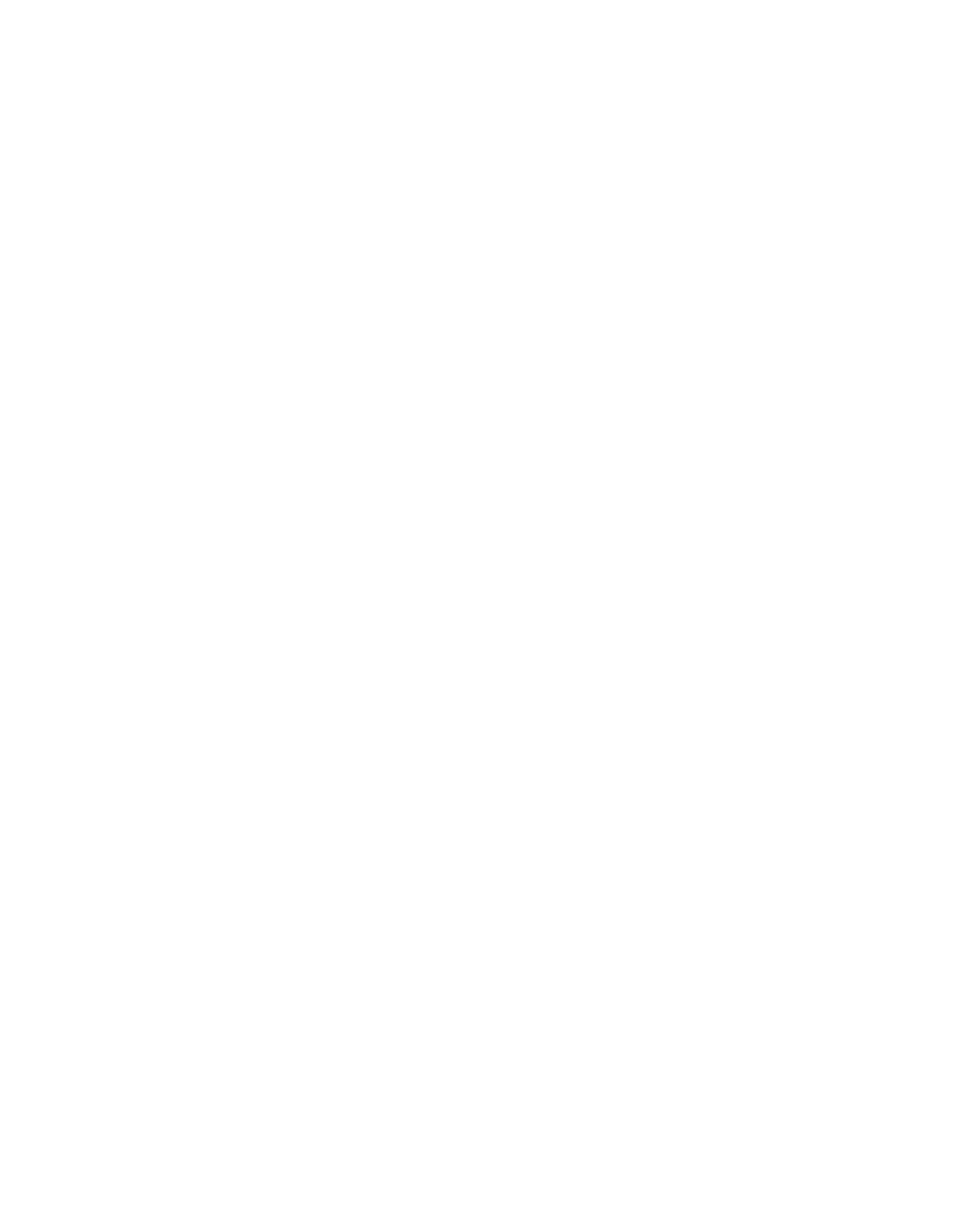#### Project SEARCH

# *Arizona Case Study Executive Summary <sup>1</sup>*

Cheryl M. Lange, Ph.D. Lange Consultants

#### *Arizona Case Study Methodology*

Project SEARCH researchers conducted eight in-depth case studies of special education policies and practices in charter schools between January 1999 and September 2000. States were chosen as study sites to represent certain points on a continuum in three areas: length of time charter schools have been operating, the size of the charter movement in the state, and the degree of autonomy granted charter schools from their LEA for purposes of special education. Arizona represents a second-generation charter school state having passed its charter law in 1994. It has the largest number of charter schools in the nation with over 400 schools in operation in Fall 2000. Arizona is a no-link state where charter schools are considered local education agencies.

### *Arizona Case Study Finding Related to Special Education in Charter Schools*

The key areas that Project SEARCH investigated were: state charter laws and regulations, charter applications and contracts, facilities access and accommodations, governance structure, finance, educational service delivery, data collection and accountability, staffing, technical assistance, transportation, adherence to philosophy and mission, and emerging issues. The following is an executive summary of the Arizona case study findings in these areas.

#### **I. STATE CHARTER LAWS AND REGULATIONS**

- Arizona's charter school law is considered one of the most open in the United States. Charter schools are designated as LEAs and, as such, bear the same responsibilities as other traditional school districts in the area of special education. Non-profit and for-profit organizations or individuals may open charter schools in Arizona.
- Charter schools may be newly formed or they may consist of all or any portion of an existing school. Charter schools may be sponsored by one

<sup>1</sup> This document is the report of one component of a research study funded by the U. S. Department of Education, Office of Special Education (Grant #H324C980032-99). The study, called Project SEARCH, examines policy and practice related to special education in charter schools in seven states and the District of Columbia. This report and all other documents pertaining to this study are available online at: www.nasdse.org/project\_search.htm.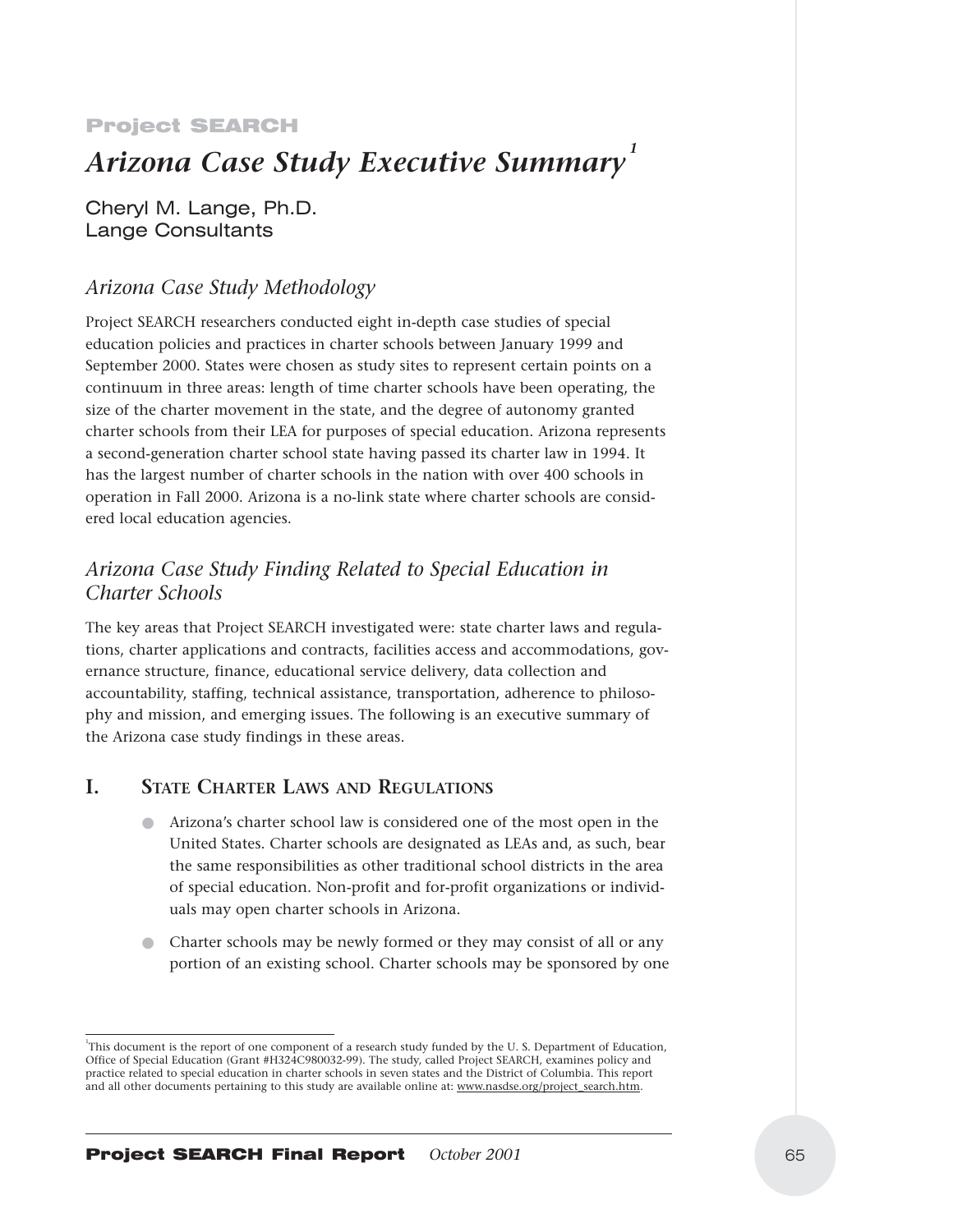of three educational entities that have control over the granting of charters: (a) the State Board of Education, (b) the State Charter Board, or (c) individual school districts. There is considerable flexibility in the interpretation of the charter school law. However, the law does stipulate that charter schools must comply with "all federal and state laws relating to the education of children with disabilities in the same manner as a school district" [Section 15-183].

- Other than a direct anti-discrimination statement concerning enrollment of students with disabilities, Arizona's charter school law only specifies that charter schools must implement federal and state special education laws. The law is interpreted to conclude that the charter school is the responsible party in the implementation of all aspects of the federal law governing special education services, the IDEA.
- Though the charter school law is not specific about what will constitute grounds for revocation, one of the chartering entities, the State Board of Charter Schools, has specifically stated that failure to comply with state, federal, or local laws will result in revocation. The state education agency (SEA) has been clear that it will inform the chartering entity if the charter school is out of compliance with the federal and state laws concerning special education.
- The existing charter law appears to have little direct effect on the implementation of special education. The lack of specificity in the charter law and the operators' lack of knowledge about special education requirements do have an impact on the implementation of special education and operators' perceptions of their responsibilities in this area.

#### **II. CHARTER SCHOOL APPLICATIONS AND CONTRACTS**

- The Arizona charter school law stipulates a number of items that must be included in an application. None of items refer directly to special education or related services. However, the prospective charter school operator must sign "statements of assurances" in the charter application that are required by law. Two of these are related to special education. One assurance is in relationship to compliance with state laws "related to the education of disabled pupils" and the other is a direct reference to the transportation of students with disabilities.
- Though all charter schools must include the assurances required by regulation, charter schools can be sponsored by three different educational entities and there is some variation in how these entities approach the application process. At this time, both the State Board of Education and the State Charter Board require applicants to address special education delivery.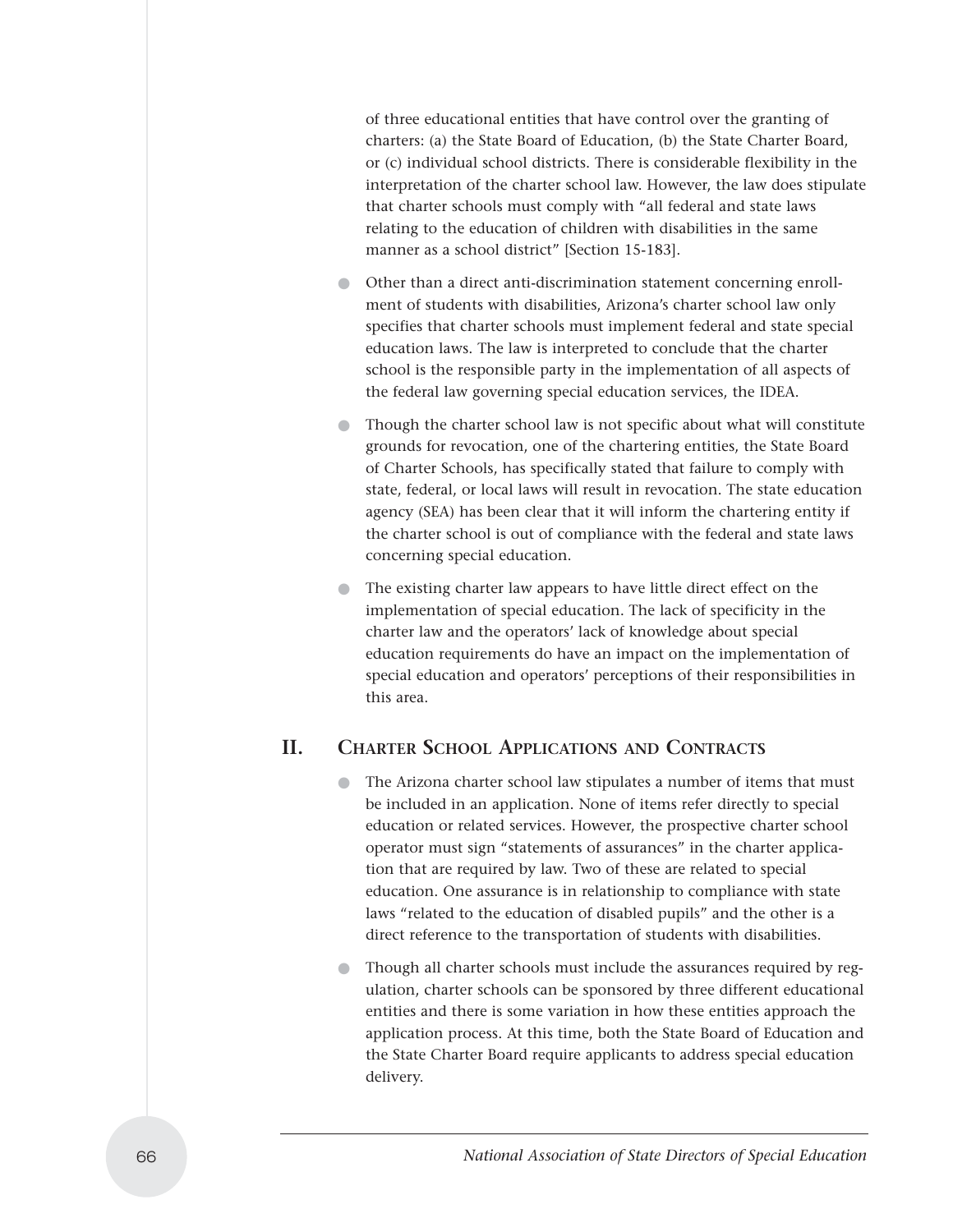- Charter school sponsors can require more information than is stipulated by the law. As the charter school application process has evolved, so have the requirements on the applications and the training provided in conjunction with the application. Sponsoring boards now provide training for new operators prior to opening the schools, explaining responsibilities in meeting IDEA and other state and federal laws and regulations concerning students with disabilities.
- Since charter schools are considered LEAs, they are expected to have policies and procedures in place for special education and to be knowledgeable about the related ancillary areas. Understanding how the various policies intersect (e.g., Title I, funding, reporting, rules for assessments) is often difficult for charter school operators who have limited exposure to special education. The SEA has provided a starter handbook to address some of these unwritten procedures. However, most study participants reported that charter operators' knowledge about special education prior to the opening of their school was insufficient.

#### **III. FACILITIES AND ACCOMMODATIONS**

- The charter school law addresses facility access and accommodations somewhat indirectly. Charter schools must be approved by the city prior to opening. The city's code department is responsible for ensuring that the building has met handicapped accessibility requirements. Consequently, the issue of access is less directly related to special education than it is to Arizona building requirements.
- Respondents agreed that facility accessibility was not a big issue in Arizona. However, there have been a few lawsuits over this issue. All respondents agreed these situations were rare and credited the building requirements for playing a major role in accessibility enforcement.

## **IV. GOVERNANCE STRUCTURE AND RELATIONSHIPS BETWEEN DISTRICTS AND CHARTERS**

- Arizona's law designates charter schools as their own LEA. Some operators and educators are unclear at times about what that means for implementation of various laws and regulations; however, to date, the SEA and other entities have supported the notion that charter schools are independent from any relationship with other school districts. The independence is also in the area of special education. The choice to have a relationship with a local education agency rests entirely with the charter school.
- There is some evidence that traditional school districts and the associations that represent them are less than willing to cooperate with charter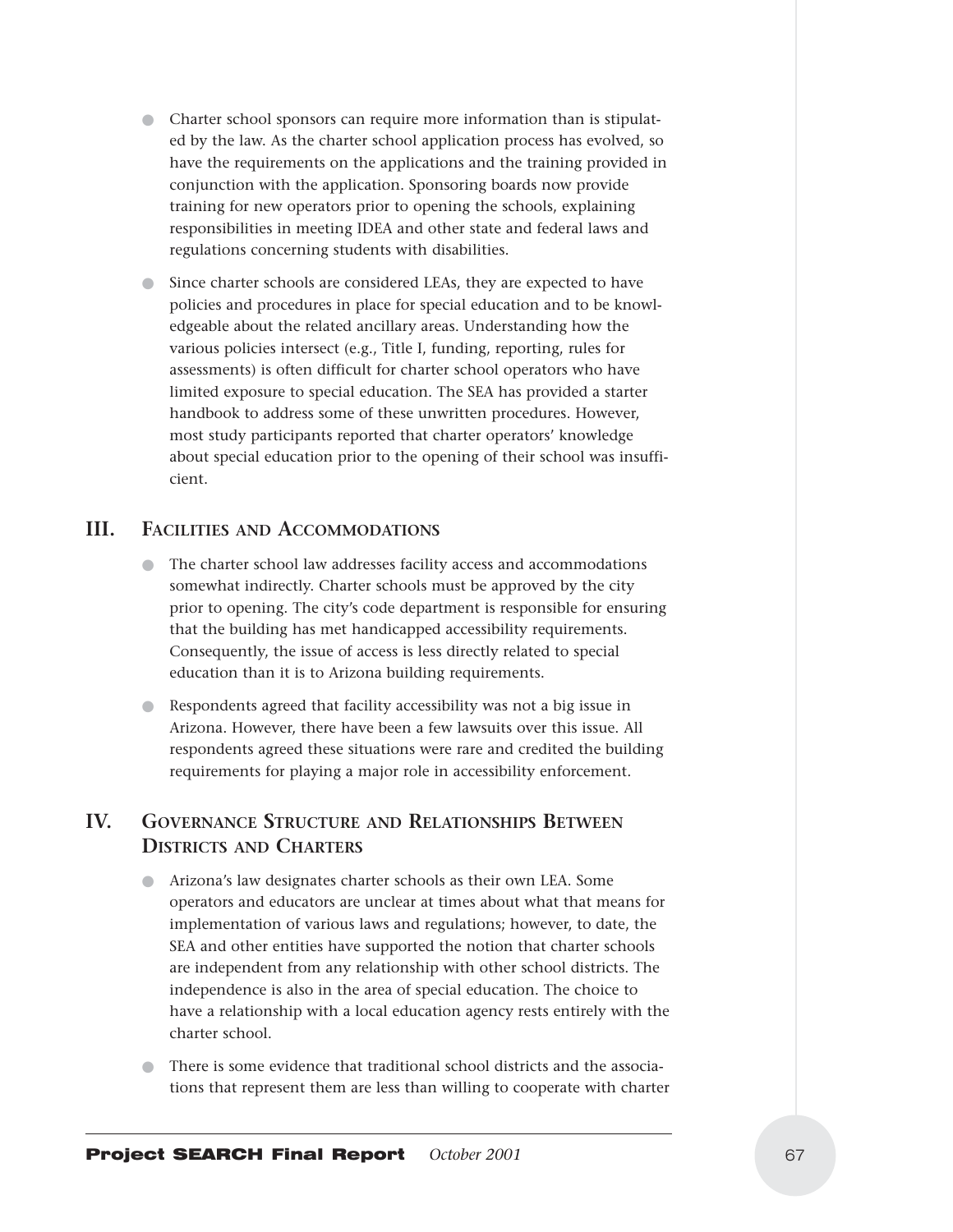schools. There is little sharing of information or of policy documents that could assist the charter schools in implementing IDEA or other disability-related laws. Some participants discussed how some organizations refuse to share information with charter schools or allow them to buy materials from their organization. Others saw a "cottage industry" emerging to help charter schools meet needs for which traditional school districts already have an infrastructure developed over many years.

- Though some operators are still unclear about whether they have to provide special education, it appears that the confusion is over whether charter schools have to provide any special education service rather than whether a local school district has the responsibility.
- With special education the sole responsibility of the charter school, there appears to be statewide variability in its implementation. Some charter schools are diligent about putting their policies and procedures in place, have hired special education directors or consultants, and have provided services in the manner intended. Other operators voice opposition to IDEA from a philosophical point of view and see the law as an intrusion on their right to run an independent school. There are other operators who have formed new directions in the implementation of IDEA, using the student learning plan as their guide.
- Due to the no-link governance model, special education has little impact on the relationship between traditional LEAs and charter schools in Arizona. There is general distrust between the two educational entities, but this has more to do with the competitive nature of the relationship than it does program issues such as special education.
- Arizona has no special education administrator requirement for charter schools. However, some charter operators, especially those with a number of individual schools, have chosen to hire a special education director. Retired directors of special education often serve in this capacity, either as salaried special education directors or as consultants providing administrative services. In addition, some sponsoring school districts have hired management companies to fill the function in the area of business management.
- School districts that sponsor charter schools are in a unique position, as they often charge a fee for business management services. Though there are only a handful of school districts who do sponsor charter schools, there is no uniformity among them; this is in sharp contrast to the two boards that have similar applications and requirements. Often the charters rely on their sponsoring school district to assist in providing information about special education rather than hiring a special education administrator.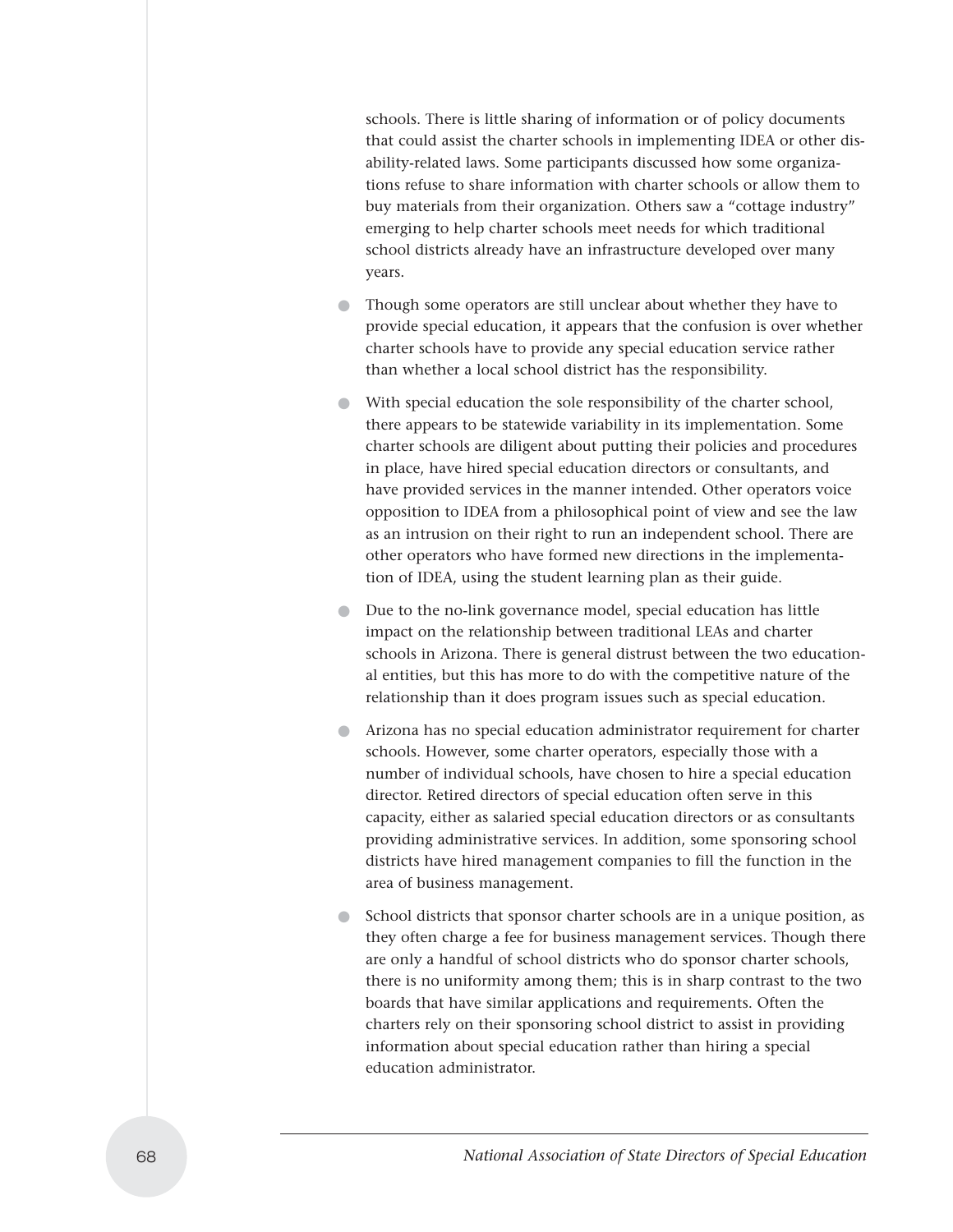## **V. CHARTER SCHOOL FINANCE**

- Arizona charter schools are autonomous educational entities that receive their funding directly from the state or federal government if they are sponsored by one of the two state boards. The small number of charter schools sponsored by local school districts receive their funds through those districts. As a result, most charter schools must apply for funds, manage the application and distribution of funds, and conduct all record-keeping tasks.
- Arizona students are funded through a weighted formula. School districts and charter schools receive the base amount for each child times a weighted amount that is determined by their disability or need status. Students in kindergarten through eighth grade receive different amounts of base aid depending upon their grade level. The weight is higher for students with more severe disabilities and less for those with mild disabilities. It is on this figure, calculated by formula, that the state funding is based for the entire year. The money goes directly to the school based on the December census. If a student transfers to another charter school or school district after the 100th day, the school in which he was counted keeps all of the money. Once a charter school or school district receives its weighted funding package, it is free to spend the money without direct oversight.
- Some school districts believe they see a pattern of students with disabilities returning to the traditional public schools after the 100th day. There is a provision in Arizona regulations, however, that allows school districts or charter schools to receive compensation for students with disabilities who were not served properly at their former school of attendance. If it can be proven that the school did not provide services stipulated under the IEP, the charter school or school district must either provide compensatory services or pay the parent or educational entity now serving the child.
- In principle, charter schools and traditional school districts receive the same base funding. However, the time in which charter schools and traditional school districts receive the funding and the enrollment on which it is based are different. Traditional school districts have an enrollment history so the school's per pupil base funding is calculated upon the previous year's enrollment. Charter schools begin with no enrollment history and are asked to estimate the number of students (all students - with and without disabilities) they believe will be attending the school. They are provided funds for these students based upon the estimate and this becomes the core of their annual budget. If the estimate differs from the actual enrollment figures, they must reimburse the state for any excess payments they have received within the year.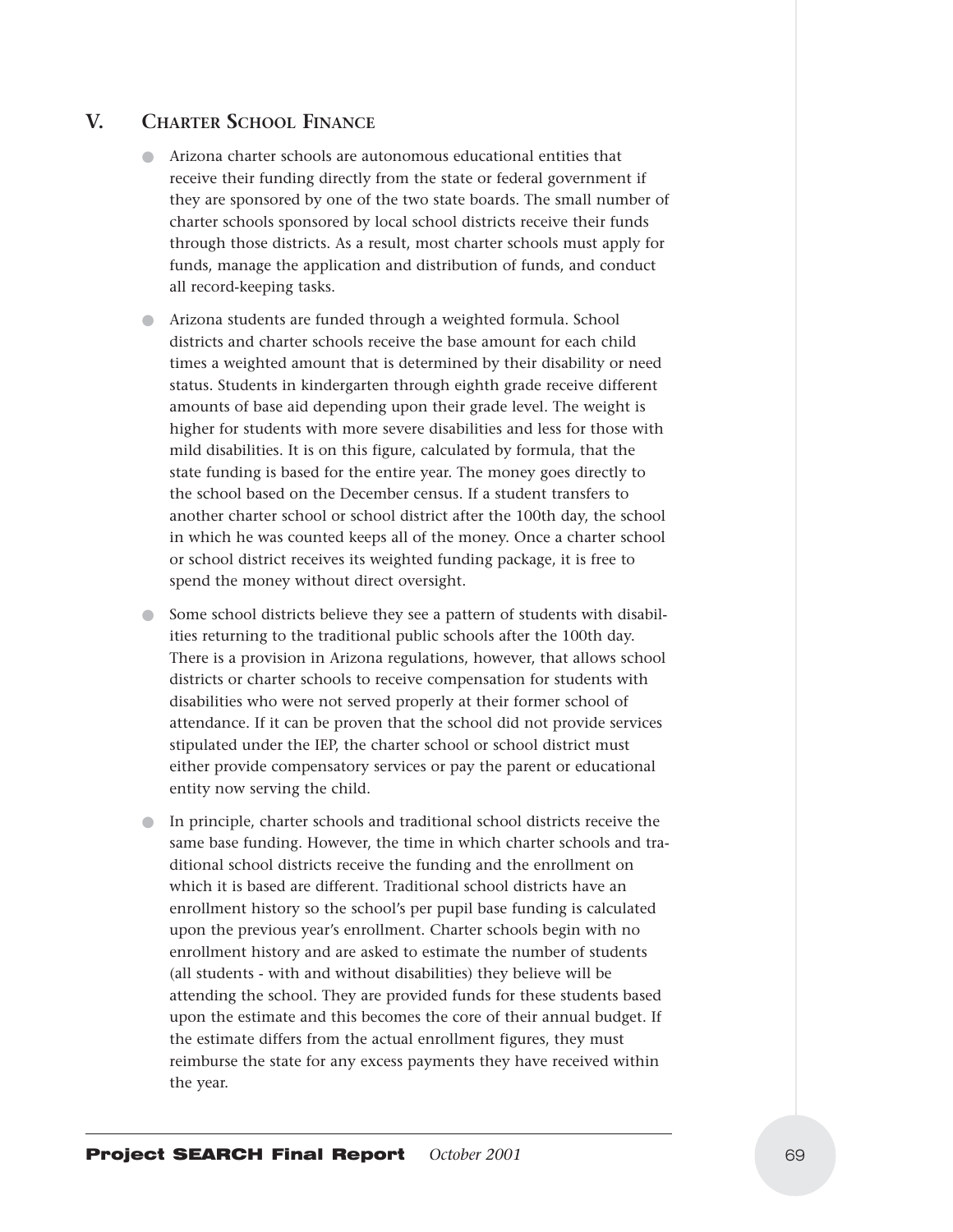- Special education funding disbursement also differs depending upon whether the school is a charter school or a traditional school district. Charter schools receive special education funding in three-month cycles. The school submits the October child count and receives their special education state funding three months later. The school has to budget special education from its general revenues until that time. If the school knows its special education count on the first day of school, it can get funds on the 40th day. It cannot request any special education funds, however, until the student is enrolled and on an IEP. This differs from traditional school districts where federal funding for special education is one year behind. Traditional school districts receive their state and federal special education funds based upon the enrollment figures of the previous school year, but are in a position to have funds available to them at the start of each school year.
- Federal dollars are disbursed to both charter schools and traditional school districts in the same manner. The federal dollars come to the charter school or school district one year after the child count has been submitted. School districts, having been in operation for many years, have a more consistent federal education payment each year (although not based on funding needs of the current school year). Newly opened charter schools must wait at least 40 days, or in most cases three months, to receive state funds. Federal regulations require that federal dollars be disbursed to a new or expanded charter school within tight timelines. If the school overestimates its enrollment and underestimates the number of special education students, it will need to reimburse the state for the base fund estimation; however, it may have used the money to pay for special education while waiting for special education funding.
- Charter schools have the same reporting requirements in most areas as traditional school districts. The biggest differences are in the areas of transportation and capital levy funds. In both cases, charter schools have more flexibility in how the money is spent. Some study participants suggested that reporting requirements played a role in charter schools' refusal to apply for federal funds. As many as 40 % of Arizona's charter schools do not apply for federal special education funds. Some of these schools still believe that by not applying for the funds they are exempt from IDEA. The boards and sponsoring school districts have tried to educate the charter school operators about how IDEA operates.
- Financial support has particular urgency in Arizona where charter schools are considered LEAs with regard to special education services. Many of the participants reported the fear charter school operators have of an expensive special education student bankrupting the school and the operators personally. They voiced their concern that the fear has led to, and will continue to lead to, IDEA noncompliance.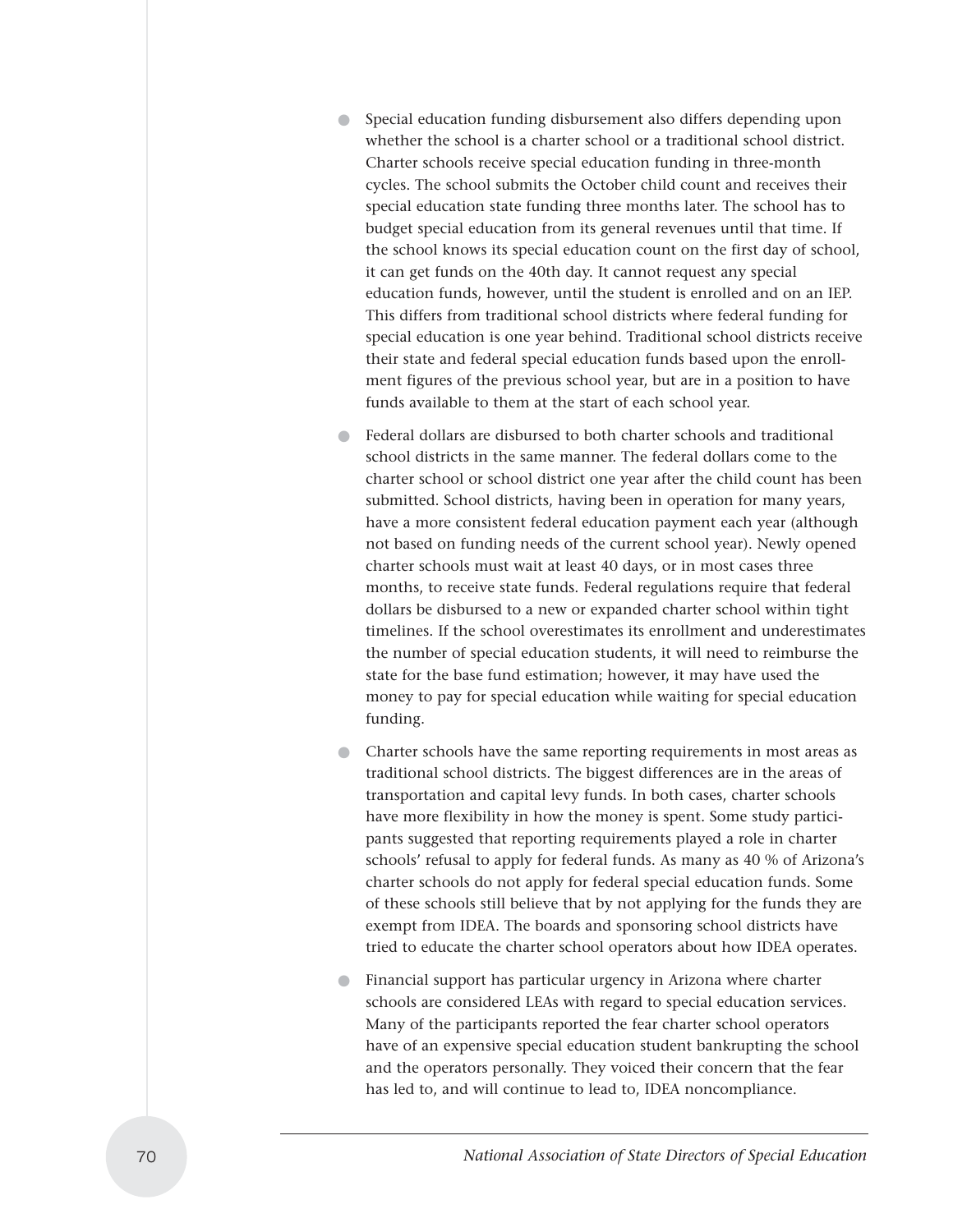● Many of the charter schools in Arizona are run by for-profit businesses. There was little evidence that the profit status was a large factor in special education financing. There seemed to be a larger distinction between charter schools that were converted from an existing school and newly formed schools. Many of the conversion schools were formerly private for-profit schools and had special education policies and procedures in place upon conversion.

#### **VI. EDUCATIONAL SERVICE DELIVERY**

- The Arizona state charter school law stipulates that "all eligible pupils who submit a timely application, unless the number of applications exceeds the capacity of a program, class, grade level or building," shall be enrolled (15-184). Enrollment preference is given to those enrolled in prior years and siblings of enrolled students. If the charter school is sponsored by a school district, it must give preference to students who live within the school district boundaries. A lottery is used when there are more applications than spaces, with the above students given priority. The law also explicitly states that a charter school "shall not limit admission based on ethnicity, national origin, gender, income level, disabling condition, proficiency in English language or athletic ability." Charter schools may refuse admittance of students who have been expelled from another school or are in the process of being expelled.
- Admissions becomes an issue for charter schools in the area of enrollment expectations. Many operators did not anticipate students with disabilities applying for enrollment. The operators' expectations for a student population with specific characteristics can result in students with disabilities being counseled to enroll elsewhere. The operators' lack of knowledge about IDEA compliance can also affect their response to prospective students with disabilities.
- The SEA has provided considerable training in special education to prospective operators to alleviate misunderstandings about IDEA and the role of charter schools. The training became mandatory in 2000 for all prospective operators.
- Even with increased technical assistance there appears to be considerable variability among charter schools in the implementation of IDEA and the IEP process. The schools that have hired special education consultants or coordinators, or those schools that converted from an existing school, seem to understand the law and follow-through with the IEP process more effectively. Those charter schools where special education is a new concept or those that have no training in special education are finding it more difficult to integrate the IEP process into their school procedures.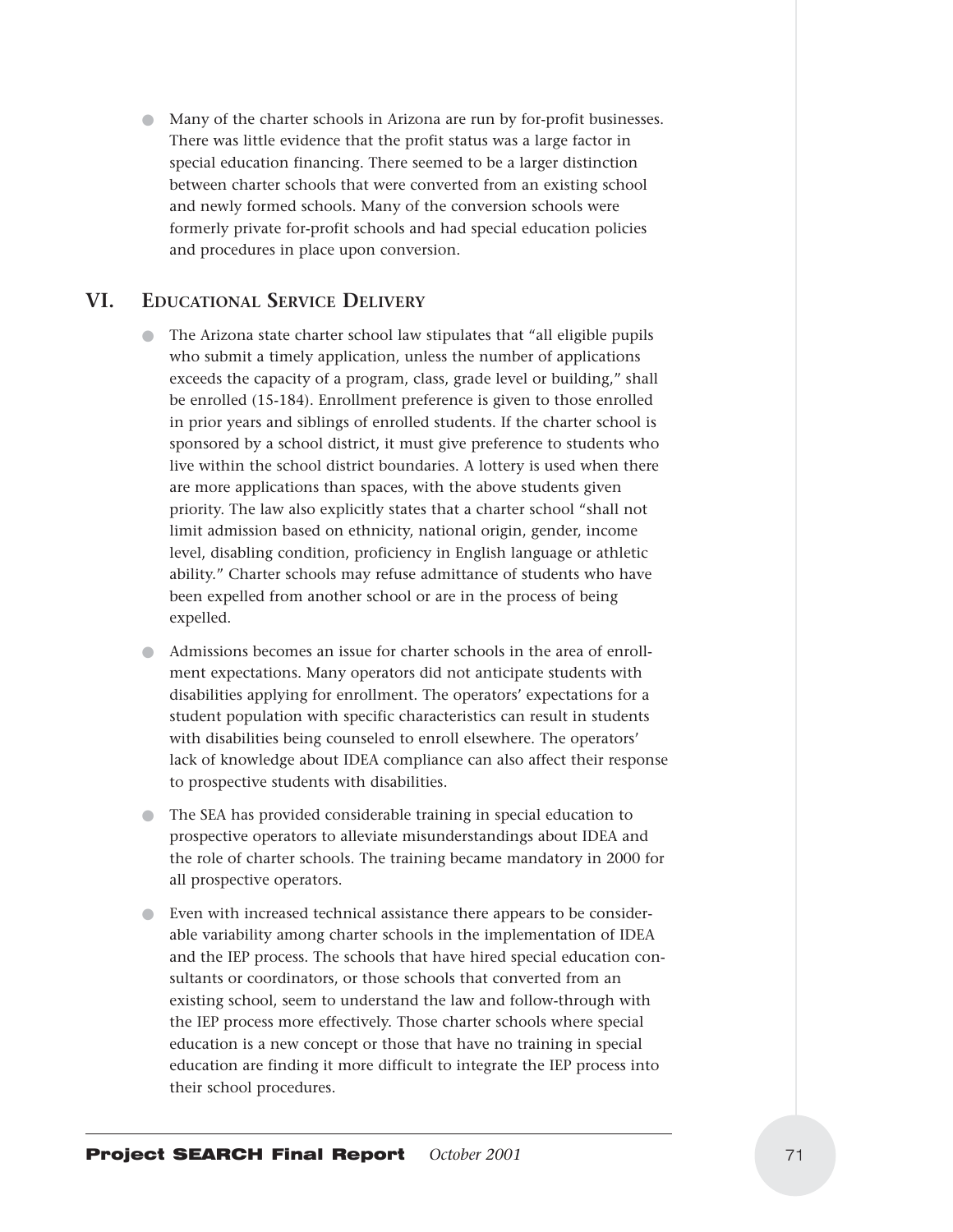- While many participants, including SEA personnel, board officials, and charter operators, report difficulties with the IEP process, some also noted how charter schools were providing innovative special education service and still complying with IDEA. For example, some charter schools have designed service delivery models where a consultant reviews the classroom teacher's IEP for the student; however, the services are provided entirely by the classroom teacher. The special education teacher is often an itinerant teacher who is serving several charter schools.
- Charter schools are expected to provide for the continuum of services needed to serve all students. However, many have the same issues that small traditional school districts do: they have a small enrollment and difficulty providing services in all areas. For some charter school operators, the concept of providing a continuum of placements or an array of services can be confusing. They are unsure what this means and how to provide the services when their enrollment is small and there are statewide staffing shortages exacerbating the problem. The issue is further complicated when students enroll with existing IEPs that list services to be provided under special education that are delivered through the charter school's regular program.

#### **VII. DATA COLLECTION AND ACCOUNTABILITY**

- Charter schools in Arizona are treated as LEAs for data purposes, and every charter school must complete all reporting forms that are required of LEAs. In addition, Arizona charter schools are considered LEAs for special education purposes and must complete all IDEA and state special education requirements, including child count.
- Charter schools are in a unique situation with regard to the child find requirements under IDEA since they do not have an attendance area. They can only provide child count information for enrolled students across all grade levels. Some charter schools work directly with school districts so that child count is consistent without redundancy. Others that are less knowledgeable about special education have not fulfilled this part of the data collection requirements.
- Arizona charter schools are under the same monitoring requirements as traditional school districts. They are assigned to a specialist in the SEA's special education unit for monitoring and support. The specialists serve two roles: they provide support so that the charter school can be in compliance and they also monitor. The intent is to establish a relationship so the charter school will receive the assistance it needs before a monitoring visit. This should enable the school to be in compliance.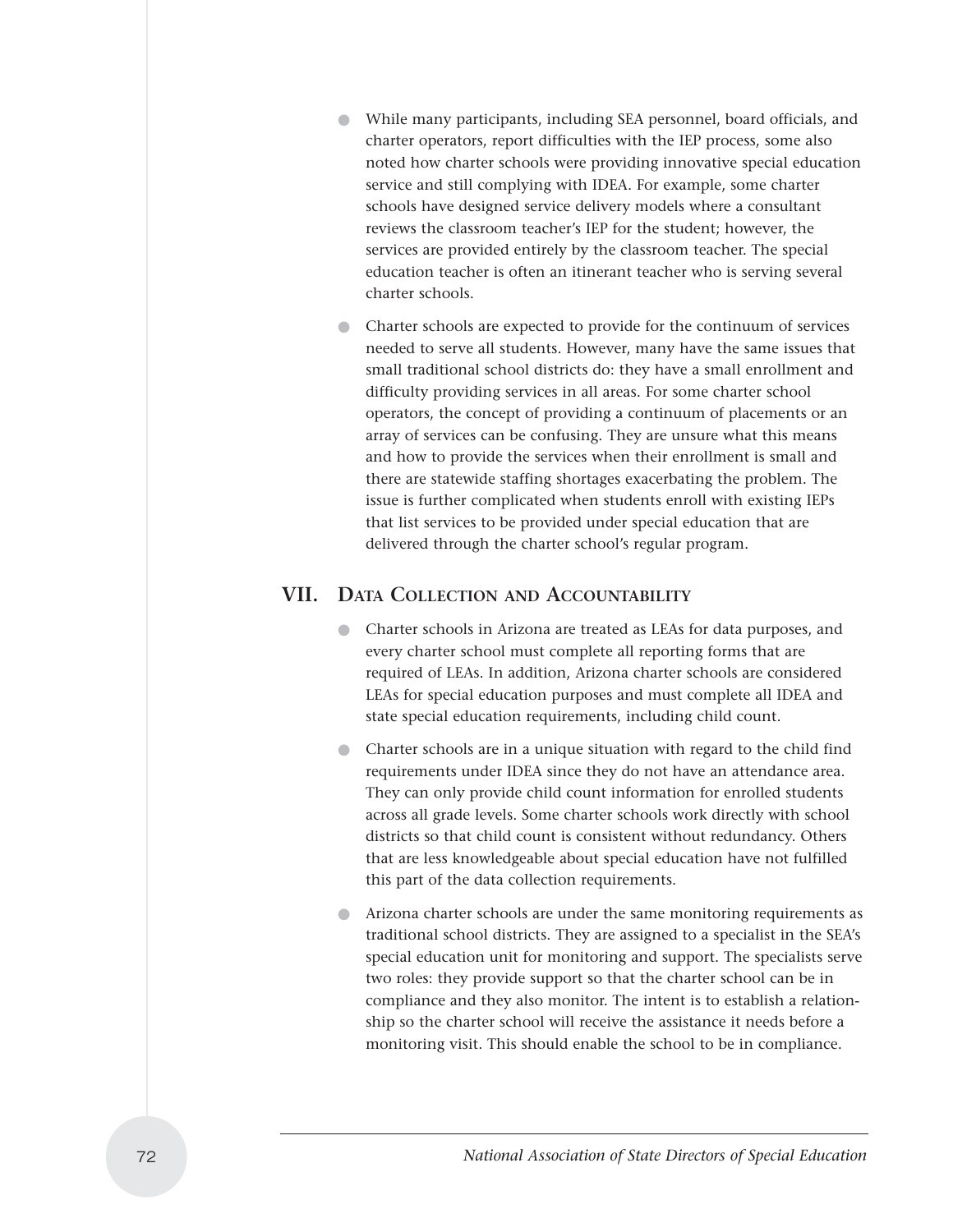- All school districts and charter schools are monitored on a six-year cycle; however, charter schools and traditional school districts are monitored somewhat differently. With the IDEA emphasis primarily on outcomes for students with disabilities and less on procedural compliance, most traditional school districts are now monitored with a collaborative monitoring model. The school district is involved in the monitoring process and works on many of the procedural issues within the school district. The SEA decided to do more procedural monitoring of charter schools since they are in the early stages of development. All charter schools must go through at least one procedural monitoring cycle to determine compliance before they can be monitored through the collaborative model. Charter schools are also visited and monitored in the third year. A specialist works with the schools the first two years to assist them with special education requirements.
- Charter schools are also monitored during the first year of operation. The specialist will visit any school that requests help, provide them with IDEA information and training. The specialists provide copies of the laws and explain how they are interrelated. The department has also written a handbook on special education that is provided by the specialist. It should be noted, however, that some charter schools opt not to take advantage of the specialist's expertise because they fear being out of compliance and having to deal with revocation issues.
- There have been several complaints lodged against charter schools in relationship to special education over the years. Some study participants say these complaints, seen by both sponsoring boards and the SEA, are on the rise. The SEA is addressing the situation by requiring all charter school operators and other schools against which complaints have been lodged to complete special education training.
- All Arizona students are required to take the state's designated achievement tests unless it is specifically noted otherwise on the IEP. The state has developed an extensive list of accommodations that are appropriate for both students with disabilities who have an IEP and students who are being served through Section 504. The results are disaggregated by schools—charter and traditional.

## **VIII. STAFFING**

The Arizona charter school law allows non-certified teachers to provide instruction. The only exception to this is in the area of special education; however, the exception is not noted specifically in the charter school law. Charter operators must understand federal law well enough to know that it requires a certified teacher to provide special education.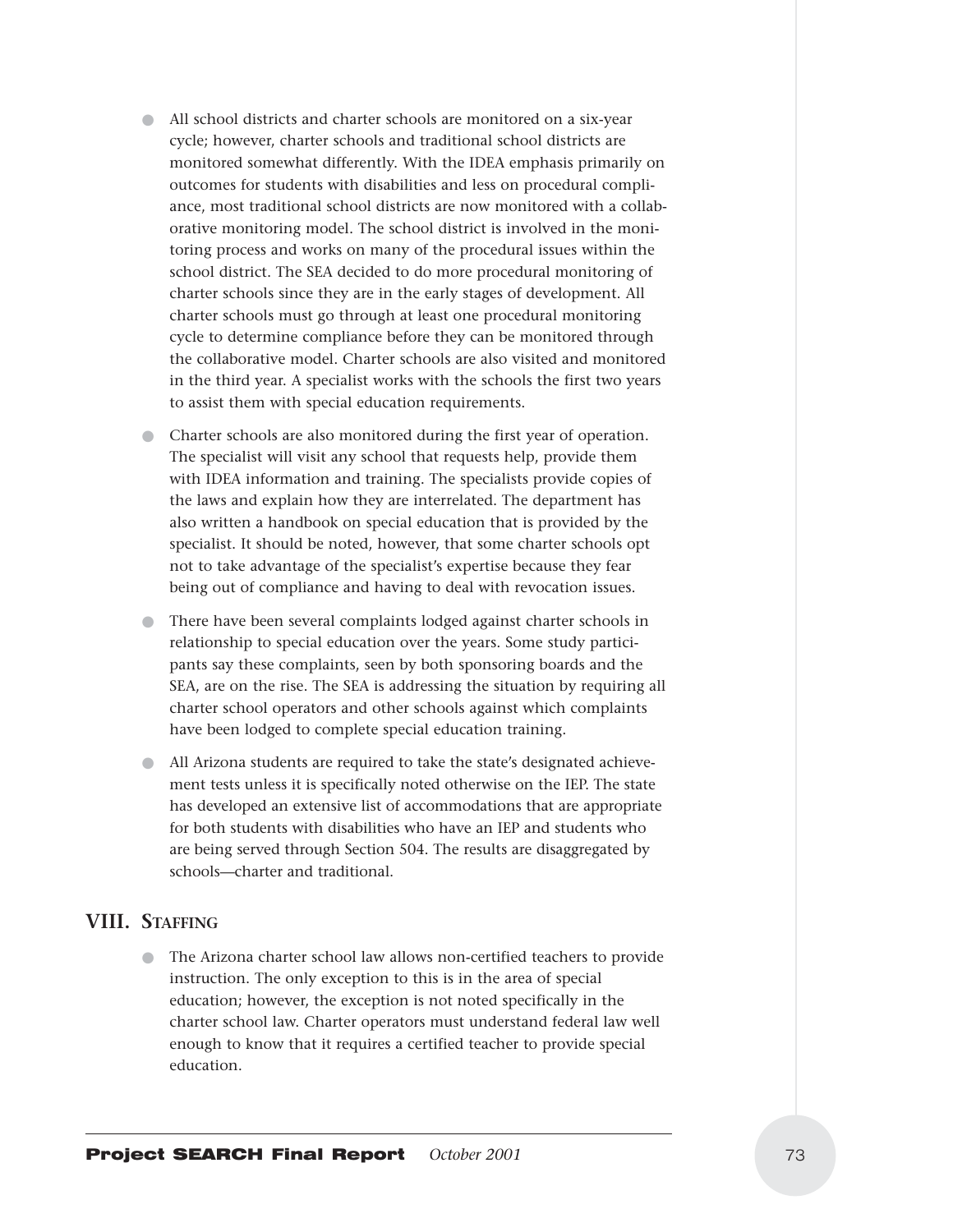- Arizona is in the midst of a serious shortage of special education teachers. As a result, traditional school districts and charter schools are competing for teachers and trying to find ways to deal with the shortages.
- Charter schools have addressed the special education teacher shortage in two ways. Some share services with other charter schools or hire consultants who are available a few hours a week. In other cases, the IEP is written globally with terms such as "help as needed by staff" so that all staff can fulfill the IEP.
- Many study participants discussed how the teacher shortage has impacted the quality of instructional service. Some charter schools are using consulting services or contracting companies to provide special education services. Some study participants were concerned about the quality of these services as well as the turnover that resulted from their use.

## **IX. TECHNICAL ASSISTANCE**

- The SEA's special education unit provides technical assistance in two ways. First, it assigns a special education specialist to each charter school. Second, the SEA provides various training sessions around special education and charter schools that are open to charter school personnel. In conjunction with the training, the SEA has written a "charter starter" guide outlining the special education policies operators need to know in order to open their school.
- The state charter association received funding through the U.S. Department of Education to staff a resource center that provides information to charter schools on special education and other areas. The center staff members offer technical assistance through meetings with charter operators, a website, and training sessions. The funds are from the discretionary funding available to charter schools. The sponsoring boards also provide special education training in conjunction with SEA's special education unit. The school districts provide technical assistance if that is part of their negotiated charter agreement.
- Technical assistance for special education is still an issue for operators, advocates, and SEA officials. Though the state has designed a system that will address charter school and special education needs, it is understaffed and cannot provide the level of information needed to bring charter operators up to speed. The knowledge gap is large in Arizona and appears to be one of the major issues facing charter schools and sponsoring entities.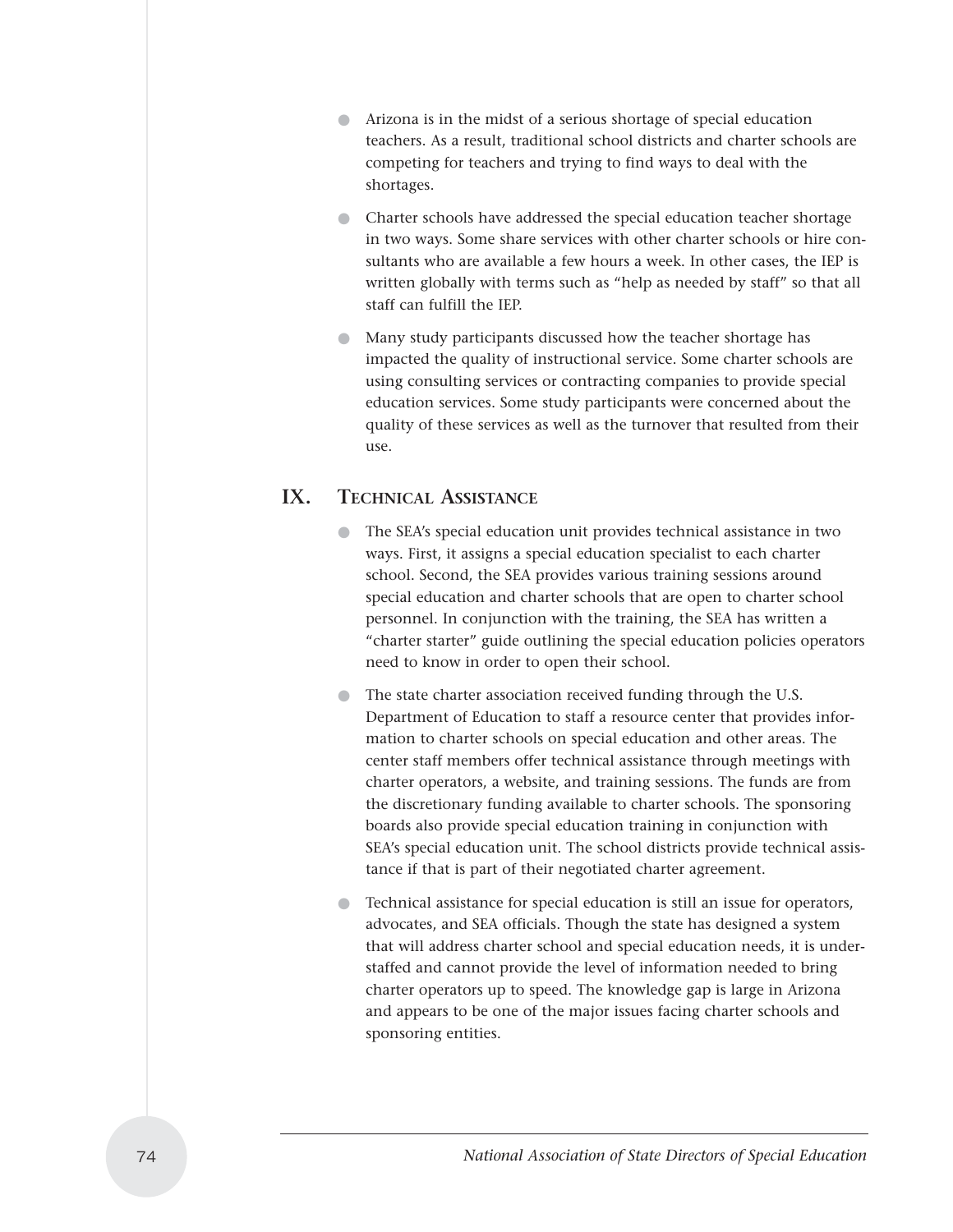● Technical assistance is also provided through private consultants or managing firms. There are two types of technical assistance needed and provided for special education. One type involves reporting and financial requirements; the other is related to education delivery and IEP process requirements.

### **X. TRANSPORTATION**

In Arizona, transportation is the responsibility of the charter school. The charter schools are funded at a per-pupil rate for transportation. If a student with a disability has any special transportation needs listed on the IEP, the charter school must provide the services. None of the study participants reported any issues with transportation.

## **XI. ADHERENCE TO PHILOSOPHY AND MISSION**

● There was not agreement from study participants on whether Arizona charter schools were aligning their special education service delivery to their mission. Study participants did agree that, in general, prospective charter operators did not consider the question and often put a special education program together only when enrollment necessitated its development. Some charter school operators embraced special education; others were afraid of how it would impact their school and vision.

## **XII. EMERGING ISSUES**

- One emerging theme was the desire of many participants that the federal regulations regarding special education be lessened or in some way modified to take into account the learning curve of charter operators.
- The emerging deregulation issue was juxtaposed against another emerging theme that focused on the need for more monitoring to ensure students with disabilities were afforded their civil rights. The concern translated into issues about monitoring for noncompliance. State officials and sponsors who understood IDEA were perplexed about how to carry out compliance monitoring in a deregulated environment.
- The third issue that emerged from the interviews was the concern over quality of education for students with and without disabilities. Study participants discussed the many areas of expertise that were expected of new charter operators and the difficulty of meeting students needs in a timely manner given the steep learning curve of those operating the schools.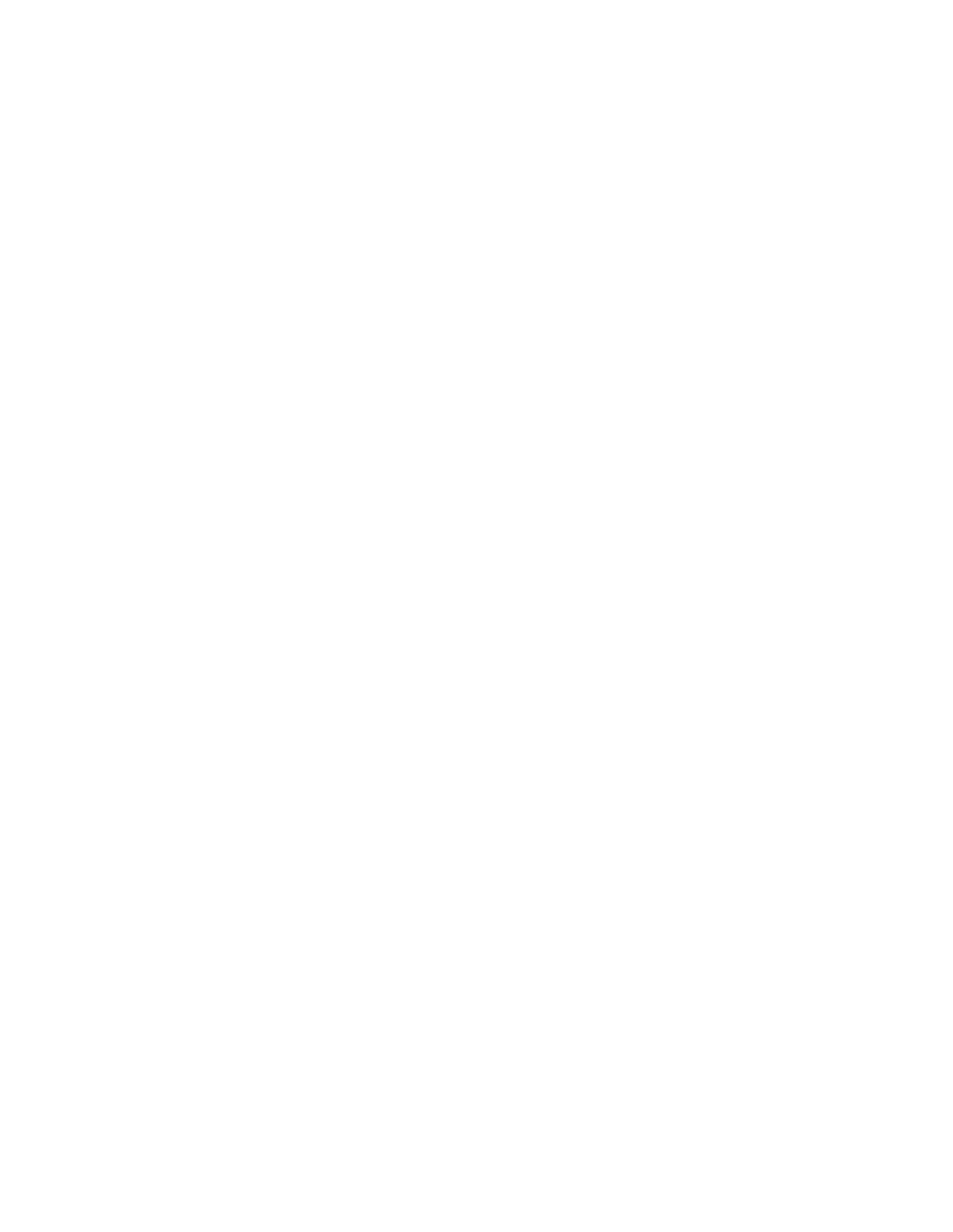#### Project SEARCH

# *California Case Study Executive Summary*<sup>1</sup>

Eileen M. Ahearn, Ph.D. National Association of State Directors of Special **Education** 

## *California Case Study Methodology*

Project SEARCH researchers conducted eight in-depth case studies of special education policies and practices in charter schools between January 1999 and September 2000. States were chosen as study sites to represent certain points on a continuum in three areas: length of time charter schools have been operating, the size of the charter movement in the state, and the degree of autonomy granted charter schools from their local district (LEA) for purposes of special education. California represents the earliest group of states, since the California law was passed in 1992, shortly after the first state charter law was adopted in Minnesota in 1991. The charter movement is large in California—there were 235 charter schools operating in 1999-2000, a total that is second only to Arizona. In addition, California has the highest number of students attending charter schools of any state. Finally, California is a partial-link state; charter schools are granted mostly by LEAs and they must maintain at least a minimal connection to their LEAs since all special education funding in California flows to school only through a Special Education Local Plan Area (SELPA) to its LEAs, and then to schools of the LEA. California case study data include document reviews, individual in-person and telephone interviews, focus groups, meetings with Department of Education staff, attendance at state-wide conferences, informal individual and small group meetings, and visits to 14 charter schools.

## *California Case Study Findings Related to Special Education in Charter Schools*

The key areas that Project SEARCH investigated were: state charter laws and regulations, charter applications and contracts, facilities access and accommodations, governance structure, finance, educational service delivery, data collection and accountability, staffing, technical assistance, transportation, adherence to philosophy and mission, and emerging issues. The following is an executive summary of the California case study findings in these areas.

<sup>1</sup> This document is the report of one component of a research study funded by the U. S. Department of Education, Office of Special Education (Grant #H324C980032-99). The study, called Project SEARCH, examines policy and practice related to special education in charter schools in seven states and the District of Columbia. This report and all other documents pertaining to this study are available online at: www.nasdse.org/project\_search.htm.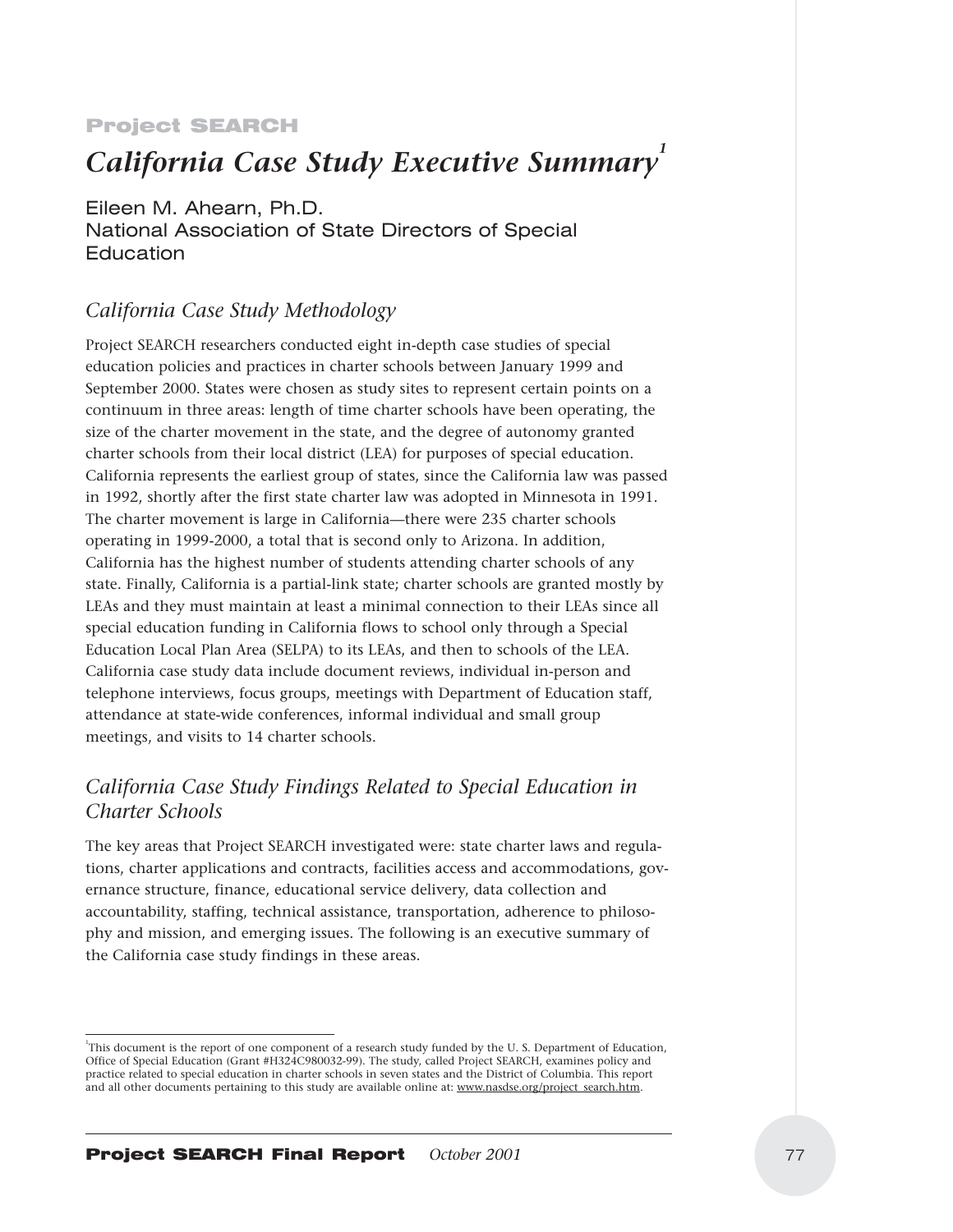#### **I. STATE CHARTER LAWS AND REGULATIONS**

- There are three entities that can charter a school in California. The overwhelming majority of California charters are issued by LEAs. In addition, a County Office of Education can charter a school "that will serve pupils for whom the county office of education would otherwise be responsible for providing direct education and related service" (Education Code 47605.5). The county office may also become involved in an appeal of a charter denied by an LEA. The third entity authorized by law is the State Board of Education, which becomes involved as the chartering agent only when an application was denied by an LEA or the application involves a districtwide charter.
- The charter law allows both conversions of existing public (but not private) schools into charter schools, and the chartering of new startups. Conversion charter schools have often been motivated by a desire to separate from the bureaucracy of the LEA and/or provide a specialized focus that is not condoned in the district. However, in some cases, the chartering process has brought little or no change in a school. For example, one principal visited for this study stated that the school had become a charter in order to continue its foreign language immersion program when such activities were banned by law in traditional public schools. Another study participant stated that while conversion schools may not appear to change when they become charters, the nature of parent involvement is essentially different. She said there is a "big difference to parents between selling cookies and being invited to be part of the curriculum decisions."
- Originally, the charter school law did not address legal status for purposes of special education, but revisions passed in 1999 provide that students attending charter schools are similar in status to those students who attend a school as an interdistrict transfer (i.e., once the child is accepted into another district, that district owns responsibility regardless of where the parents live). Basically, this principle applies to students attending a charter school. However, according to charter school advocates, this is still a very contentious issue, and changes to the law have not succeeded in eliminating conflicts on this point.
- A 1999 amendment to the charter school law provides that a charter school may be "deemed a local education agency for the purposes of compliance with federal law," and such a charter school "shall be permitted to participate in an approved special education local plan"(SELPA). Charter schools that do not choose to become an LEA for purposes of special education "shall be deemed a public school of the local education agency that granted the charter." Very few charter schools have adopted the status of an LEA.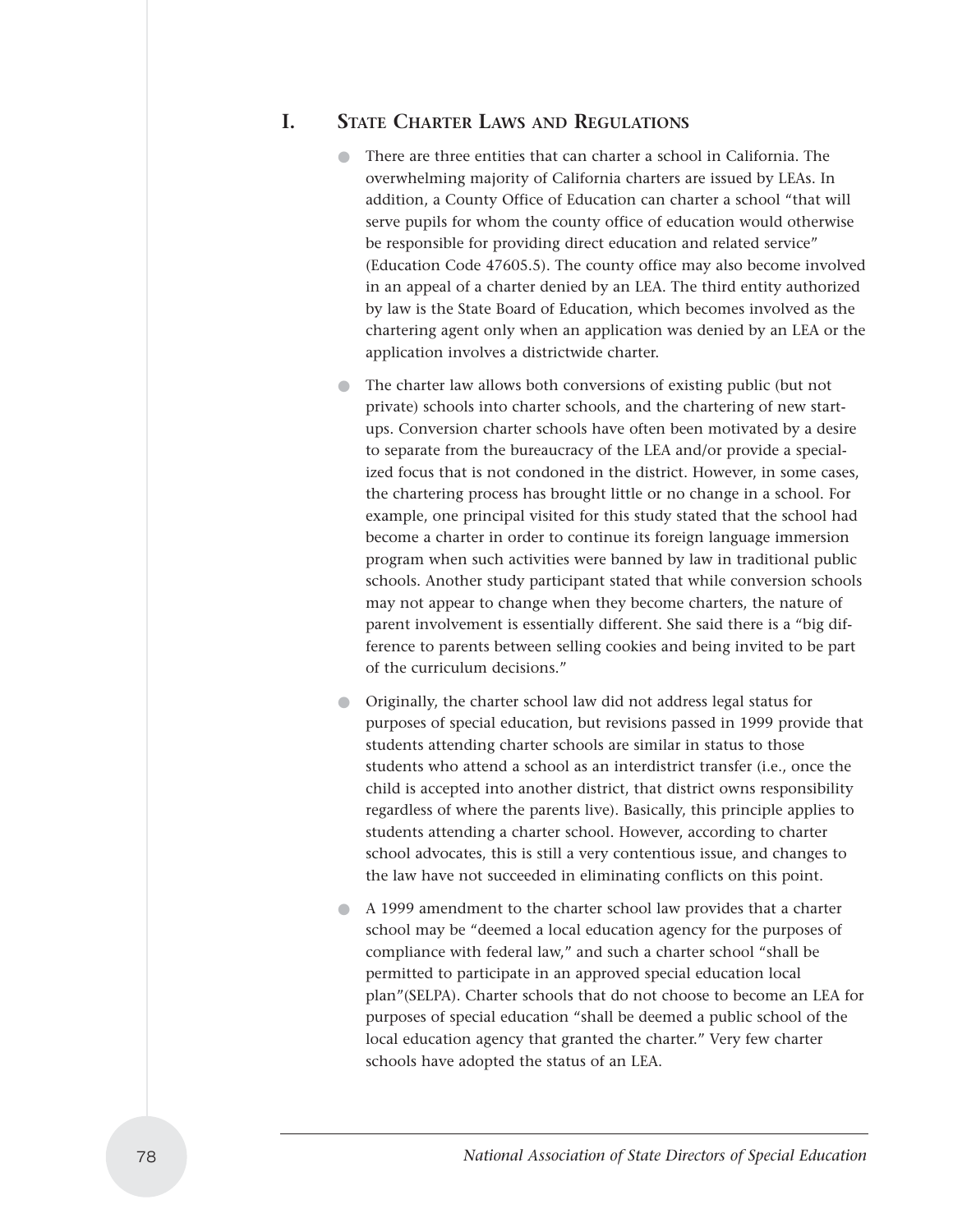- Home schooling charters were part of the movement in California until, after considerable controversy, a 1999 law applied the state's independent study requirements to charter schools effective January 1, 2000. Non-classroom-based charters must comply with very specific procedures and extensive documentation and must certify that their students participate in state testing programs "in the same manner as other pupils attending public schools."
- A student can enroll in a classroom-based charter school from anywhere in the state. Non-classroom based charters may accept only those students who reside in the home county or a contiguous county of the charter. There is currently disagreement over the issue of the importance of residency as it relates to children attending charters schools. The SEA perspective is that, "Since the students are voluntarily enrolled in the charter schools, the district of residency has no responsibility and the responsibility transfers to the district/charter school of enrollment."

## **II. CHARTER SCHOOL APPLICATIONS AND CONTRACTS**

- The law requires that a charter school shall not discriminate against any pupil on the basis of ethnicity, national origin, gender, or disability, and this affirmation is the only application requirement related to special education. Even though there is no requirement in state law that applicants address special education, an LEA may require that charter applicants provide specific information on this topic. One large district has developed a worksheet for evaluating charter proposals that covers eight special education components and related key factors that are expected to be described in the application to establish a charter school.
- Participants in this study frequently mentioned concerns about the level of special education awareness among charter applicants. One noted that there is a critical lack of special education knowledge among general educators as well as the general public, and many charter schools are started by teachers. One attorney commented that, "Charter applicants think that they sit outside the Ed Code and do not need to follow it." She recommended that clear guidance be provided as to which portions of the Education Code apply to charter schools. Many study participants also made strong recommendations for strengthening the orientation to special education for charter applicants prior to the submission of their applications, and for requiring evidence of appropriate planning for special education in the charter application.
- Some LEAs develop a memorandum of understanding (MOU) with the charter school that details responsibilities relative to special education.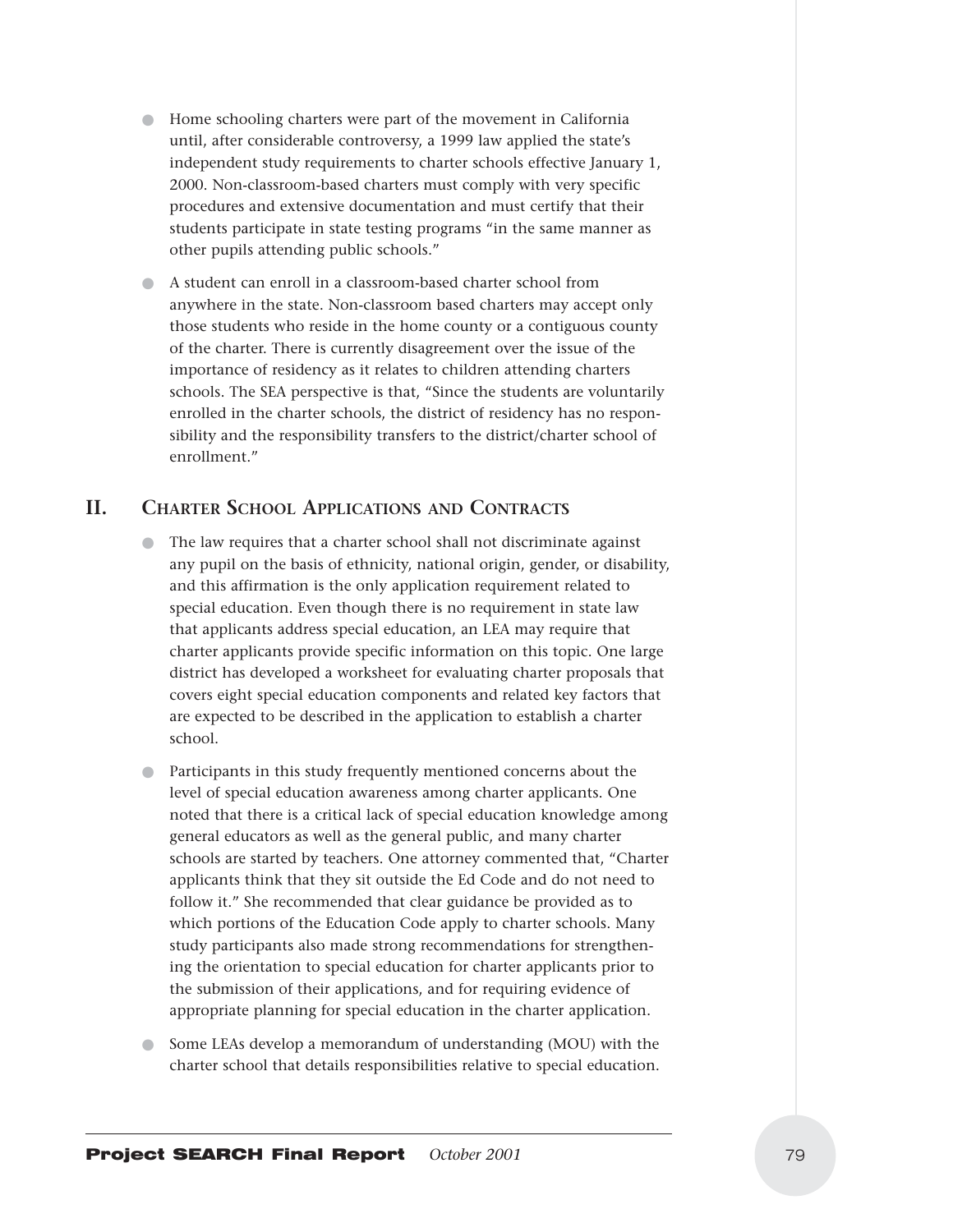#### **III. FACILITIES AND ACCOMMODATIONS**

Although the general availability of facilities has posed problems for many charter schools in California, participants in this study did not indicate that access related to students with disabilities has been an issue in the state.

## **IV. GOVERNANCE STRUCTURE AND RELATIONSHIPS BETWEEN DISTRICTS AND CHARTERS**

- Almost all California charter schools are linked to their LEA for special education and the relationship is influenced by many factors. The first, and perhaps the most defining one, is whether the charter school is a conversion of a previously existing LEA school or a new start-up school. California charter schools fall about evenly into these two categories. In a conversion school, the special education program is already established and, even if there are issues around the change into a charter school that strain the relationship or require replacement of staff, the charter operator begins with an existing system for meeting special education requirements. The tendency is for the special education program to continue to operate as previously structured. By contrast, start-up charters have to incorporate all the components of a special education program into their charter school design, although charter school advocates contend that start-up schools have greater potential for developing innovative special education programs which can be more responsive to specific students' needs and not limited to established approaches.
- California charters can also be categorized on the basis of the type of instructional delivery system they use. The majority (about 68 %) are classroom-based, about 12 % are non-classroom-based (home schools, independent study, or distance learning), and the remaining 20% of charters combine a classroom structure with non-classroom programs.
- Conversion charter schools have often been motivated by a desire to separate from the bureaucracy of the LEA and/or provide a specialized focus that is not condoned in the district. In other cases, the chartering process has brought little or no change in a conversion school.
- Relationships between charters and their LEAs for special education are also influenced significantly by a third element—the SELPA. According to information provided by the California Department of Education, the SELPAs were started to achieve a pooling of resources. Although they continue to be involved in many aspects of the special education programs in their member districts, such as monitoring and due process activities, SELPAs have become primarily the state's funding mechanism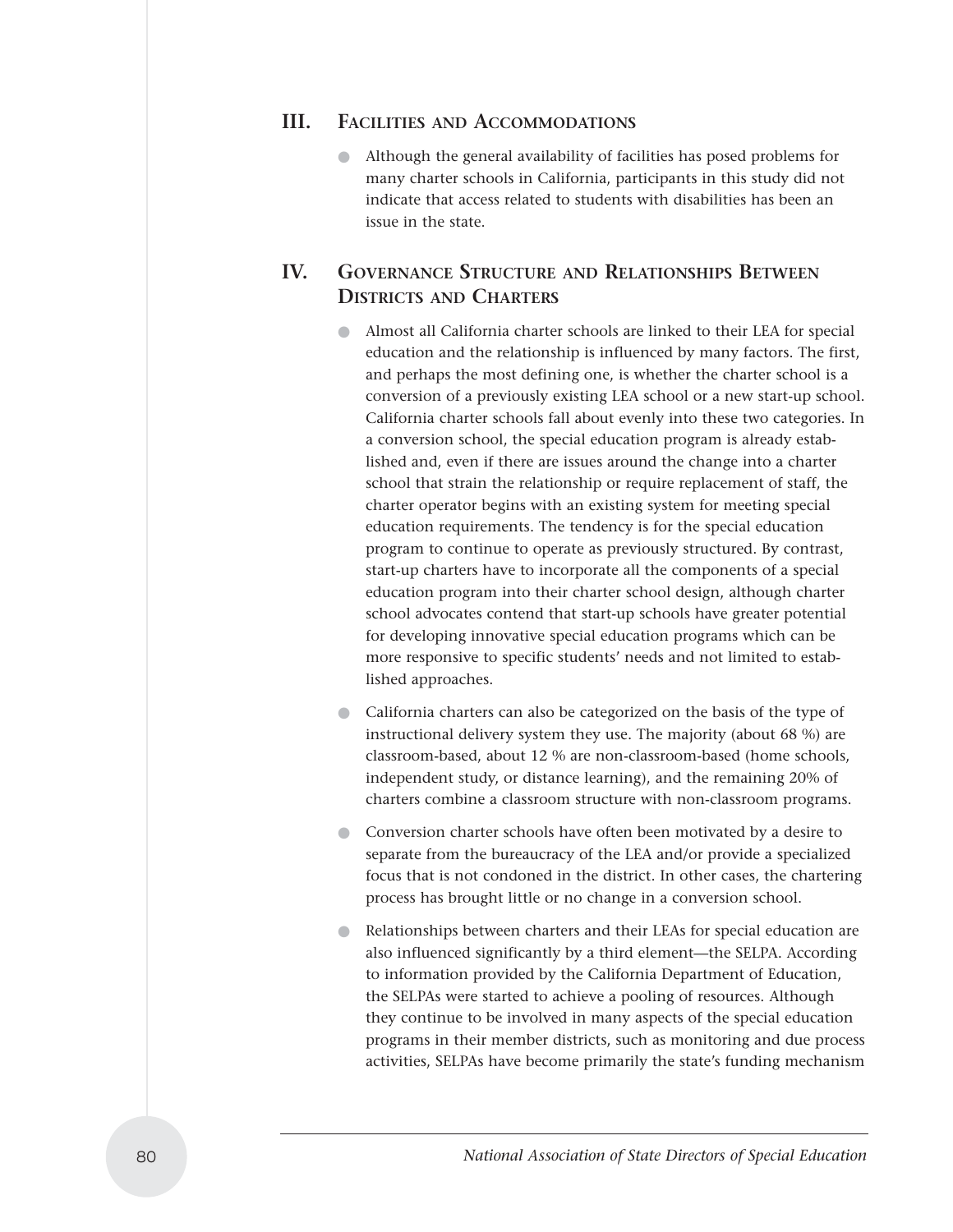for special education. All special education funding flows from the SEA to the LEAs and county offices through the SELPA system. SELPAs were originally set up by the state on the basis of geography. Although membership is voluntary for LEAs and they can choose to join a different SELPA, every LEA must maintain membership in a SELPA since this is the only way a district can access special education funds. There are now 109 SELPAs in the state. Some LEAs, such as the Los Angeles Unified School District, are large enough to be their own SELPA, but most SELPAs are multiple district organizations. The SELPA compiles a "local plan" for special education with input from all its members. The plan must ensure compliance with all federal and state laws, describe the services and programs to be provided for students with disabilities, provide an allocation plan for special education in member districts, and include an annual budget with a portion of the funding as a setaside for administration of the SELPA. The plan must be reviewed at a public meeting before submission to the state. There are extensive requirements in the California Education Code for the content of those plans (Education Code, Part 30, Sec. 56200-56208).

If the charter school accepts the default status as a school of its chartering LEA, the charter's interests are represented by the LEA member administrator who serves on the SELPA governing board, and there is no direct involvement of the charter operator in the SELPA organization. A charter school that chooses to become its own LEA must join a SELPA. Charters were given the option of participating in the SELPA of their charter-granting LEA, another existing SELPA, or creating their own SELPA alone or in conjunction with other charter schools. The law also specifies that an LEA may not refuse to grant or renew a charter solely because the charter might enroll students who reside in a different SELPA area than the one that covers the LEA. The SELPA is required by Code to treat a charter school's request to join in the same manner as it would treat any other school district and allow the charter to participate in state and federal funding for special education as part of the allocation plan in the same way as any other member. The SELPA must also permit the charter school to participate in the governance of the SELPA in the same manner as other LEAs that belong to the SELPA. Although state law permits one or more charter schools to establish a charter-only SELPA, such an organization was not yet established at the time of this study. Since charter schools may accept students regardless of their area of residence, a charter school student may live in an LEA that is a member of a different SELPA from the SELPA of the charter school's authorizing LEA. This would require that some arrangement be made between the two SELPAs, since funding for the student is tied to the LEA and SELPA of residence, but services are the responsibility of the LEA that grants the charter. In recognition of the possible discrimination that could result if a charter applicant intends to target students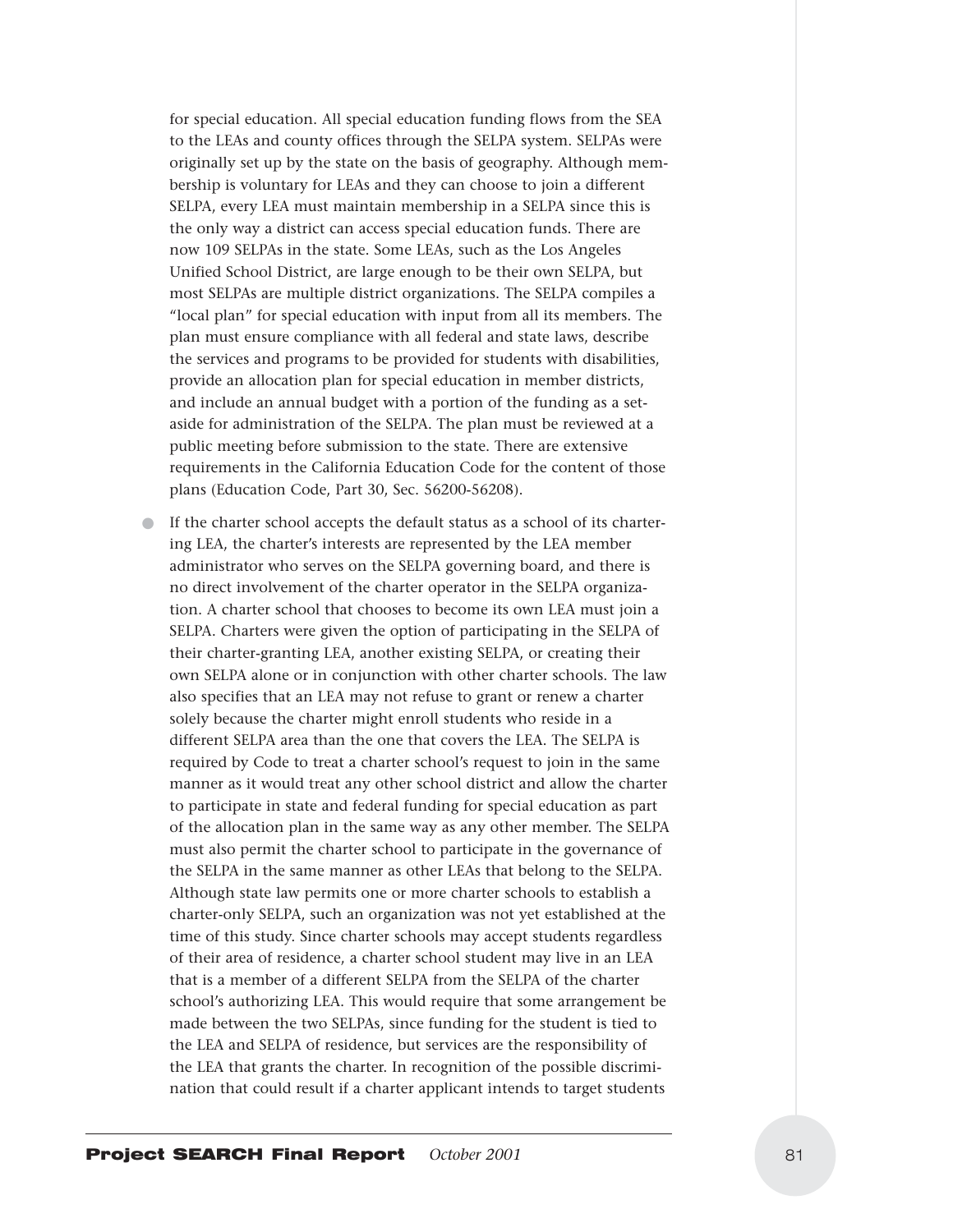from a wider area than the local district, the new legislation also states that an LEA may not refuse to grant or renew a charter solely because the charter might enroll students who reside in a different SELPA area than the one that covers the LEA (Education Code 47647).

## **V. CHARTER SCHOOL FINANCE**

- The financing of education in California has been a high profile legal and political issue for many years. In the 1960s and 1970s, the Serrano v. Priest case resulted in a finding that the California system of school finance was inequitable, and required more nearly equal per pupil allocation of the state's general purpose funds. In 1978, the highly publicized Proposition 13 resulted in a constitutional amendment limiting property tax rates and increases that, combined with the economic recession that followed, reduced resources for the schools. The situation improved somewhat with the passage of Proposition 98 in 1988 that guaranteed a minimum funding level for schools. However, the state's per pupil expenditure still lags behind many other states. California's expenditure per student (based on average daily attendance) in K-12 for 1998-99 was \$5,627, ranking 40th in the nation. The state ranked 14th in per capita income for the same period.
- A new funding model for charters was incorporated into California law as part of the 1999-2000 state budget bill. This law created a charter school block grant that combines the revenue limit allocation and funds from many state categorical funding programs that charters may use for any purpose they wish. Charters may elect to receive their block grant directly or continue to receive funds through their districts until 2003 when all charter schools will received direct block grant funding. In addition, charters also receive a share of California lottery funds and may apply for funding from a variety of other state and federal categorical funds that are not included in the block grant. Special education funding is excluded from the block grant because these funds flow only through the SELPA system. State law provides that a chartering LEA may charge the charter school up to 1% of its revenue for the costs of "supervisorial oversight" of a charter school, that can go as high as 3% if the LEA provides substantially rent free facilities for the charter school.
- In most states, each LEA compiles a local plan for the implementation of special education that ensures its compliance with state and federal law and establishes the LEA's eligibility for federal and state funding to support programs and services for students with disabilities. In California, the SELPA prepares one "special education local plan" for its member districts that covers the implementation of special education in those LEAs. Funding for special education flows to the LEA through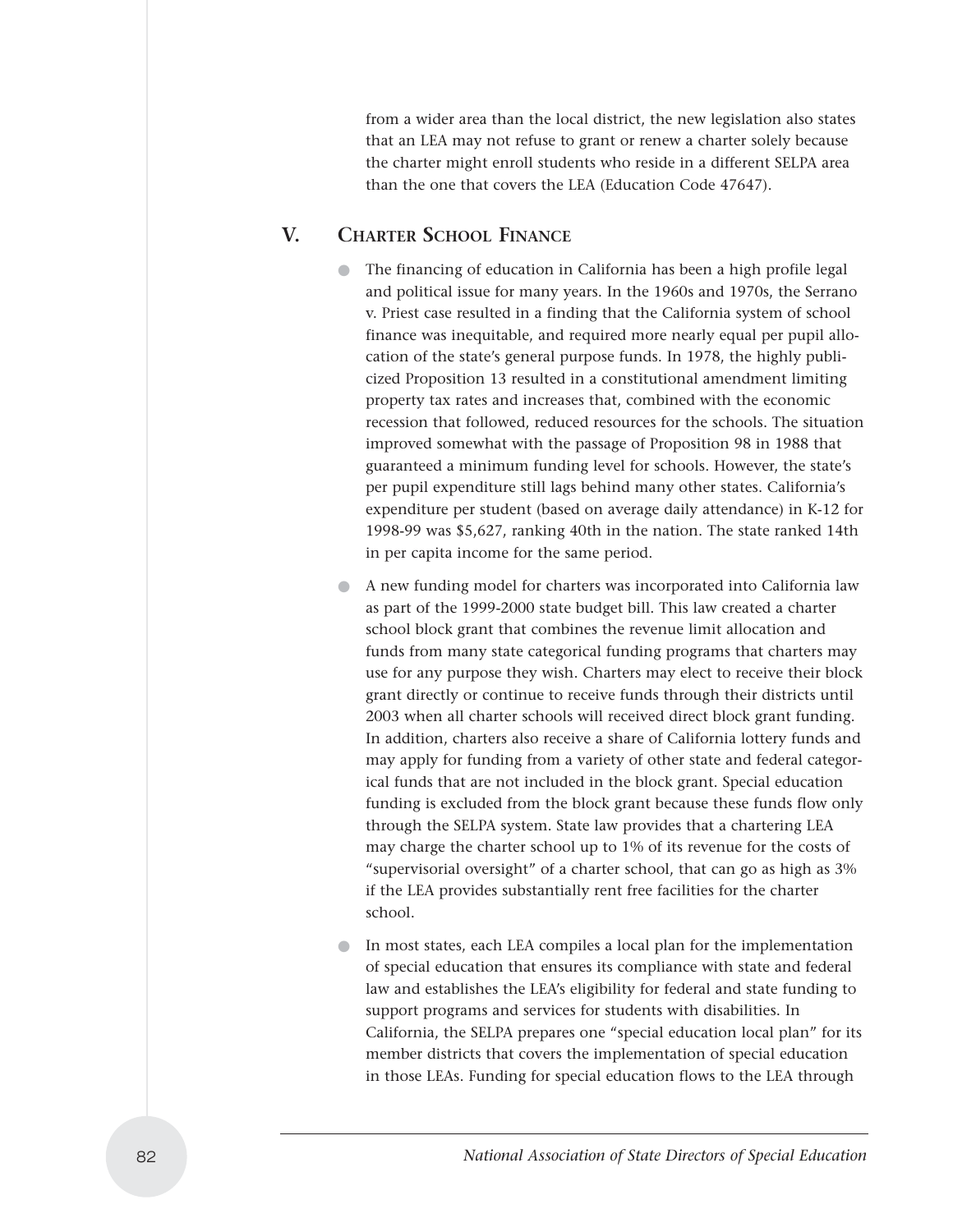the SELPA structure. Funds for special education are not included in a charter school's block grant. Rather, the LEA is responsible for providing an equitable share of special education funds to those charter schools that are part of that LEA. Charter schools that are their own LEA for purposes of special education receive their special education funds on the basis of a SELPA allocation plan.

- Special education funds are generated on the basis of ADA (average daily attendance) of all students, and the LEA counts students who attend the charter schools that are part of their district only for generating special education funds. The funds actually flow to the SELPA, and sometimes a SELPA realizes a large increase in funding if a charter school has a large student body but only a small number of students with disabilities who receive services. In other cases, charter schools have an above average number of students with disabilities, and they represent potentially serious cost issues for the SELPA.
- One of the obligations a charter must meet as a part of an LEA is to contribute an equitable part of its charter school block grant funding to support districtwide special education instruction and services including, but not limited to, special education instruction and services for pupils with disabilities enrolled in the charter school. These charges are known by the colloquial term "encroachment," and they are charged to the charter school by the LEA on a per-student basis to cover costs that are above the revenues generated for a required service. As state officials describe it, this term is used disparagingly to refer to the amount of funds districts need to add from their general fund to cover the costs of special education since IDEA is not fully funded and state requirements sometimes exceed the amount of funding provided for them. The assessed amount differs widely among LEAs. According to one charter operator, the range is from about \$100 to \$350 per student enrolled in the charter school, but another charter operator reported encroachment fees that ranged from \$250 to over \$1,000. The actual amount is often a matter of negotiation between the charter director and the LEA, although some LEAs make the decision unilaterally.
- Some SELPAs use an insurance concept and pool an amount of money as a reserve for unexpectedly high special education costs. However, traditional LEAs are almost always larger than a charter school, and their larger size would allow them to hold a lower level of reserve funds than the level of protection a charter school might require. Thus, the reserve for emergencies that is calculated on the basis of LEA needs may not be sufficient to meet the liability a charter school might encounter.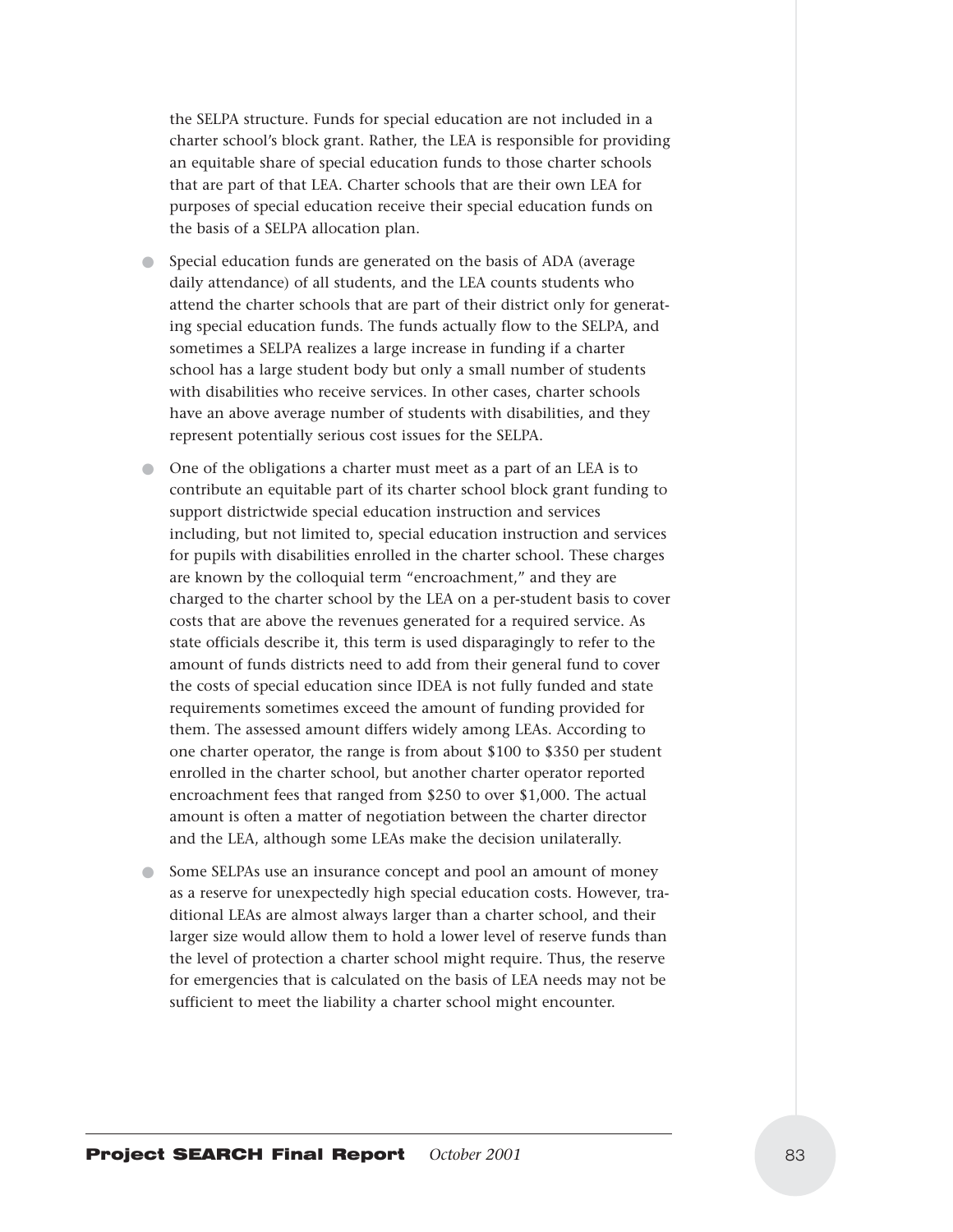#### **VI. EDUCATIONAL SERVICE DELIVERY**

- The specifics of special education service delivery are a matter of negotiation for those charters that are a part of their LEA for purposes of special education. The resulting arrangements vary significantly from school to school.
- Procedures related to IEPs also vary widely. In one case, the LEA does IEPs for all original evaluations and triennial re-evaluations, but charter staff do all annual reviews. Many concerns were expressed about paperwork throughout the IEP process.
- Issues were also raised concerning the decision-making process for placing students with disabilities in charter schools. A due process hearing decision focused on this issue early in the charter school movement in California. The hearing officer stated that LEA staff seemed to believe that the student's parents have an absolute right to choose placement in a particular school because it is a charter school, but he reminded the parties that a student's special educational placement is an IEP team decision.
- Although there is no clear data or documentation, charges were made by some study participants that charter schools avoid enrolling students with more severe disabilities through informal means usually labeled "counseling-out." At the same time, some charter advocates charge that LEAs find subtle ways to "dump" difficult students - especially those with behavior problems - on the charter schools.
- Issues of service delivery and IEP responsibilities for non-classroom based programs present another layer of issues. The law requires that a student with a disability may not participate in a non-classroom program unless that student's IEP specifically provides for such placement, and the instruction to be provided must be included in the IEP and reviewed annually. In some cases, students return to the LEA for special education services while, in other cases, the charter school provides special education staff who travel to the home or wherever the student receives instruction. Sometimes special education staff are employed by the non-classroom charter or contracted through a private organization.

## **VII. DATA COLLECTION AND ACCOUNTABILITY**

● California has a number of requirements for educational accountability that specifically apply to charter schools, but sometimes there are exceptions. For example, charter schools must develop a School Accountability Report Card that is required of all California schools, but specific content required by law and LEA policy does not apply. Charter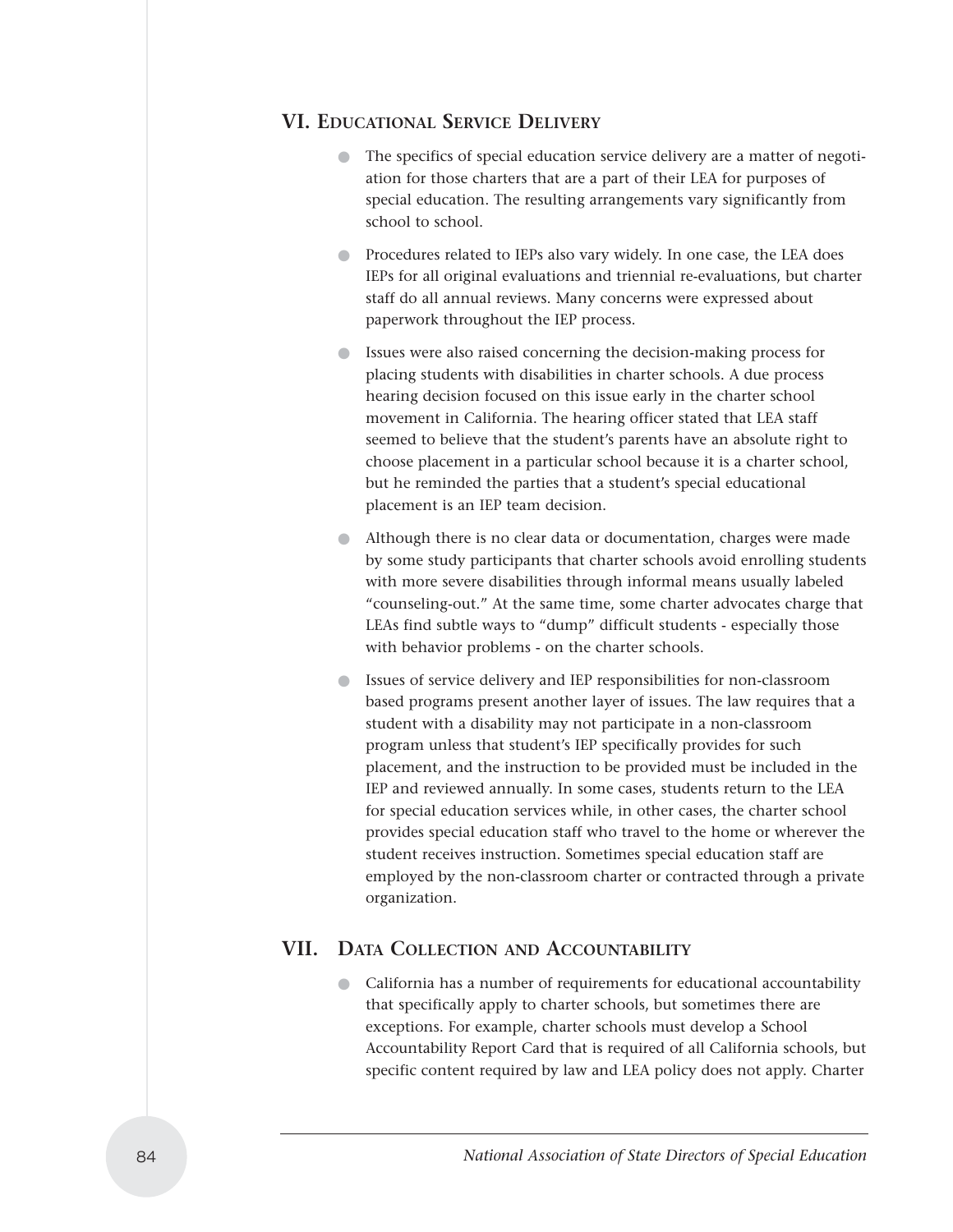schools are free to develop report cards that meet their own accountability and communication needs.

- Study participants reported varying levels of monitoring of charter schools by their LEAs. Some charter operators said that the only type of oversight they experienced was related to financial matters. One individual commented that LEAs are "still learning how to do oversight."
- SEA representatives advised that the state is in the midst of a total revision of its special education monitoring system and the exact details of charter school participation have not yet been finalized.
- There is no legislated requirement for the involvement of special education in charter renewal, although a charter could be denied if a charter school were found to be in violation of federal or state law or regulations, including special education laws.

#### **VIII. STAFFING**

- Charter school operators participating in this study expressed concerns about obtaining staff coverage from their LEAs to meet the special education needs at their schools since the districts are having such difficulty hiring sufficient numbers of teachers for their regular schools.
- California charter school law requires teachers in charters to hold a certificate, permit, or other document equivalent to that which a teacher in other public schools would be required to hold, but it also states that it is the intent of the Legislature that charter schools be given flexibility with regard to non-college preparatory courses. Alternative certification programs designed to provide a concentrated program leading to a permanent teaching credential are authorized by law and state grants are available for their partial support. However, IDEA requires that all staff delivering special education be appropriately certified.
- Special education staffing patterns vary among charter schools. In many cases, special education is provided by LEA-employed staff who work in charter schools alongside other staff members who may or may not also be employees of the LEA.
- The use of LEA special education staff in the charter schools raises issues of supervision. In one instance, a written agreement was developed between the charter and the LEA for cooperation in overseeing and evaluating the special education staff activities at the charter school. However, in many cases, there is no clear understanding about who should exercise the responsibility for special education staff supervision and evaluation.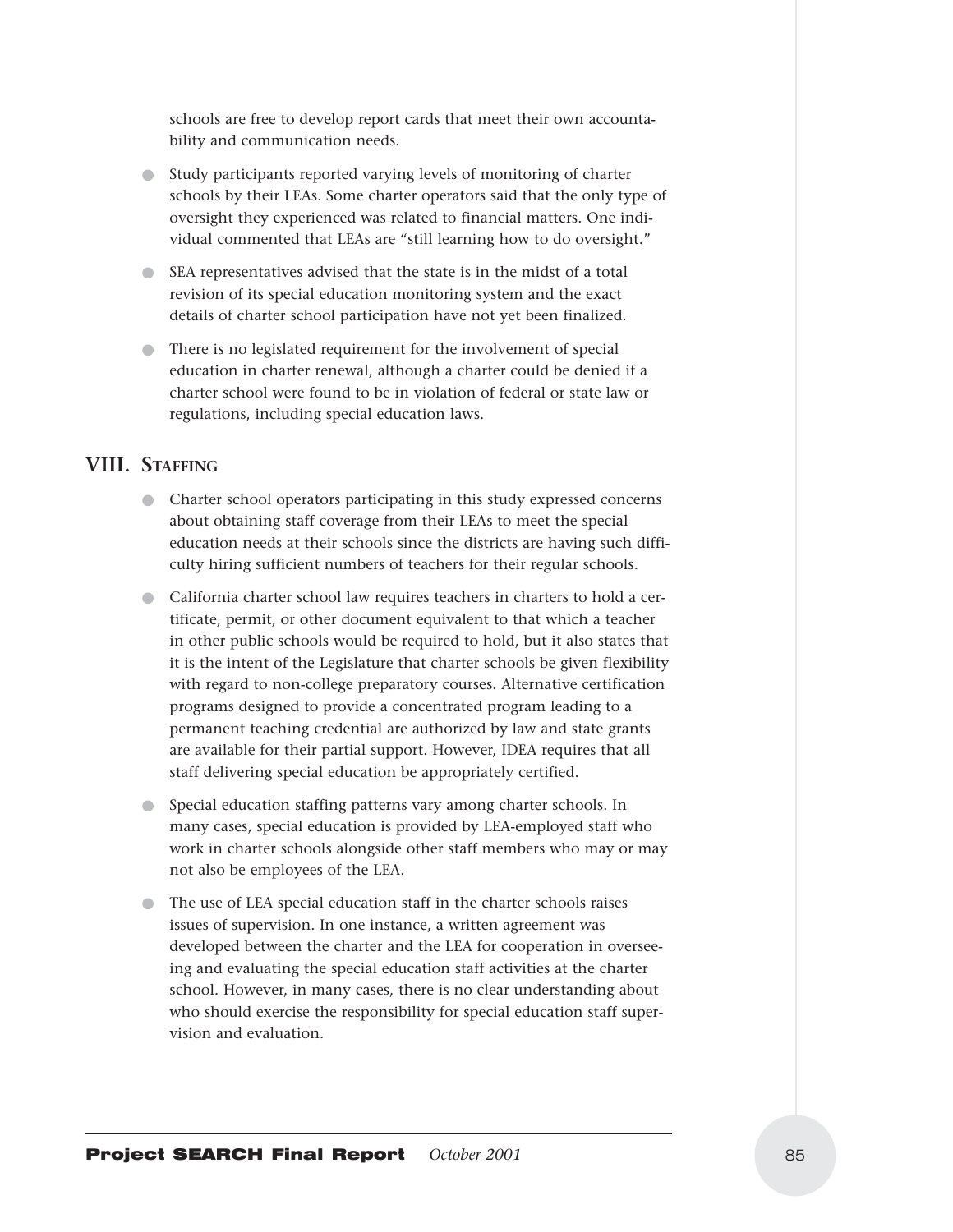## **IX. TECHNICAL ASSISTANCE**

- Significant support and assistance to California charter schools is provided by a few informal organizations. Two organizations in particular provide assistance on a statewide basis, but they differ in their mission and structure. The California Network of Educational Charters (CANEC) is a statewide non-profit membership association founded and run by charter school operators whose mission is to provide a networking platform for charter school operators and developers to gather information and interact with one another. The Charter Schools Development Center (CSDC), a program at California State University Sacramento, focuses on technical assistance to the charter school reform movement in California and nationally through a series of workshops and publications. Both of these resource organizations maintain informational websites.
- The majority of school-level staff development and technical assistance is planned and provided by charter schools for their own staff, but it seldom addresses special education issues. In some cases, charter school staff participate in LEA staff development and technical assistance activities, but that content is also seldom related to special education.
- Although it is not a requirement, some SELPAs have begun to offer special education information programs for potential charter operators.
- SEA officials advised that they are in the process of establishing statewide training opportunities in conjunction with charter school operators, advocates, and LEAs. They expect to begin operating in Spring 2001.

#### **X. TRANSPORTATION**

- Charter schools do not receive funding for transportation for general or special education students, and one participant noted that there is a problem if the charter school cannot access the existing transportation system.
- Participants in this study expressed understanding that transportation must be provided for students with disabilities if it is a part of their IEP. Although there are general issues related to transportation, no problems related to special education transportation were cited.

#### **XI. ADHERENCE TO PHILOSOPHY AND MISSION**

● Many of the charter schools describe their approach as inclusive, with a commitment to avoid removing students with disabilities from the regular program for services. However, some reported struggling to meet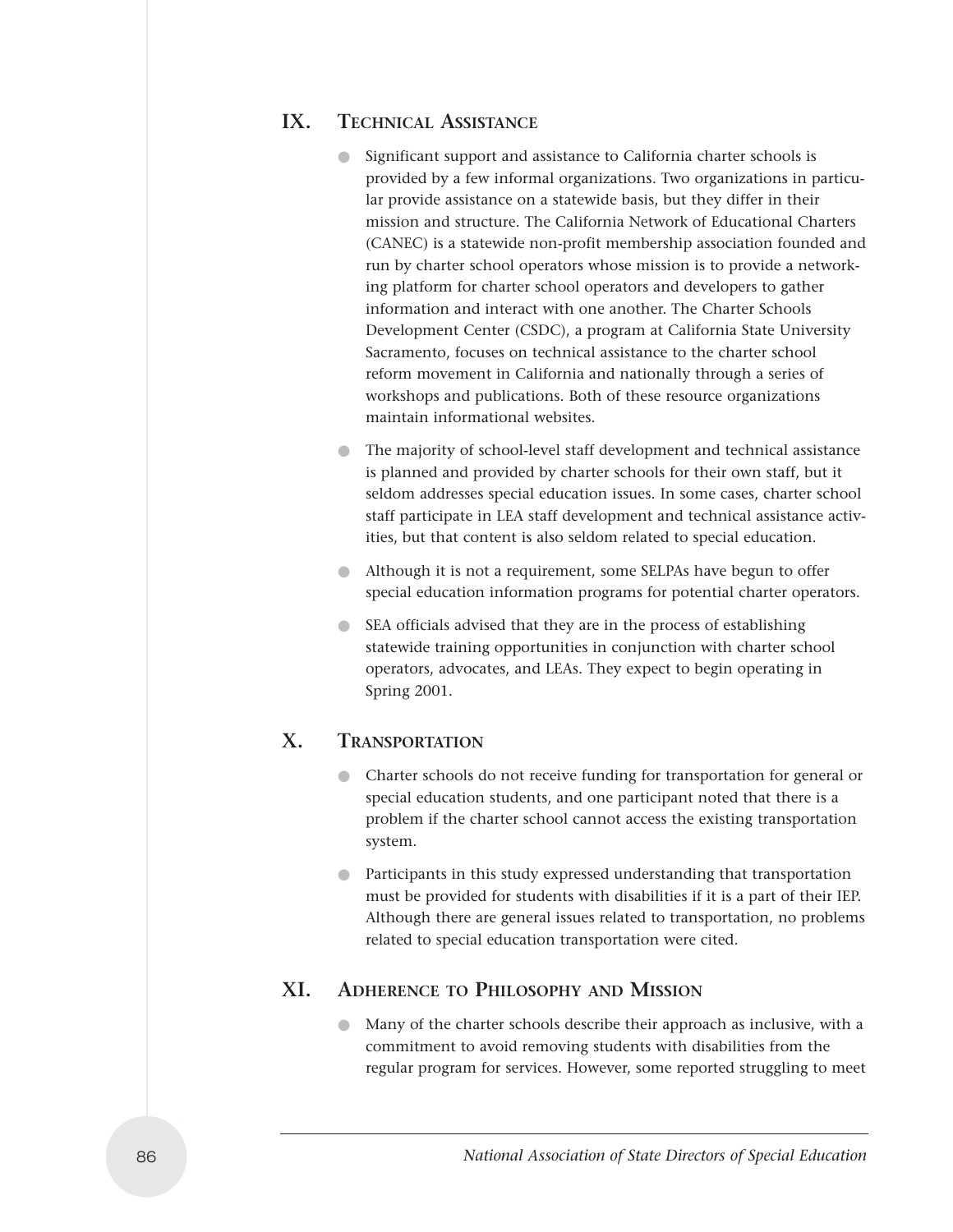the special needs of students with disabilities in the context of their mission and philosophy.

● Questions were raised about how much a charter school should be expected to modify its program to accommodate students with disabilities. Charter school operators expressed differences in advice they have received from attorneys concerning the legality of using "entrance exams" similar to those used by magnet programs. Operators feel that they cannot answer such questions and that they need clarification on how much control a charter school can have over its instructional program, especially when students with disabilities need approaches that are not in concert with the school's philosophy.

#### **XII. EMERGING ISSUES**

- Although charter schools are supposed to be exempt from most of the California Education Code, recent changes in law have the effect of "reregulating" by making charters subject to selected parts of the Code.
- Charter school operators and others described confusing relationships among charter schools, LEAs, and SELPAs that are fraught with existing and potential problems. Special education has considerable impact on the LEA-charter school relationship, but there are no guidelines available to assist in working out that relationship.
- Special education funding for charter schools is very complicated and needs clarification in terms of the funding stream, formula calculations, and distribution of actual funds or resources based on funding. Participants in this study cited a need for clearer understanding of the entire financial aspect of California's charter schools, especially the matter of encroachment.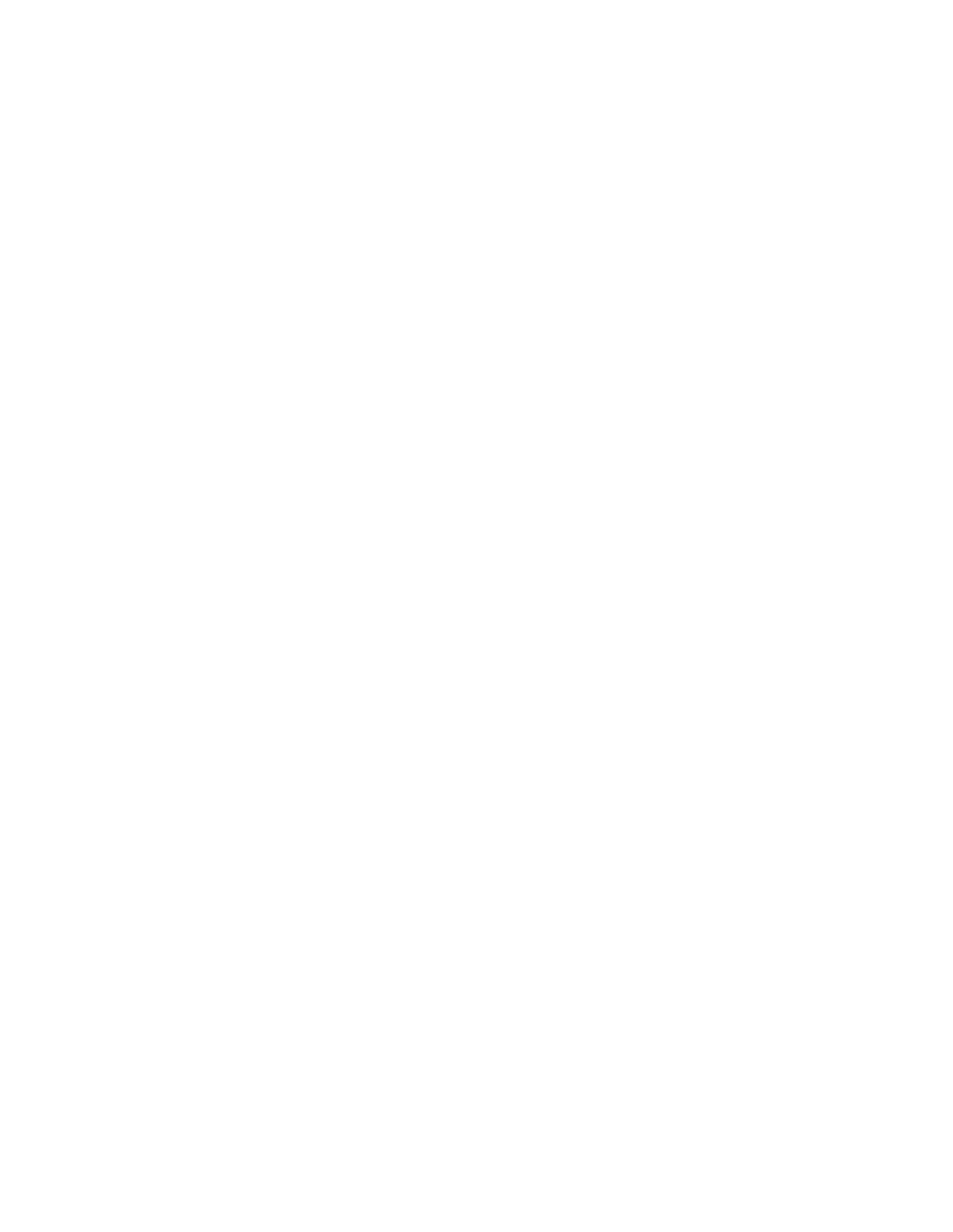#### Project SEARCH

# **Colorado Case Study Executive Summary**<sup>1</sup>

Lauren Morando Rhim, Consultant University of Maryland

#### *Colorado Case Study Methodology*

Project SEARCH researchers conducted eight in-depth case studies of special education policies and practices in charter schools between January 1999 and September 2000. States were chosen as study sites to represent certain points on a continuum in three areas: length of time charter schools have been operating in the state, the size (i.e., number of schools) of its charter movement, and the degree of autonomy granted charter schools from their local district (LEA) for purposes of special education. Colorado represents a) a first generation state because its first cohort of charter schools opened in 1993; b) a "medium" size state in terms of number of charter schools (69 operating in 2000); and, c) a total link state because charter schools are part of an LEA and the district retains ultimate responsibility for assuring that all students with disabilities receive a free appropriate public education (FAPE). Data sources for the Colorado case study consisted of more than 50 primary and secondary documents, visits to 11 charter schools, 23 individual interviews, three focus groups and visits to 11 charter schools. Purposeful sampling and chain sampling techniques were used to select individual informants, counties and charter schools. The key informants were chosen based upon their involvement with charter schools and special education and suggestions by other informants.

## *Colorado Case Study Findings Related to Special Education in Charter Schools*

The key areas that Project SEARCH investigated were: state charter laws and regulations, charter applications and contracts, facilities access and accommodations, governance structure, finance, educational service delivery, data collection and accountability, staffing, technical assistance, transportation, adherence to philosophy and mission, and emerging issues. The following is an executive summary of the Colorado case study.

<sup>1</sup> This document is the report of one component of a research study funded by the U. S. Department of Education, Office of Special Education (Grant #H324C980032-99). The study, called Project SEARCH, examines policy and practice related to special education in charter schools in seven states and the District of Columbia. This report and all other documents pertaining to this study are available online at: www.nasdse.org/project\_search.htm.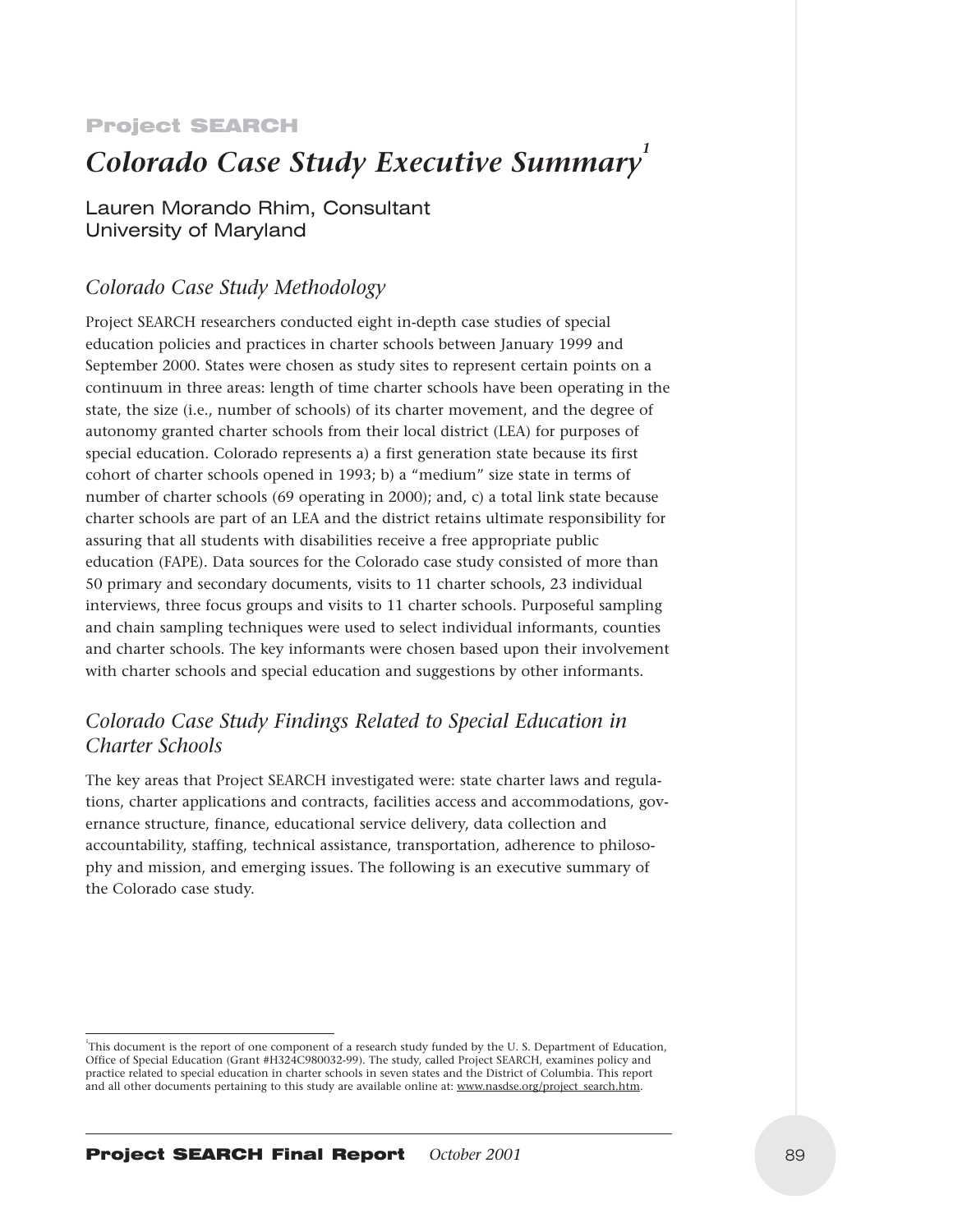## **I. STATE CHARTER LAWS AND REGULATIONS**

- Colorado passed its first charter school law, the Colorado Charter Schools Act, in 1993. The law is continually evolving and has been amended every year since it first passed. The many amendments reflect a strong pro-charter sentiment at the state level and an effective statewide lobby that is continually working to support charter schools. The law dictates that the local district is the sole charter authorizer, and charter schools are considered partially autonomous schools operating within their local district.
- The language in the law dictates that local districts retain ultimate responsibility for special education in charter schools. However, the manner in which special education is delivered is one of numerous issues that are "negotiated" between the district and the charter school.
- Outside of general non-discrimination clauses, the only language pertaining to children with disabilities in the Act addresses the issue of finance. In line with the federal Individuals with Disabilities Education Act, the Colorado Charter Schools Act stipulates that a "proportionate share of state and federal resources generated by student with disabilities" enrolled in charter schools shall be directed to the charter schools.

## **II. CHARTER SCHOOL APPLICATIONS AND CONTRACTS**

- In Colorado, charter school applicants submit a formal application for a charter and then once approved, negotiate a contract that further stipulates the specifics of their relationship with their sponsor - the local school district. Some districts truly negotiate while others have a boiler plate contract for all the charter schools in their district. Study respondents attributed some districts' lack of flexibility in the contracting process to concerns about charter schools' capacity to independently deliver special education and the fact that LEAs are ultimately responsible for special education in charter schools. District staff was particularly concerned about charter operators' knowledge of IDEA and Section 504 policies and procedures.
- Charter applications were generally characterized as inadequate and vague in terms of how they address special education. A district liaison noted:

*We review charter applications in general and specific to special education during the application process. Most applicants are fairly weak and fairly general about special education. A 'good' application might mention that they will comply with IDEA.* 

Once chartered, many schools reportedly struggle to address the day to day challenges of operating a public school and specifically, the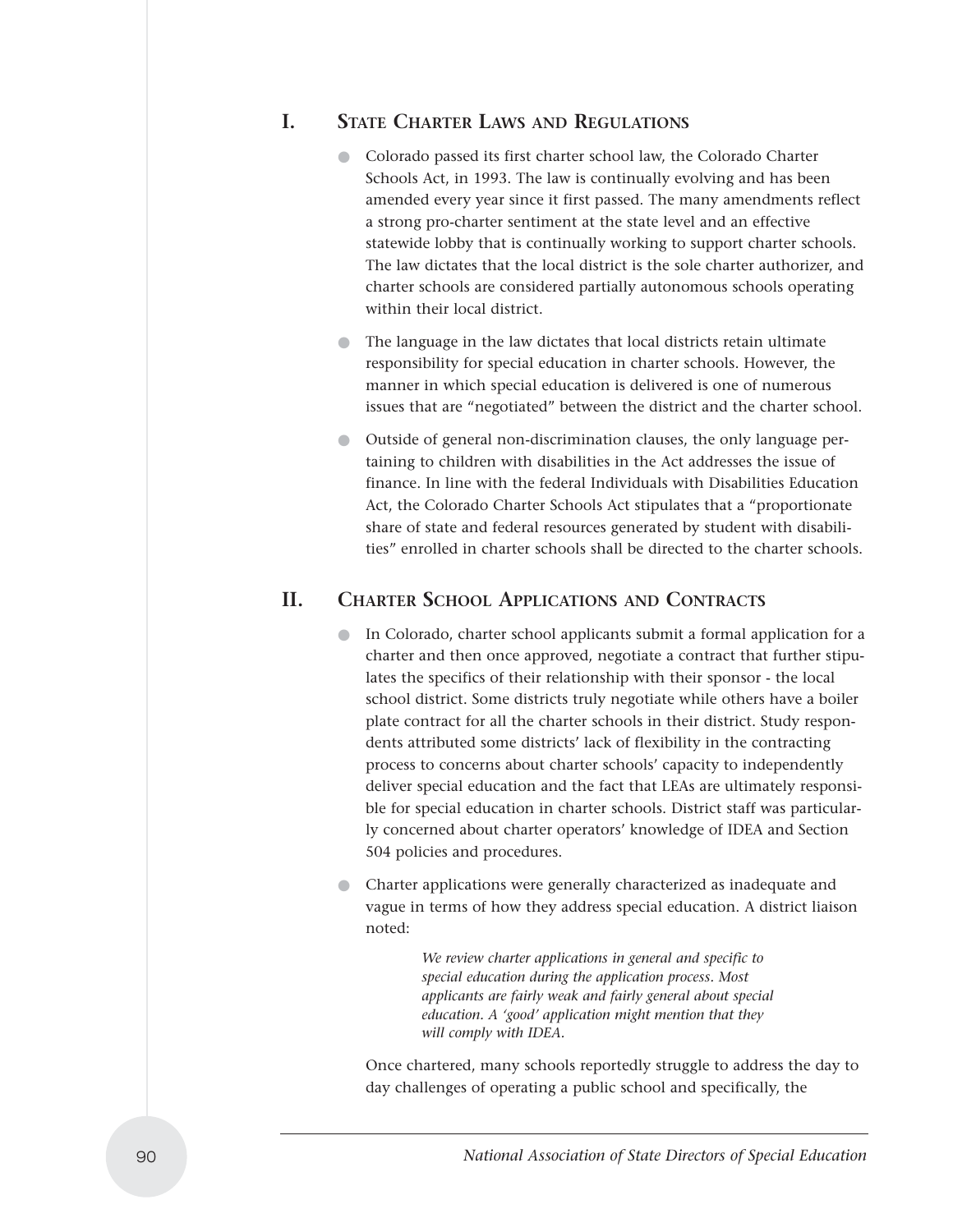demands of addressing the needs of children with a diverse array of cognitive or physical disabilities

● District representatives and charter operators cited technical assistance and an open dialogue during the application and contract process as central to charter schools' ability to develop special education programs. A district Director of Special Education who reported that he had a good working relationship with the district's charter schools described the application and contract process in the following way:

> *One of the things that we did when we were looking at their proposals and ultimately in our contracts was to build in firewalls for discriminatory factors on any domain. And I was looking much closer at special education because as a special education director, [my] greatest fear was that charter schools would just be ways to escape the responsibility to deliver services to kids with complex behavior and learning problems. And happily, on a macro level, that has not been the case. Our charter schools have a prevalence of kids with disabilities at or above the same levels as our [conventional] public schools.*

#### **III. FACILITIES AND ACCOMMODATIONS**

- The Colorado Charter Schools Act stipulates that, "In no event shall a charter school be required to pay rent for space that is deemed available, as negotiated by contract, in school district facilities." Nevertheless, securing an adequate facility is reportedly an ongoing challenge for charter operators.
- Given the general challenge associated with securing a facility, designating adequate space for special education can be a challenge.

## **IV. GOVERNANCE STRUCTURE AND RELATIONSHIPS BETWEEN DISTRICTS AND CHARTERS**

● Across the districts visited, charter operators and district representatives reported diverse gradations of cooperation and support. For instance, one charter operator characterized her district in the following way:

> *I have complete support from the district, and special ed. Special services from the district are fabulous. They have done a very good job of including me in their meetings so that I feel a part. I feel like I can call upon their services. Our director understands the problems of charter schools and supports [charters].*

Conversely, a principal of a charter school in a different district reflected that "There is a lot of ignorance about charter schools amongst rank and file district personnel. For example, we have had problems getting access to records and services that the district offers."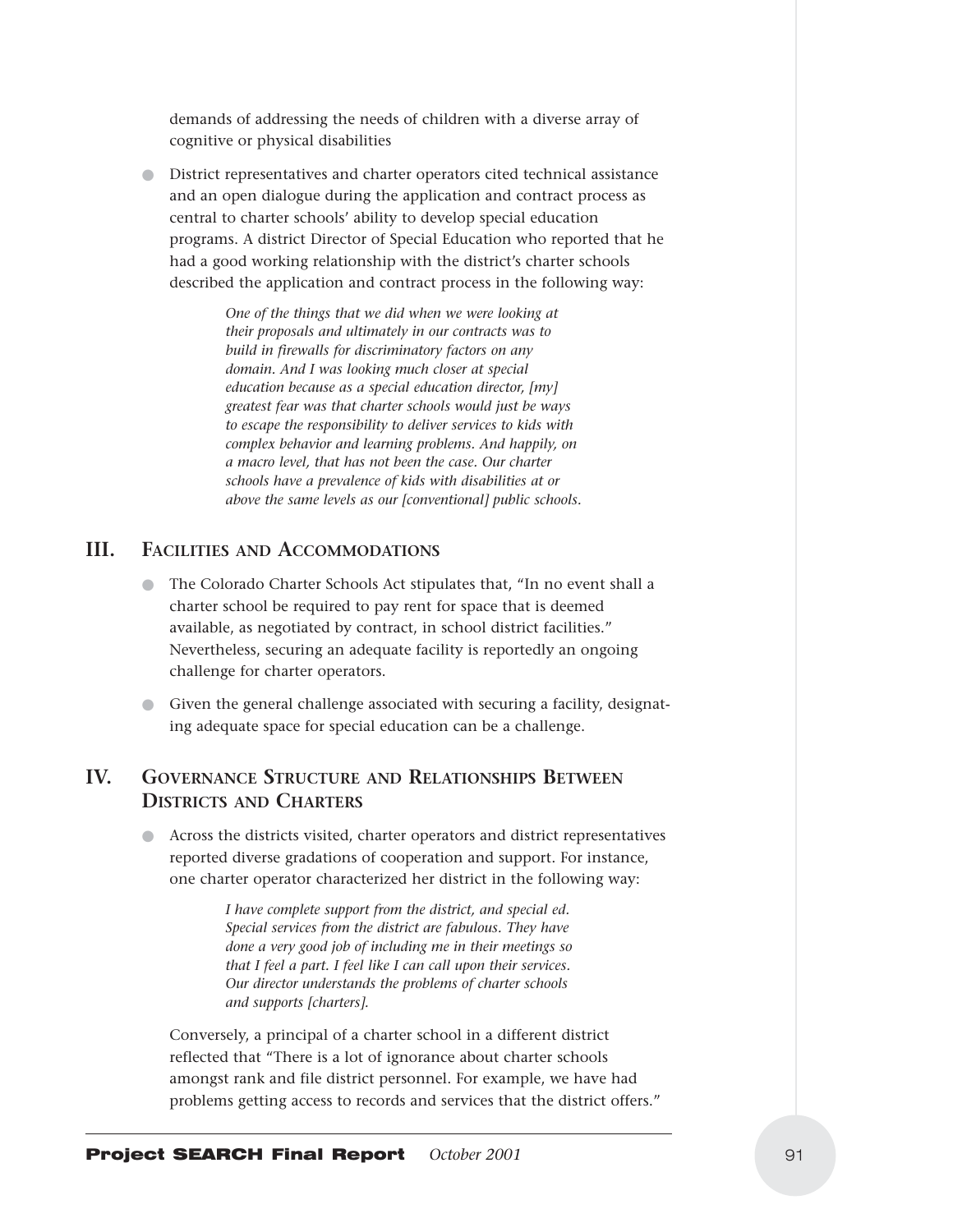The clause in the Colorado law that allows districts to provide surplus facilities to charter schools is a positive provision yet, it potentially contributes to the inherent power differential between charter schools and their districts. Because charter schools are part of their district, there is predictable bargaining and brokering regarding various aspects of the charter (i.e., special education, facilities, transportation, and administrative services). In situations where the district provides the charter school with a facility, charter operators reportedly need to be savvy about nurturing their relationship with the district. A state charter advocate noted that, "Charters are picking their battles. The [the districts] really have the leverage on facilities issues."

## **V. CHARTER SCHOOL FINANCE**

- All federal, state, and local education dollars for charter schools flow through their sponsoring district. For the first seven years after the Act passed, districts and their charter schools negotiated the level of funding provided to charter schools. The Act dictated that at a minimum, districts must provide charter schools with 80% of the district per pupil operating revenues (PPOR). PPOR is the financial base of support for public school minus capital reserve, insurance, and potentially other risk-management related costs (Colorado Department of Education, 2000). In 1999, the General Assembly amended the law and mandated that districts fund charter schools at no less than 95% of per pupil revenues (PPR) that include capital outlay and reserve funds.
- The change in funding is reportedly exacerbating, if only temporarily, the tension between charter schools and their sponsoring district. Charter operators perceive the change to be a financial windfall. District staff projects that the funding adjustment will trigger a shift in how districts deliver services to charter schools. Specifically, district staff in multiple districts explained that once they start to forward more funds directly through to the charter schools, they are going to more closely monitor the services they provide to charters and charge charters for services that were previously "free." A district administrator explained that:

*The shift from 80-95% is forcing the district to re-evaluate the costs associated with the charter schools. The district produces all this stuff out of the 15%. Now there will be a cost to the charters because they are receiving more of their money.*

District representatives reported that it is challenging to meet the demands of charter schools while simultaneously meeting the demands of traditional public schools that serve a far greater percentage of the total district population. A district liaison to charter schools explained,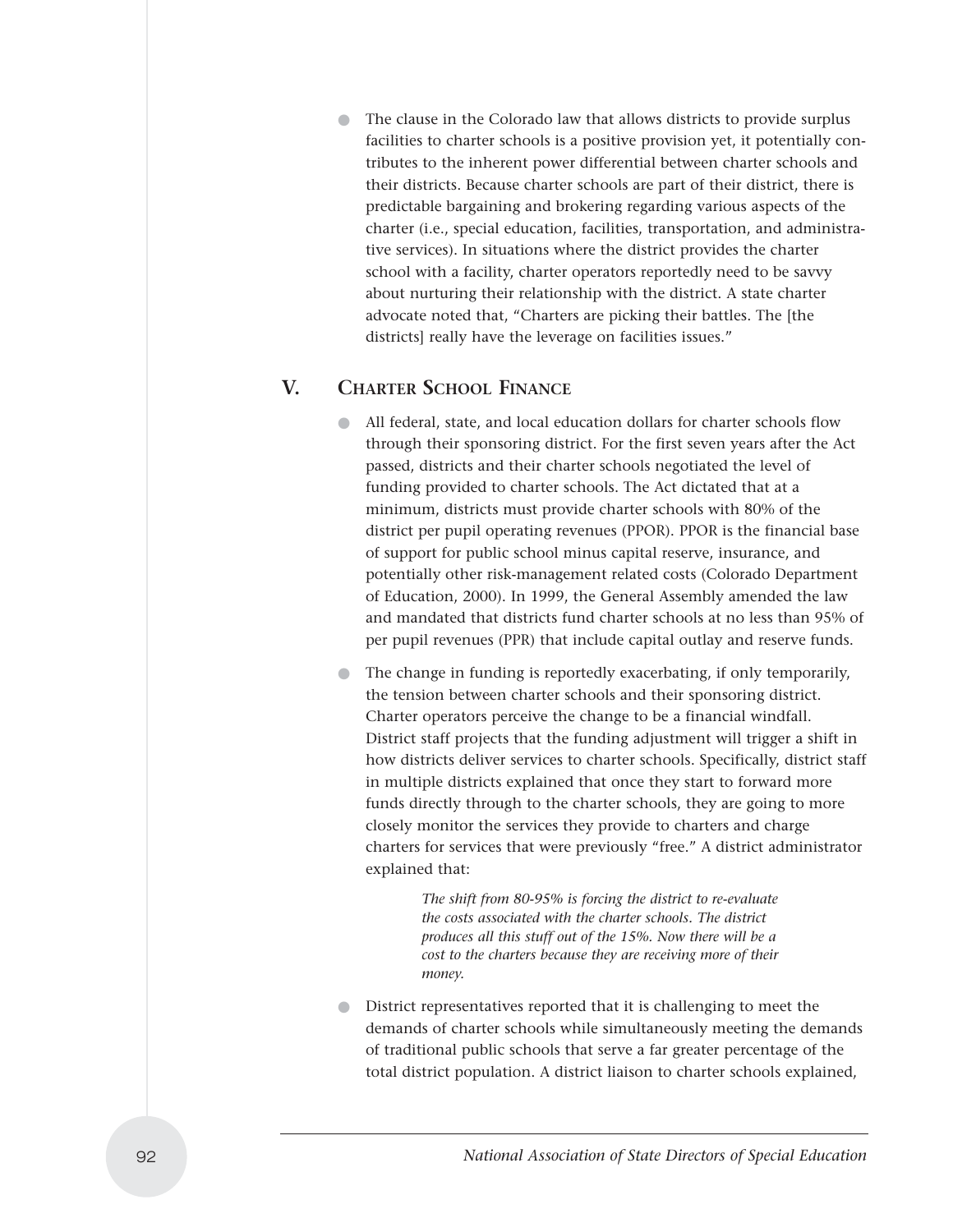*The board and the central administration have become more frustrated in the last year. The charters keep coming back for more and more from the district." Along these lines, a state charter advocate commented, "Once the schools open, it is a perpetual fight over money.*

- Colorado funds special education using an unweighted formula. This is added to the state's base education funding formula. These funds are disseminated based upon the annual October count.
- Special education risk pooling (i.e., the insurance model) is an increasingly popular practice in Colorado. The insurance model essentially applies a standardized measure to all students who enroll in charter school for the explicit purpose of insuring against the cost of special education for a specific population of students. The cost of the insurance model varies by district but it is typically in the ballpark of \$300-\$500 per student. The two major points of conflict identified by charter operators were whether or not participation in the insurance model was voluntary and the rate actually charged to participate.
- Discussions with charter operators and district representatives revealed disparate perceptions regarding the risk-pooling model. Numerous charter operators reported that school districts are charging the charters more than the cost of the services provided. Conversely, district representatives reported that rather than profiting from the charter schools, districts are absorbing additional costs associated with supporting the charters and that the districts are providing a great deal of in-kind services (i.e., free informal legal counsel, day to day information, and technical assistance) to charter schools.
- Federal IDEA, Part B funds either flow through the district to the charter schools or the district retains the funds and pools them across the district to provide special education services or related professional development. Many charter schools are reportedly unclear about whether they receive IDEA funds or whether the district retains the funds and delivers services. In cases where the charter operators understand that the district retains IDEA funds, many were either unclear or unsatisfied with the manner in which the district distributes the funds in the form of services or professional development. Specifically, charter operators reported that the services and training were not always relevant to charter schools.

## **VI. EDUCATIONAL SERVICE DELIVERY**

● In Colorado, charter schools have adopted three models to deliver special education: (a) the charter school assumes total responsibility for special education, (b) the district assumes total responsibility, or (c) the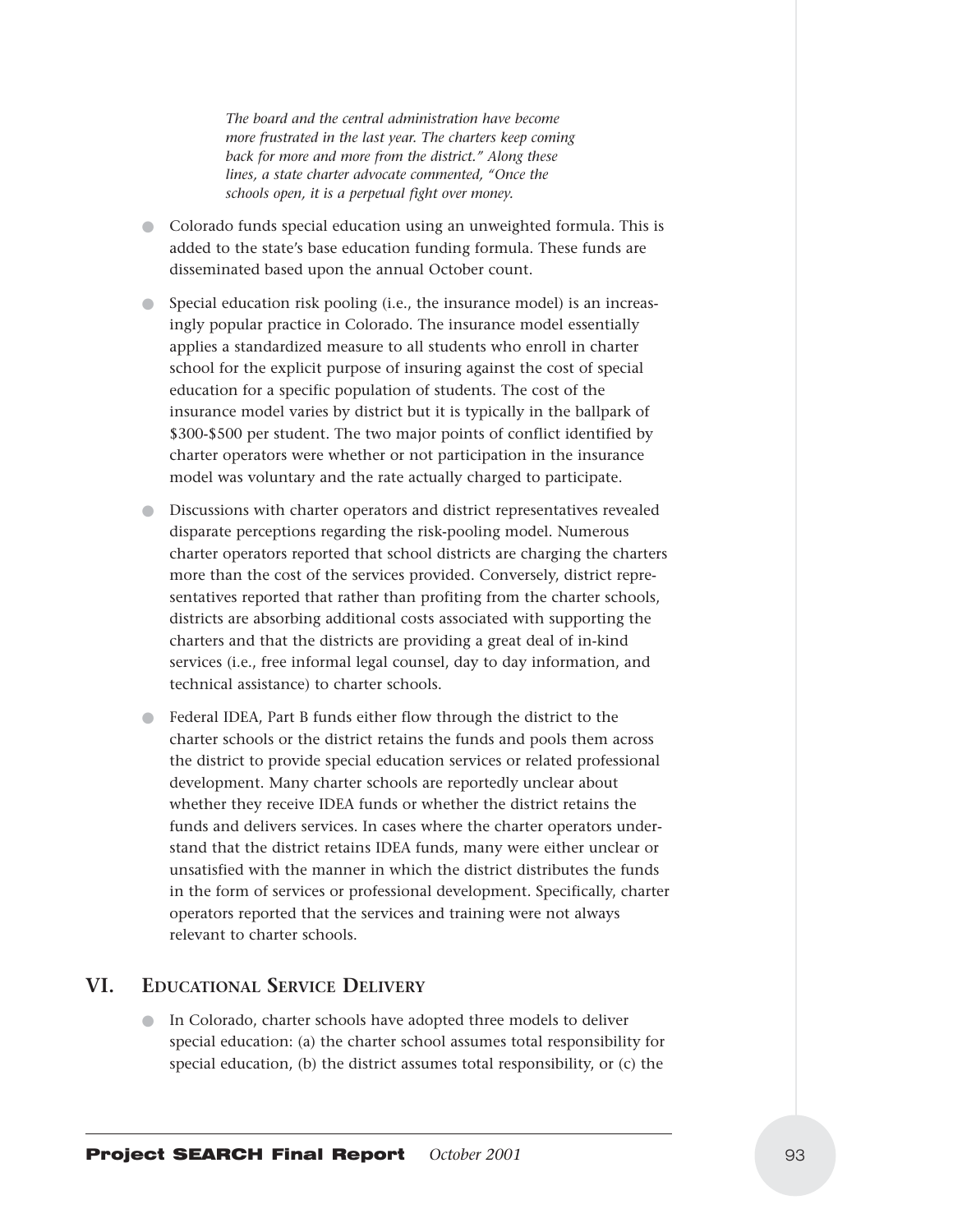charter school and the district share responsibility. The three approaches each have costs and benefits for both charters and districts depending upon the specifics of the arrangement.

- Districts in Colorado are increasingly requiring that charter schools participate in an insurance model for special education. However, there is nothing in the state law that specifically authorizes the district to require that charter schools handle special education in a specific manner. District staff attribute the popularity of the insurance model to the fact that, according to IDEA, the district is responsible for delivering a "free appropriate public education" and many districts are not willing to delegate that responsibility to charter schools.
- Of the 11 charter schools visited for this study, five reported that they operate a full-inclusion model and the remaining six reported that they provide some special education services on a pullout basis. Nearly all of the charter schools that described their special education model as "full-inclusion" appear to be offering a somewhat generic as opposed to an individualized program. District administrators expressed concern about the perception on the part of charter operators and some parents that "individualized learning," (typically represented by small classrooms or self-driven work) addresses student's special education needs. A district director of special education lamented, "Some [charter schools] are naïve about what special education needs are—individualized learning does not fix it all."
- Charter schools are part of a Board of Cooperative Education Services (BOCES) if their authorizing district is a part of the BOCES. In these charter schools, the BOCES provides administration and related services for special education but the charter schools remain responsible for day to day service delivery. Although there is some variation among the BOCES, in general, in traditional as well as charter schools, the BOCES receives federal and state money, and it provides related services. Schools are expected to hire their own special education professionals from the PPR, that represents their local contribution to special education, and the BOCES covers all the other related services.
- Discussions with state, district, and school level personnel revealed that charter schools periodically "counsel-out" students with disabilities. Study participants attributed the practice to a variety of factors from lack of knowledge about special education to inflexibility in charter schools' instructional models to inadequate human and fiscal resources. Regardless of the cause, "counseling-out" is potentially illegal and is counter to the spirit and letter of IDEA as well as the Colorado Charter Schools Act. Additional discussions with study participants revealed that the notion of "counseling-out" encompasses a gray area between discrimination and determining the best educational program for a par-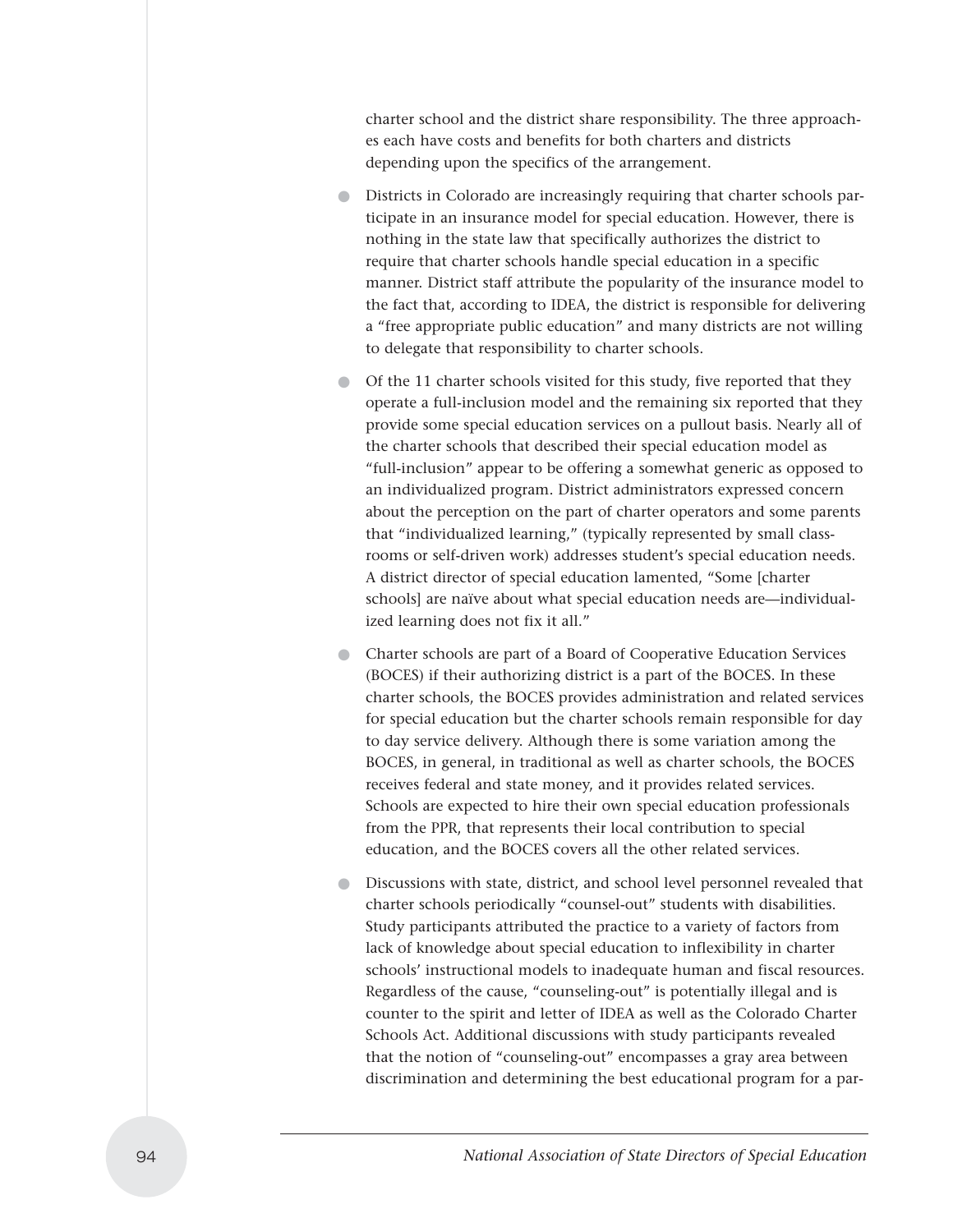ticular child with a disability. In general, charter schools are struggling to balance their individual mission with the rules and regulations stipulated by IDEA and specifically the accommodations that may be necessary to educate individual children with disabilities. A CDE official reflected on the challenge of balancing individual needs with charter schools' instructional programs in the following way:

> *[Some charter schools] strategically write their charters to exclude students with disabilities. How do we honor the charter's autonomy and ensure access? Sometimes the issues are honest issues and the school is not a good fit…at the other extreme are schools that really don't want to take students with disabilities. They get into conflict with [the] district and parent over how much accommodation is reasonable to expect.*

#### **VII. DATA COLLECTION AND ACCOUNTABILITY**

- The state of Colorado has an accountability system that incorporates state standards, standardized assessments [the Colorado Student Assessment Program (CSAP)], and high stakes reporting. CSAP is administered in grades 3, 4, 7, and 10. In addition to the state mandated CSAP, individual public schools administer a variety of standardized tests to track student progress. According to the 1999 CDE charter school evaluation, charter schools scored above the state average and their authorizing districts on all CSAP assessments (Colorado Department of Education, 2000).
- Charter schools are legally obligated to participate in the state fiscal and academic accountability system as well as a state charter school accountability system.
- The primary tool to collect data and specifically track charter schools in Colorado is the annual report and evaluation mandated by the Colorado Charter Schools Act. The most recent evaluation contains data from the 1998-1999 academic year regarding: characteristics of charter schools, their students and teachers, governance of charter schools, parent participation in charter schools, student achievement and school performance, waivers of state law granted to charter schools, funding of charter schools and the parties from whom charter schools obtain services, lessons learned by charter schools, and ongoing technical assistance needs of charter schools (Colorado Department of Education, 2000). Data regarding special education in charter schools are embedded in these various categories.
- The state law does not specifically mandate that special education be considered as part of the charter renewal process outside of general questions regarding addressing the charter's goals and objectives and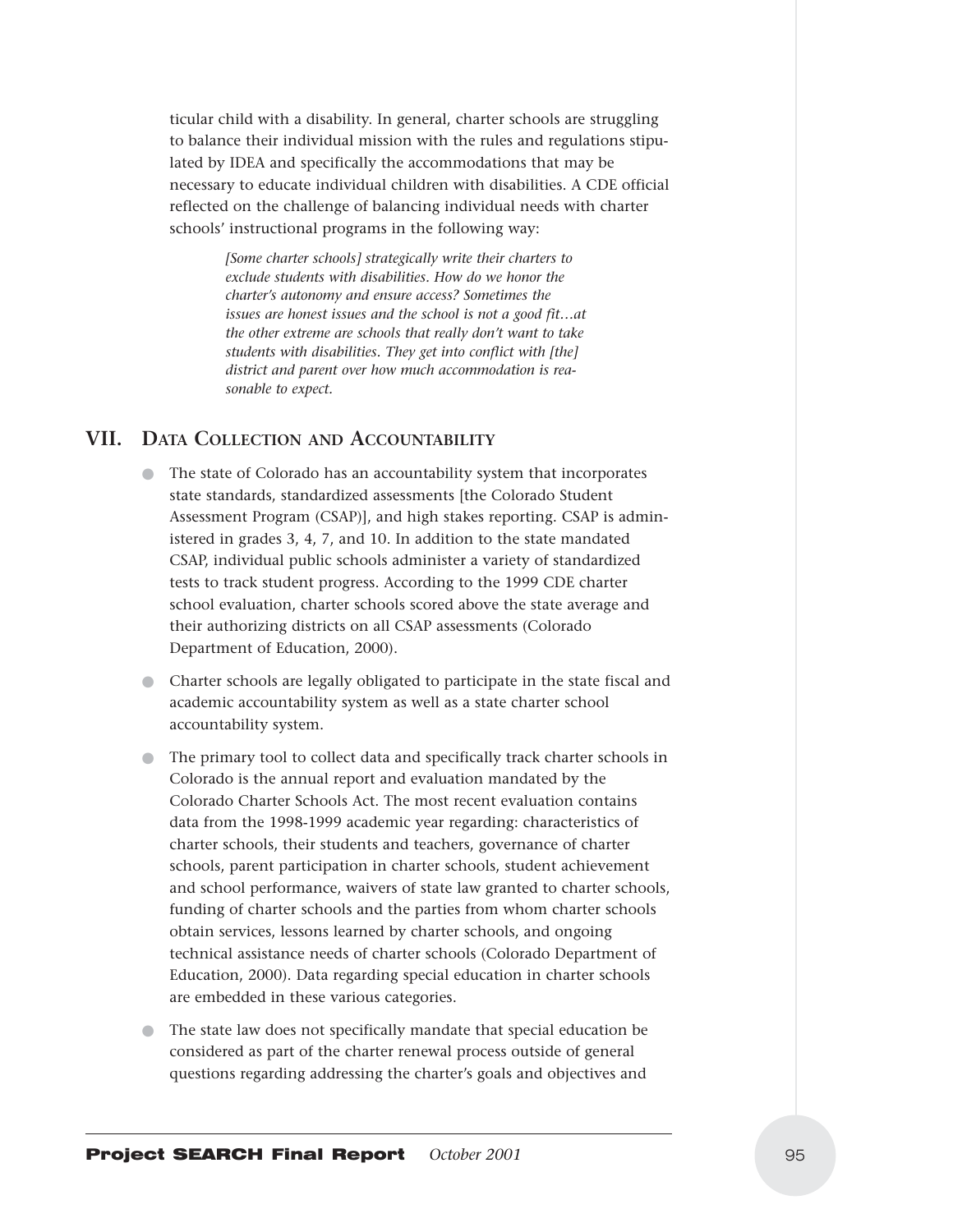assessment of student performance. As a result, individual districts determine the degree to which special education is part of the renewal process.

● Charter schools are incorporated in the LEA and state special education monitoring system. When the state conducts special education audits, charter schools participate in the same way as traditional public schools. Overall, charter operators perceive that in terms of special education accountability, districts and the state are generally reactive rather than proactive in terms of monitoring compliance issues. The state conducts two types of special education audits, a program audit and an account audit. A BOCES Director characterized the two audits:

> *One is a program audit [that looks] at your service delivery model and how you provide services and are you in compliance with the law and so forth. And they'll cite compliance issues and you have 90 days to give them a report on how you're going to rectify the compliance issues. They'll identify concerns and make recommendations. Most of the time it feels like it's not real punitive. It's intended to be supportive and helpful. The account audits are the ones that really matter in terms of funding. That's when they come in and look at your paperwork. Did you dot your i's and cross your t's. And if you didn't, you can lose money.*

Charter operators did not express concern or trepidation about state special education audits. However, district operators expressed some apprehension about the audit and potentially being held accountable for special education in charter schools that they have limited control over.

#### **VIII. STAFFING**

- There is significant variability by district in terms of availability of special education staff. Some of the larger urban districts are reportedly not struggling with hiring special education staff while more rural districts are struggling to hire and retain certified special educators as well as general educators. Study participants cited low salaries, limited benefits, and poor job security as key challenges to hiring special education staff. Hiring and retaining special education teachers is further complicated by the fact that charters, due to their small size, typically only hire one special educator. Special education teachers that participated in a focus group lamented that they are sometimes isolated in their schools because they do not have a cohort of peers with whom to share special education teaching experiences and issues.
- In districts that utilize the insurance model, the district provides special education teachers and related service professionals to the charter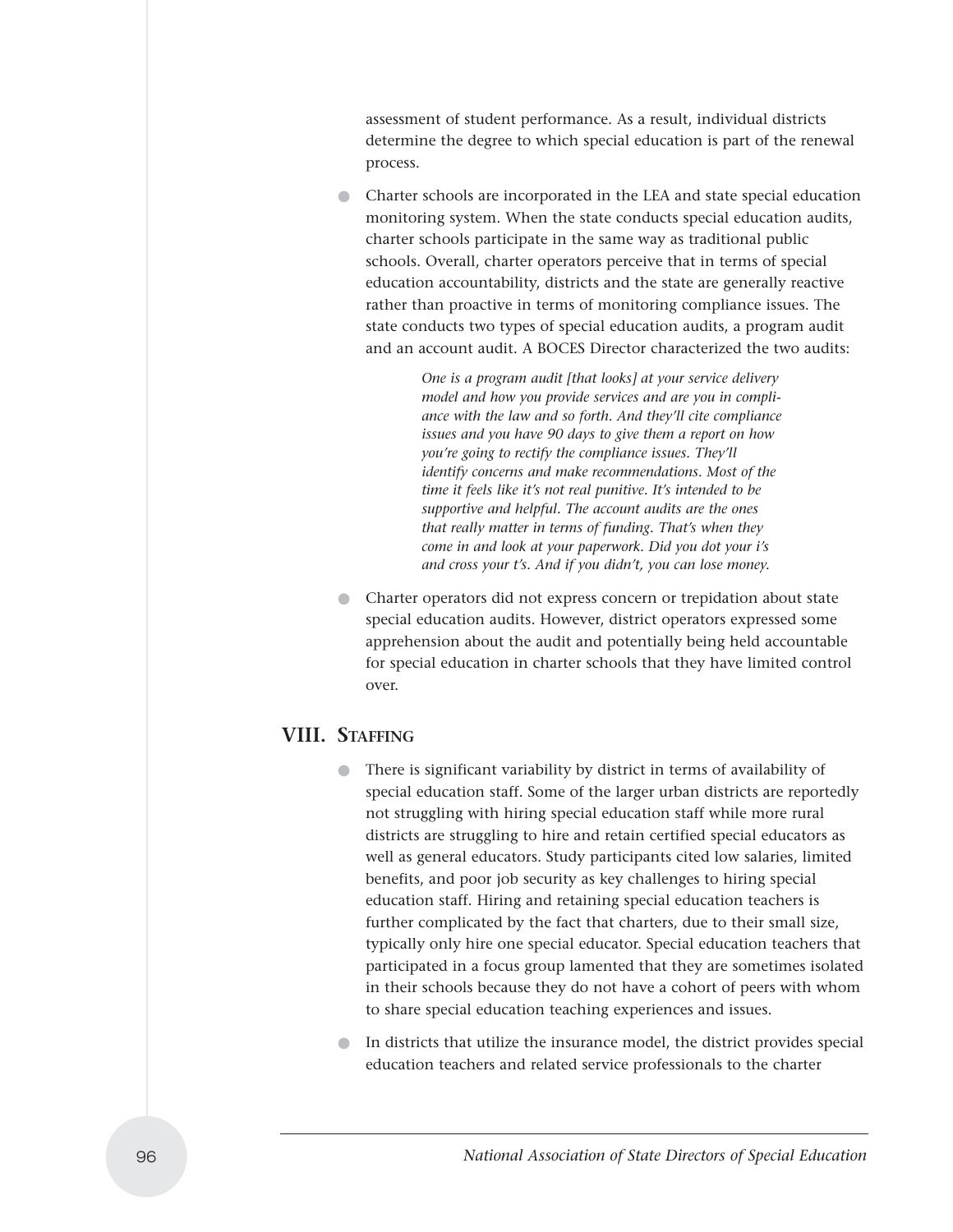schools. In cases where the district is hiring staff that will work in the charter school on a daily basis, the relationship appears most amicable when the charter school has some involvement in the hiring process. In some districts, a district supervisor observes and assesses the charter school special education teacher.

● Charter schools typically recruit teachers from the local district, hire retired and itinerant teachers, or contract with private providers. When charter schools purchase special education services through the district, they can generally access a wider variety of special education and related services professionals.

#### **IX. TECHNICAL ASSISTANCE**

- The primary source of technical assistance for charter schools on a wide array of issues is their sponsoring LEA. Individual districts have developed technical assistance networks that range from simply sending forms to charter schools to sponsoring monthly meetings with charter school administrators and district staff. Charter operators report uneven access to various district activities and in particular, professional development activities. In the two districts that convene charter school administrator meetings, charter operators reported that the meeting were helpful venues in which to network with other charter operators and stay abreast of larger district issues. Other districts provide technical assistance to charter schools on a more reactive, as-needed basis.
- CDE has two staff members who are primarily responsible for charter school issues. Study participants generally complimented the CDE and describe the Department as "charter friendly." The Department's website is informative and contains a number of documents to support charter applicants and charter school operators. CDE does not have a special education "consultant" or "expert" devoted to charter school activities.
- The Colorado League of Charter Schools predates the first charter school in the state and functions as an advocate for charter schools collectively and a key source of technical assistance for charter schools individually. The League also organizes the annual state charter school conference.
- A group of six rural Colorado charter schools formed a collaborative network to support one another. The Rural Charter School Network is reportedly an important "lifeline" for its rural members. It has successfully applied for a number of grants that assist the individual schools to develop and support their instructional program. To date the network has not collectively addressed special education issues.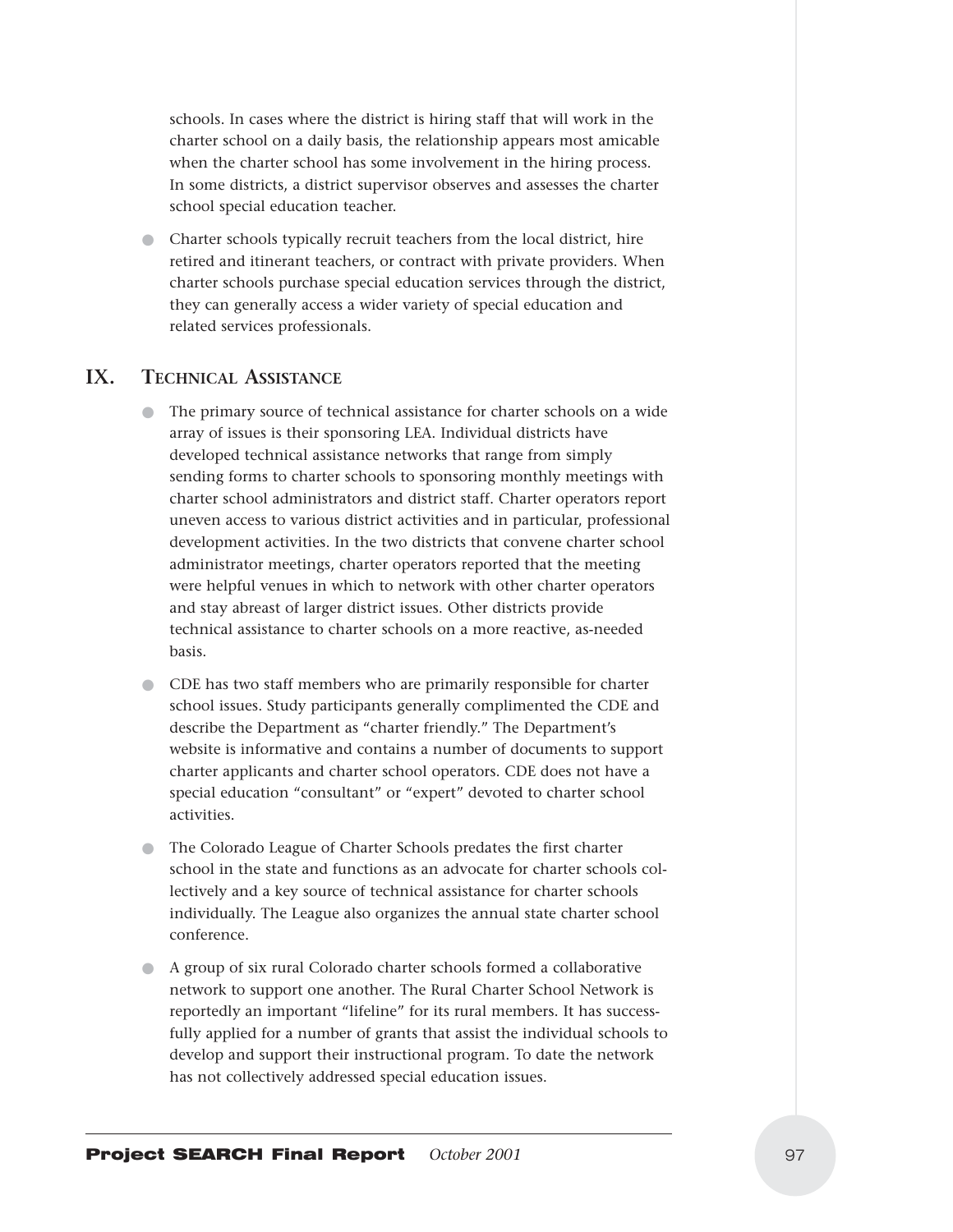● A number of Colorado charter schools have successfully applied for federal Comprehensive School Reform Demonstration (CSRD) grants. A principal of a school with a CSRD grant spoke highly of the many benefits of being affiliated with an established school model. The principal explained that in terms of technical assistance, the particular school model they adopted through the CSRD program is frequently her first source for technical assistance. Furthermore, the requirements associated with the CSRD program reportedly prepared the school to effectively evaluate itself.

## **X. TRANSPORTATION**

- Colorado charter schools are not required to provide transportation to their students and in fact, most charter schools are not providing it. Study participants cited the high cost of transportation as the primary reason. The few schools that reportedly are providing transportation either contract with the local district or give vouchers for public transportation. The state provides a "limited" amount of funding to reimburse charters and districts that transport children.
- If a child's IEP stipulates that transportation is a related service, the child's school is required to provide transportation. However, discussions with charter operators revealed that charter schools generally don't provide any transportation, even to children with IEPs that require it as a related service. Charters reportedly justify this by saying they are schools of choice, and part of the parents' choice is knowing that, if they want their child to attend the charter school, they must provide or arrange for transportation. When probed about this policy, a special educator from a charter schools explained:

*If it's on the IEP when we get a kid, then I let them know that we can't provide it. That- we don't have those services…We only have one child who needs transportation and the parents agreed to provide it.* 

The notion that choice enables a charter school to limit its services was a common sentiment expressed in multiple districts. A district director of special education in a different district corroborated the teacher's statement:

> *The transportation of special education [students] issue, charter schools are schools of choice, if a parent makes a choice, they have to provide their own transportation to the school.*

The exception to this statement is if a district places a child with a disability at a charter school. In this case, the district would provide transportation.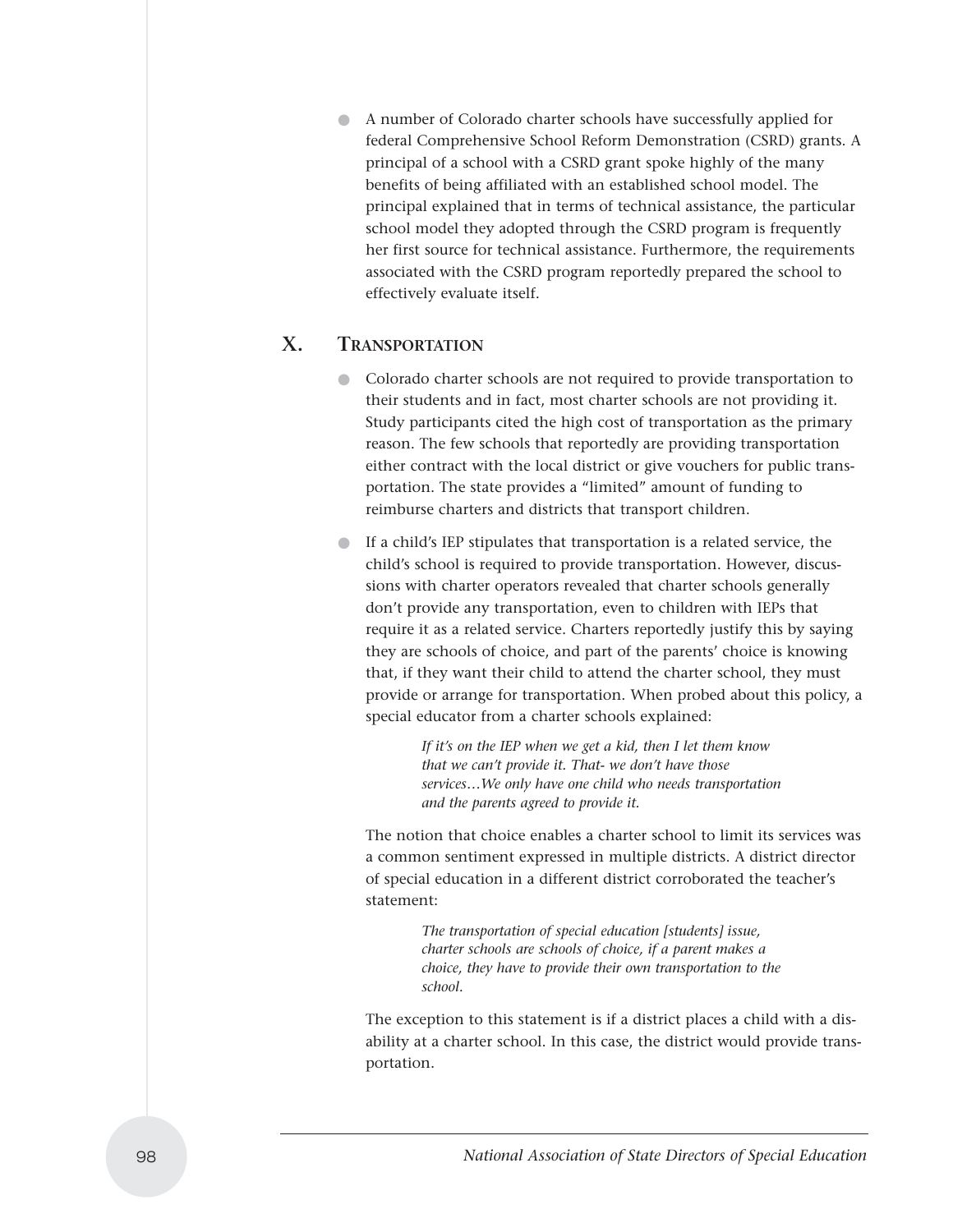### **XI. ADHERENCE TO PHILOSOPHY AND MISSION**

● Charter schools in Colorado offer a wide array of academic models. Unlike traditional public schools, many charter schools define themselves by their model (e.g., as a Core Knowledge school). Charter operators struggle to balance the degree to which they must modify their curriculum to serve children with disabilities while honoring their larger goals and objectives. A charter school operator expressed her dilemma, which reflects the sentiments of many charter operators who participated in the study:

> *If I have a kid who is coming from a self-contained classroom I really sit down with the parent and let them know, because we're all inclusion, project-based, inter-disciplinary curriculum, [our model] is a wild kind of curriculum and it's not appropriate for a lot of kids. There's a lot of self-starting that needs to happen and they would just be left behind. It was a real struggle because for me—if you want to come to our public school come on in. We've got to accept you.*

Charter operators perceive that parents frequently shop around for a different or better option for their children with disabilities and may select a charter school because it is different rather than because it necessarily meets the children's needs. The fact that certain charter schools in Colorado are attracting disproportionate numbers of children with mild disabilities appears to support charter operators' perceptions. From the perspective of district staff, the disconnect between what parents want and what charter schools may offer raises questions about what services charter schools provide to children with disabilities. A BOCES director explained:

> *I think that sometimes the charter schools get the most difficult students in the district. They're not successful in a public school and so parents pull them out and they go to a charter school. Consequently, they have a high-risk population. Sometimes on the IEP, it doesn't fit into their schedules because they're so unique. I have nothing against creativity, but in the past there have been some concerns about, are children really getting the services they need? And there's also sometimes a misunderstanding of 'we don't have to create this program if there's one in the public school.'*

● Contrary to concerns raised during Project SEARCH's initial policy scan, the potential rift between charter school and district assigned special education staff appears to be a minor or non-issue. Discussions with charter school staff, including special education teachers and district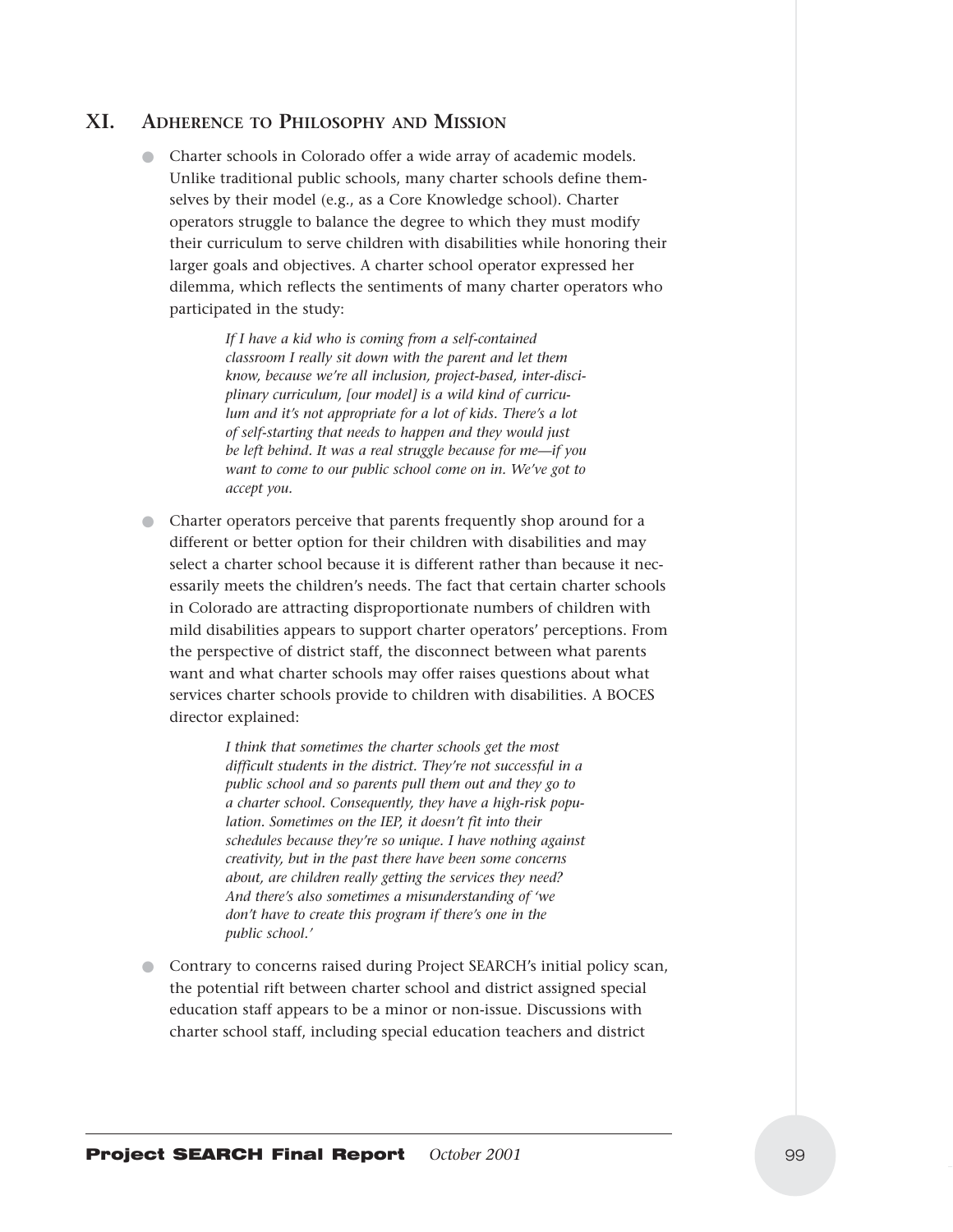staff verified that in the districts visited, district staff and charter school staff are generally working together to hire the teachers assigned to charter schools via the insurance model or on a case by case contractual basis. A state level charter advocate explained:

> *In practice, if a student enrolled in a charter is referred to special education, the charter schoolteacher, in accord with IDEA is included in the IEP process as their classroom teacher. District level personnel are also involved. In some cases, district hired personnel are more affiliated with the charter because they are assigned to work at the charter most of the time.*

#### **XII. EMERGING ISSUES**

The practice of requiring charter schools to participate in the district special education insurance model emerged as a growing concern for charter operators. Charter operators perceive that they are frequently at a distinct disadvantage when negotiating with their districts and that requiring their participation in the insurance model is out of line with the spirit of the state charter school law. From the district perspective, the federal mandated obligations outlined in IDEA limit the degree to which the district can delegate special education responsibility to the charter schools. The diverse perceptions and practical reality that some districts are charging high rates to participate in the insurance model emerged as an issue that causes tension between LEAs and charter schools.

## *Reference*

Colorado Department of Education. (2000). *1998-1999 Colorado charter schools evaluation study: The characteristics, status and performance record of Colorado charter schools.* Denver, Colorado: Author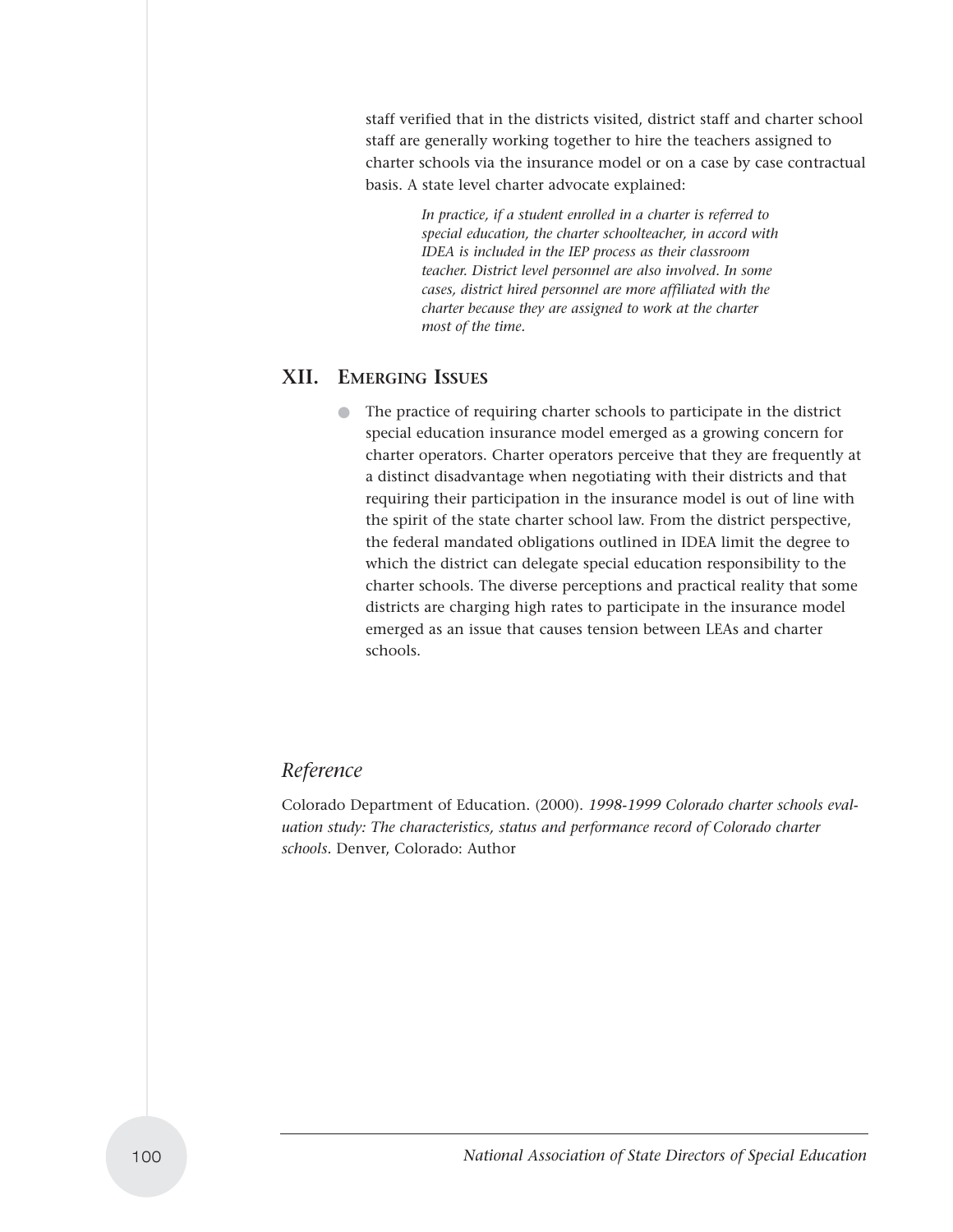#### Project SEARCH

## *Connecticut Case Study Executive Summary1*

Eileen M. Ahearn, Ph.D. National Association of State Directors of Special **Education** 

## *Connecticut Case Study Methodology*

Project SEARCH researchers conducted eight in-depth case studies of special education policies and practices in charter schools between January 1999 and September 2000. States were chosen as study sites to represent certain points on a continuum in three areas: length of time charter schools have been operating, the size of the charter movement in the state, and the degree of autonomy granted charter schools from their local district (LEA) for purposes of special education. Connecticut represents states that have been implementing charter schools for only a short time—its law was passed in 1996 and the first charter school opened for the 1997-98 school year. The movement is small in the state with only 16 charter schools in existence at the time of this study. Finally, Connecticut is a strong example of a total-link state, since the district of residence is responsible for special education for its students even if they attend a charter school. The case study data consisted of state, district, and school-level interviews, focus groups, documents, and visits to 13 charter schools.

## *Connecticut Case Study Findings Related to Special Education in Charter Schools*

The key areas that Project SEARCH investigated were: state charter laws and regulations, charter applications and contracts, facilities access and accommodations, governance structure, finance, educational service delivery, data collection and accountability, staffing, technical assistance, transportation, adherence to philosophy and mission, and emerging issues. The following is an executive summary of the Connecticut case study findings in these areas.

<sup>1</sup> This document is the report of one component of a research study funded by the U. S. Department of Education, Office of Special Education (Grant #H324C980032-99). The study, called Project SEARCH, examines policy and practice related to special education in charter schools in seven states and the District of Columbia. This report and all other documents pertaining to this study are available online at: www.nasdse.org/project\_search.htm.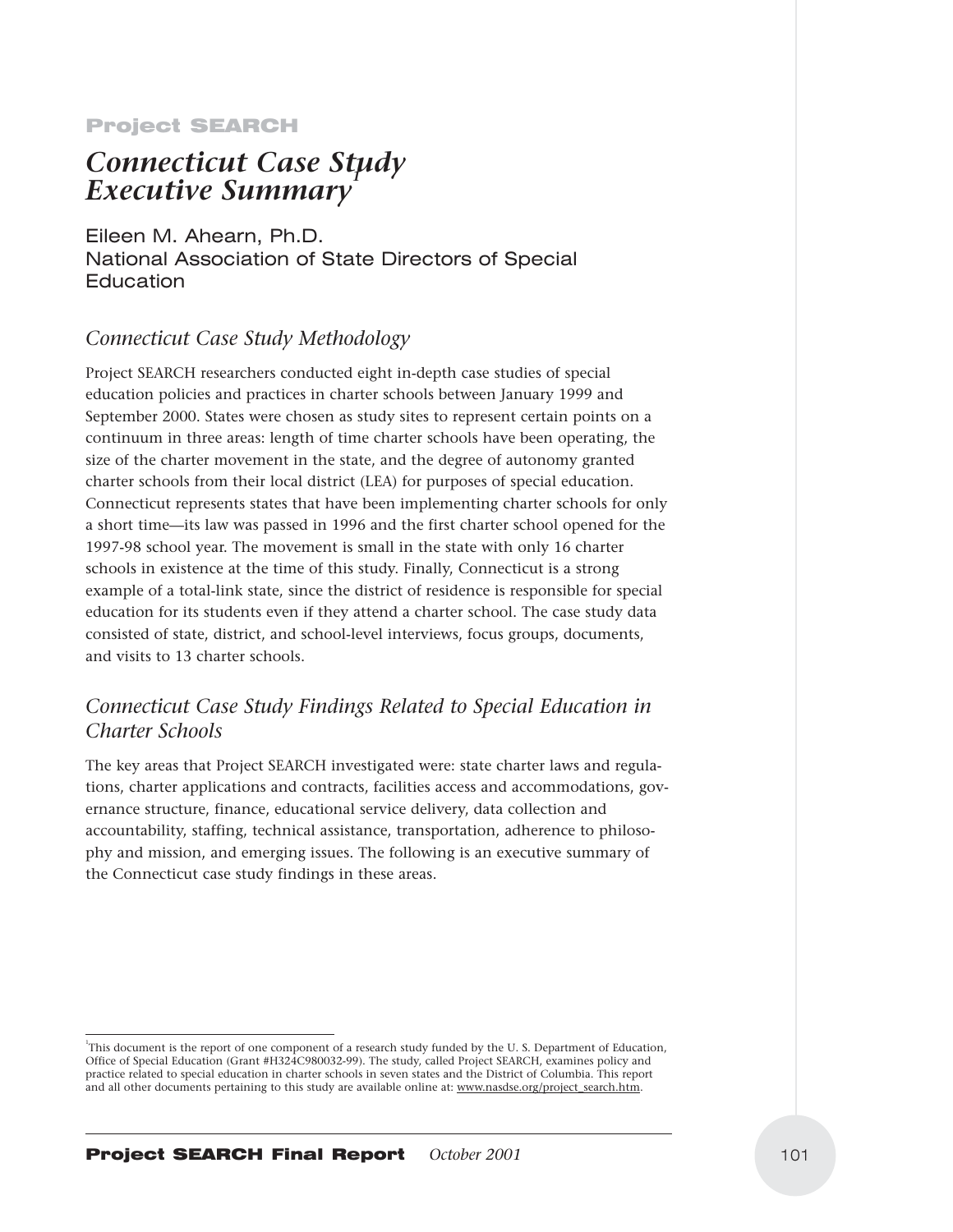#### **I. STATE CHARTER LAWS AND REGULATIONS**

- Charter schools did not arise from any organized effort against perceived deficiencies in the traditional public school system as was true in many other states. A court decision in the case Sheff v. O'Neill found racial, ethnic, and economic isolation in the Hartford schools. The Connecticut charter law was passed in the same year (1996) just before the decision was issued and charter schools were included as one of the remedies to be used to address the findings. This case was a major factor in the start of the movement in the state.
- State law provides that all chartering is done by the State Board of Education and there is no role for local district chartering. However, the state may issue two types of charters - state charters and local charters. Only two of the local type have been established and they exist only in Hartford. Local charters have closer ties to the LEA in which they are located since the LEA provides operating funds, and their teachers are included in the LEA bargaining unit. The state provides operating funds directly to state charter schools, and their teachers are not included in the local bargaining unit.
- State law requirements concerning responsibility for students with disabilities who attend Connecticut charter schools are basically consistent with previously established state policies on this matter. The state has had magnet schools for many years, and the principle of "nexus" controls the locus of responsibility; that is, the district of residence for a student with a disability retains responsibility for providing special education regardless of where the child attends school.
- A 1999 amendment to the original charter school law assigned responsibility for making sure that services are delivered. It provides: "The charter school a student requiring special education attends shall be responsible for ensuring that such student receives the services mandated by the student's individualized education program whether such services are provided by the charter school or by the school district in which the student resides."

#### **II. CHARTER SCHOOL APPLICATIONS AND CONTRACTS**

Since the State Board of Education is the only chartering authority in Connecticut, the process and criteria are consistent for all charter applicants. There is one item on the application that relates to special education: "Explain how your school will accommodate special education students. How will the school work with the local school district to ensure the provision of special education services?" The State Department of Education (SEA) conducts a structured application review process, and the criteria for review are compliance with federal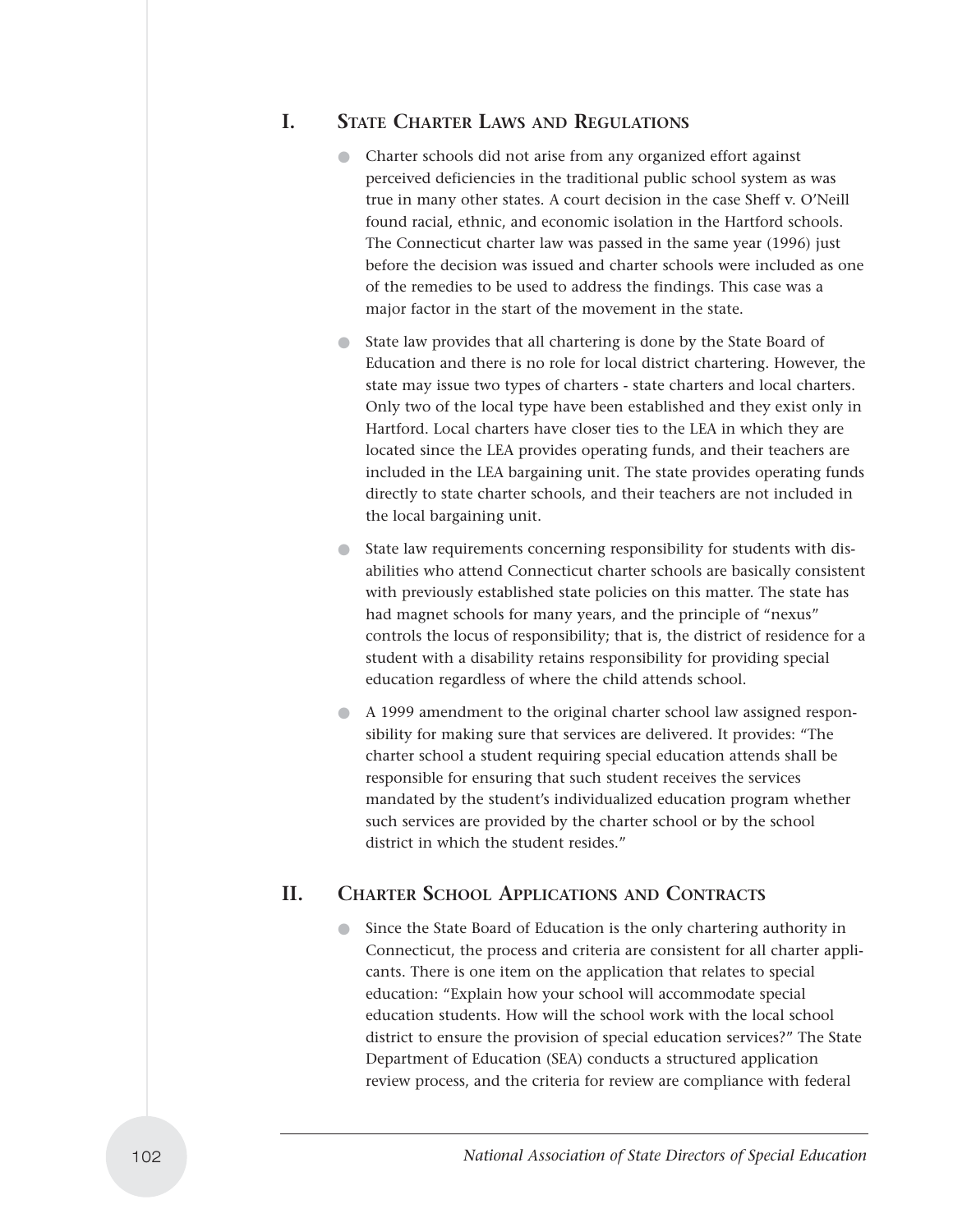mandates, and the ability to accommodate students with disabilities in the school program.

● Although the law requires that the LEA be involved in the approval process for charter school applications, LEA special education administrators in this study stated that they were not included in the process. Some said it is not unusual for them to be unaware of a new charter school in their district until they learn about it through the media or until after it opens. Some charter operators who had been a part of the LEA before starting a charter school described a higher level of involvement with district staff, but that was a function of their relationships with district personnel more than any established procedure for coordination between charter applicants and the district. For the most part, the statutory requirement for involvement of the district is not well known among the LEA directors of special education. Most agreed with one administrator who said, "We hear about a charter school only after the fact."

# **III. FACILITIES AND ACCOMMODATIONS**

- The state advises charter applicants about the requirements of the Americans with Disabilities Act and the enforcement of standards concerning building access.
- Although charter operators voiced some concerns about obtaining facilities, participants in this study did not identify any serious issues that had arisen related to accessibility of charter schools or their accommodation of students with physical disabilities.

# **IV. GOVERNANCE STRUCTURE AND RELATIONSHIPS BETWEEN DISTRICTS AND CHARTERS**

- Connecticut law is unique in the distinction it makes about the legal status of a charter school as an independent entity for most matters except special education and transportation, which remain the responsibility of the LEA.
- There is no specification in the law about options for implementation of special education in the charter school. Various arrangements have evolved. In some charters, the LEA staff delivers service directly, while in others the LEA reimburses the charter school for the cost of special education services delivered by special education staff employed by the charter. There are also many variations of these two opposite patterns involving combinations and sharing of tasks. Charter schools with students from more than one LEA described the managing of these arrangements as complicated and time consuming.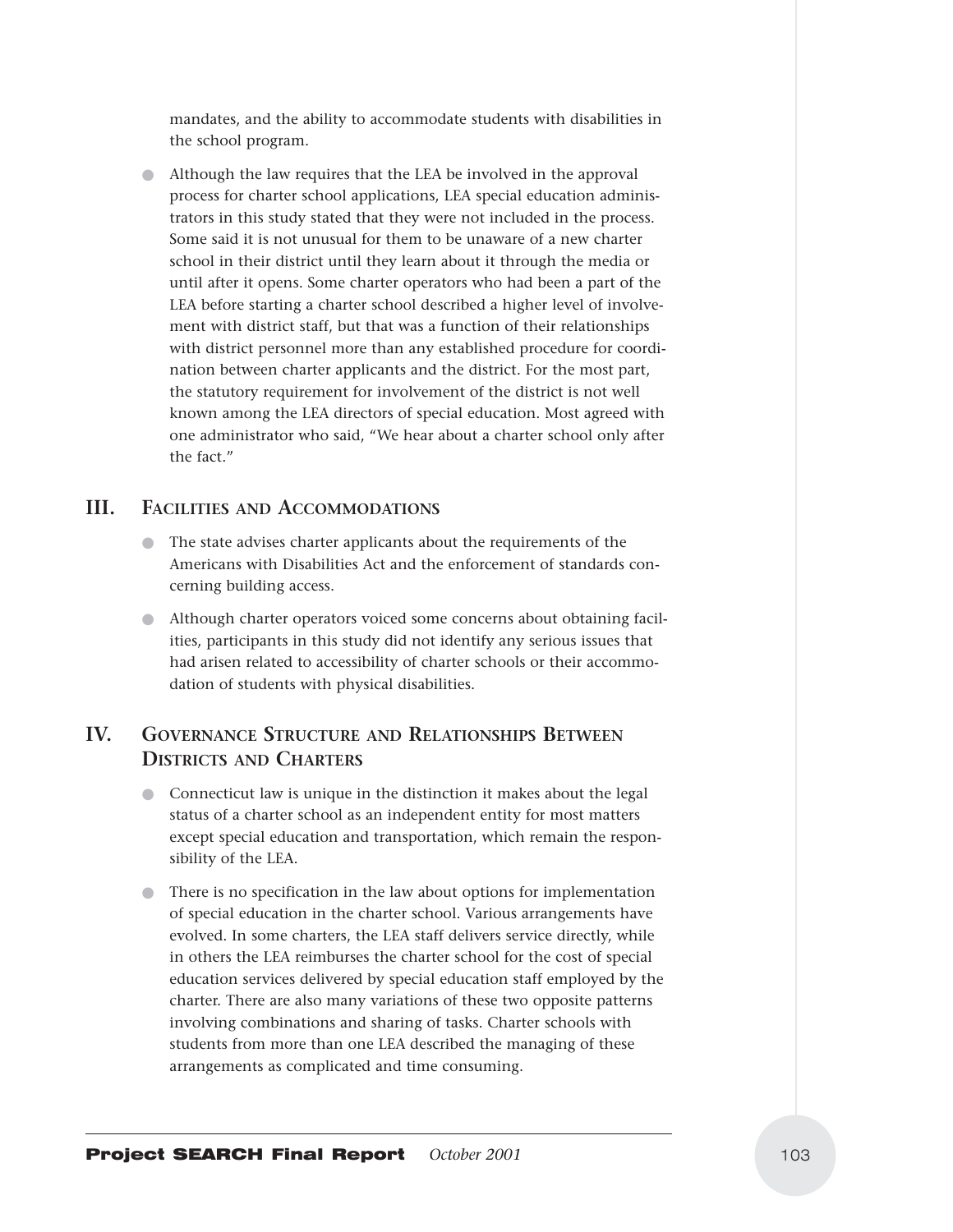- There is a wide discrepancy in perceptions of the linkage by charter school and LEA participants. Some charter school staff expressed satisfaction with the formal requirements as they now exist. One operator observed, "I can't imagine doing all the extra paperwork for special education that would be involved if we had to do our own IEPs." The opposite opinion was also expressed: "Every issue about special education is a battle - districts don't want to be told what they have to do by the charter schools."
- The most common negative observation by charter school operators concerned the frequent turnover of personnel in LEAs. They described a heavy dependence on informal personal relationships, but many agreed with the observation that, "We just get things going right with someone and then he's gone and we have to start all over with someone else."
- Most LEA special education administrators were disapproving of the mandated relationship with charters concerning students with disabilities. It was described as a forced relationship with no clear lines of authority. They pointed to a variety of problems including lack of involvement, poor communication, and the absence of control over special education programs for which they are ultimately responsible. One said he finds out about his district's students who are at the charter school only after he gets a list of students who have been accepted there. Another complained, "I have to help plan programs for students without knowing the school or its program, and develop an IEP for teachers who do not report to me."
- The most common suggestion of LEA special education directors was for each charter school to be a separate entity with its own funding for special education just as charters receive their own funding for all other costs. As expressed by one director, "My choice is to get us out of the picture entirely."
- Charter school operators were very complimentary of the efforts of the SEA in providing assistance in solving conflict between charters and their LEAs concerning special education issues. One specialist in the Bureau of Special Education and Pupil Services has been assigned the responsibility of working with charter schools, and participants in the study described her efforts as very fair and effective in bringing solutions to all types of special education problems pertaining to the roles and responsibilities of LEAs and charter schools.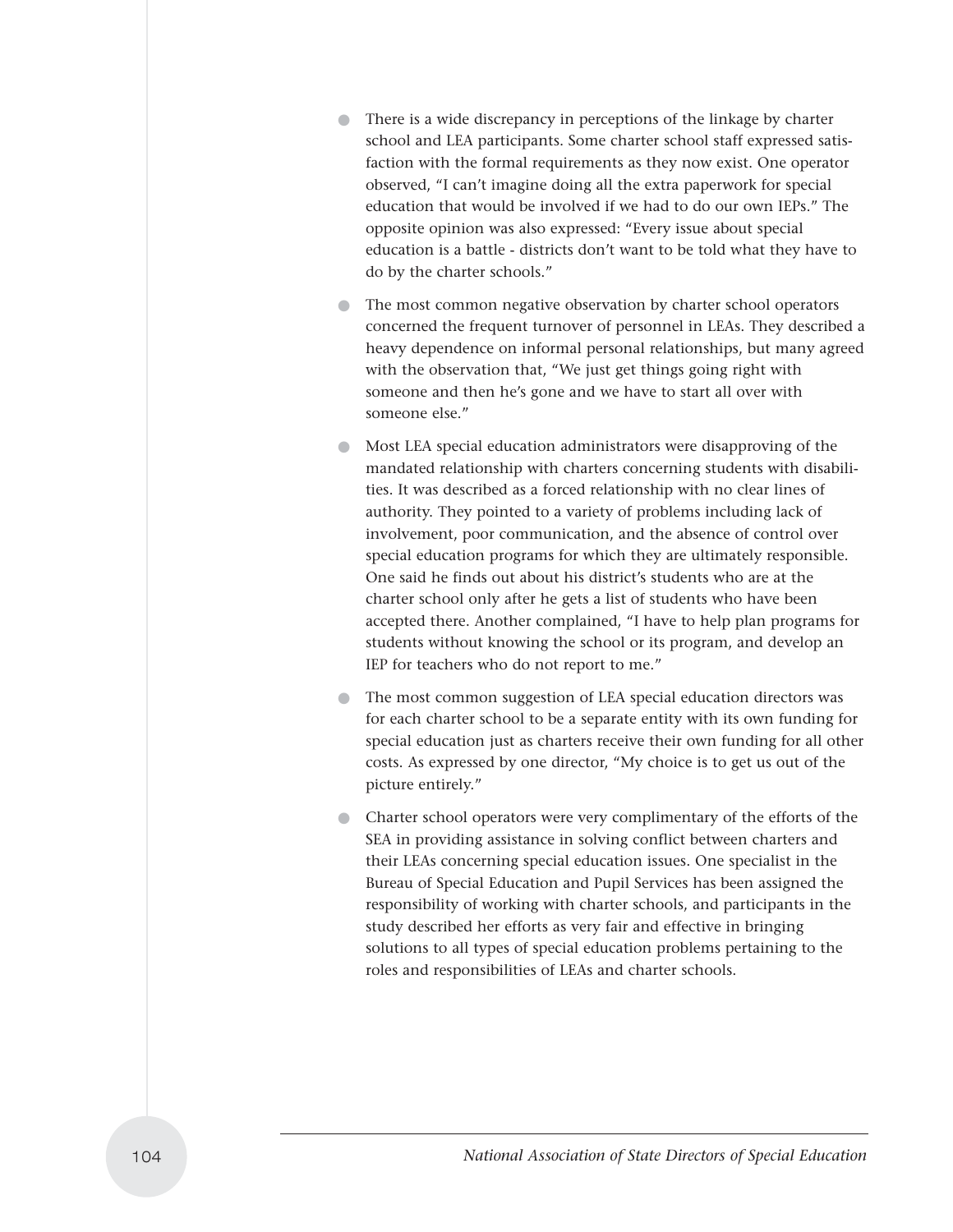# **V. CHARTER SCHOOL FINANCE**

- Funding for special education is not supposed to be a direct concern for charter schools because the LEA of residence retains fiscal responsibility for all costs related to evaluation and special education services for their students who attend a charter school.
- Charter schools do not get any state or federal special education funds directly from the state, but there is no indication as to what, if any, special education costs are expected to be covered in the basic per pupil grant that charter schools receive.
- With respect to the costs that the LEA is expected to cover for its students with disabilities in charter schools, the law uses the term "reasonable," but without definition or description of any limits. Directors expressed frustration in attempting to prepare an adequate district budget for these costs.
- Although responsibility remains with the LEA, arrangements involve negotiations between the charter school and LEA officials. LEA representatives suggested that some charter schools look upon the provision in the law as a blank check. One said that the charter school "is draining us in the amount of services they are requesting," while another complained that the charter school expected the LEA to provide whatever type of service the charter staff felt the student needed.
- A variety of arrangements have been adopted between LEAs and the charter schools their students with disabilities attend. In some cases, LEA staff are sent into charter schools to provide direct services to students with disabilities. In other cases, charter schools arrange for service delivery through their own hired staff or contracted arrangements and bill the LEA of residence for each student. Variations of these two extremes also exist. For example, one LEA made arrangements for services with another town that was already sending a therapist into the same charter school, and billing was done between the two towns.
- Charters operators with students from more than one city or town described confusion related to arrangements with multiple LEAs whose students receive special education services from different providers. Charter school operators said that often the advantage of not having to plan for hiring or contracting with service providers is outweighed by the problems resulting from the need to accommodate schedules for itinerant special education staff from different LEAs.
- Charter schools in Connecticut have not joined together to arrange for special education services. One LEA administrator described a shared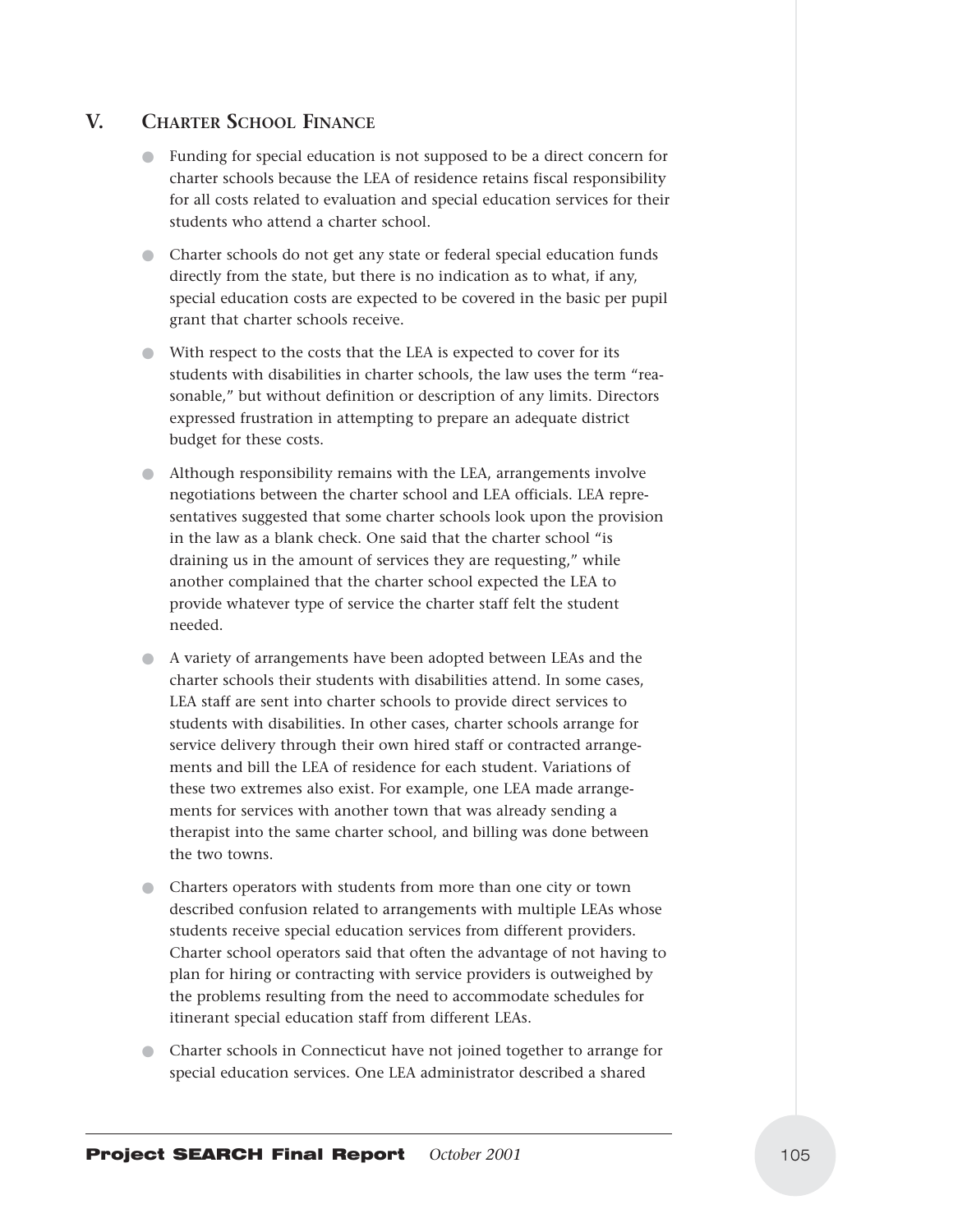services alternative that he thought should be considered for charter schools. His district is a partner in a regional service organization for all their students who attend a magnet school. Each LEA involved pays a flat rate regardless of how many students the district has at the magnet school at any one time. He said that, although this may involve paying for more services than the district's students get in some years, a balance between payments and services occurs over time.

# **VI. EDUCATIONAL SERVICE DELIVERY**

- In most cases, application forms in use in Connecticut charter schools do not contain questions about special education, although a few have a single item asking if the student is receiving special services. None of the participants in this study cited instances of charter schools' counseling-out students with disabilities, although discussions held with charter school staff suggest that this practice probably goes on in Connecticut. Many charter schools invite students and their parents for an individual interview after acceptance, and this is usually when the existence of an IEP is pursued. Charter school operators stated that they encourage students and parents who are interested to visit the school before applying so they can decide if it is the right choice for the student.
- Charter school operators indicated that some parents do not tell the charter school that their child is receiving special education services, but this is not a common occurrence. One operator related an incident in which a student wanted to go to the charter school "to get away from the stigma of special education."
- The application process in use in the New Haven schools is a unique approach. A booklet entitled New Haven's Public Schools of Choice contains a single-page application form for all magnet and charter schools in the city. Parents are encouraged to consider their child's needs such as special interests and learning style, and to visit the open house that each school holds during the month before applications are due. There is an individual description of the program at the 21 schools, including the three charter schools in the city, and the number of seats available at each school. Parents can prioritize up to three choices, and a single lottery is held to decide which students are accepted in each school. A waiting list is compiled for students who were not chosen, and they are offered any vacancies that occur after the successful students make their decisions final. The procedures for this joint lottery process include the following statement about students with disabilities: "Assignment of special education students requires a Planning and Placement Team meeting [the Connecticut term for an IEP team] before the end of the school year."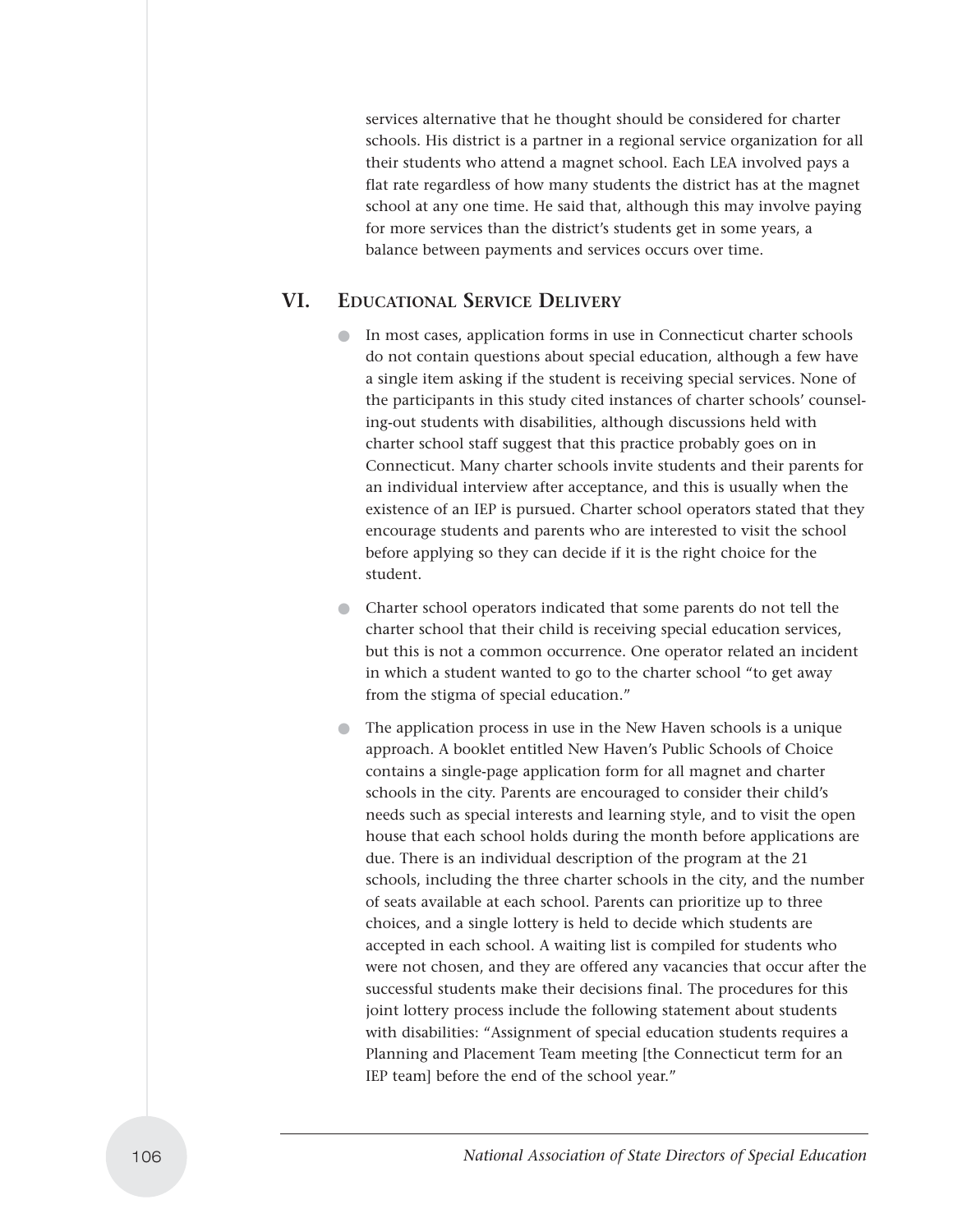- Study participants related some problems in obtaining student records from the traditional schools. One charter operator said, "The state orders the LEA to send records to the charter school, and the LEA orders its school to send the records, but it still doesn't happen the way it should." However, another participant said that it was actually easier to get special education records than regular school records. In contrast, LEA administrators expressed frustration with what they described as the common practice of first learning that a student with a disability is attending the charter school when his/her name appears on a list.
- Despite the clear assignment of responsibility for evaluations and IEP team processes to the LEA by law, specific IEP procedures are carried out differently among charter schools in Connecticut. In some cases, the entire process takes place on LEA premises using LEA staff, although LEA specialists often go to the charter school to do student assessments. The charter school is then invited to send a representative to the team meeting. In other cases, the charter school plays a more active role by either completing some of the evaluation components, or hosting the team meeting at the charter school building.
- In general, there was no evidence of problems concerning the logistics of getting evaluations done. However, some problems of service delivery result when the process of constructing the content of an IEP conflicts with the capacity of the charter school. For example, in one case, students were recommended for full time special education placement, but the charter school did not include that option. After discussing the problem, the parents decided to continue the students in the charter school and a revised IEP was developed. This illustrates a major challenge in implementing special education in a charter school that was identified in this study—the conflict between parental choice and the IEP team decision making principle of special education.
- Charter school staff expressed concern that there is no guideline saying who has final say about a child's program. They felt that the charter school staff knows the student as a participant in their program, and therefore LEA personnel should allow the charter school to make all programmatic decisions. One focus group participant's statement illustrates the dilemma LEA administrators described: "Even if we disagree, we don't have enough information to base that disagreement on because we really don't know what is going on in the classroom."
- In Connecticut, special education services at charter schools are based more on the models used in traditional schools since the LEA is responsible for the IEP process. Staff from some charter schools indicated that the hours of special education services outside the classroom could be reduced at the charter school because students' needs can be met better in their smaller classes and more flexible programs. However, staff from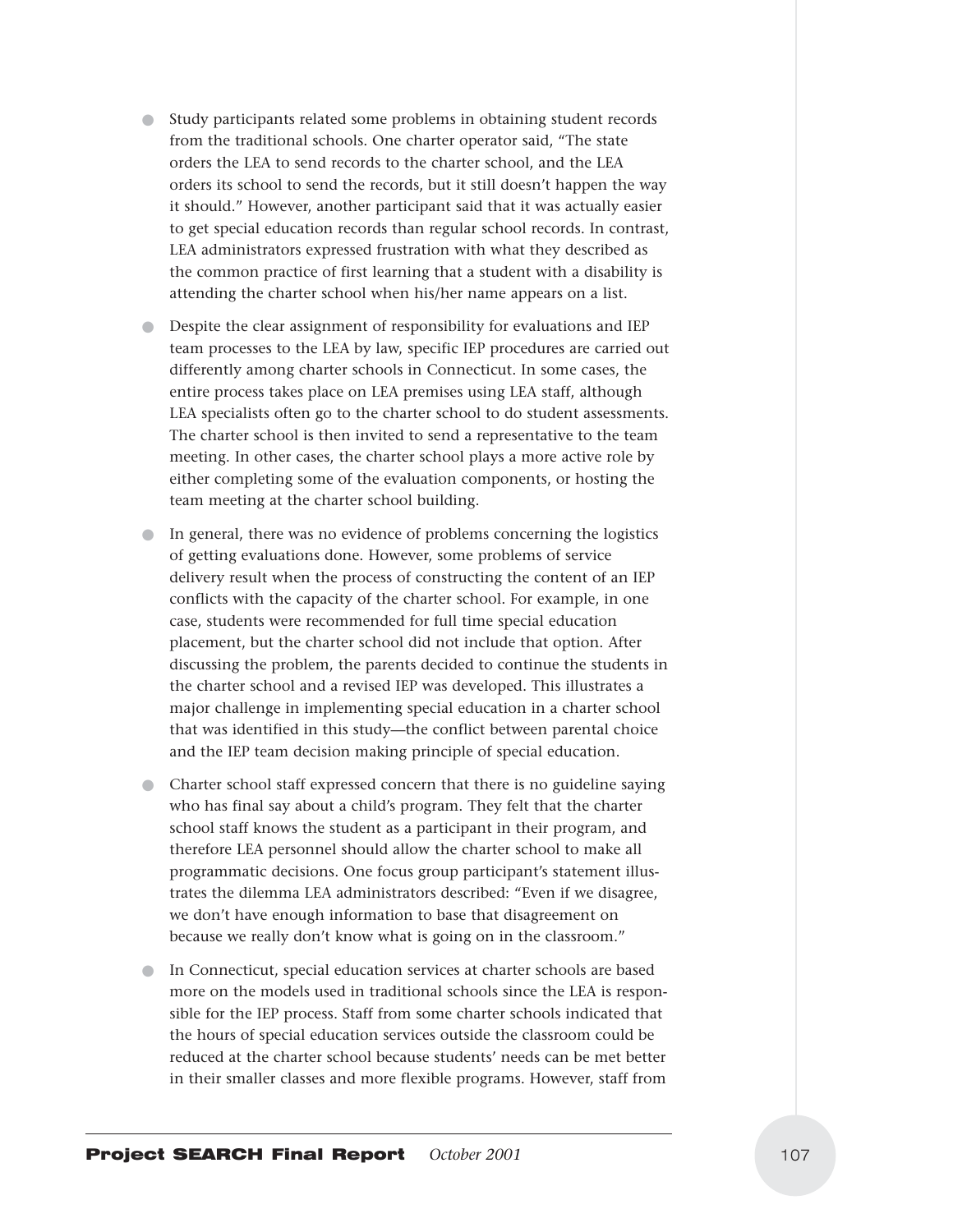another school stated that while their classes have only 12 students with a teacher and an aide, they have had to do more pullout services than they expected.

# **VII. DATA COLLECTION AND ACCOUNTABILITY**

The Connecticut Department of Education has developed a two-fold evaluation design for charter schools that consists of an annual local evaluation submitted to the state by each school, and a statewide evaluation of the implementation of the charter school law. The Department contracted with the Western Michigan University Evaluation Center to conduct the formal five-year evaluation to address whether charter schools are accomplishing what they proposed to do based on their mission and goals, and required all charter schools to participate. The evaluation contract also includes the provision of technical assistance to charter schools informally during school visits, and formally through a series of three to five workshops per year. A description of the evaluation, copies of the instruments being used, and the first year's report are available on the website at

www.wmich.edu/evalctr/charter/ctcharter.html. The first year report of that comprehensive evaluation was released in January 1999, but only minimal information about special education was included. The final product is due in September 2001.

● The SEA has developed an extensive accountability plan for charter schools with multiple components including special education. The basis of the accountability system involves three types of visits to charter schools. First, an informal visit is made by SEA staff soon after the charter school opens for purposes of orientation. Then, the charter school is asked to complete a self-assessment as the basis of a brief visit in years two and four to ensure that the charter school is functioning in compliance with the law. Known as the Review of School Fundamentals, this visit involves verification of compliance with law in eight areas, one of which is special education. Any violations found are documented in a corrective action plan, and a follow-up visit is conducted to verify implementation of the required actions. The final type of team visit is a comprehensive site visit conducted in the school's third year that involves an interdisciplinary team of SEA staff to review the charter's educational model and curriculum, hold discussions with a variety of individuals involved with the school, and follow up any compliance issues that were raised in the Review of School Fundamentals visit. The state team compiles a formal report of the findings from this visit. Staff from the Special Education Division of the SEA are closely involved in all components of this accountability process and participate in team visits.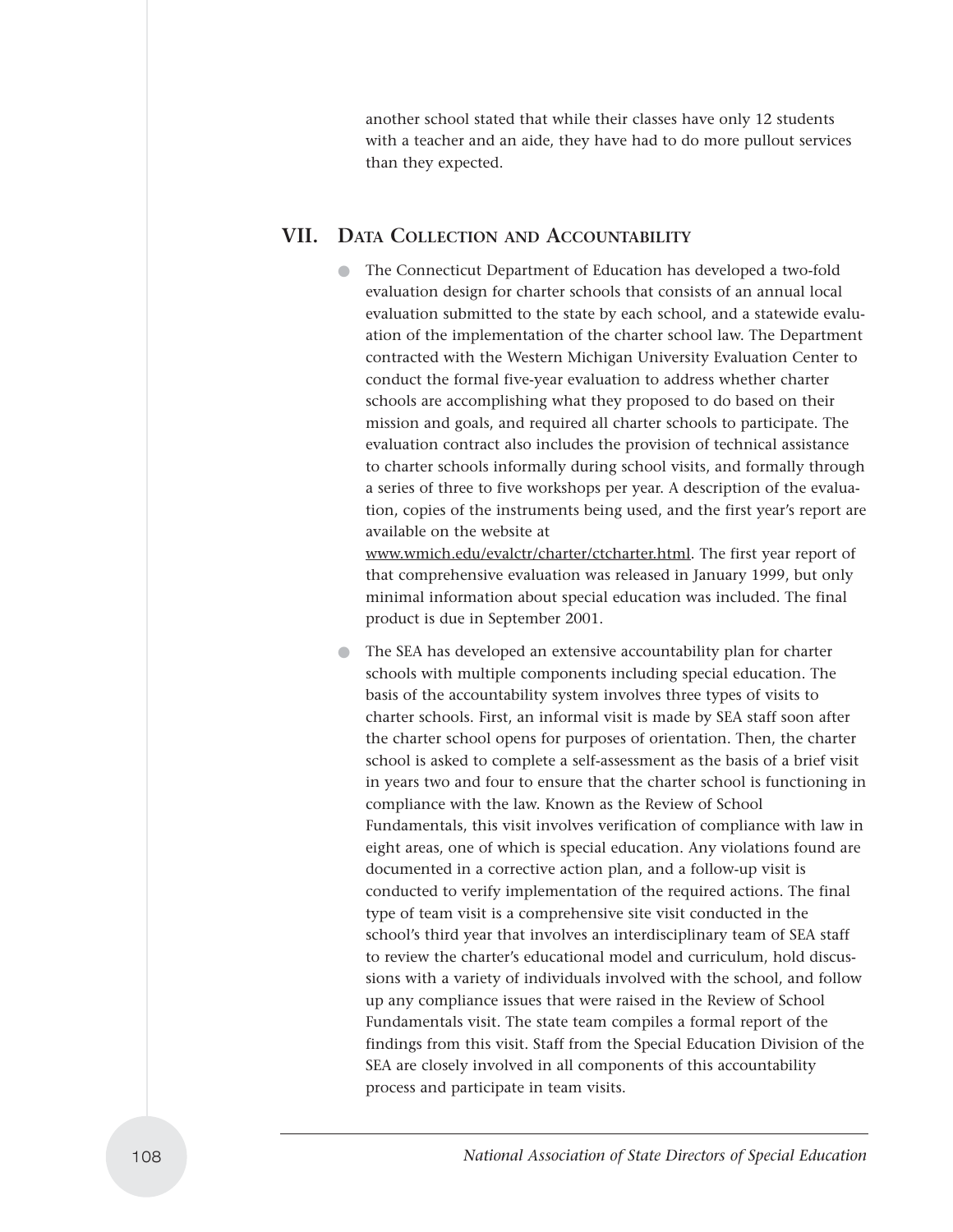- The Special Education Division of the SEA also carries out a monitoring program in every LEA as required by federal law. Each LEA is reviewed and visited at least once every six years to assess compliance with federal and state requirements. In preparation for monitoring, SEA staff are advised of the charter schools which students from the LEA attend, and the LEA is instructed to make available at least one file of a student who attends a charter school (or 5% of district students who attend charter schools, whichever is greater) in the materials to be reviewed for compliance. Based on findings during the 1999-2000 school year, one charter school and its LEA were issued a corrective action plan, and violations in another district resulted in the return of a portion of the district's special education federal funds and a requirement to provide compensatory services for students who were not served appropriately.
- In addition to formal monitoring, the SEA consultant handles any issues that arise during the school year concerning the provision of services to students with disabilities in charter schools. Each LEA is expected to have a written policy on serving their students who attend charter schools, but this is not a requirement at this time.
- Charter schools in Connecticut are treated as LEAs for data purposes, and all statistical forms that are required of LEAs must be completed by every charter school. That includes financial information, general education enrollment data, standardized test scores, and data on staff. Charter schools do not count students with disabilities since the LEA receives all special education funds for their resident students regardless of where they actually attend school. Charter schools must, however, include special education data in their financial reports to the state about expenditures for special education services delivered in the charter school. One charter operator cited problems in obtaining the necessary information from the LEA.
- Concern was expressed by charter school operators about LEA record keeping of special education services delivered in their schools. There is no requirement for the charter school to log service hours received by students or the time spent with each student based on provisions of an IEP.

# **VIII. STAFFING**

● Under the Connecticut charter school law, at least one-half of the persons providing instruction or pupil services in a charter school must hold regular certification, and the remaining 50% may have alternative certification or temporary certification and be working toward certification. However, if a charter school hires its own special education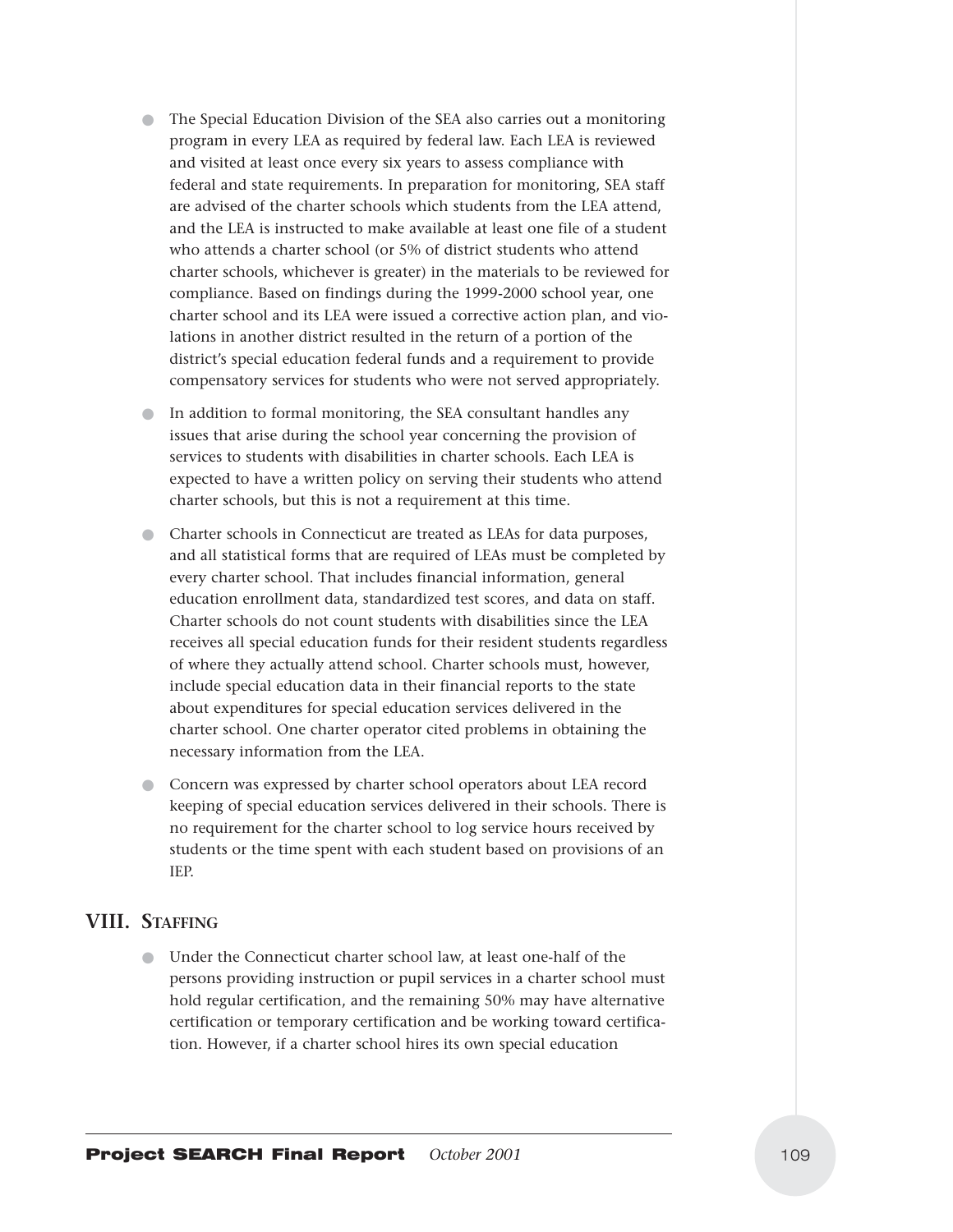personnel, it must also abide by the requirements of the Individuals with Disabilities Education Act (IDEA) which mandates that "personnel necessary to carry out the purposes of this part are appropriately and adequately prepared and trained."

- The major staffing issue raised by participants in this study was a shortage of special education certified teachers and specialists. Both charter school and LEA personnel described significant difficulty finding appropriate staff. One charter school that hired its own special education teacher stated that it had to pay \$6,000 more out of charter school funds above the local pay scale to get a special education teacher. This contributed to tension between the charter school and the LEA since, as one charter school operator put it, "LEAs have great difficulty filling their own positions and charter school needs are not on the top of their list."
- Staffing concerns for charter operators include the lack of itinerant staff attached to the charter school, that staff's limited knowledge of charter school programs, and issues related to supervision of that staff.

# **IX. TECHNICAL ASSISTANCE**

- The only formal provider of technical assistance for Connecticut charter schools is the SEA in both general and special education areas. The special education division has developed a significant amount of technical assistance resources for charters. One special education consultant is assigned half-time to charter schools and represents the special education division in all state activities pertaining to charter schools. She is a member of the state's teams for review of charter applications, ongoing accountability activities, and charter renewals. She convenes meetings for charter school operators and staff related to special education issues and provides a variety of formal and informal technical assistance to both charter school and LEA personnel.
- Although there are some gatherings of charter schools on an informal basis and more formal meetings run by the SEA, there was no chartercontrolled organization such as a resource center or association in Connecticut at the time this study was conducted. However, an organization to fill this need has since been established.

# **X. TRANSPORTATION**

Transportation is the only area other than special education in which Connecticut charter schools are not autonomous. The LEA is required to provide transportation for all its resident students who attend charter schools within the district and may do so also for all charter school students regardless of their location. Participants in this study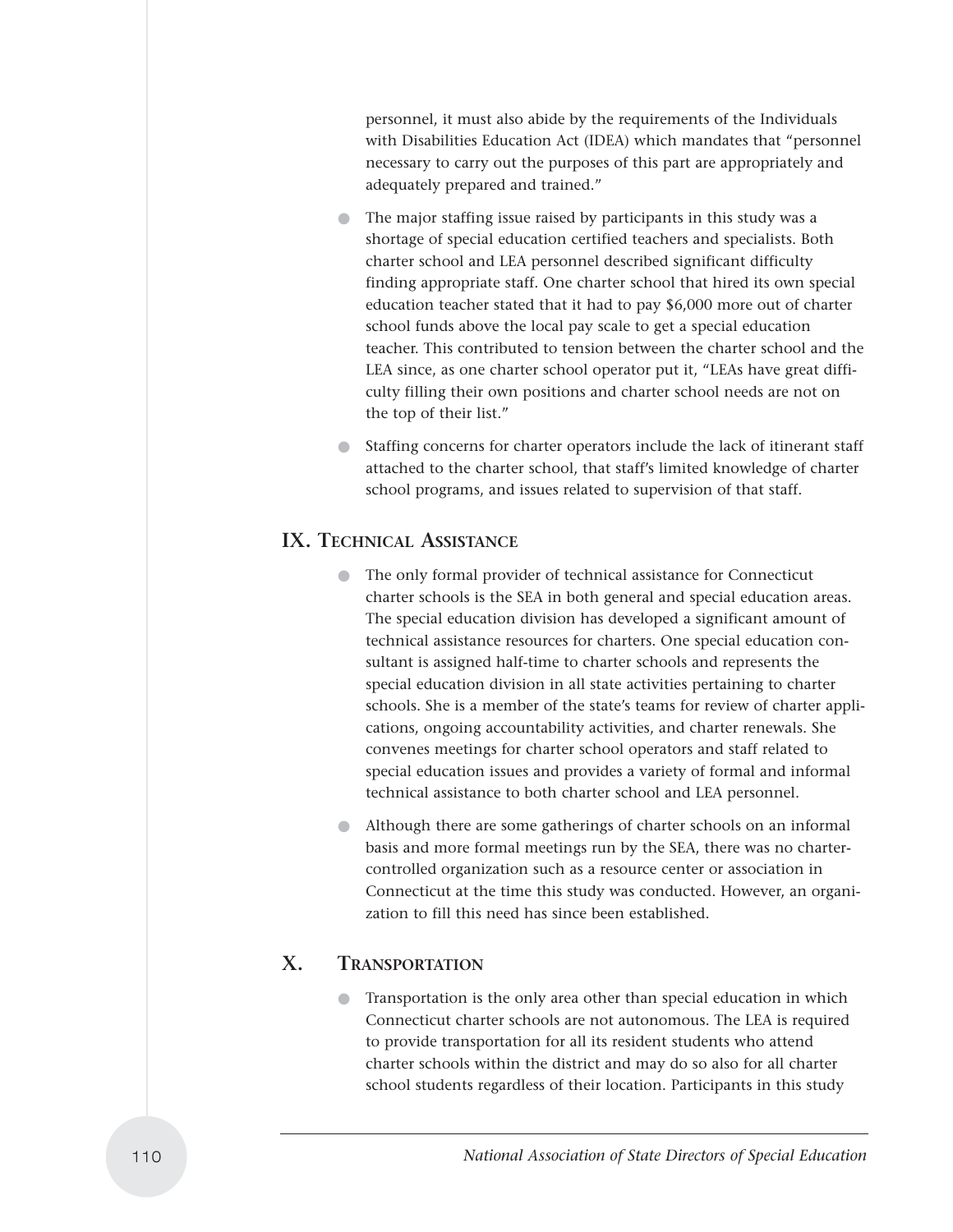reported that special education transportation has not been a problem, except for some logistics needed to accommodate a charter school's time schedule.

# **XI. ADHERENCE TO PHILOSOPHY AND MISSION**

Participants in this study expressed some concerns about how students with disabilities fit with some aspects of their curriculum. In some cases, a charter school's design incorporates concepts related to the special needs of a student. For example, a school operator described a child study team that is part of its community school approach and integrates special education into the charter school's mission and philosophy. Under this approach, teams of staff meet regularly with the parent of each student and, if problems arise, the need for a special education evaluation is discussed. However, in other cases, compromises become necessary. One charter operator described his curriculum as college preparatory, which posed a problem for a special education applicant who wanted some vocational training. In that case, the parent was advised that vocational subjects could not be offered, but an accommodation was arranged by modifying grading for academic subjects.

#### **XII. EMERGING ISSUES**

- From the perspective of special education, the most critical issue facing Connecticut charter schools and their LEAs is the split responsibility assigned by state law. There is a need for increased understanding of the locus of responsibility for making decisions about services to be provided for individual students. Participants in this study expressed considerable concern about these matters, and many articulated a need for these requirements to be reconsidered and clarified.
- The study found concerns about the array of services that a charter school must provide. Participants raised issues about the role of itinerant LEA staff in charter schools and how their services fit with the overall program.
- An important emerging need for Connecticut charter operators is increased capacity in negotiation. As described by the state special education consultant, charters find themselves in an "arranged marriage" with their LEAs, and they must interact with LEA administrators on all aspects of providing special education for students with disabilities who attend their school. This is an ongoing responsibility that is complicated by staff changes and new students admitted to the charter over time. Both LEA and charter personnel need to develop skill in negotiating these matters, and additional specific resources are needed to address this area.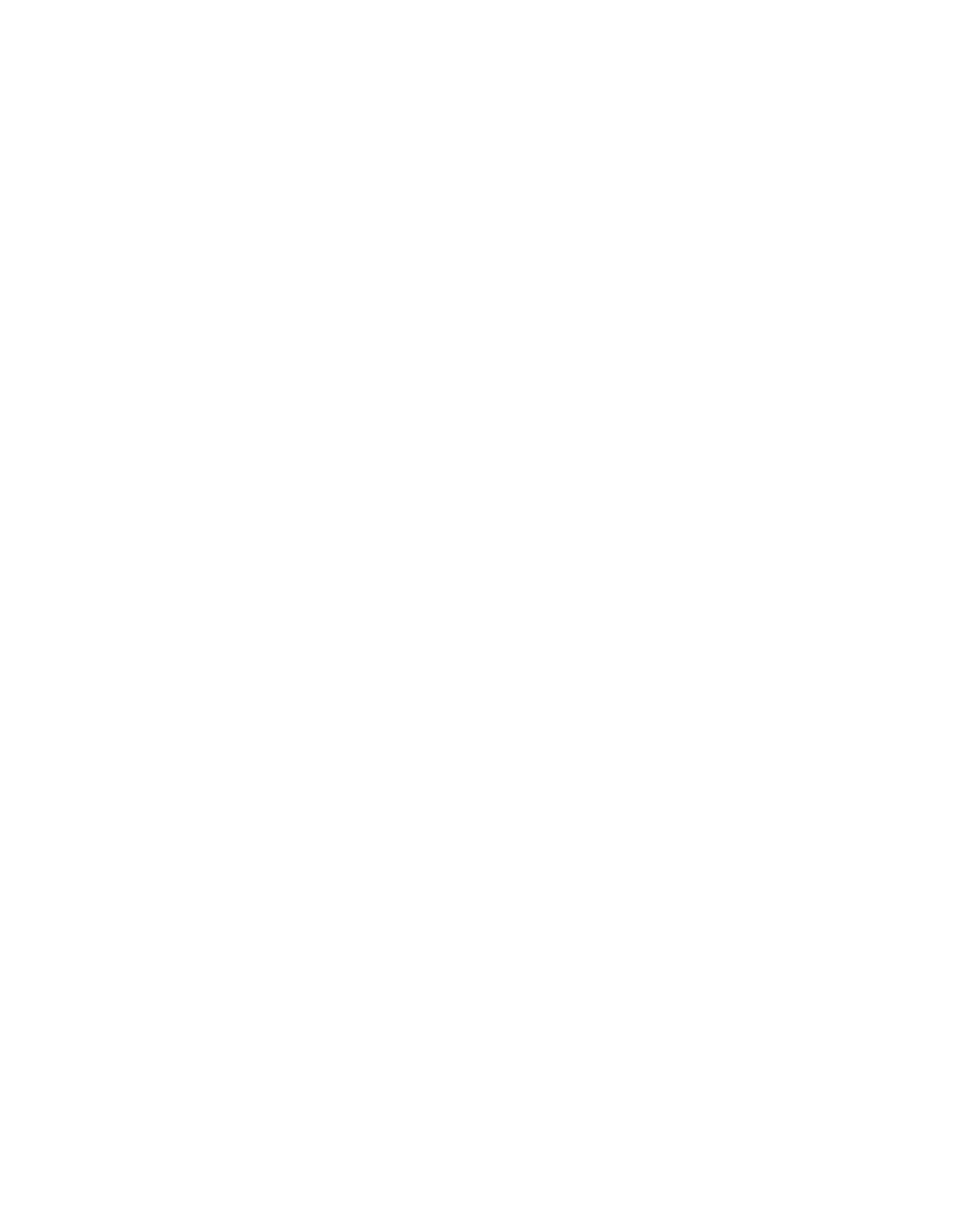# Project SEARCH

# *District of Columbia Case Study*  **Executive Summary**

# **The DC Public Charter Schools Cooperative**

Eileen M. Ahearn, Ph.D. National Association of State Directors of Special Education

# *District of Columbia Case Study Methodology*

The District of Columbia (DC) was added to the Project SEARCH case studies to track the development of a unique strategy being pursued by charter schools to assist them in meeting the requirements of special education—the DC Public Charter Schools Cooperative. In many ways, charter schools are a new option in the governance structure of American public schools. They resemble small school districts, and there is a growing trend among charter operators to find ways to join with other charter schools for mutual assistance in providing special services. The first example of a formal organization of this type among charter schools was established in DC in 1999. Data for the DC case study were mainly acquired through a participant observer approach. The researcher attended all of the formal and informal meetings and events at which the DC Public Charter Schools Cooperative was planned, established, and developed from December 1998 when the entity was first proposed, through June 2000, the end of the first school year of its operation. In addition, documents concerning charter schools in DC were reviewed, and interviews were held with individuals involved in the charter movement in the city. Additional codes were developed specifically for the analysis of data in this case study since it deviated from the approach used for the other seven cases in the research project.

# *DC Case Study Findings Related to Special Education in Charter Schools*

Despite the fact that the DC case study differs from the others in Project SEARCH, a considerable amount of data related to the key areas used in the case study analysis rubrics were gathered. To further enhance understanding of the Cooperative, an overview of special education in DC charter schools is provided. This background

<sup>1</sup> This document is the report of one component of a research study funded by the U. S. Department of Education, Office of Special Education (Grant #H324C980032-99). The study, called Project SEARCH, examines policy and practice related to special education in charter schools in seven states and the District of Columbia. This report and all other documents pertaining to this study are available online at: www.nasdse.org/project\_search.htm.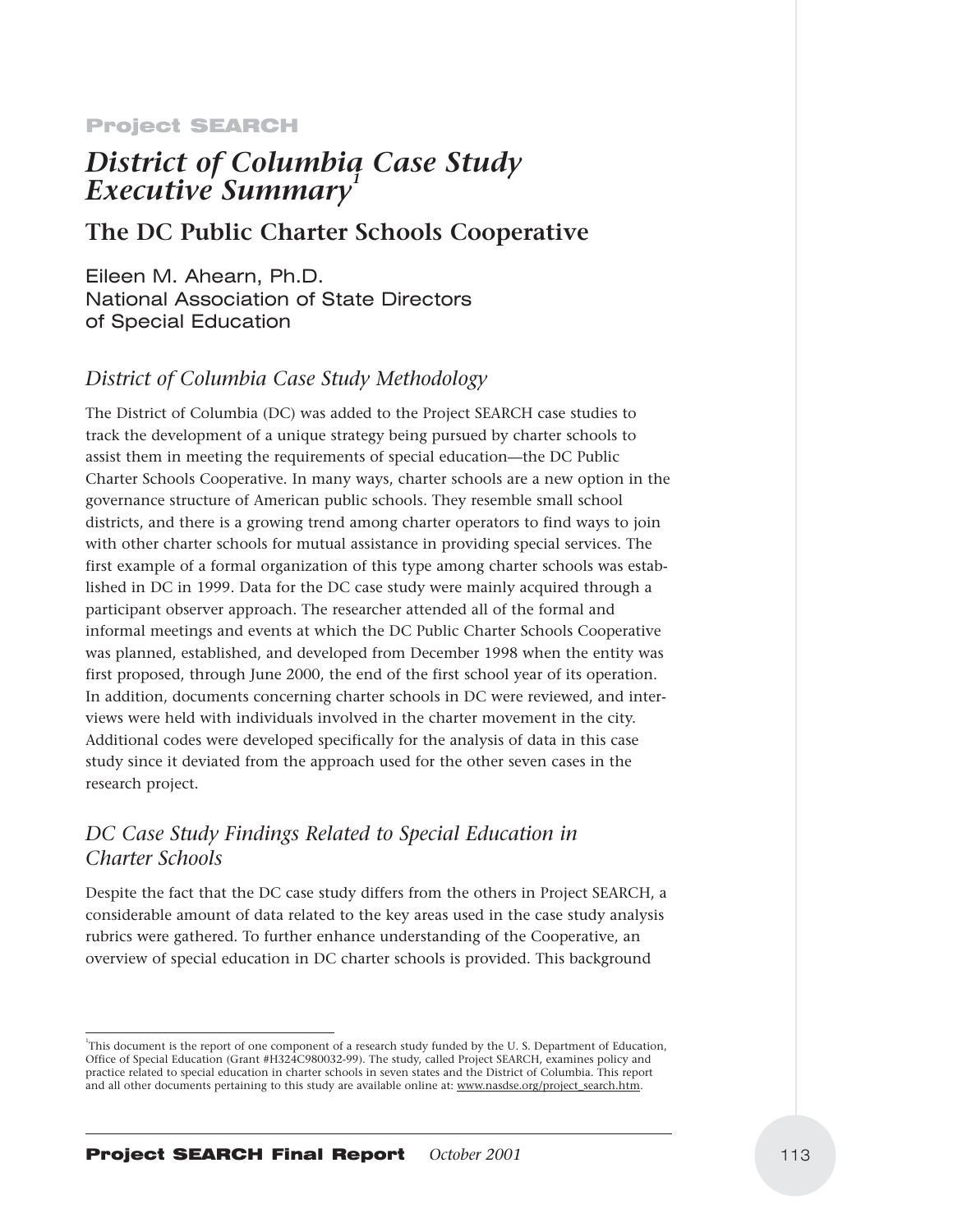description is organized, to the extent possible, according to the Project SEARCH framework. A full review of the adoption of charter schools in DC is included in the study by Henig, Moser, Holyoke, and Lacireno-Paquet (1999).

# **I. STATE CHARTER LAWS AND REGULATIONS**

- In a number of ways, DC is a unique entity with important ramifications for charter schools. First, DC is a unitary school system exercising the functions of both a state education agency (SEA) and a school district or local education agency (LEA). Confusion can easily result from the division of responsibility that IDEA requires when the same entity fulfills both roles. Also, the matter of laws and regulations is more complex for DC than other states because of the direct and indirect involvement of the U. S. Congress in the local DC government.
- The DC charter school law allows a new charter school to be established for a period of 15 years, and an existing public school or a private or independent school may also be converted into a charter school. There are two operating chartering authorities—the elected Board of Education of DC, and the seven-member Public Charter School Board appointed by the Mayor of DC in consultation with the DC Council from a list of candidates approved by the Secretary of Education.
- From the perspective of special education, the DC law contains a unique provision that defines the relationship between the charter school and the District of Columbia Public School System (DCPS), and significantly affects the way special education is implemented in charter schools. Specifically, each public charter school decides at the time of its application to be treated as a local educational agency or a District of Columbia public school for purposes of special education, and the chartering authority has no authority to approve or disapprove that decision.

# **II. CHARTER SCHOOL APPLICATIONS AND CONTRACTS**

The two chartering entities in DC have different application forms for approval to open a charter school. The Public Charter School Board requires that applicants describe how they will identify the needs of students with disabilities, how students will be evaluated, who will make decisions about special education services, and who is responsible for delivering special education and related services, and they must indicate "Arrangements for Meeting District and Federal Requirements" including Part B of IDEA and Section 504. The Board of Education requires only that applicants "describe how your school will accommodate special education students."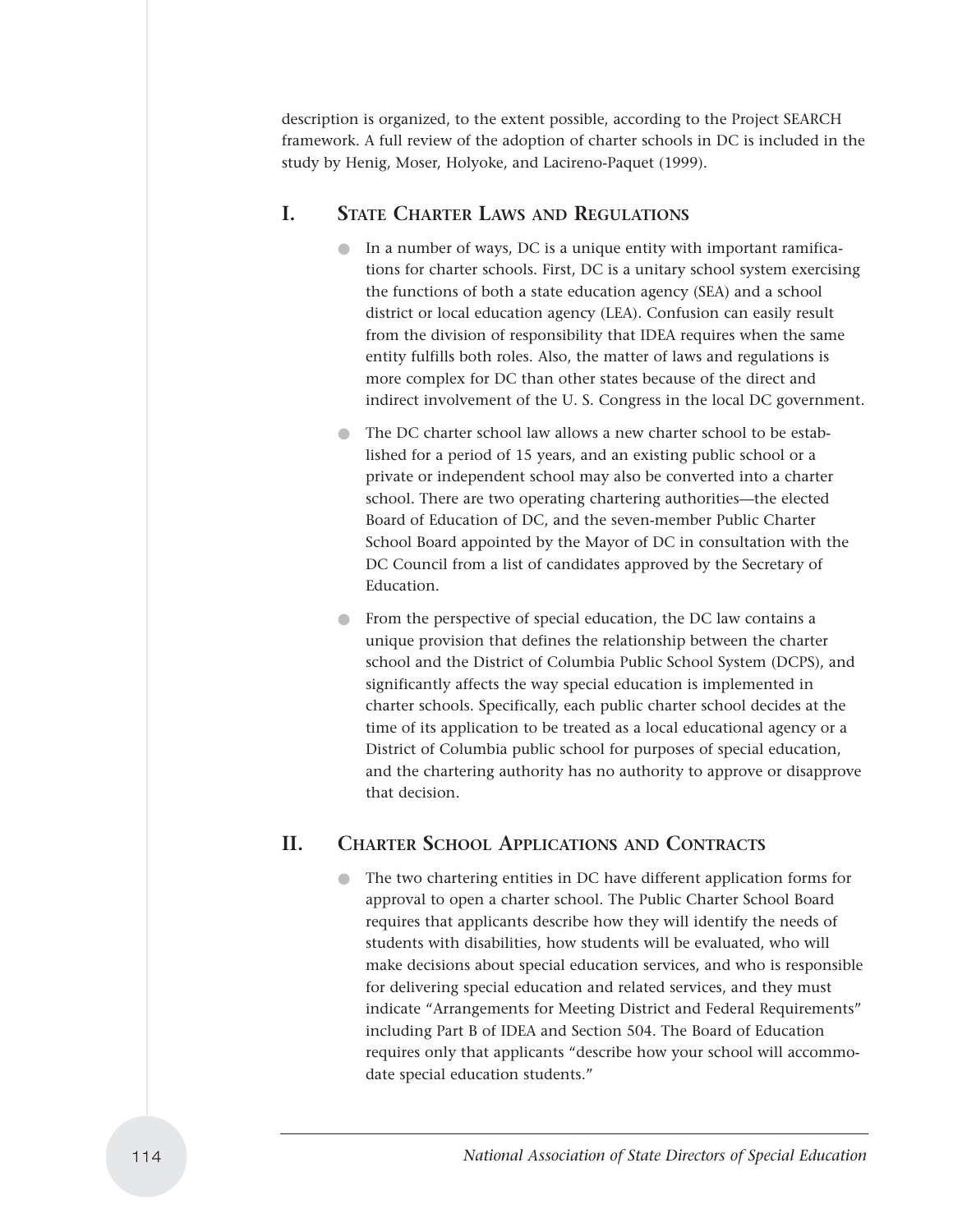# **III. FACILITIES AND ACCOMMODATIONS**

Many of the charter school operators in DC complain that obtaining adequate facilities is often difficult. However, in DC as in the other states included in Project SEARCH, there have been no significant issues raised about facilities in relation to special education.

# **IV. GOVERNANCE STRUCTURE AND RELATIONSHIPS BETWEEN DISTRICTS AND CHARTERS**

- The provision in the charter school law that allows each charter to select its relationship with the DCPS for purposes of special education complicates matters related to governance structure. The decision to be an LEA charter or a non-LEA charter for purposes of special education must be made as a component of the original charter application. For all other purposes, DC charter schools operate independently from the DCPS.
- The nature of the relationship between charters and DCPS has been evolving since the law was passed allowing the addition of charters to the public school structure, and this is especially true of aspects related to special education. General guidance pertaining to special education operations for LEA and non-LEA charters is contained in a memorandum that will be formalized within a planned policy manual for the system.

# **V. CHARTER SCHOOL FINANCE**

Funding for all charter schools is a separate line item in the DC Budget, and the allocation of funds is made on the same basis as for all students of the DCPS. Supplements for special education are added to the allocations for all charter school students on the same basis regardless of the status of the school as an LEA or a non-LEA for purposes of special education.

# **VI. EDUCATIONAL SERVICE DELIVERY**

For purposes of this case study, no attempt was made to analyze the process of special education service delivery in charter schools in general. However, some aspects of special education service delivery are discussed in connection with the role of the DC Cooperative later in this report.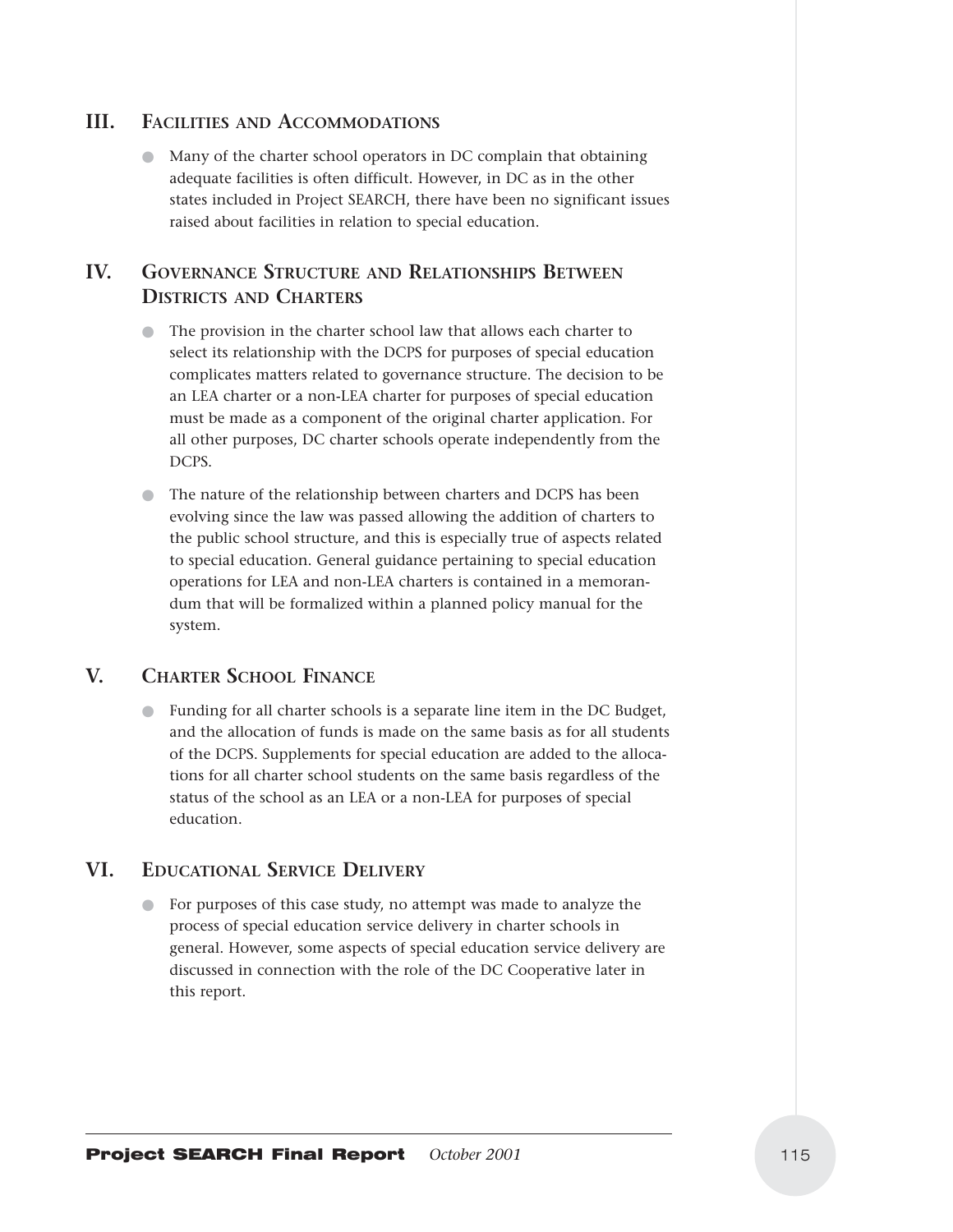# **VII. DATA COLLECTION AND ACCOUNTABILITY**

- Although the chartering authorities are required to exercise oversight of the schools they charter, no mention is made in the law of their specific role in monitoring the provision of special education in their charter schools.
- Each of the two chartering authorities in DC has developed an accountability process for the schools it charters. The procedures include periodic visits to the schools by teams of individuals chosen by the authority. Each chartering authority also requires an annual report, and the law prescribes an independent audit to be arranged by the Board of Education.

# **VIII. STAFFING**

● For purposes of this case study, no attempt was made to analyze the process of special education staffing in charter schools in general.

# **IX. TECHNICAL ASSISTANCE**

- As Project SEARCH has found in other states, there has been only limited technical assistance provided for DC charter schools relative to special education. No formal program of assistance has been developed by the DCPS to address the special education needs of new or operating charter schools.
- The DC Public Charter Schools Resource Center does provide a significant amount of technical assistance for charters on a wide variety of topics including special education. Its director was instrumental in the founding of the Cooperative, and she continues to play a very supportive role in all Cooperative activities. As described later in this report, providing technical assistance for member charter schools is a major role of the Cooperative.

# **X. TRANSPORTATION**

Any special education transportation services for a charter school student prescribed in the IEP are provided by the DCPS. In DC, as in the other states included in Project SEARCH, there have been no specific issues raised about the provision of transportation for students with disabilities.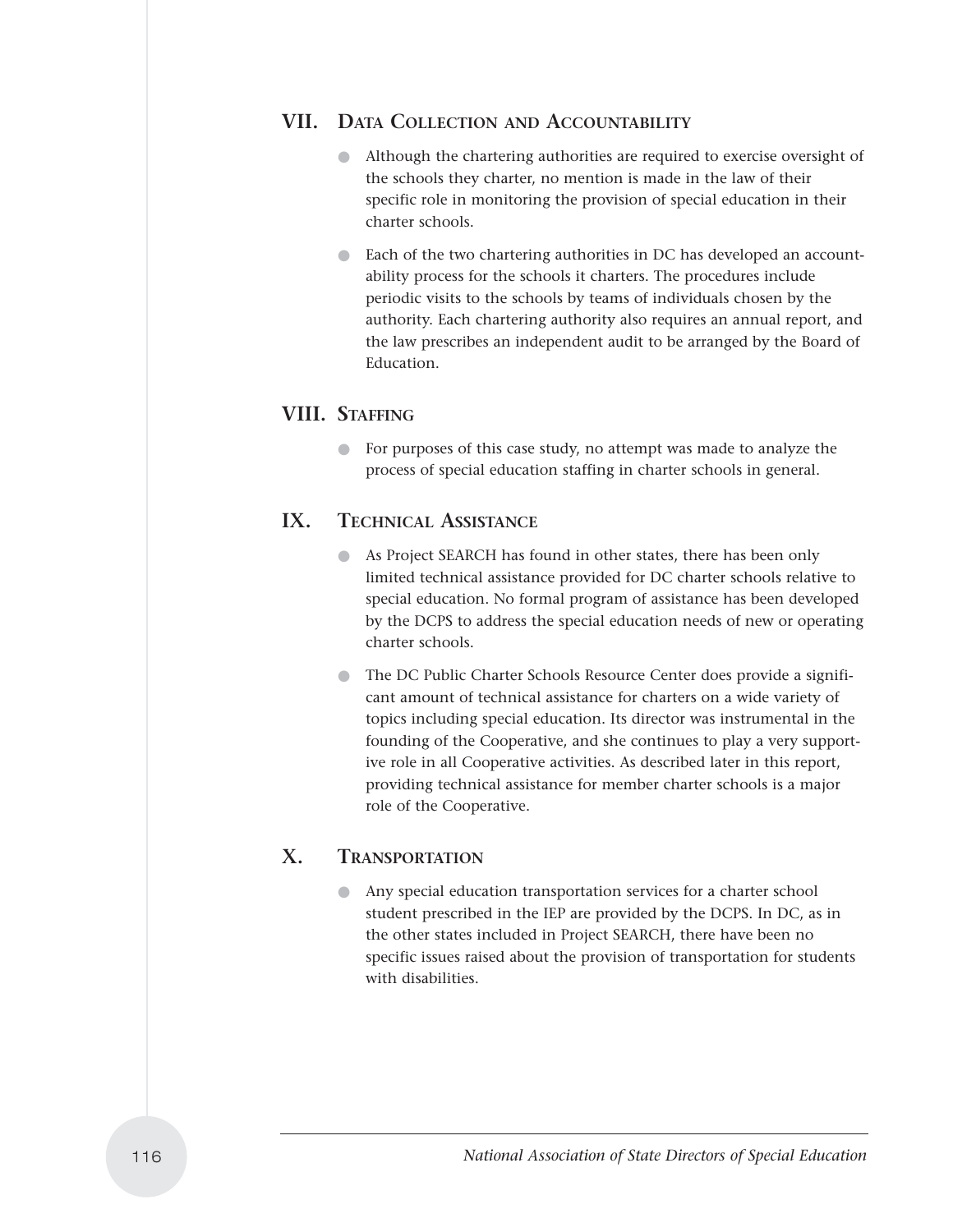# **XI. ADHERENCE TO PHILOSOPHY AND MISSION**

It was beyond the scope of this case study to analyze the relationship between individual charter schools' philosophy/mission and special education in the DC charter schools.

# **Design and Implementation of the DC Public Charter Schools Cooperative**

# **OVERVIEW OF EDUCATIONAL SERVICES AGENCIES**

- The DC Cooperative is an example of an intermediate level of organization that has existed in many forms in the American public education system. A variety of terms have been used to identify the organized effort of two or more school districts to join together to provide more efficient and cost effective services. The most widely used generic term for such interdistrict organizations is educational service agencies or ESAs. The following is a very brief review of this type of organization. Additional resources are listed in the references at the end of this document.
- Informal partnering between neighboring schools and districts has always been a part of American education, but the first formal statewide ESA system was the Bureau of Cooperative Educational Services (BOCES) established by a New York law in 1948 (Davis, 1976, p. 3-10). Today, there are 38 BOCES in New York providing a wide variety of services to districts that choose to join and that cooperate in making decisions on the activity patterns that the agency will provide for their schools. That acronym is also used in Colorado and Wyoming where a similar network was established in 1965 and 1970 respectively (Stephens & Christiansen, 1995).
- Types of ESAs include special school districts, a regional branch of the state agency, and voluntary cooperatives usually formed under permissive legislation for single or multi-purpose services. The cooperative type includes structures with a variety of attributes. They differ in legal status from relatively informal to formal incorporated entities, and in other areas such as size, functions, type of programs and services, administration, relationship to other components of the educational system, and funding sources.
- It is difficult to determine exactly how many ESAs there are in the country at this time because of the informal nature of many of them. The services provided by ESAs also differ greatly from state to state and by type of organization. Obviously, voluntary type ESAs vary more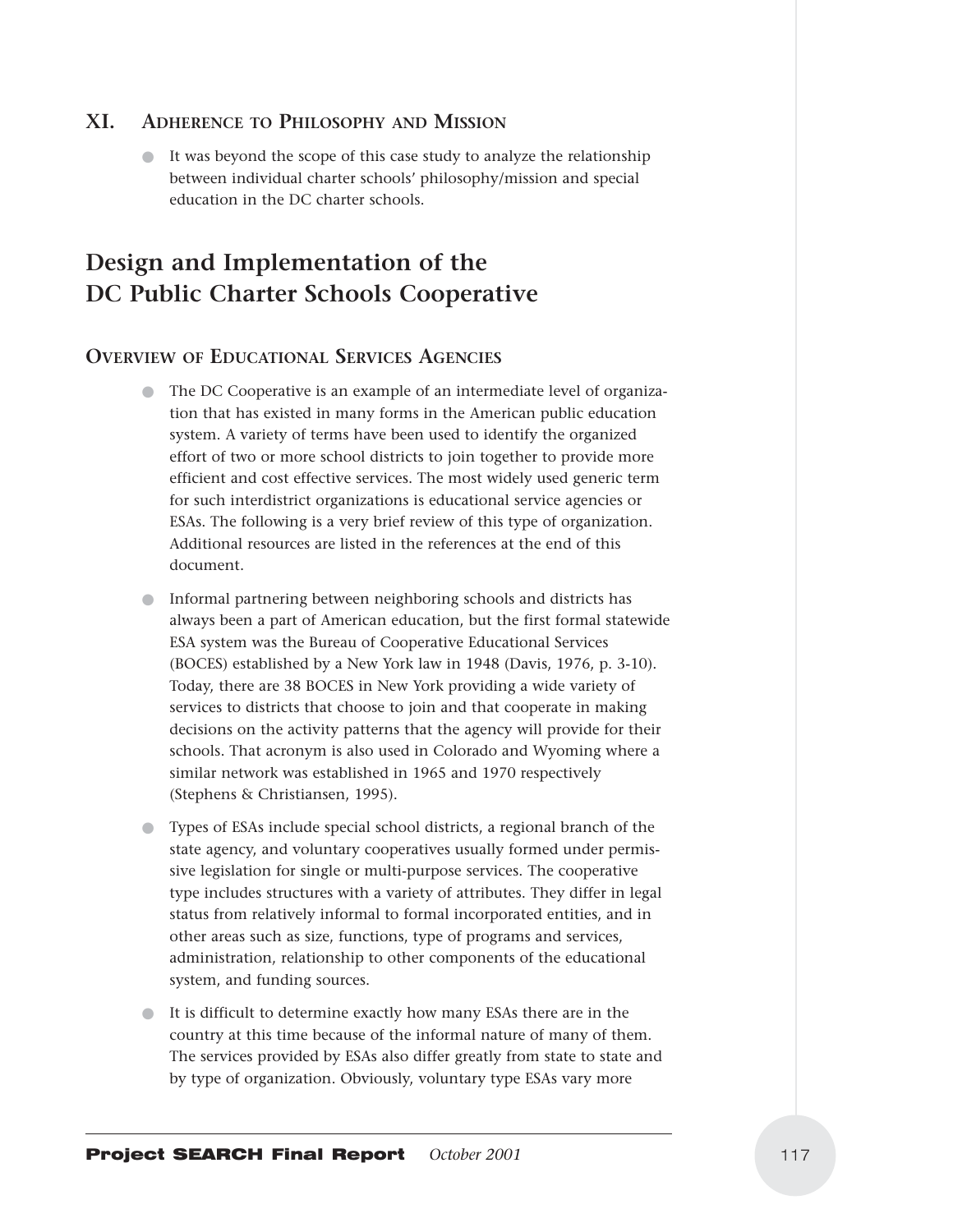widely because they are started and controlled by their membership without mandated functions. They usually have a written agreement specifying the design and function of the organization, and most are governed by a board of directors representing the member districts.

● The majority of ESAs are supported through a membership charge and/or fees collected for specific services provided to members and sometimes to non-members. A major motivation of founders of cooperative ventures such as ESAs is the achievement of cost savings that would not be available if each member established the cooperative's services on its own.

# **THE DC COOPERATIVE**

The development of the DC Public Charter School Cooperative is presented in two main parts. First, to provide a synopsis of the development of this organization, a chronology covers the highlights of the period from late 1998 to June 2000 during which the Cooperative was designed and implemented. Then, a brief analysis of various aspects of the organization is presented to provide insights into the process, the role, and the challenges involved in the establishment of this entity.

# **CHRONOLOGY**

#### Exploratory Phase

- 11/98 Proposal to form a collaborative among DC Public Charter Schools Soon after it was established in 1997, the Public Charter Schools Resource Center began receiving numerous inquiries concerning special education from the new charter schools and those interested in applying for a charter. In response to this growing need, a private contractor, Richard Wenning of Wenning Associates, made a proposal to the Resource Center in November 1998 to explore the feasibility of developing a special education collaborative.
- 12/10/98 Initial discussion at the Resource Center about forming a cooperative - A contract was signed between the Resource Center and Wenning Associates to explore the feasibility of developing the proposed type of organization starting in December 1998 with the goal of making a recommendation by May 1999.
- 1/14/99 Exploratory Meeting Support was expressed by the school representatives for the project and it was agreed that the first step would be an examination of the structure and operation of ESAs in other states to determine options for DC.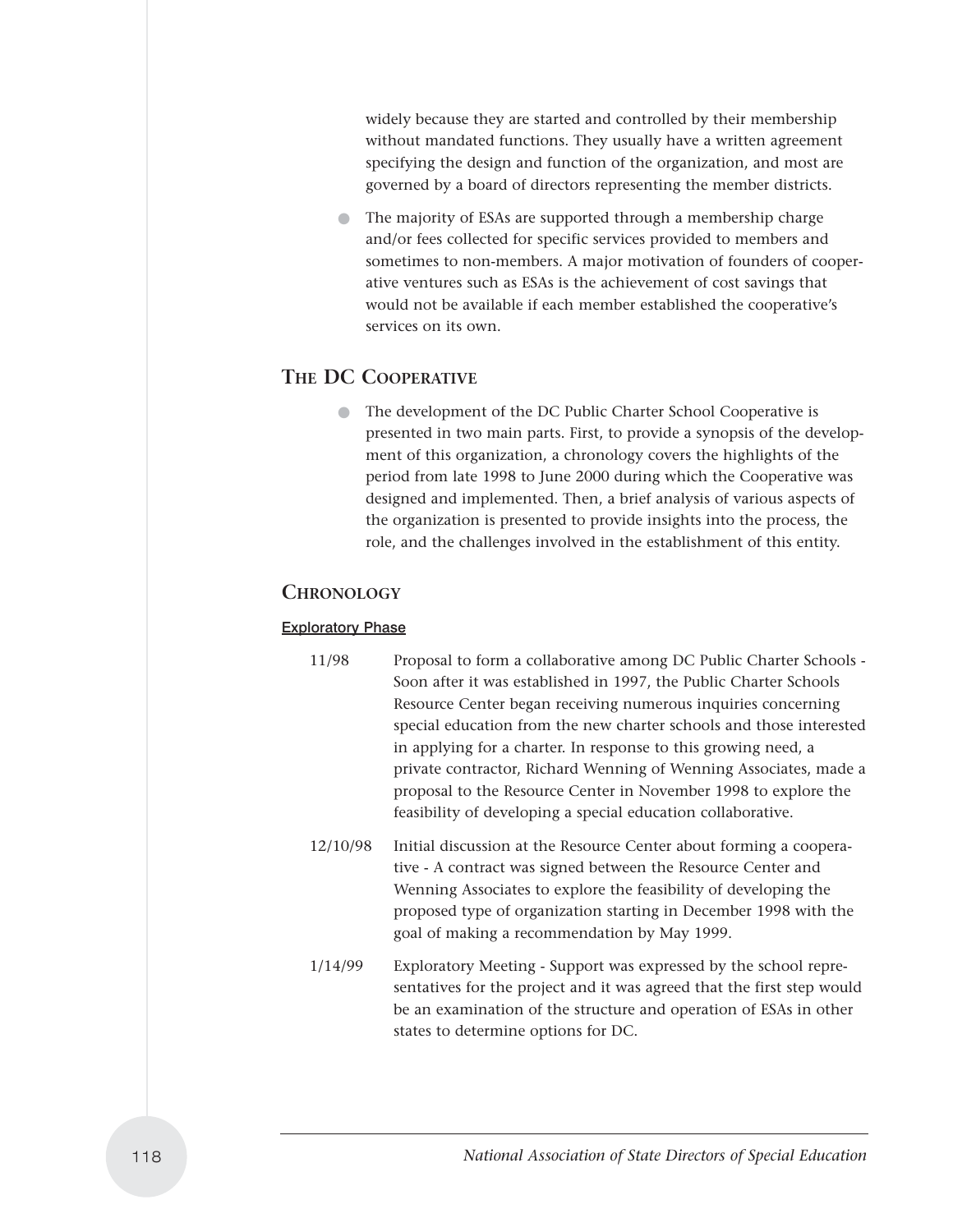- 2/18/99 Meeting at Options Public Charter School to discuss collaboration models.
- 4/13/99 Meeting Data presented included an overview of the 15 initial member schools and their students, and a draft structure for a Cooperative to be implemented under a contract with Wenning Associates. Written commitments to the Cooperative signed by schools.

#### Implementation Phase

| 5/6/99  | Meeting - Initial Cooperative formation decisions including a<br>Governance Committee and a grant proposal for federal start-up<br>funds; plans for a provider fair. |
|---------|----------------------------------------------------------------------------------------------------------------------------------------------------------------------|
| 5/21/99 | Governance Subcommittee Meeting - Recommendations to<br>Cooperative Board for initial structure.                                                                     |
| 5/31/99 | Wenning Proposal for Cooperative Implementation Contract.                                                                                                            |
| 6/8/99  | Board of Directors Meeting - Presentation of Governance<br>Committee recommendations on contract proposal and member-<br>ship fee.                                   |

6/23/99 Board of Directors Meeting - Discussion and adoption of revised contract proposal.

#### **Operational Phase**

| 7/26/99  | Begin Cooperative implementation contract with Wenning<br>Associates.                                                                                                                                                                                 |
|----------|-------------------------------------------------------------------------------------------------------------------------------------------------------------------------------------------------------------------------------------------------------|
| 9/9/99   | Board of Directors Meeting - Presentations by representatives of<br>nine private provider organizations; initial discussion of criteria for<br>choosing providers for member schools and importance of docu-<br>mentation.                            |
| 9/10/99  | Meeting at DCPS with Anne Gay, Assistant Superintendent for<br>Special Education and special education staff members to brief<br>them on the new Cooperative.                                                                                         |
| 9/28/99  | Board of Directors Meeting - Distribution of a basic member service<br>item, "Special Education Start-Up System," containing laws, regula-<br>tions and other documents. Discussion of Cooperative draft<br>processes for contracting with providers. |
| 10/26/99 | Board of Directors Meeting - Discussion of proposed incorporation,<br>review of service referral process, and recruitment of Executive<br>Director.                                                                                                   |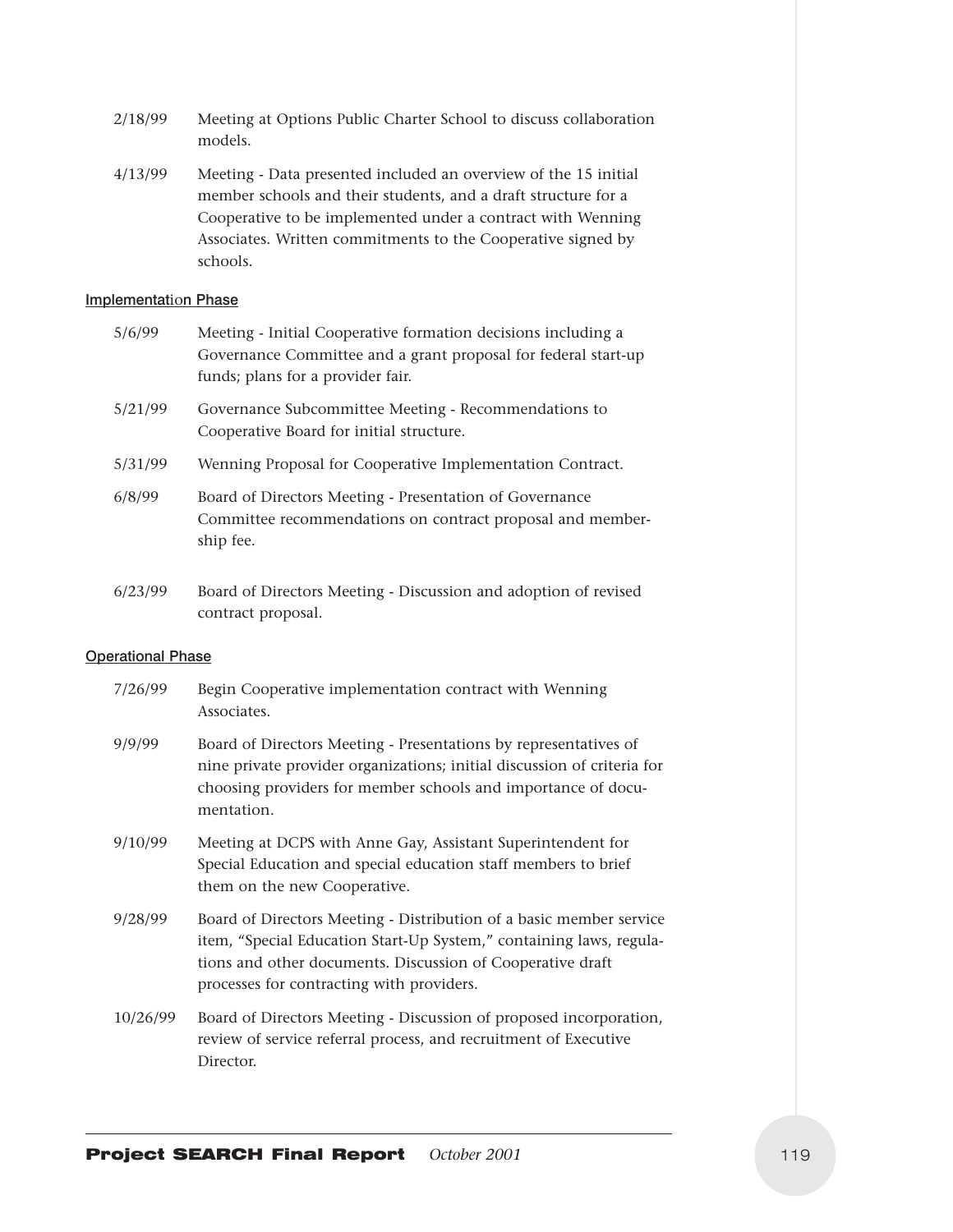- 11/29/99 Board of Directors Meeting Review of Articles of Incorporation and adoption of Bylaws by the 13 member schools. 12/16/99 Application sent to the Annie E. Casey Foundation for funding for Cooperative. 1/10/00 Choice Strategies Group (CSG) submits a staffing proposal to the Cooperative for 2000. 2/7/00 Executive Committee meeting to discuss CSG proposal. Proposal to Casey Foundation approved. 2/9/00 Special meeting with DC state Medicaid office concerning creating a system for Medicaid reimbursement of special education services in member schools through the Cooperative. 2/23/00 Executive Committee meets to sign CSG proposal for continued services. 3/14/00 Board of Directors Meeting - Review of Cooperative development through draft of an annual report; options for use of Casey funds for direct service to students; discussion of joint Medicaid project and other joint activities with Educational Support Systems, a contractor serving DC charter schools. 4/13/00 Board of Directors Meeting - Set Board meeting dates for a year; review of draft self-assessment tool for charter school special education programs. 4/25/00 New member enrollment meeting at Resource Center. 5/11/00 Board of Directors Meeting - Decision to use Casey funds for student evaluations; set membership fee for 2000-01; creation of
- 6/15/00 Board of Directors Meeting Additional funding from Casey foundation; acceptance of 6 new Cooperative members for 2000-01; membership fee set at \$1,300 for 2000-01; adoption of procedures for student evaluations under Casey grant in all member schools.

Data Information System for Cooperative member schools.

# **BRIEF ANALYSIS**

#### Formation

The literature on successful ESAs strongly supports the need for effective leadership combined with strong feelings of mutual ownership of the collaborative effort on the part of members of interdistrict cooperatives. Adherence to this basic premise was part of the formation activities of the DC Cooperative as evidenced in their announcement: "The D.C. Public Charter School Resource Center will sponsor the development of a special education collaborative, driven by schools,…." The Executive Director maintained this commitment to member ownership of the organization and skillfully supported group activities to enhance it.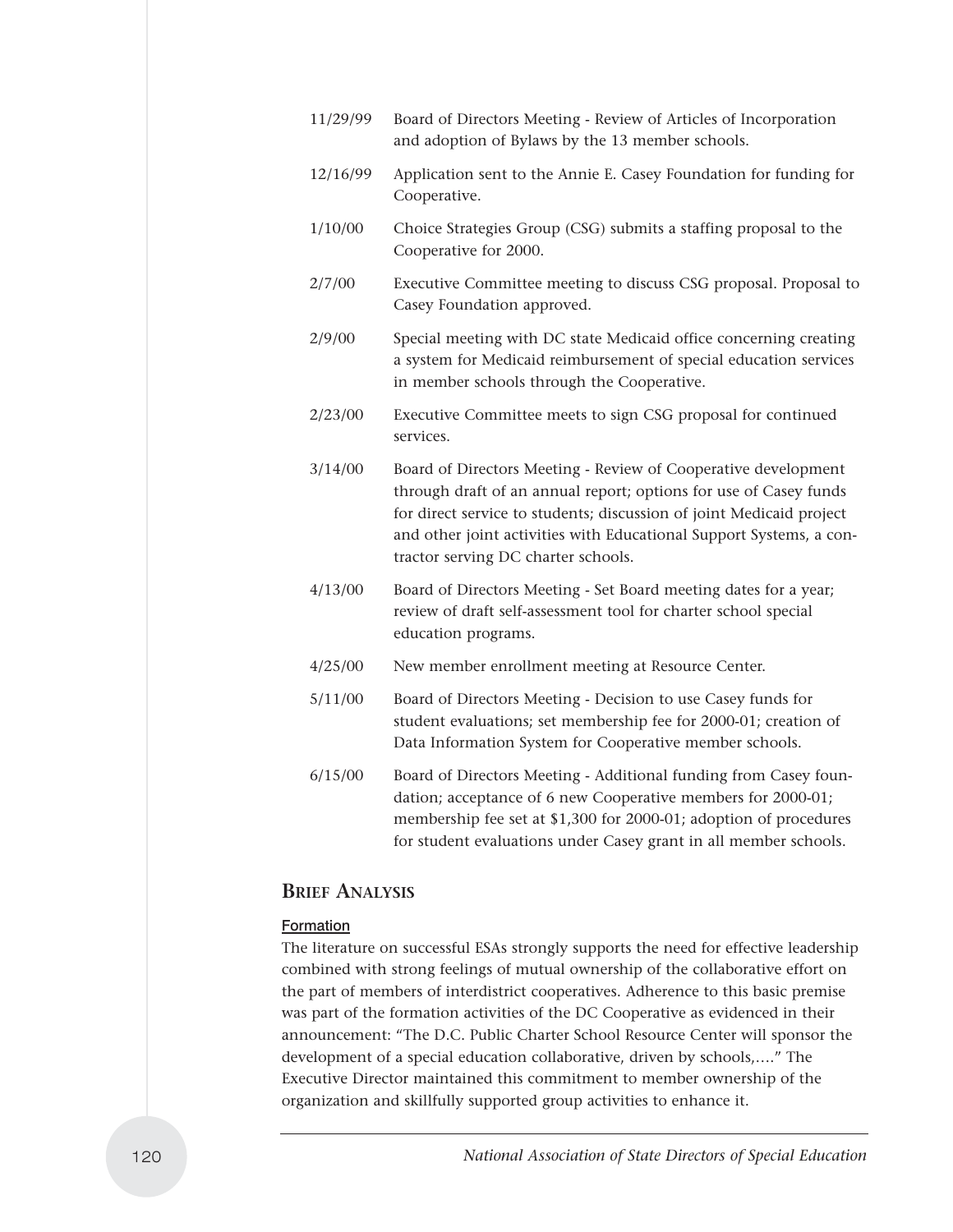#### Funding

Another critical issue at the level of an organization's formation is the availability of basic resources. The Cooperative was fortunate to have the backing of the Resource Center to provide an initial financial foundation and to assist in the pursuit of additional funds. Other logistical needs such as a focal location, meeting space, and fiscal management were also met through the initial location of the Cooperative at the Resource Center.

The U. S. Department of Education approved a federally funded start-up grant for the Cooperative of \$130,000 for the first year of operation. It freed members to concentrate on developing the organization and meeting their students' special education needs.

The members of the Cooperative formed the Board of the organization and set up a policy on membership fees that would supplement whatever funds could be raised from other sources. The criterion used to determine the amount of the fee was that the fee be large enough to represent a meaningful commitment, but not so large that it would become an unreasonable burden to any member. The fee, although it would be kept as low as possible, was seen as an important indicator of commitment among members.

Additional funds to support the organization and to provide some special education services were received from the Annie E. Casey Foundation. The process of setting equitable policies for the use of direct student service funds provided another opportunity for increasing organizational cohesiveness.

#### **Structure**

According to experts in the field (Helge, 1984), the factor most likely to facilitate success in collaborative organizations is a clear, effectively planned and maintained governing structure. Early decisions by core members of the Cooperative addressed this need through the formation of a Governance Committee that made recommendations to the Board as a whole on the governance structure and ongoing procedures for the organization.

Establishment of the Cooperative as a legal entity met another structural need for the new Cooperative. Through the Resource Center, pro bono legal services were arranged, and the necessary documentation was prepared and processed. One of the first actions taken under the new bylaws was design of a process for accepting new members into the Cooperative.

#### Role

A critical early organizing task of members was agreeing on the exact role for their new organization from among many types of services that ESAs provide. Throughout its formation and early period of operation, the Cooperative has solidified its formal role as composed of three major elements: (a) brokering services, (b) facilitating communication and relationships among members and with other groups in the community, and (c) providing information to and about member schools and the Cooperative as an organization. For example, the first decision was the development of a notebook to contain a compilation of forms, explanations of laws and policies, and other special education related materials that has since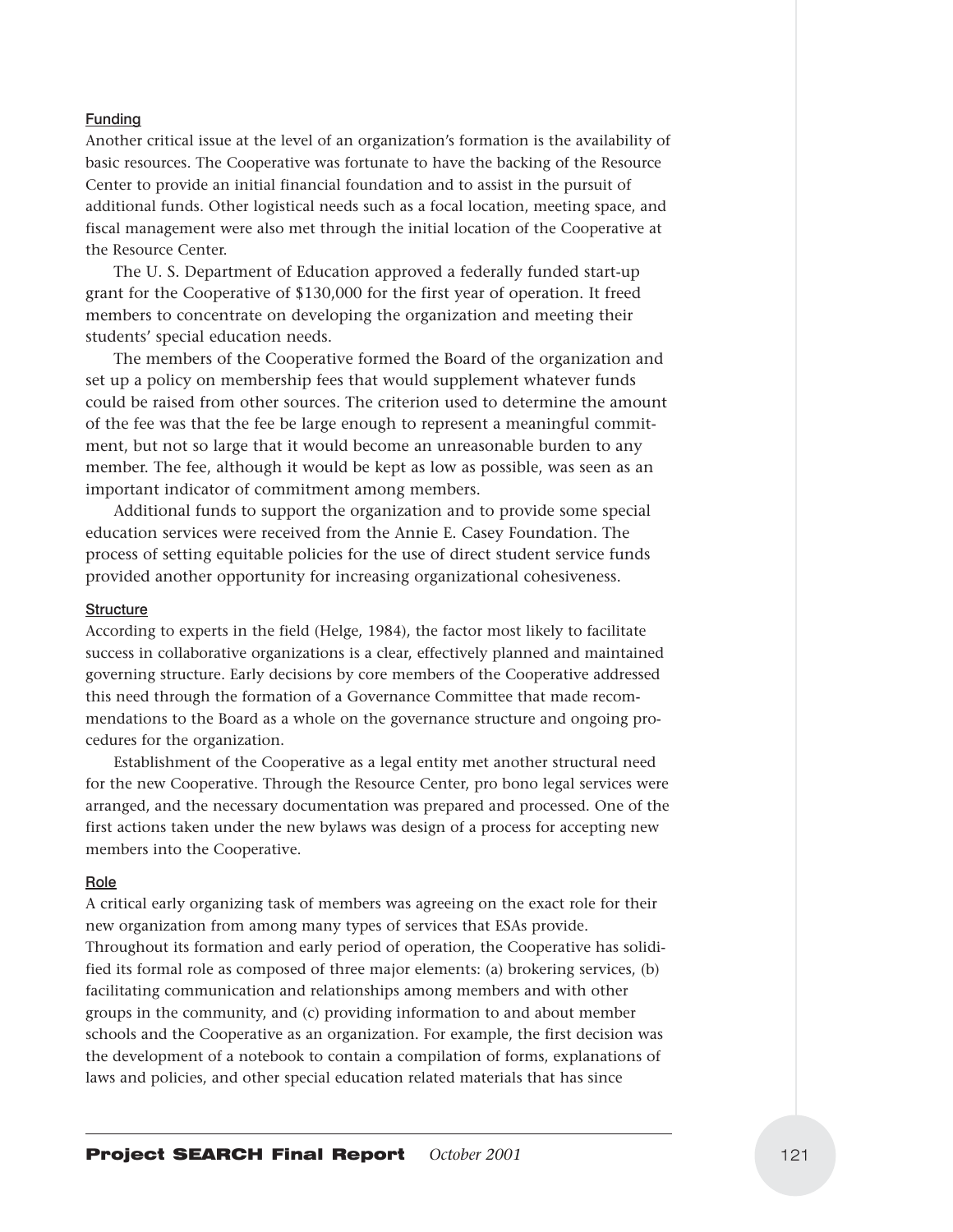become a permanent basic benefit provided to all members by the Cooperative.

Another early action involved taking advantage of the Cooperative as a single contracting entity in order to realize reduced costs for contracted services for students with disabilities such as speech therapy and evaluations. Joint work with private providers helped members to realize cost savings and more control over special education service delivery for their students.

A critical role that the Cooperative fulfills for members in many ways is that of a special education administrator. Most charter schools are too small to afford to hire an administrator to provide this service, and member schools of the Cooperative rely on the Executive Director to meet some aspects of this role and provide information and support to fill the gaps in their knowledge of special education processes.

The Cooperative has taken steps to involve itself in activities with other groups in the DC school community as well. The Executive Director entered into a joint activity with a consultant to develop a self-assessment tool that charter schools could use to appraise their own special education programs. She has also begun work on a project to obtain Medicaid reimbursements for special education services delivered to students with disabilities in charter schools. Additional plans have also been discussed to expand the role of the Cooperative in areas such as combined data management, training programs, and coordination of services among member charter schools.

# **EMERGING ISSUES RELATED TO THE DC PUBLIC CHARTER SCHOOLS COOPERATIVE**

- A number of challenges face the organization if it is to remain a viable component of member special education programs. Some of the organization's needs are:
	- Achieving long term stability through the accumulation of adequate funding sources;
	- Maintaining cohesion among members so they perceive the Cooperative as a source of professional support for themselves as well as a service component for their special education programs; and
	- Enhancing strong ownership of the Cooperative by its members.
- First year decisions have resulted in an emphasis on the Cooperative as mainly a source of indirect services that members can use to meet their special education needs with some movement toward joint provision of direct services for students. It remains to be seen whether the structure will continue to satisfy member goals for the organization.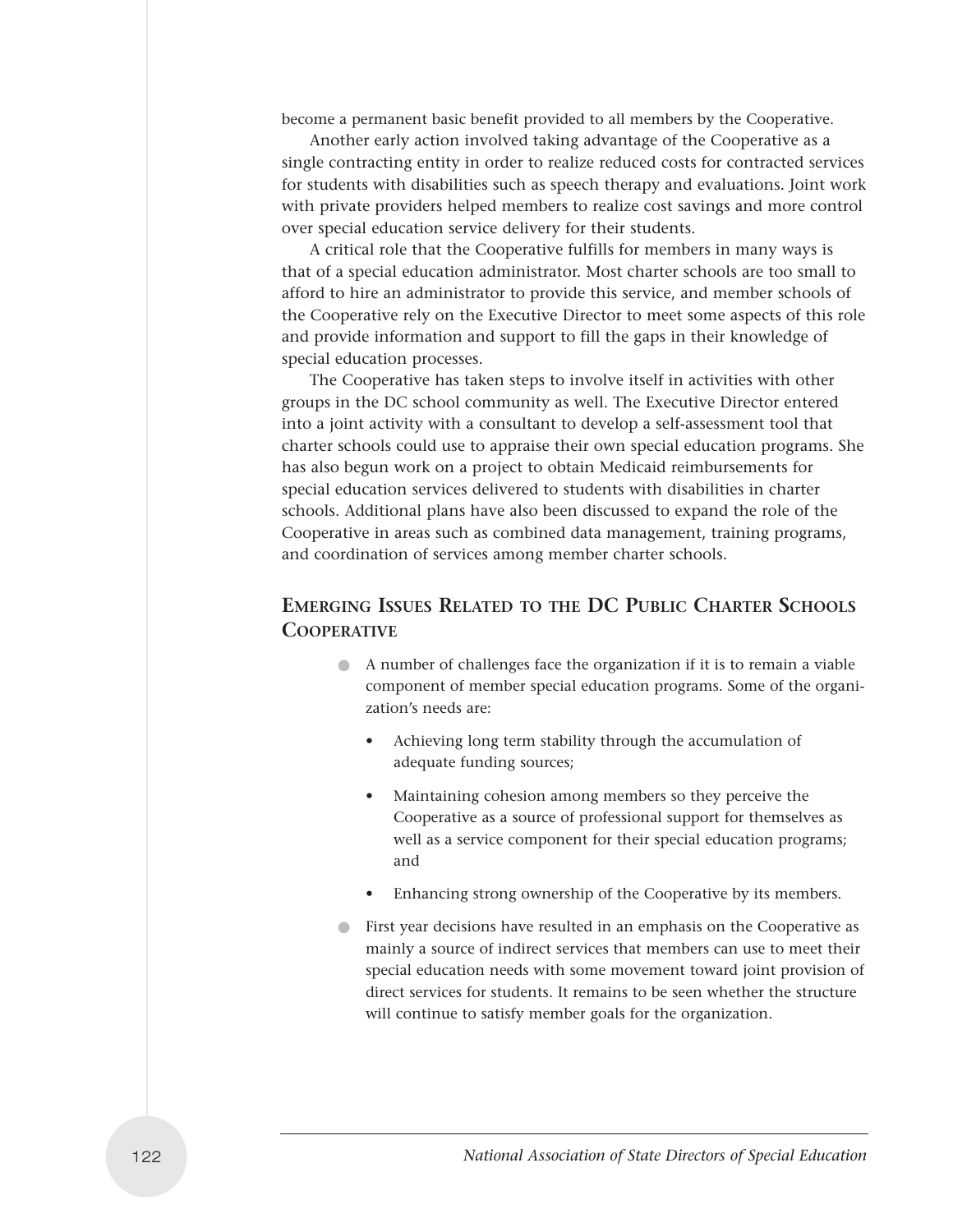# *References*

Ahearn, E. M. (1992). *Analysis of state compliance monitoring practices.* Alexandria, VA: National Association of State Directors of Special Education.

Ahearn, E. M. (1995). *The Maryland mid-shore special education consortium: A study of interdistrict collaboration for special education.* Alexandria, VA: National Association of State Directors of Special Education.

Berman, P., Nelson, B., & Seppanen, P. (1997). *A study of charter schools: First year report 1997.* Washington, DC: U. S. Department of Education, Office of Educational Research and Improvement.

Davis, H. S. (1976). *Educational service centers in the U.S.A.* New Haven, CT: Connecticut Department of Education.

Fiore, T. A., & Cashman, E. R. (1998). *Review of charter school legislation provisions related to students with disabilities.* Washington, DC: U. S. Department of Education, Office of Educational Research and Improvement.

Fiore, T. A., Warren, S. H., & Cashman, E. R. (1999). *Charter schools and students with disabilities: Review of existing data.* Washington, DC: U. S. Department of Education, Office of Educational Research and Improvement.

Fletcher. R., & Cole, J.(1991). *Factors related to the successful operation of special education interdistrict cooperatives.* Nashville, TN: Rural Education Conference Proceedings. (ERIC Document Reproduction Service No. ED342568).

Helge, D. (1984). *Problems and strategies regarding regionalizing service delivery: Educational collaboratives in rural America.* Kentucky: Murray State University. (ERIC Document Reproduction Service No. ED242449).

Henig, J. R., Moser, M., Holyoke, T. T., & Lacireno-Paquet, N. (1999). *Making a choice, making a difference?: An evaluation of charter schools in the District of Columbia.* Washington, DC: The Center for Washington Area Studies at The George Washington University.

Stanley, M. C. (1995). Proving ESAs save dollars: A research design that works. *Perspectives*, 1(1),

13-22.

Stephens, E. R. (1975). *Regional educational service agencies.* Arlington, VA: Educational Research Service, Inc.

Stephens, E. R. (1977). *Regionalism: Past, present and future.* (AASA Executive Handbook Series #10). Arlington, VA: American Association of School Administrators.

Stephens, E. R. (1998). *Expanding the vision: New roles for educational service agencies in rural school district improvement.* Charleston, West Virginia: Appalachia Educational Laboratory.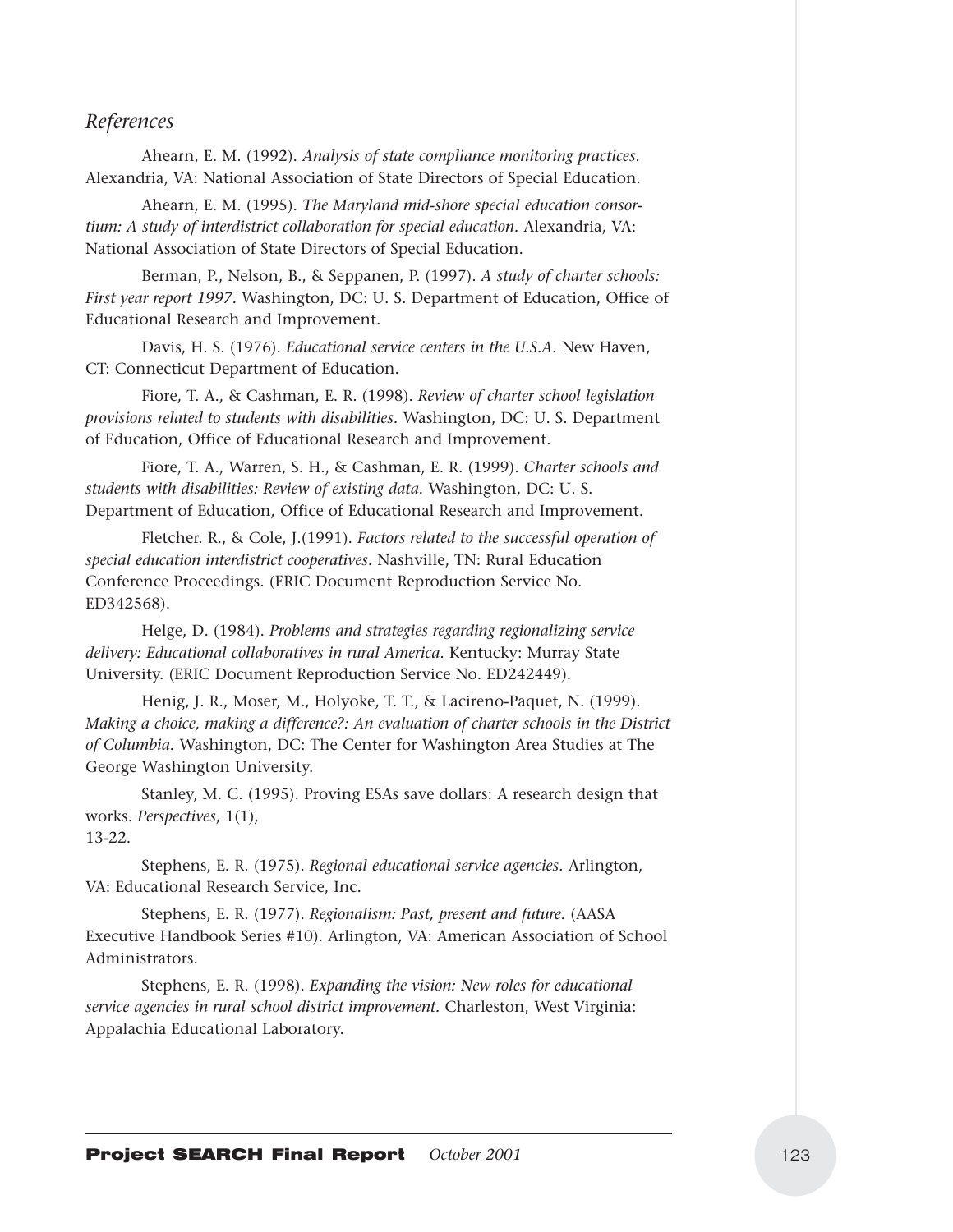Stephens, E. R., Bensimon, G. A., McAdoo, T. A., & Gividen, N. J. (1979). *Education service agencies: Status and trends.* (Report #1: National Institute of Education Grant #EO-G-72-4449). San Antonio, TX: Edgewood Independent School District.

Stephens, E. R., & Christiansen, (1995). Filling the vacuum: The beginnings of a national database on educational services agencies. *Perspectives*, 1(1), 1-12.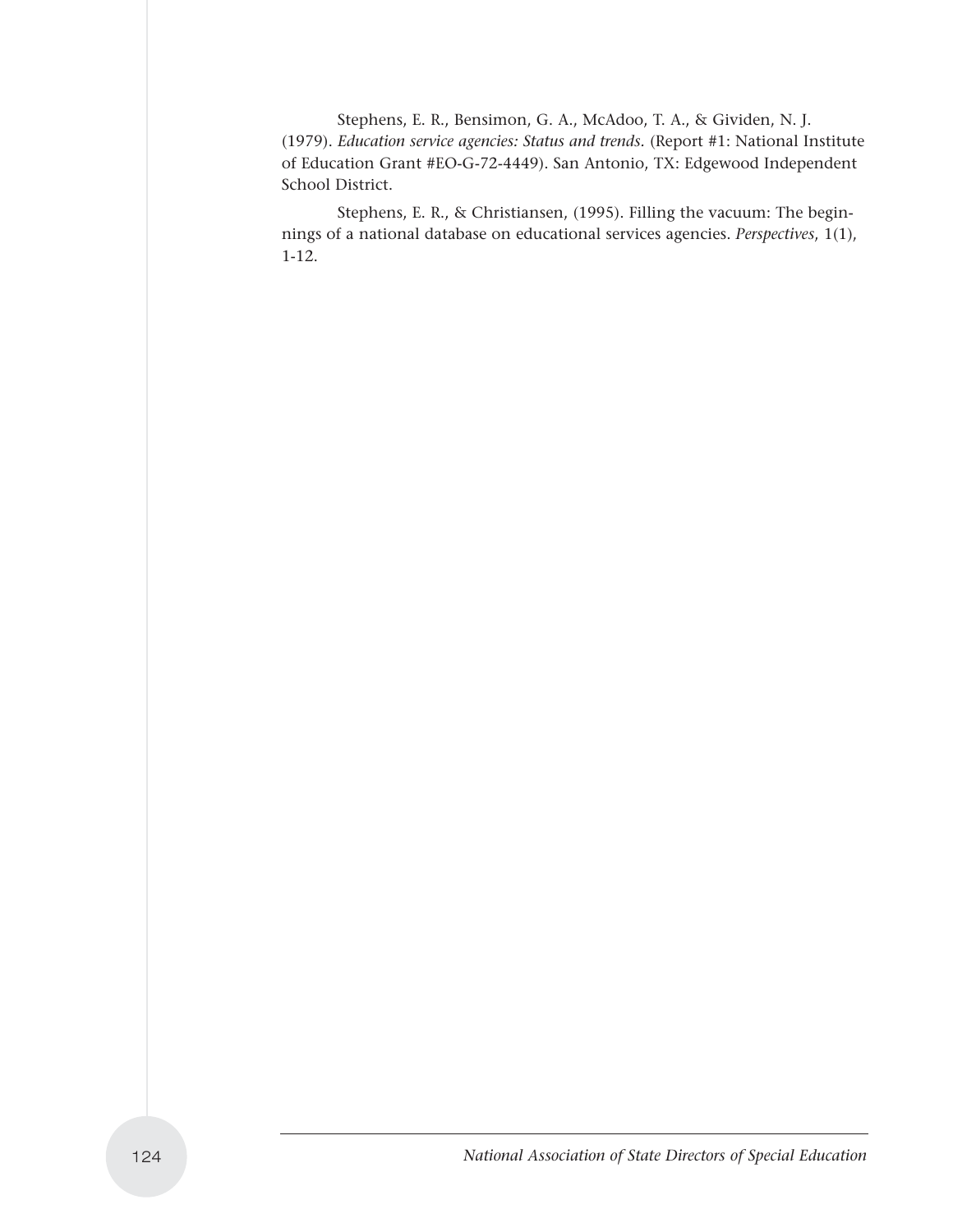### Project SEARCH

# *Florida Case Study Executive Summary*

Lauren Morando Rhim, Consultant University of Maryland

# *Florida Case Study Methodology*

Project SEARCH conducted eight in-depth case studies of special education policies and practices in charter schools between January 1999 and September 20000. States were chosen as study sites to represent certain points on a continuum in three areas: length of time charter schools have been operating, the size of the charter movement in the state, and the degree of autonomy granted charter schools from their local district (LEA) for purposes of special education. Florida represents (a) a second generation state because its first cohort of charter schools opened in 1996, (b) a "high" size state in terms of the number of charter schools (151 in 2000), and (c) a partial-link state because charter schools are part of a local district which remains ultimately responsible for assuring that all children with disabilities receive a free appropriate public education (FAPE).

Consistent with the procedures adopted for Project SEARCH, the data sources for the Florida case consisted of more than 40 primary and secondary documents, 23 individual interviews, two focus groups, and visits to nine charter schools. Purposeful sampling and chain sampling techniques were used to select the individual informants for the case and to select the counties and charter schools. The key informants were selected based upon their involvement with charter schools and special education and suggestions by other key informants.

# *Florida Case Study Findings Related to Special Education in Charter Schools*

The key areas that Project SEARCH investigated were: state charter laws and regulations, charter applications and contracts, facilities access and accommodations, governance structure, finance, educational service delivery, data collection and accountability, staffing, technical assistance, transportation, adherence to philosophy and mission, and emerging issues. The following is an executive summary of the Florida case study findings in these areas.

<sup>1</sup> This document is the report of one component of a research study funded by the U. S. Department of Education, Office of Special Education (Grant #H324C980032-99). The study, called Project SEARCH, examines policy and practice related to special education in charter schools in seven states and the District of Columbia. This report and all other documents pertaining to this study are available online at: www.nasdse.org/project\_search.htm.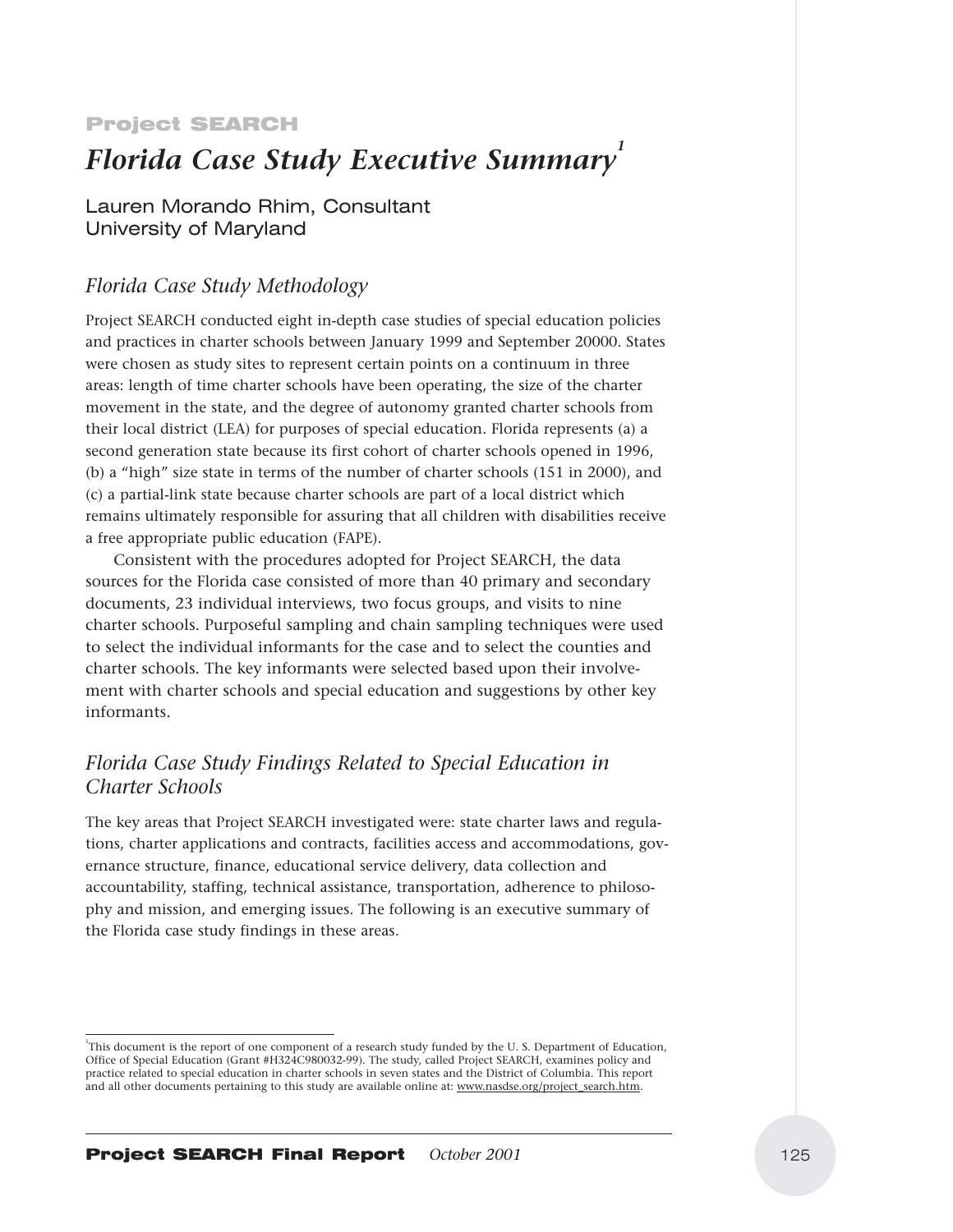# **I. STATE CHARTER LAWS AND REGULATIONS**

- The Florida law explicitly states that all students, including "students with handicapping conditions shall have an equal opportunity of being selected for enrollment in a charter school." The law also stipulates that district schools are obligated to provide "exceptional student education administration" as one of the services covered by their 5% administration fee. The law contains a unique provision that encourages schools to target their enrollment to specific categories of children, including children with disabilities.
- The 2000 charter school law amendments contain language that explicitly requires charter schools to abide by state code pertaining to children with disabilities. The language was included at the recommendation of the Florida state charter review board in order to clarify that charter schools are not exempt from all Florida School Code. The addition of this language reflects the perception that operators frequently believe that charter schools are waived of all state education statutes.
- The state has not issued additional regulations pertaining to special education in charter schools. Rather, the Florida Department of Education provides policy guidance to charter schools in the form of a Question and Answer document that articulates that charter schools are responsible for serving children with special needs.

# **II. CHARTER SCHOOL APPLICATIONS AND CONTRACTS**

- The state of Florida has developed a standard charter school application that districts may adopt or modify for their use. The application has five main components: (a) academic design, (b) governance and management, (c) finance and facilities, (d) operations, and (e) final documentation. Under academic design, applicants are asked to outline how they plan to meet the needs of children with disabilities. Numerous district administrators noted that they use a modified version of the state's standard application and that the majority of the modifications pertain to requesting additional information about special education.
- Flexibility in the contracting process varies by district. In four of the five districts visited, charters schools are asked to sign what is essentially a boilerplate contract that outlines the rules and regulations that the charter schools must abide by.
- Charters are reportedly signing contracts with districts without really questioning the content of the contract. Districts in turn are frequently writing boilerplate contracts that reflect standard district operating procedures. Charter operators are concerned that districts are using the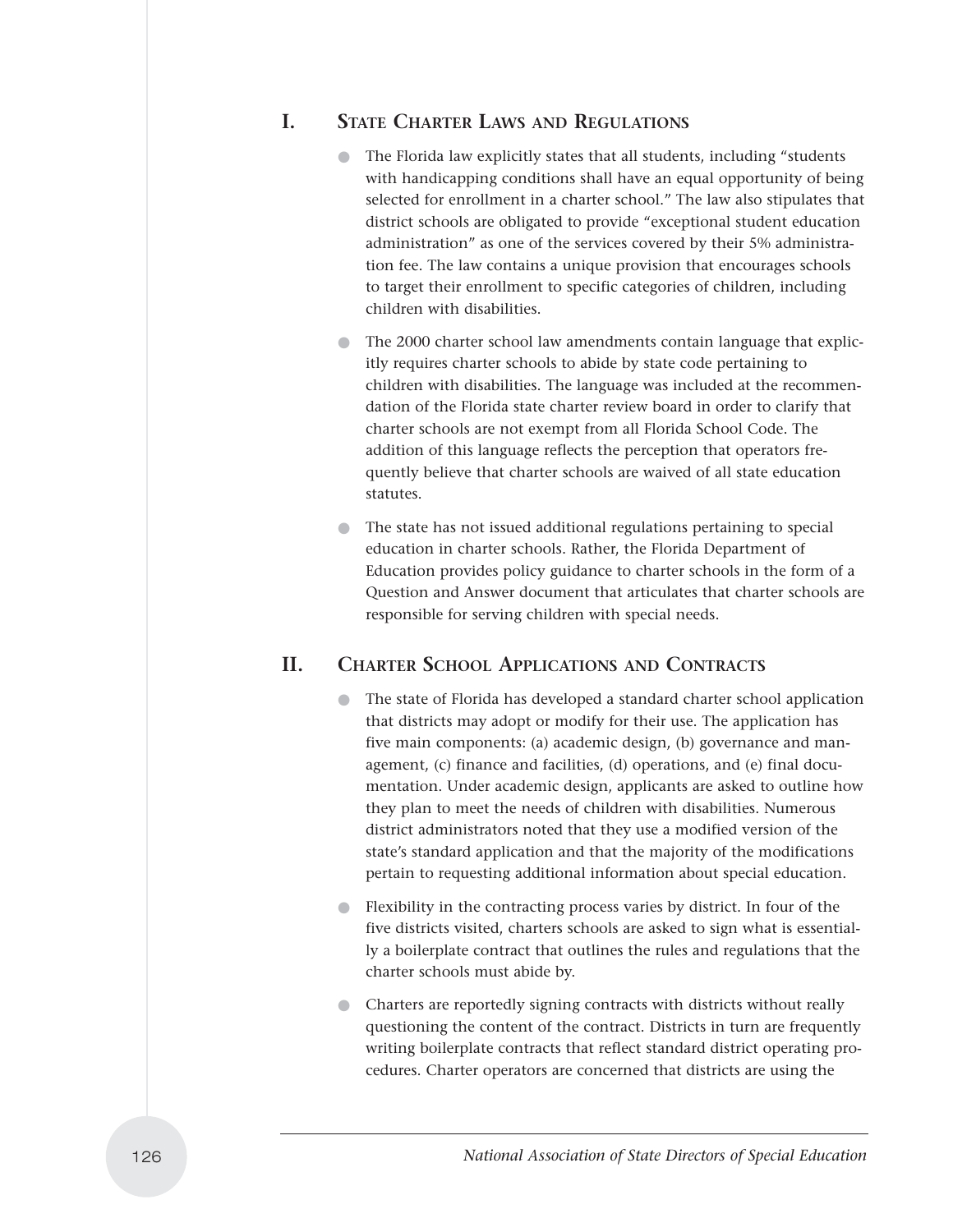contract process to reload the regulations that the charter law specifically releases charter schools from. Language from a sample boilerplate contract provided by a district reads: "Exceptional students shall be provided with programs implemented in accordance with federal, state and local policies and procedures…" [emphasis added]. In numerous districts, the sense among charter operators is that districts are reloading standard operating procedures rather than particularly meaningful regulations. Not surprisingly, the contract is a source of tension and frustration between some districts and their charter schools.

- The state law stipulates that charter authorizers have the right to renew and revoke a school's charter for any of the following reasons: (a) failure to meet the requirements for student performance stated in the charter, (b) failure to meet generally accepted standards of fiscal management, (c) violation of law, and (d) other good cause shown.
- In the event a charter is revoked or not renewed, all assets, including property, revert to the authorizing district. To date, only four charter schools have closed in Florida and the first cohort of charter schools is preparing for re-authorization.

# **III. FACILITIES AND ACCOMMODATIONS**

● Charter schools in Florida are responsible for securing their own facilities and assuring that the facilities meet minimum building codes pursuant to state statute. The case study did not reveal any unique issues related to children with disabilities and facilities. However, the charter schools that participated in the study were located in a wide variety of facilities ranging from beautiful state of the art buildings, to former private schools, to dilapidated donated portable classrooms. Locating space for special education classrooms is sometimes a challenge.

# **IV. GOVERNANCE STRUCTURE AND RELATIONSHIPS BETWEEN DISTRICTS AND CHARTERS**

● Charter schools in Florida are authorized by, and are a part of, their local district. Local districts are authorized to charge their charters an "administrative fee" not to exceed 5% of the schools' available funds. In return for the 5% fee, districts are expected to provide:

> *…certain administrative and educational services to charter schools at no additional fee. These services shall include contract management services, FTE and data reporting, exceptional student education administration, test administration, processing of teacher certificate date, and information services.*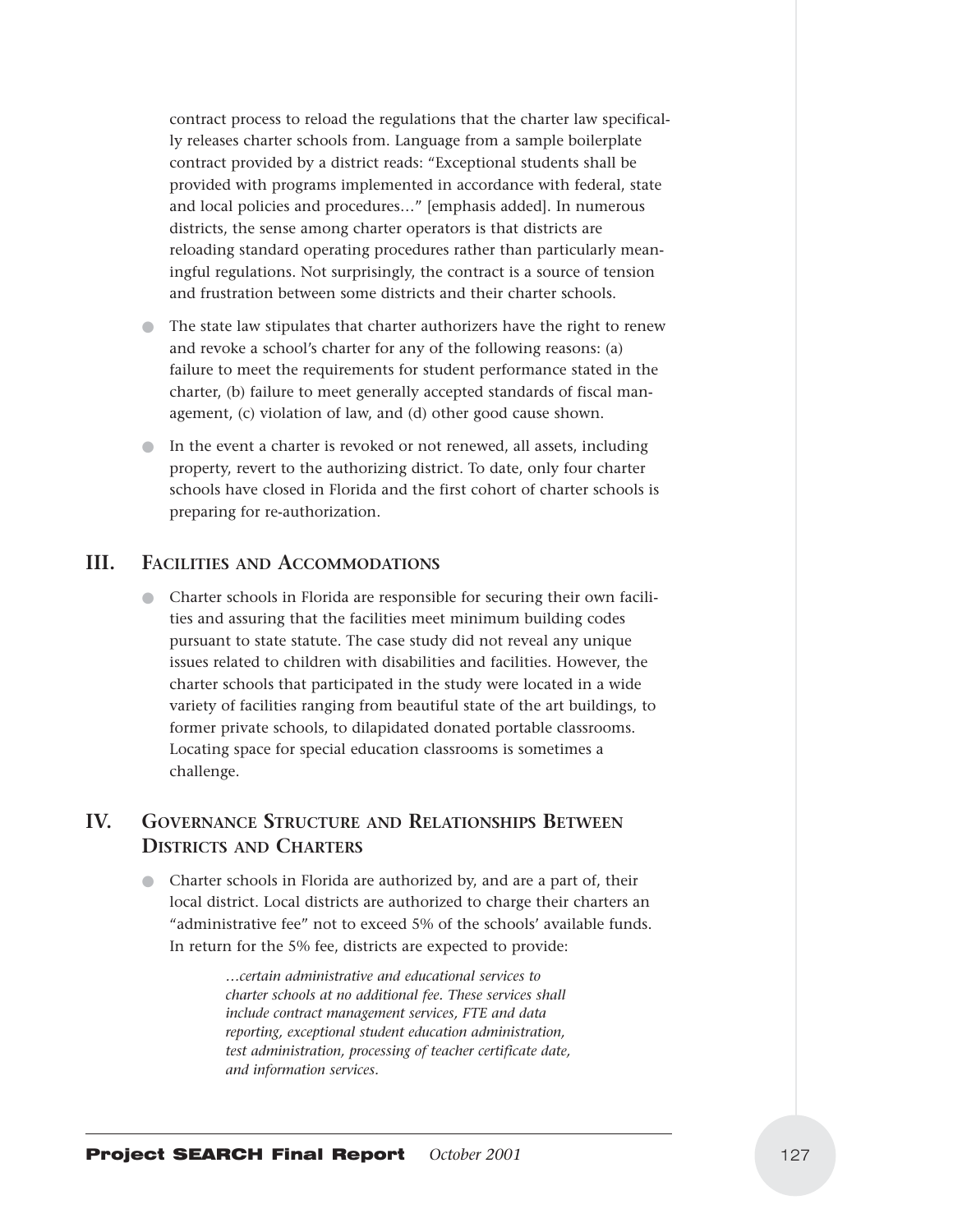Some charter operators report being satisfied with the status of their contract and the support provided by the district while others expressed frustration at the lock-step nature of the contract and the absence of flexibility extended to the charters. A charter operator explained that some of the problems or apparent resistance to charter schools on the part of districts stems not from malicious intent but from the fact that charter schools are new and districts are still in the learning process themselves. The operator reflected:

> *I think part of my problem is truly [being] the first school in that district and they don't know….they said they'd never even seen an application until I turned in mine. They said we didn't know if it was good or bad, we'd never seen one before. So we're kind of breaking the ground. You have to choose your battles, too.*

- A district administrator equated having charter schools with raising a teenager: "We've got teenagers. They will quickly tell you 'I don't have to do that because I'm a charter school.' But at the same time they want to be spoon-fed."
- In all five of the counties visited, the degree of communication prior to the charter application and both party's willingness to communicate and work with one another appear to be key factors in determining the character and quality of their formal relationship once the charter opens.
- The law stipulates that charter schools and their sponsoring district must negotiate how they will meet the needs of children with disabilities in a formal legal contract that is negotiated after the charter application is accepted. There is a fundamental power difference between the district and the charter when they are negotiating their contract. The vast majority of the contracts are not actually negotiated but offered to the charters as boilerplates that represent a relationship defined and dictated by the district.
- There are subtle and not so subtle tensions between charter schools and their authorizing districts in the area of special education. An advocate for charter schools summed up what she has witnessed in many districts in terms of special education and district governance in the following manner: "Special education is the 'gotcha' for districts that don't like charters." Special education is an area where the charter schools are obligated to - and really need to - work with districts. Yet the power differential leaves charter schools in an awkward position when the district makes demands or dictates particular processes that may be driven more by district "standard operating procedures" than specific state or federal laws.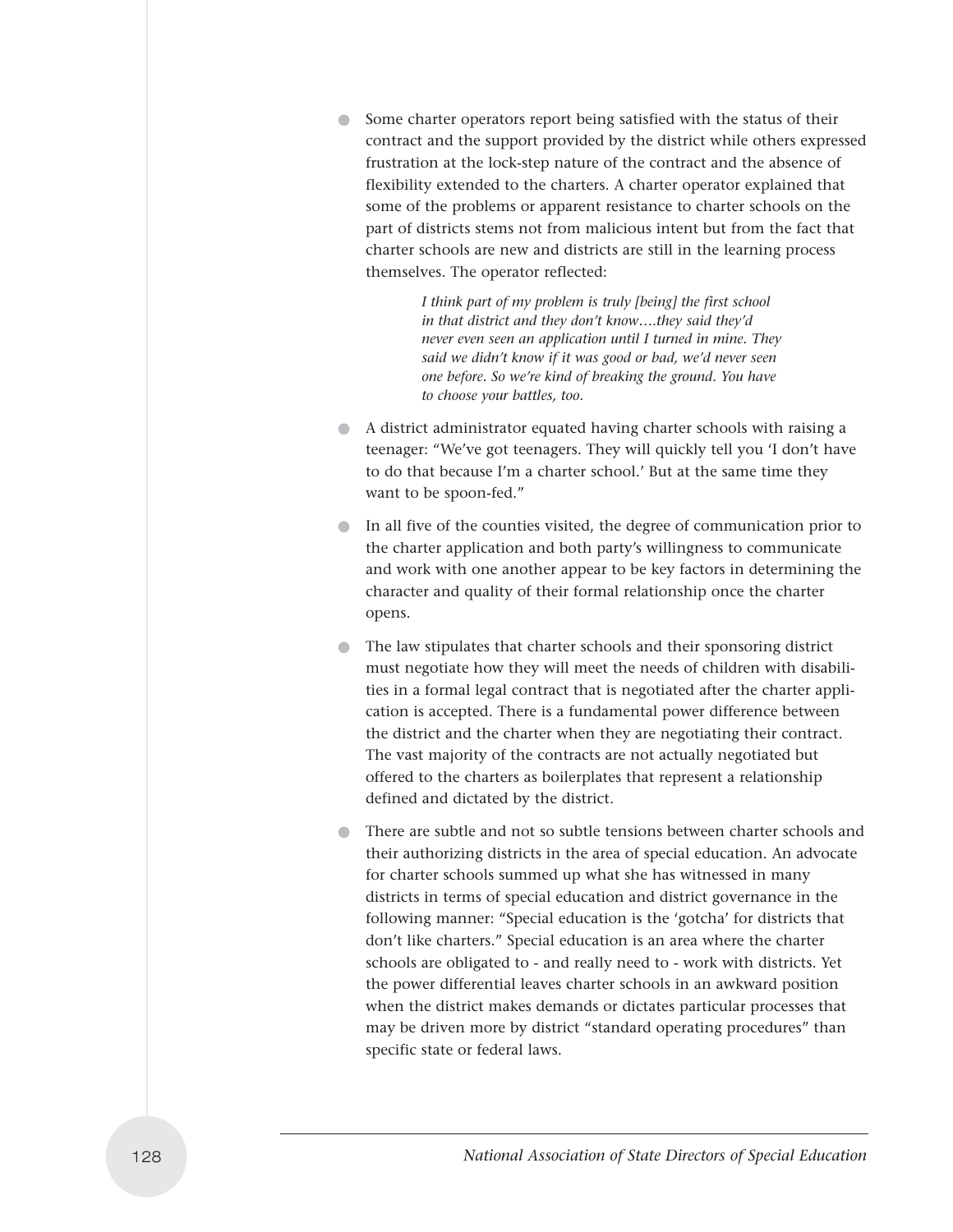● Evidence from state, district, and school level participants indicates that while there are challenges associated with being part of an LEA, there are substantive benefits associated with being part of the LEA for the purposes of special education. A state level charter advocate actively involved with the nascent Florida charter school movement explained:

> *While I initially really felt like there should be multiple authorities allowed to grant charters and charters should be legally autonomous, I now think that especially in the areas of special education, transportation, and food services, it is very beneficial for charters to be part of their local district. This is the uncomfortable reality that I have reached. I really think that Florida's current law is a good blend of local control and central control. Charters are in control of their basic services but for larger services, they can benefit from being part of the district [i.e., economies of scale for assessments etc.].*

# **V. CHARTER SCHOOL FINANCE**

- Charter schools are provided the full per pupil allocation (approximately \$3,400 in 1999-2000 unweighted) that would follow a student enrolled in a traditional public school minus the 5% administrative fee that districts are authorized to retain. Districts are responsible for distributing federal, state, and local funds to individual charter schools. Individual charter schools' budgets are determined by multiplying the number of students enrolled in the school times individual students cost factors (i.e., grade level, special education matrix level, vocational, or at-risk). Charter schools are also provided additional weighted funds from sources such as discretionary millage, equalization allocation, state lottery funds and other state categorical programs. For instance, if a charter school enrolls .05% of the district's total student enrollment, it receives .05% of the district's technology funding provided by the state.
- Districts distribute funds to charter schools on a monthly basis. The charter law dictates that:

*School boards shall make every effort to ensure that charter schools receive timely and efficient reimbursement, including processing paperwork required to access special state and federal funding for which they [the charter school] may be eligible.* 

Charter schools have experienced some problems due to districts not forwarding funds in a timely manner. In response to this problem, there is now a state law that requires LEAs to forward money within ten days or be penalized with interest paid to the charter schools.

● Charter schools are responsible for submitting their December 1 headcount to the district in order to generate federal funds for special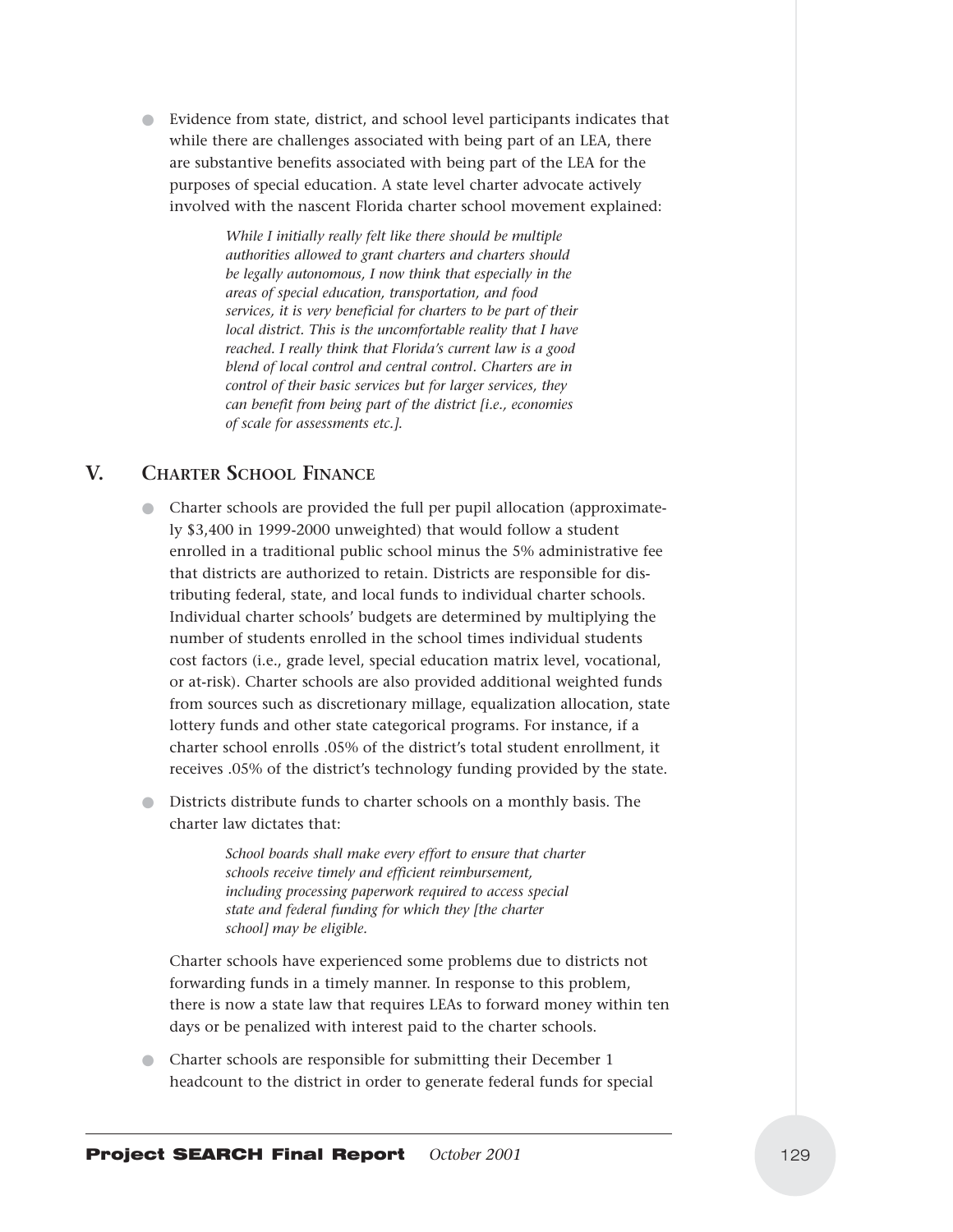education. Charter schools are also eligible to seek reimbursement from the Medicaid Certified School Match Program for specific services provided under IDEA Part B or C.

- Florida allocates special education funds based upon services delivered. Informants perceive that the funding system ("the matrix of services") is cumbersome but nonetheless, generally adequate. The goal of the matrix is to remove any incentives to over-identify children with disabilities. The system ideally correlates services to weighted special education dollars. If a child is determined to need a private residential treatment, the district is financially responsible because, for the purposes of special education, the child is considered to never have left the district when he or she enrolled in the charter school.
- Charter operators of special education schools are reportedly struggling to function given the current funding structure. A child with relatively high needs who receives level four or level five funding on the matrix may receive adequate funding when s/he functions within the larger infrastructure of a conventional public school. However, a small charter school designed to serve a small number of high need students cannot realize any economies of scale typically present in a larger school with a diverse student population.
- Some charter operators are unclear about what services the district provides for the 5% administrative fee and what services are supported by federal IDEA funds. For instance, one charter operator explained:

*In our situation, our district has said that they use their IDEA funds to do in-service training, and so there are no IDEA funds [forwarded] to the schools. Well, when they're doing in-service programs that are not relevant to our population of students that's not a service to us. The first year they told us they used the IDEA funds to staff staffing specialists. At the same time we were being charged 5% under administrative for salaries. There is some real inequity there and nobody seems to be able to tell us who we go to for a definitive answer on whether or not we should be getting this pile of money.* 

● Districts have discretion in the area of distributing IDEA funds to charter schools that are part of the LEA. Numerous charter operators were confused about federal IDEA dollars and unclear about whether they are receiving the money. Some of the confusion stems from the fact that some districts are opting to withhold IDEA funds for specific activities such as targeted professional development for special educators or reserving the funds for high cost students on an as-needed basis. Other charter operators are frustrated due to the lack of control they have over funds that they perceive to be generated by students enrolled in their school.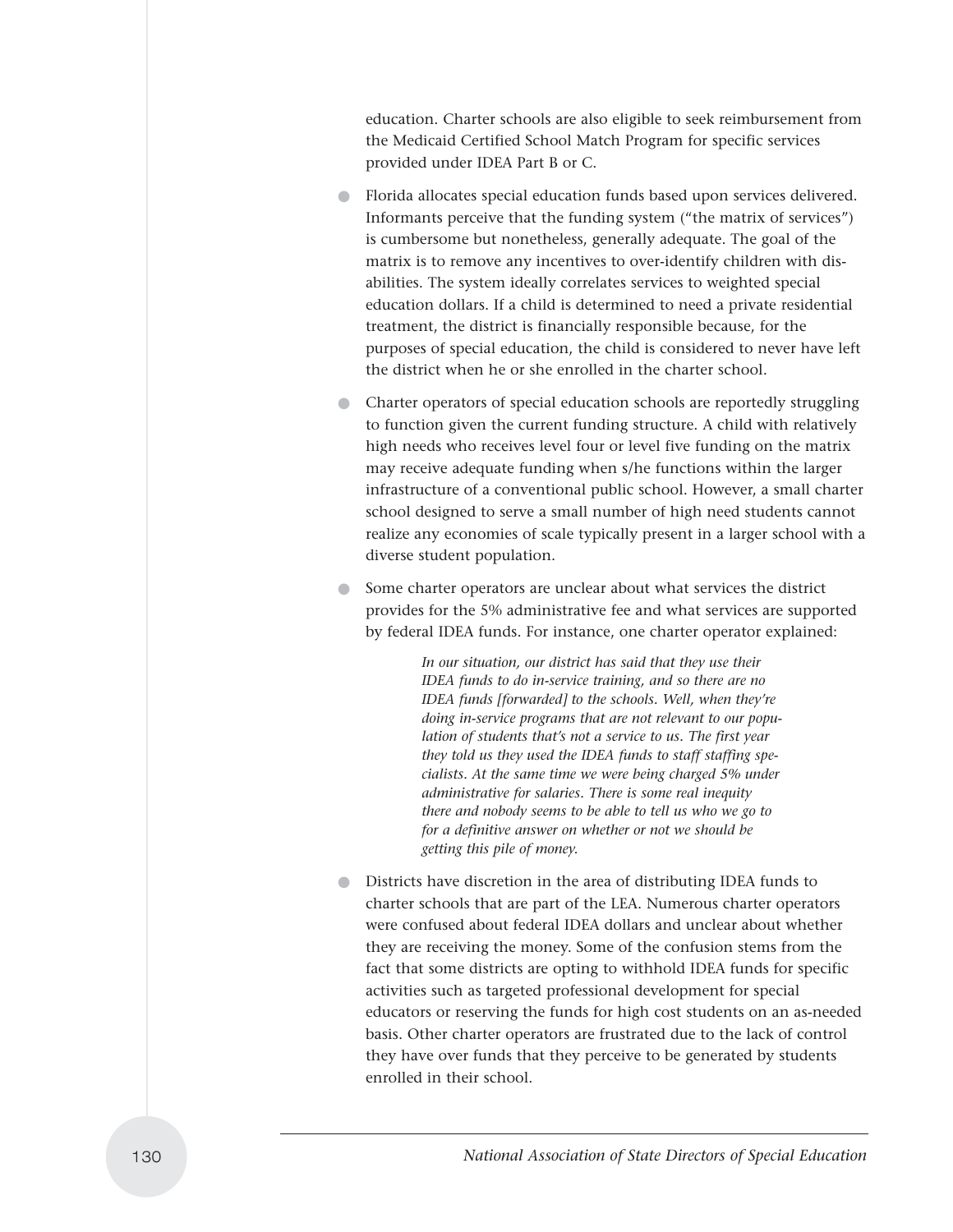# **VI. EDUCATIONAL SERVICE DELIVERY**

- Because they are part of their LEA, charter schools must formally and informally negotiate with the LEAs for the appropriate level of control of special education processes and service delivery. The LEA has the ultimate authority and responsibility for assuring FAPE in the charter schools that it authorizes. The districts reportedly feel pressure, and the state is providing financial incentives to encourage districts to grant charters. Once a charter is granted, the district and the charter operator determine how special education is delivered.
- There are two primary models of how special education is handled in Florida charter schools. In the first model, the LEA designates an administrator at the charter school to be the LEA representative. The district remains responsible for students' evaluation but the charter school develops the IEP and delivers services independent of the district. A state policy maker speculated that approximately 10-20% of the charter schools in Florida function in this manner. The more common model is one in which the local district assigns an LEA staffing specialist to the charter school to participate in all special education referral and administrative duties (i.e., student assessment, IEP development, annual reviews, and change of placements).
- In Florida, a staffing specialist is a central office staff member who is assigned to a cluster of public schools to serve as the LEA representative for IEP processes. There is variability across counties in terms of how much contact there is with the staffing specialist. For instance, in one county visited, the staffing specialist holds all the special education forms and manuals and is required to be present and lead all formal meetings pertaining to individual students with disabilities. In contrast, district staffing specialists in other counties permit the charter schools to order and complete their own forms, and the staffing specialist may only attend the initial IEP meeting or triennial reviews. The 5% administrative fee that districts are authorized to retain from the charter schools is to cover, among other things, special education administrative services.
- Charter operators are concerned about the time frame in which the district proceeds through the referral process and specifically the psychological evaluations. As noted previously, due to some charter school contracts that require charter schools to abide by district special education policies and procedures, charters are required to use district designated school psychologists. Timely access to these psychologists was repeatedly cited as a source of frustration due to long delays having children tested. In two of the five districts visited, individual charter schools complained that the evaluation process takes upwards of nine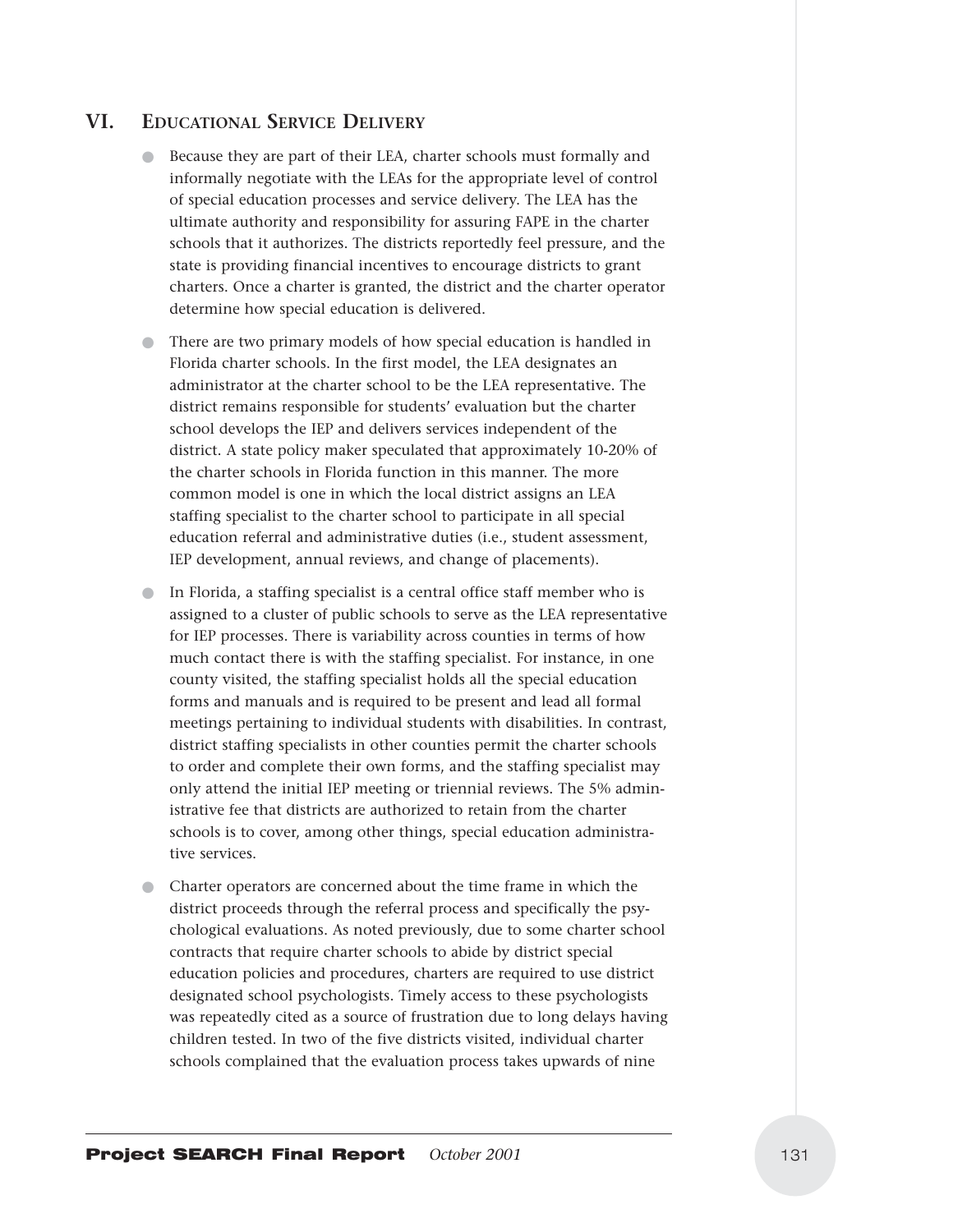to ten months. The conflict appears to reflect a larger conflict between the mindset of charter schools and districts. The charter schools report that they complain when a child is not processed quickly enough. In contrast, discussions with district staff revealed that the nine to ten month time frame is relatively typical and therefore acceptable. A charter operator explained:

> *The more they [the county] are involved with us, the more we get caught up in the long wait period, too. That is a problem because we want to move quickly. If we get a child with some special needs, I don't want to take 60 days before we do anything. I want to move on this testing.*

- The array of services offered in charter schools is highly dependent upon the type of charter school. General education charter schools are generally serving children with disabilities in an inclusive environment. Charter schools that target at-risk or children with disabilities tend to offer highly specialized education programs designed for a particular population.
- Charter schools are delivering services by providing the services themselves, contracting with a third-party provider, or contracting with the district. A popular model for delivery of service to children with disabilities in general education charter schools is the consultative model. A state policy maker described this model as: "One certified special education teacher supports students with disabilities in multiple classrooms by consulting with the general education teacher. The special education certified teacher oversees and consults with the general education teacher."
- Charter schools must interact with districts for administrative purposes. They need to request copies of files and have electronic access to the district maintained student records. Charter operators reported that they do not receive records in a timely manner or records are incomplete. The lack of records is compounded by the fact that parents frequently withhold information about their child's disability when they enroll in charter schools.
- As part of their local district continuum of services, Florida charter schools are allowed to redirect some children with disabilities back to traditional district schools. The IEP process is ideally the setting in which decisions are made regarding whether individual charter school programs are appropriate for specific children with disabilities. In contrast to concerns raised in other states that charter schools will counsel-out children with disabilities, charter schools in Florida are simply an additional option for children with disabilities.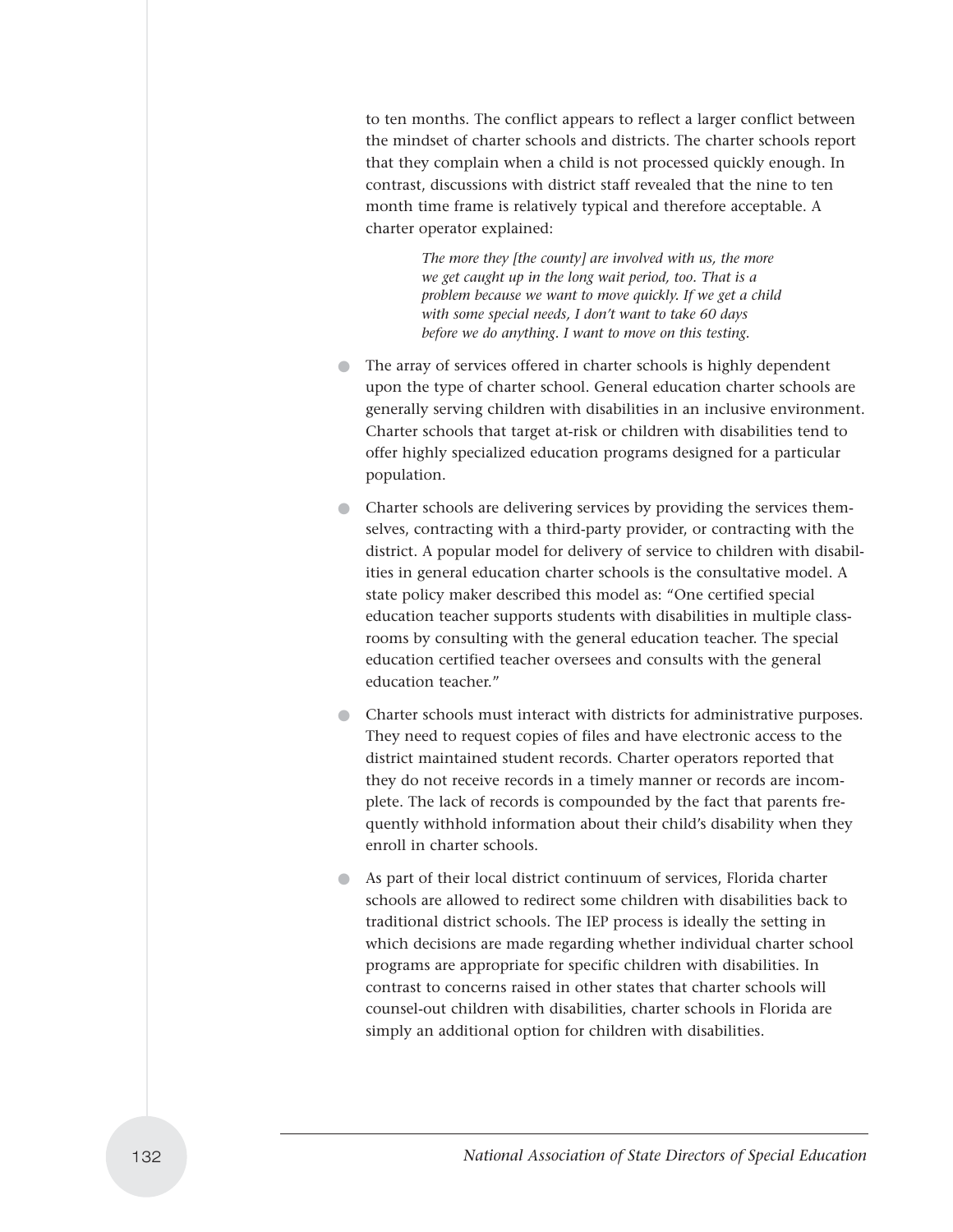# **VII. DATA COLLECTION AND ACCOUNTABILITY**

- Charter schools are responsible for reporting data pertaining to student records, student achievement, and finances to their local district. How proactive or reactive districts are in this area varies by district and appears to be influenced by the degree of trust between the charter and the district central office. In some cases, the district is using the data collection and accountability process as an opportunity to reload charter schools with rules and regulations.
- There is an uneasy reality in Florida that the district is responsible for special education but the charters are in control of the delivery of special education services. When probed about accountability, a district liaison commented:

*That's really fuzzy. The oversight and the responsibility to assure that the child is adequately served rest with the district, but the implementation rests with the charters. So, if the charter does it poorly, incompletely, not to the satisfaction of the parents, not to the letter of the IEP, the responsibility lies with the district to make sure that it's being done well. But, the district isn't actually empowered to make that happen. And that leads to problems sometimes, because it's not well defined in the law.*

● A challenge associated with special education data collection and accountability is charter operators' lack of knowledge and expertise in the area of administrative processes. The lack of knowledge is perceived to contribute to districts' need to monitor. A state policy maker intimately familiar with charter schools described the situation as, "There is a general lack of financial expertise among charter school founders and this plays out for special education for paper issues. There is a looseness of management that needs to be monitored." Monitoring translates into visiting the school often to check on things and to:

> *Go around and check some of the classrooms and make sure there is teaching going on. Do they have resource, Do they have what they're supposed to? Is it safe for the children? Do you have clean bathrooms? And all that. We also do spot checking of attendance bulletins because they're also supposed to keep the attendance bulletin. So when we're out there we select four dates and we ask them for copies of the attendance bulletins for those dates.*

Monitoring can serve a constructive purpose or a punitive purpose. In some districts monitoring leads to technical assistance while in other districts, monitoring leads to micro-management and cumbersome charter renewal processes. A state level advocate explained that as one component of their monitoring, some of the districts are developing what she characterized as "invasive procedures to review and renew charters."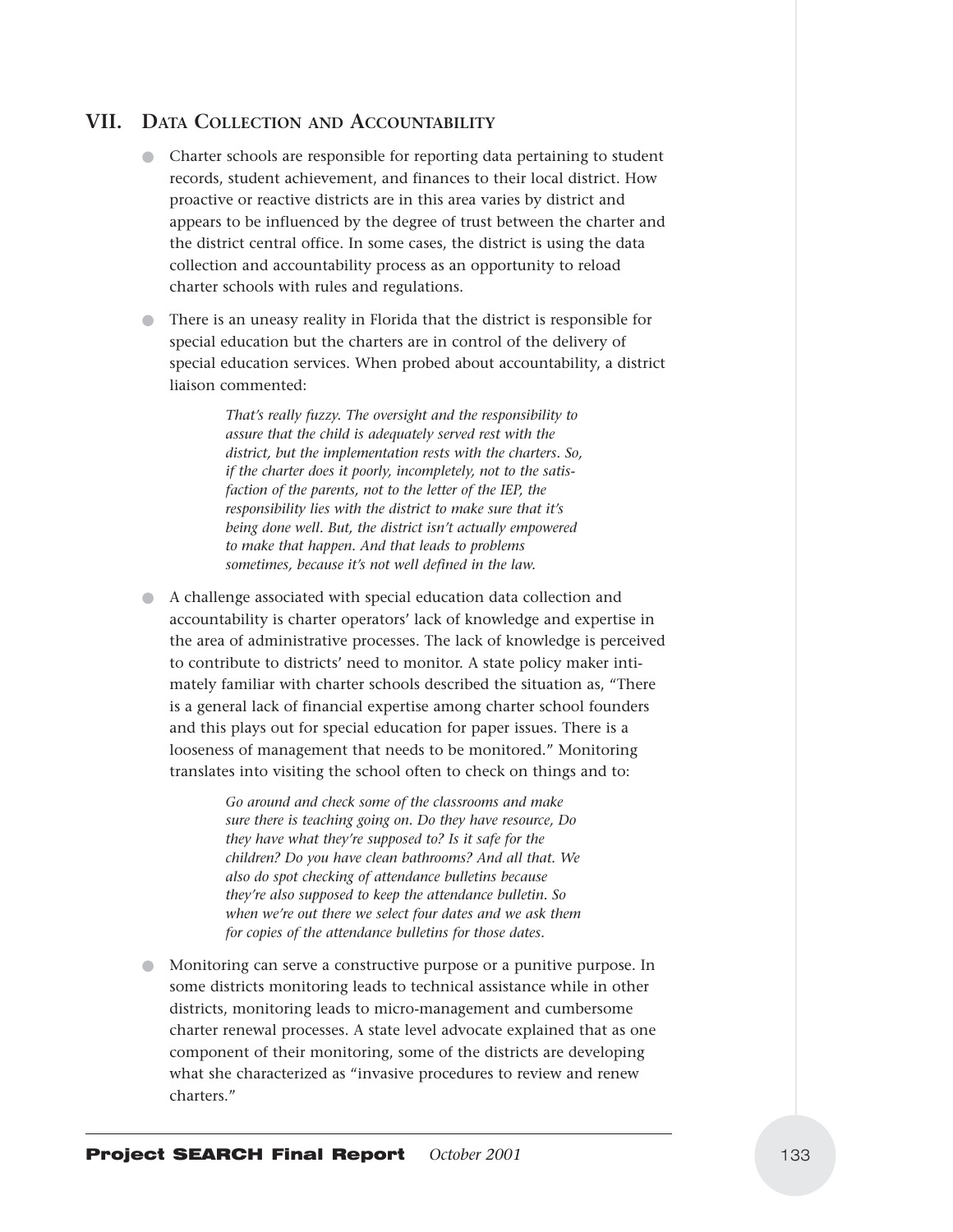# **VIII. STAFFING**

- Florida is experiencing a shortage of general and special education and related services personnel. The fact that charter schools typically offer lower salaries, less than full-time employment, and generally less job security were all cited as factors perceived to contribute to the challenge of securing staff. A district liaison explained that in her district, charter schools "need to find teachers with like philosophy or disenfranchised teachers from the public schools or also, young, eager teachers. Some charters are also hiring retired teachers."
- A point of contention in Florida is not only assuring that teachers are certified but assuring that they are certified in the content area in which they teach. District level staff in one county expressed particular concern about a high incidence of teachers working out of their field, and estimated that as many as 60-70% of the teachers in the district's charter schools are in fact teaching out of field. Charter operators in two districts expressed frustration with the district certification process. Operators complained about the long administrative process involved with fingerprinting and processing temporary-permanent teacher certification.
- District staff and charter operators expressed frustration with developing an effective inclusion model for special education with inexperienced teachers. In particular, small charter schools with few staff don't have the depth or breadth to mentor or support young teachers. The limited experience and demands of working in a brand new school are further complicated by the fact that many charter schools are experiencing a high rate of teacher turnover and subsequently, a lack of continuity within the school.
- Contracting with district staff for special education services is only occurring on a limited basis across the districts visited. Charter operators and district staff reported that districts are generally struggling to serve the children enrolled in the traditional public schools and charters are unlikely to receive priority. The charter operators commented that they can access better services in a timely manner by contracting with a third-party provider or hiring full-time staff if available. Florida reportedly has a relatively ample supply of contractors available for whole school management services as well as specialized services such as financial management, auditing, payroll, special education services, and, in particular, related services.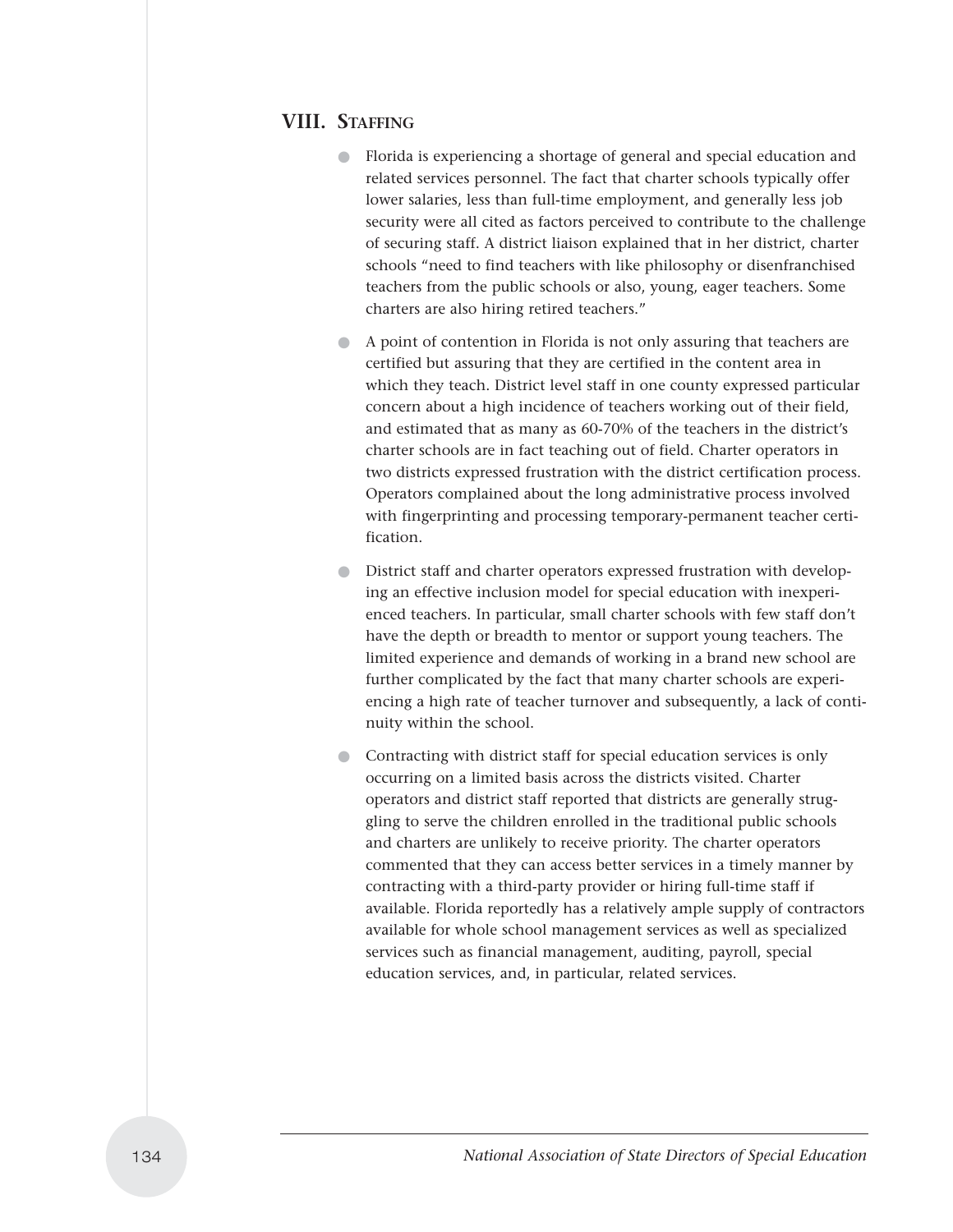# **IX. TECHNICAL ASSISTANCE**

● Charter schools in all five of the counties visited depend on their local district for the vast majority of their special education technical assistance needs. Technical assistance is provided in the form of informal phone calls, notification of training sessions, and in some districts, specialized training for charter schools in the area of special education. A strategy that at least one district is offering is training solely for charter schools. A district administrator explained:

> *Having specific workshops just for charter schools has been very helpful. Gearing it to their needs. Sometimes they'll come to district meetings and everyone already knows what's going on and it's like an update. Charter specific training really starts from the beginning. What do you know? What do you want to know?*

- The Florida Department of Education Charter Schools Office and the state supported Florida Charter School Resource Center are two additional sources of technical assistance for charter schools. Charter school operators and district staff involved with charter schools were generally complimentary of the Office of Charter Schools and the Resource Center.
- A challenge to effectively delivering technical assistance reported by numerous district level staff is the high rate of turnover among charter school staff. The loss of knowledge and human resource expense incurred due to training and retraining staff is perceived to be a barrier to charter schools developing special education programs and learning about the policies and procedures that govern special education.

# **X. TRANSPORTATION**

● Charter schools are responsible for providing transportation to their students. In practice, most charter schools are contracting with their local district for transportation services. Some of the larger charter schools are electing to contract with a private third-party provider. In these cases, the charter school must use providers who meet the district's vehicle and driver safety requirements. The state provides reimbursement to charters for their transportation costs using a formula based on the annual state allocation per eligible transported student minus 5% that the district withholds for administration. The formula includes a weighted amount for children with disabilities. Informants did not report any unique challenges associated with transporting children with disabilities enrolled in charter schools.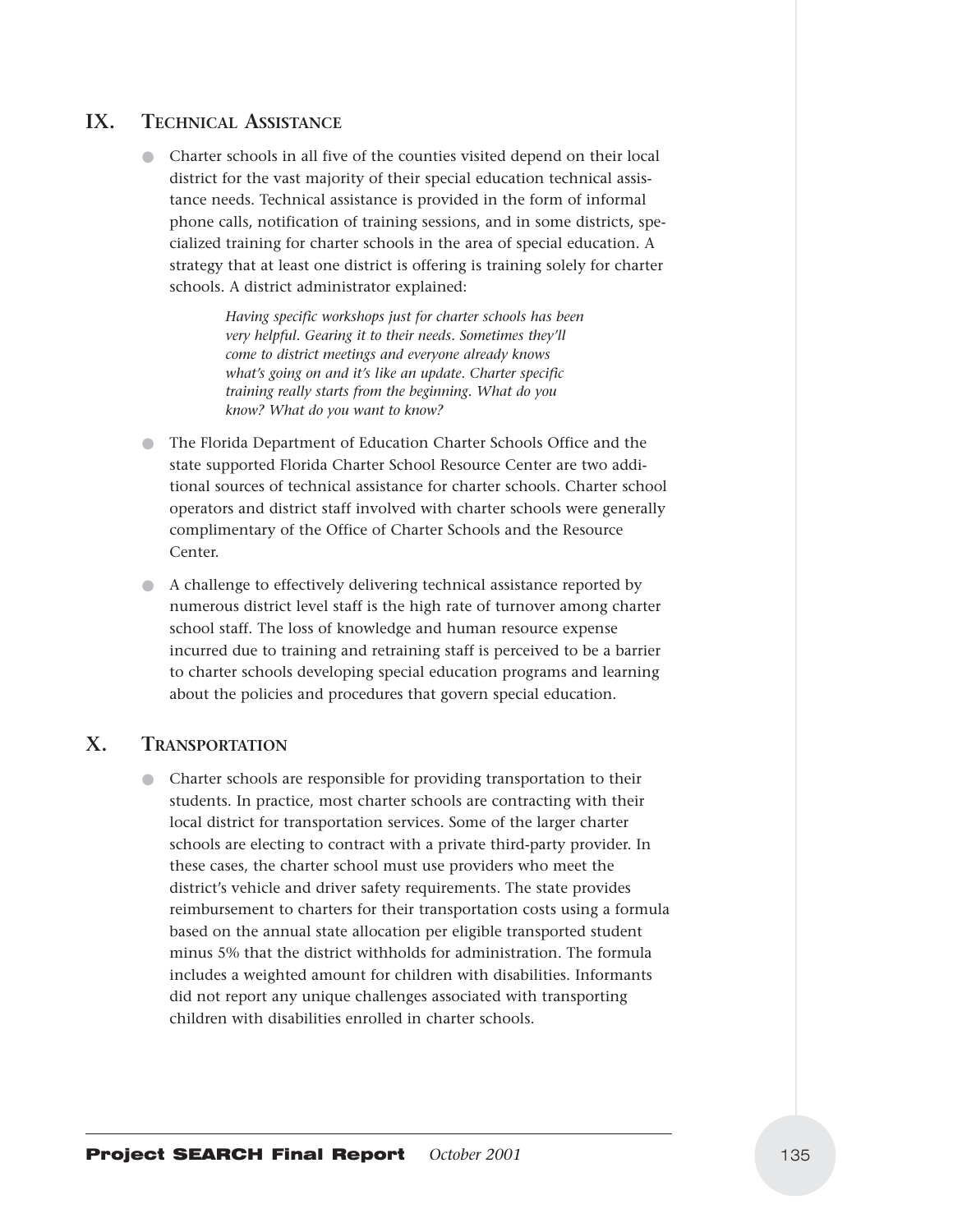# **XI. ADHERENCE TO PHILOSOPHY AND MISSION**

Due to being part of an LEA as opposed to their own LEA, charter schools have the ability to function as part of a larger array of services. The risk of special education limiting a school's ability to adhere to its philosophy or mission is small. Factors perceived to hinder charter schools' ability to adhere to their philosophy and mission are limited funding and regulation by the district. At least one district liaison described the frustration she has witnessed when charter schools try to balance the mission of their school with the individual needs of a child with a disability.

> *What I get more often are program issues. [A parent calls me and says] 'I want to enroll my child in this charter school but they're not doing what I want them to do.' And so then, the question is, is it something that should fall in line in the range of an IEP and needs to be addressed, or is it a conflict in the fundamental program and purpose of the charter school?*

Due to the charter schools' close association with their district, special education in some charter schools frequently mirrors special education in district schools. This is not to say that district special education is not laudable; rather it is an observation that raises questions about how innovative charter schools can be within the sometimes extremely prescriptive guidelines imposed upon them by districts concerned about monitoring and compliance.

# **XII EMERGING ISSUES**

- Districts and charter schools must negotiate to determine how to deliver special education in charter schools. There are inherent tensions underlying the negotiations stemming from districts' legal obligations due to IDEA and the charter schools' desire for autonomy.
- There is an emerging conflict between the ideally deregulated nature of charter schools and highly regulated nature of special education. In particular, the conflict reflects a change of thought about how charter schools should be governed. The relationship between district administrators and charter schools represents what some in Florida coined the proverbial "fox guarding the hen house" in that the purpose of charter schools is to create competition for traditional public schools. However, the somewhat uncomfortable reality expressed and demonstrated in Florida is that charter schools benefit from having a relationship with their district.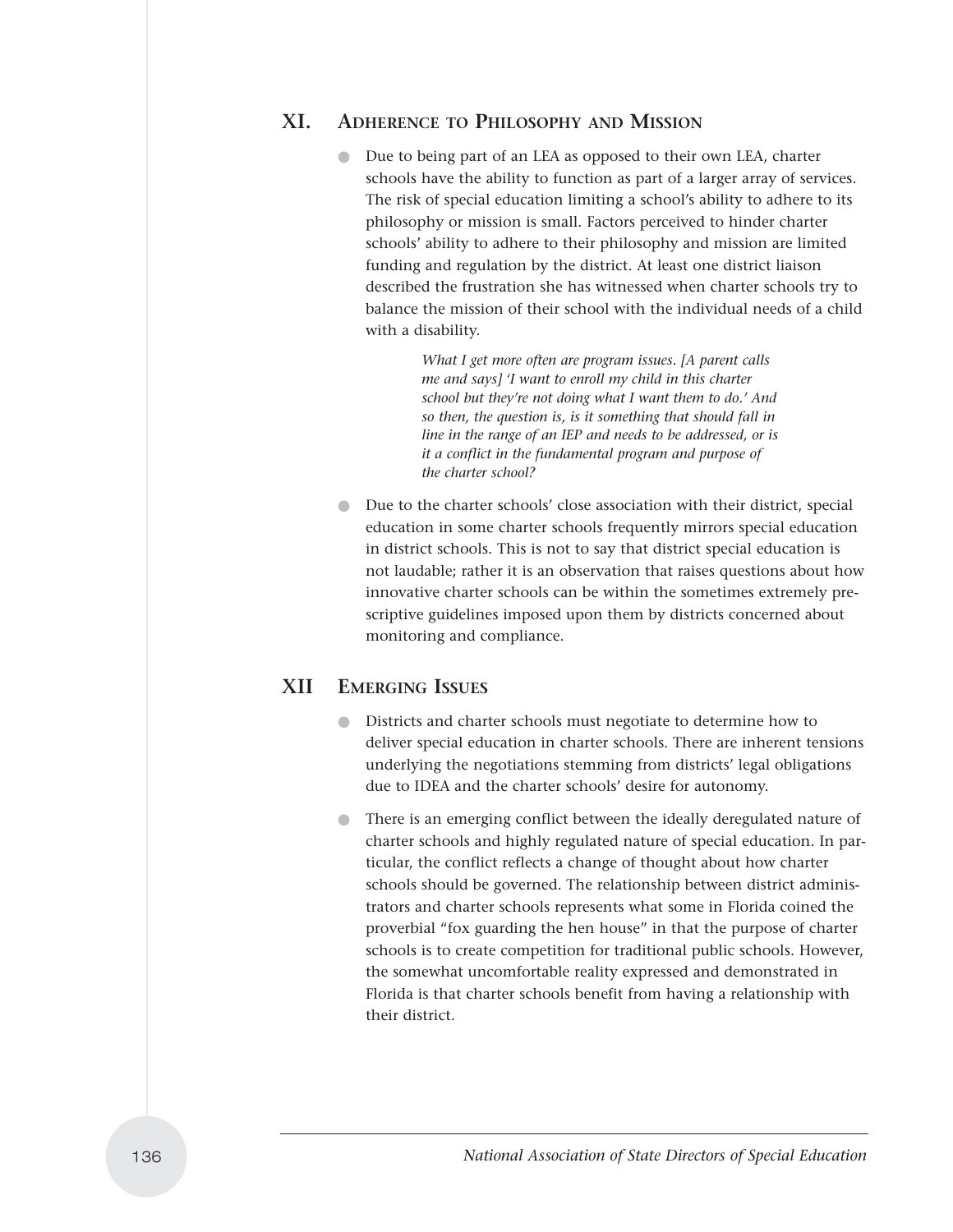● Due to the language in the Florida charter school law that allows for the creation of special education charter schools, nearly 30% of the Florida charter schools only serve children categorized as "at-risk," including children with disabilities. While some state informants and individual charter operators praise the special education charter schools, others raised concerns about whether this is the appropriate direction for special education. These concerns are typically disregarded by charter school operators and state policy makers based upon the fact that, because charter schools are schools of choice and parents are choosing to send their child to a wholly special education school, the presumably restrictive nature of the placement is acceptable.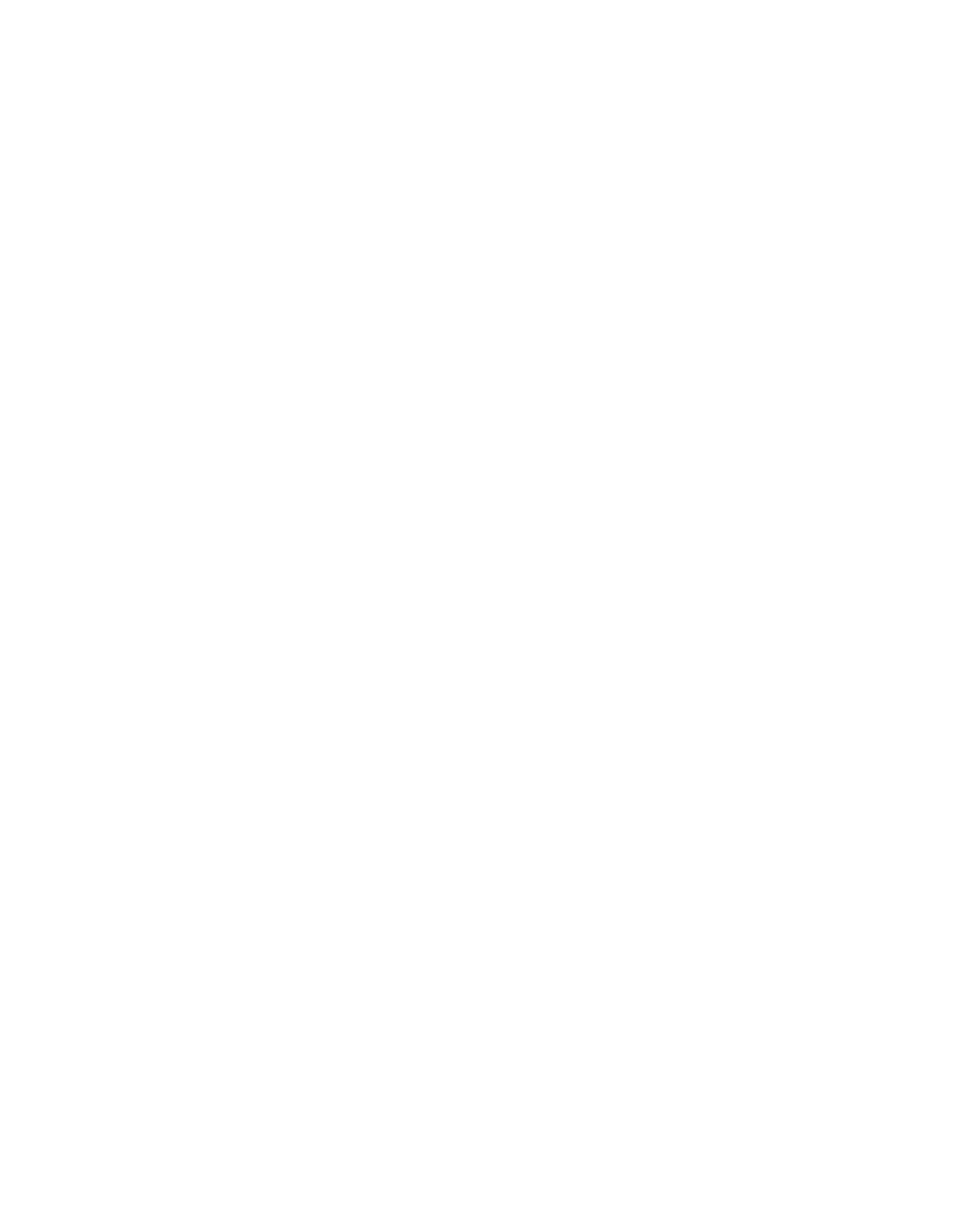#### Project SEARCH

# *Minnesota Case Study*  **Executive Summary**

Cheryl M. Lange, Ph.D. Lange Consultants

## *Minnesota Case Study Methodology*

Project SEARCH researchers conducted eight in-depth case studies of special education policies and practices in charter schools between January 1999 and September 2000. States were chosen as study sites to represent certain points on a continuum in three areas: length of time charter schools have been operating, the size of the charter movement in the state, and the degree of autonomy granted charter schools from their local district (LEA) for purposes of special education. Minnesota represents a first-generation charter school state, having passed the first charter law in the United States in 1991. It had a medium number of charter schools with approximately 50 schools in operation when the data were collected. The state is considered a partial-link state with characteristics more closely resembling the no-link states. It is categorized with the partial-link states because of the financial ties charter schools have to students' districts of residence. In all other aspects it is a no-link state.

# *Minnesota Case Study Findings Related to Special Education in Charter Schools*

The key areas that Project SEARCH investigated were: state charter laws and regulations, charter applications and contracts, facilities access and accommodations, governance structure, finance, educational service delivery, data collection and accountability, staffing, technical assistance, transportation, adherence to philosophy and mission, and emerging issues. The following is an executive summary of the Minnesota case study findings in these areas.

This document is the report of one component of a research study funded by the U.S. Department of Education, Office of Special Education (Grant #H324C980032-99). The study, called Project SEARCH, examines policy and practice related to special education in charter schools in seven states and the District of Columbia. This report and all other documents pertaining to this study are available online at: www.nasdse.org/project\_search.htm.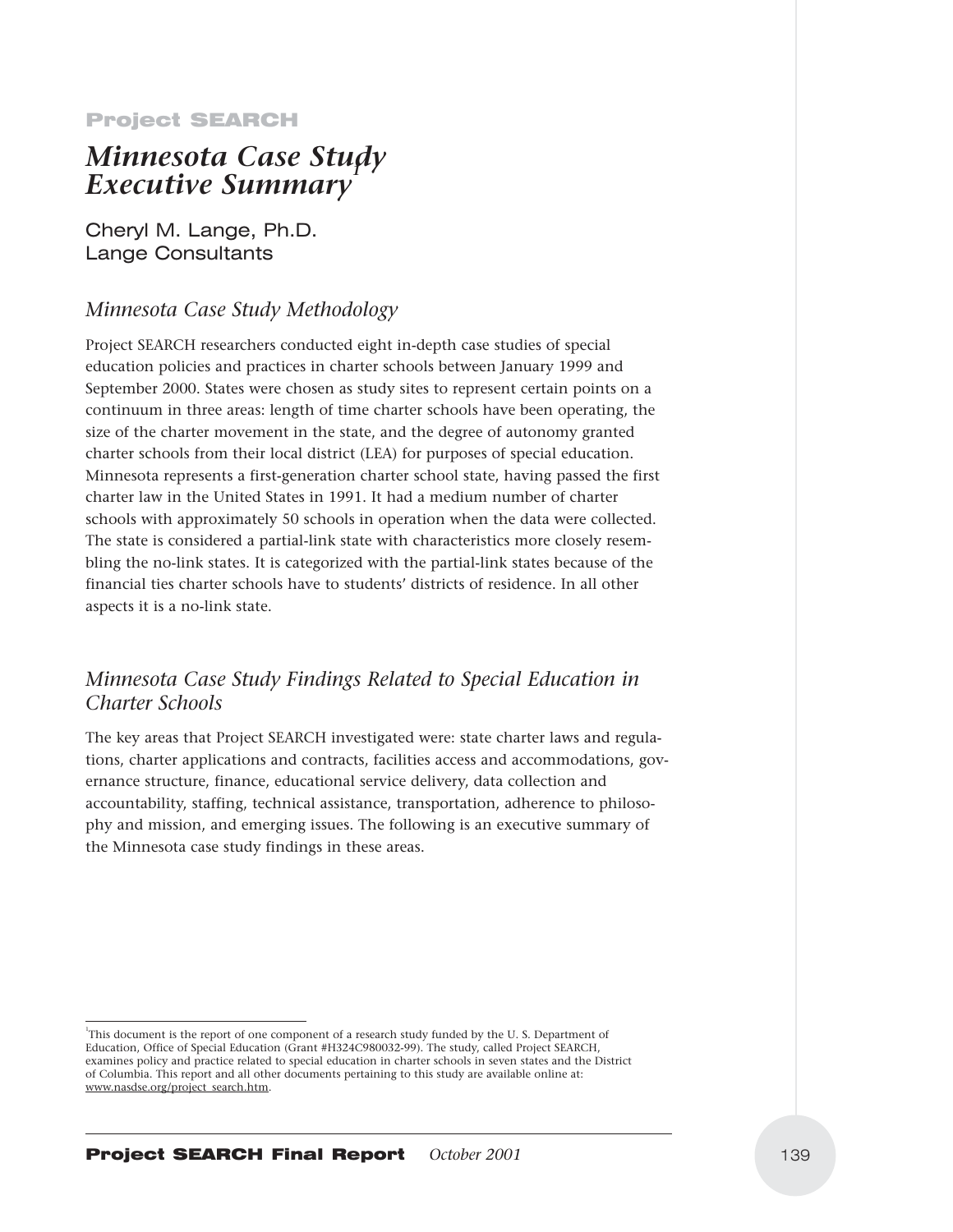# **I. STATE CHARTER LAWS AND REGULATIONS**

- In 1991 Minnesota passed the first charter school law in the country. The original law was quite restrictive, allowing only eight charter schools that needed local school board and state board of education sponsorship to open. The restrictive nature of the law resulted in most early charter schools specializing in serving students with disabilities or students at risk for school failure. Currently, there is no limit on the number of charter schools that can be sponsored annually and potential sponsors have been increased to include postsecondary institutions, intermediate school boards, educational cooperatives, and eligible charitable organizations. Local school boards may also choose to convert an existing school to a charter school if 60% of the school's teachers approve the conversion. With the change in eligible sponsors, there is more diversity in the populations served through charter schools.
- For-profit educational businesses cannot apply for charter school sponsorship; they may, however, be the chosen educational service delivery model of a charter school that has received sponsorship via the rules outlined in the law. Since there are restrictions on for-profit sponsorship, there are very few for-profit businesses involved in charter schools in Minnesota.
- Minnesota charter schools are designated school districts "for purposes of tort liability…" (MNS124D.10). As such, they bear the same responsibilities as Minnesota's traditional school districts. The law specifically states that, "A charter school is a public school and is part of the state's system of public education." Teachers from the charter school must comprise at least 51 % of the charter school's governing board.
- The law stipulates causes for non-renewal or termination of the charter school contract as failure to comply with any requirements listed in the law, failure to meet generally accepted standards of fiscal management, violations of the law, or other good cause shown. The law provides a procedure for revocation or non-renewal.
- The charter school law also explicitly states which statutes a charter school must follow when providing instruction to students with disabilities. It is less explicit about students with disabilities when it states, "A charter school may not limit admission to pupils on the basis of intellectual ability, measures of achievement or aptitude or athletic ability" (MNS 124D.10 subd.9). It does state, however, that, "A charter school must comply with [those sections] and rules relating to the education of pupils with a disability as though it were a district" (MNS 124D.10 subd.12).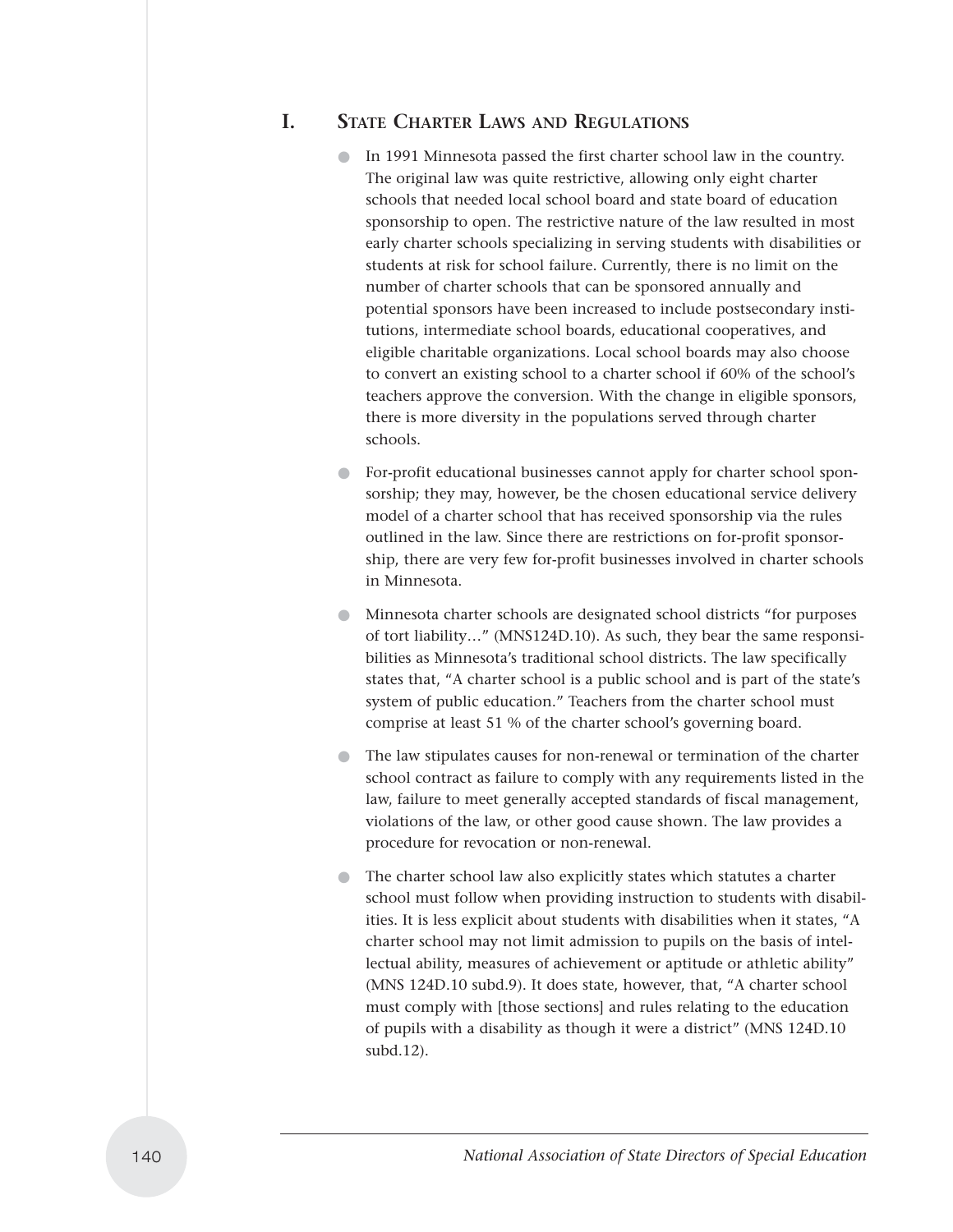## **II. CHARTER SCHOOL APPLICATIONS AND CONTRACTS**

- Potential charter operators submit an application/proposal to a sponsoring entity for approval. Once approved by the sponsoring entity, the proposal and affidavit are presented to the Commissioner of Education. Upon approval by the Commissioner, the charter may write a contract with the sponsor and begin operation. The state education agency (SEA) does require that special education information and a plan for special education delivery be included on a charter school application.
- Minnesota charter school law stipulates a number of items that must be included in a contract (not an application for charter). One of these items refers directly to special education or related services.
- In addition to the required application/proposal and contract contents, the prospective charter school operator must attend "mandatory comprehensive training [for] developer and sponsor teams focused on quality proposal development and criteria and required contract components." The SEA also requires an individual meeting with the charter school developer and sponsor within 60 days of the application's submission.
- Specific sponsor requirements are solely at the discretion of the sponsor. With the number of different potential sponsors available in Minnesota, there does not appear to be any pattern regarding sponsor requirements. Sponsors are free to write their own contract, but there was little indication that they are adding more requirements than the law contains. It appears that most sponsors follow the suggested contract provided by the SEA.
- Other than attending the mandatory charter school training prior to the state commissioner's final approval of the application, there is no required training provided specifically for special education. What is available often outlines federal and state special education laws. The charter school association's director of special education has written a special education handbook that many saw as helpful. She also provides technical assistance. However, study participants discussed how inadequate the mandatory type of training was for new operators who do not have a background in special education.
- Since charter schools are considered LEAs, they are expected to have policies and procedures in place for special education and be knowledgeable about the ancillary areas that intersect with these policies and procedures. While many of these are written or outlined in statute, there are other procedures that evolve from those laws. Understanding how the various policies intersect (e.g., Title I, funding, reporting, rules for assessments) is often difficult for charter school operators who have limited exposure to special education.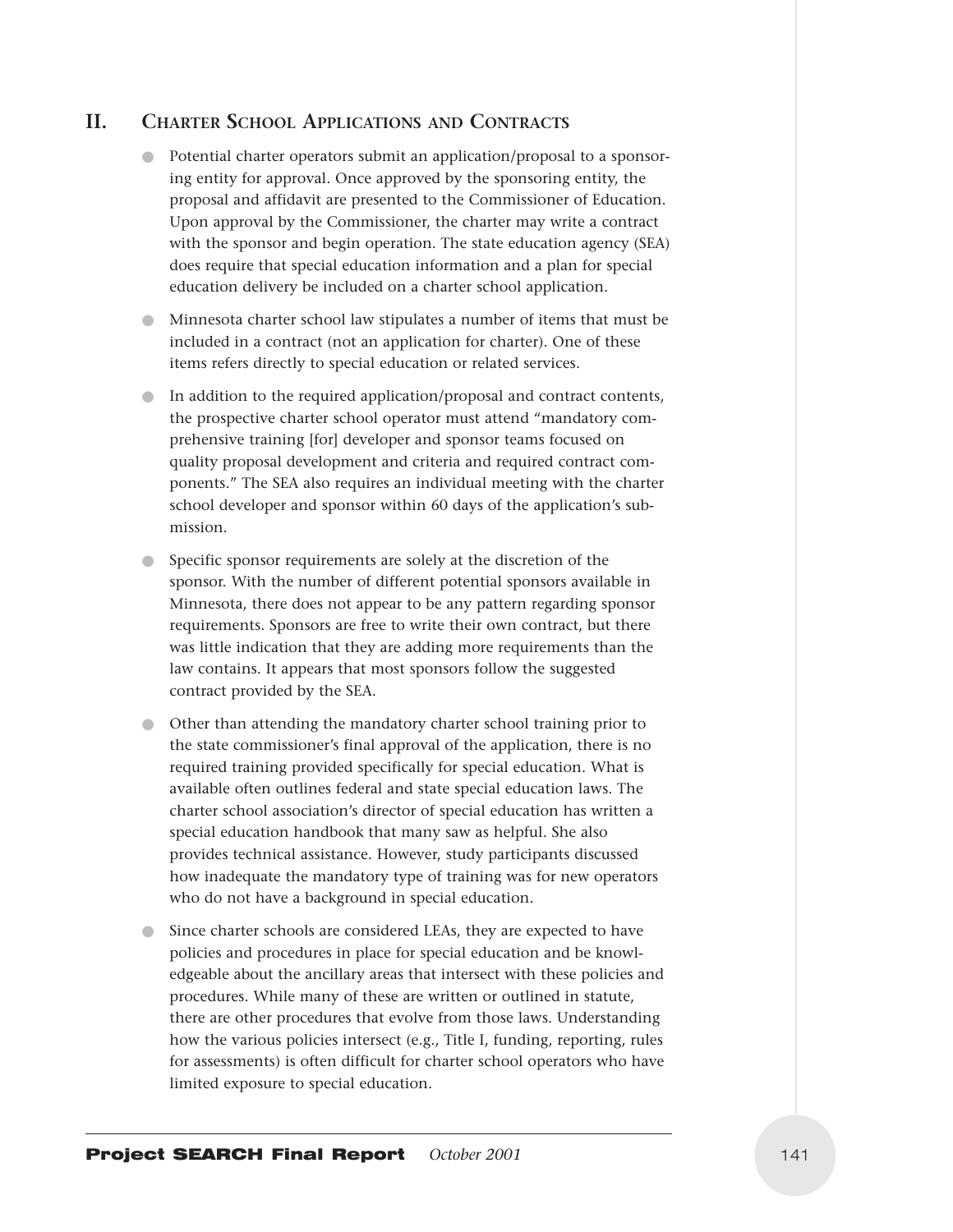### **III. FACILITIES AND ACCOMMODATIONS**

- Facility accessibility for charter schools has been an issue in Minnesota. A waiver for facility access was requested but not granted in the original charter legislation. However, there was not specific language in the law concerning facility accessibility and many did not know that the issue was covered under federal law and therefore accessibility was required. Most of the charter schools are now accessible. Some charter school operators, however, believe there is a waiver for this and have not complied with federal law. The state has allowed these schools some time to reach compliance.
- One of the larger issues is finding space that is accessible and still affordable. The state now provides lease-aid to charter schools to compensate for their facilities needs. The aid appears to be having a positive impact on the accessibility issue. A charter advocate noted, "Lease-aid helps the landlord [make the building accessible]. It has helped the landlords meet the requirements. Lease-aid has helped on improvements to buildings. If it wasn't for that, [charter schools] would be pushing the envelope all the time."

# **IV. GOVERNANCE STRUCTURE AND RELATIONSHIPS BETWEEN DISTRICTS AND CHARTERS**

- In the area of special education, the law refers to compliance for charter schools in the same manner as it does for traditional school districts. A charter school must comply with special education sections of state law and rules relating to the education of pupils with disability as though it were a district.
- Special education services are ultimately the responsibility of the charter school. They may, however, contract with local school districts, cooperatives, consultants or others for the services. If they do not have a contractual arrangement with an LEA, they may bill back any excess special education costs (those costs that are not covered by state and federal funds the charter school has received) to the student's school district of residence. Therefore, most, if not all, charter schools have a financial relationship with the school districts of their special education students since state and federal funding rarely covers the full cost of special education services. In areas other than finance, the extent of the charter schools' relationship with LEAs varies. Some have a cooperative arrangement; for others there is little, if any, direct contact.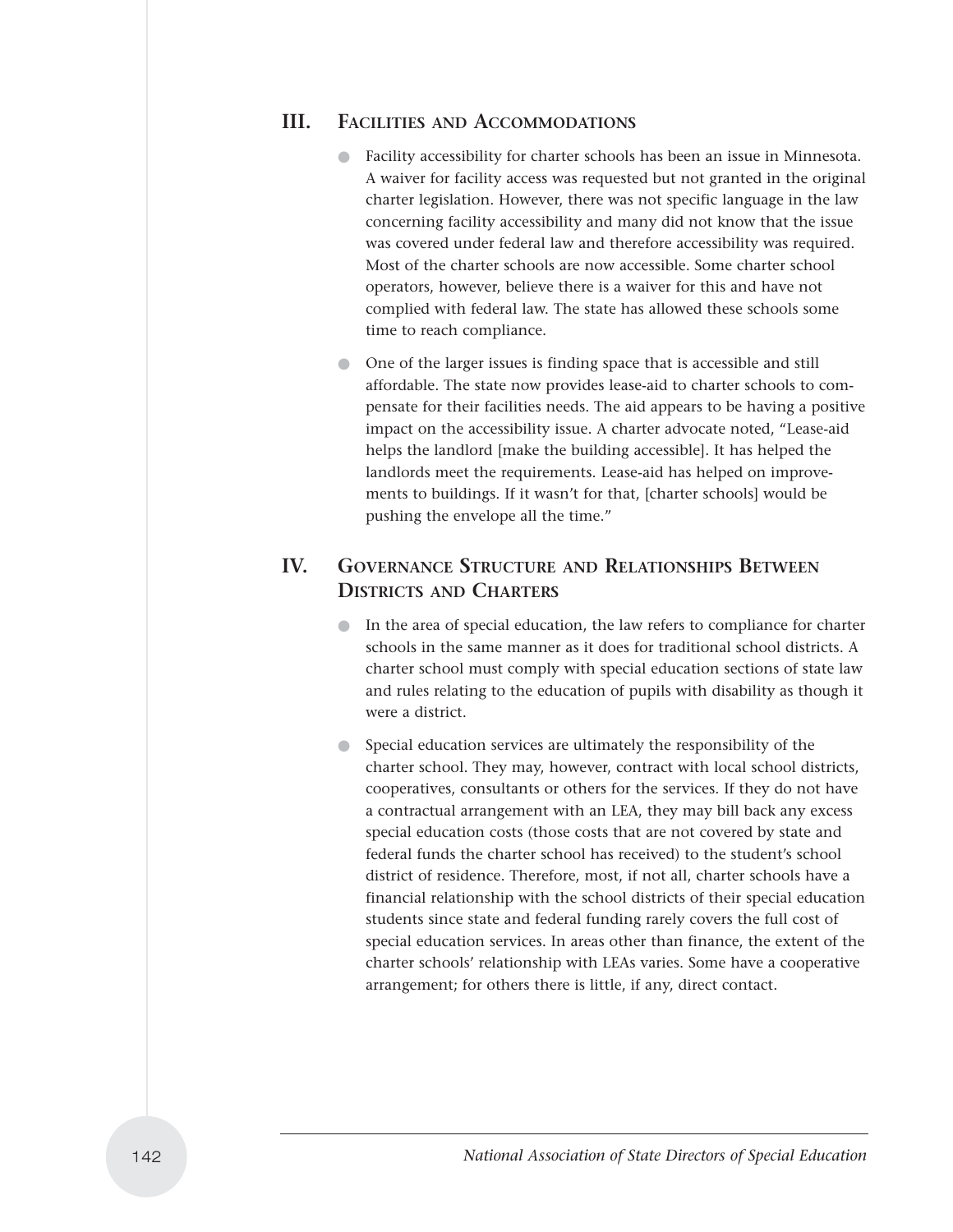● Recently, the state has requested each charter school to have a certified director of special education either on staff or in a consulting role to review the various special education requirements and to oversee special education delivery. Some have hired consultants, some use the association's director, and others have someone on staff who provides this service.

## **V. CHARTER SCHOOL FINANCE**

- All basic and supplementary state and federal funding flows directly to the charter school. The charter school law explicitly states, "General education revenue must be paid to a charter school as though it were a district." Minnesota charter school law also specifies that the special education dollars follow the student to the charter school and under what circumstances charter schools can bill excess special education costs back to the resident school district. The billing back of excess special education costs, beginning in the 1996-97 school year, is the only characteristic of Minnesota's charter school law and special education interface that defines Minnesota as a partial-link state in relationship to special education. In all other respects, Minnesota law clearly defines charter schools as LEAs and as such they are not linked to other local education agencies.
- In order to receive the excess cost funds, the charter school must notify the resident school district of the student's enrollment during each school year. The charter school must send the IEP and a required billing notification form in order to submit the actual bill and subsequently receive the funds. This is calculated on an individual basis and each student's costs must be billed separately.
- The charter school receives a per-pupil amount based upon the state's average per-pupil general revenue plus a referendum allowance based upon the student's resident district's referendum status. In addition to this calculation, some per-pupil amounts are subtracted from this number and others, such as funding based upon need for basic skills and transportation, are added to the amount. It is a complicated funding formula that is written into law for charter schools.
- Minnesota uses a fairly sophisticated method of tracking special education students and their funding. All special education expenditures must be reported on a state-required system. From the data provided, special education payments are made directly to school districts and charter schools. Minnesota's special education students are funded through categorical aid that is calculated on: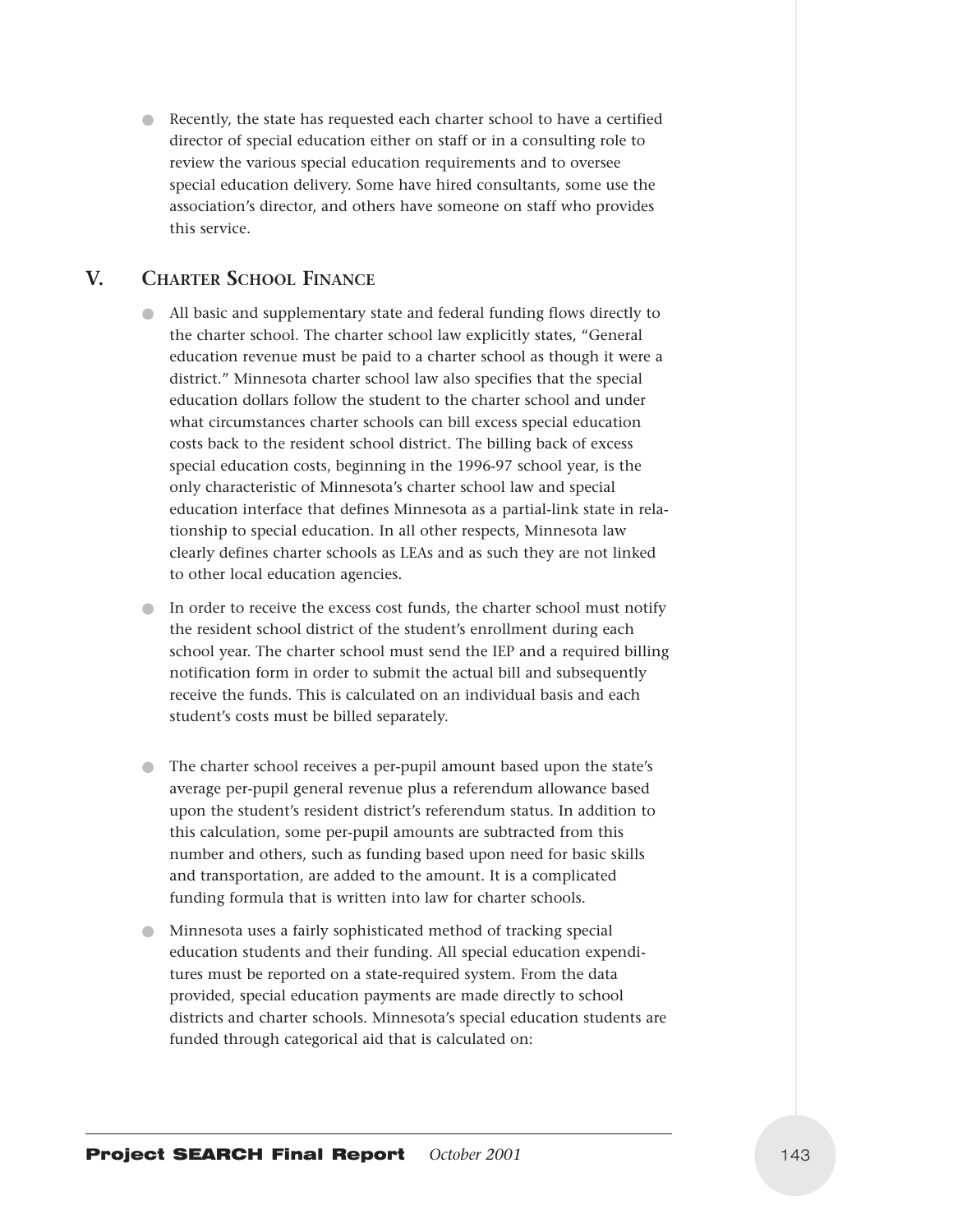*A percentage of special education teacher salaries; percentage of special education paraprofessional salaries; percentage of contracted services for special education students; and percentage of materials, supplies and equipment acquired to meet the special instructional needs of special education students* (Charter School Leader's Handbook; Minnesota Association of Charter Schools Special Education Project).

- Special education funds are provided on the actual year's expenditures during the first two years of the charter school's operation. In the third year and beyond, the charter school is paid on the data entered in the state system from two years prior. The two-year lag is the same as the school district lag time. The first year's special education funds are often reimbursed three to six months after they are expended. The lag time in receiving funds can be a hardship for some charter schools.
- Some special education costs, such as staff benefits, are not covered under the bill back arrangement and come out of the charter school's general fund.
- Nearly all participants interviewed understood the essential elements of Minnesota's special education funding. They knew that state and federal monies flowed to the charter school and that the charter school could bill back the resident school district for any excess costs. What was less clear was how to navigate the financial system.
- While some study participants saw financial accountability and reporting as being problematic, others report the tension that arises when a charter school tries to implement special education in an innovative manner and still be eligible for special education funding. Some see the reporting requirements as incomplete as some special education delivery innovations are not reimbursed under the current definitions.
- The knowledge factor is an issue for charter schools and all Minnesota school districts. Those responsible need to understand a complex finance reporting system. In order to be in compliance and to receive their special education monies in a timely fashion, they must understand how each reporting system operates. Some operators, however, do not recognize the need to understand the special education finance system until they realize their lack of reporting has resulted in an absence of funds to support or implement a program.
- In general, all charter schools and school districts believe there is inadequate funding for special education. Most school districts must fund a rather large portion of their special education programs from the general education fund as state and federal funding is inadequate. Charter schools are in a better position in some ways than traditional school districts. Since they can bill back excess costs, they only have to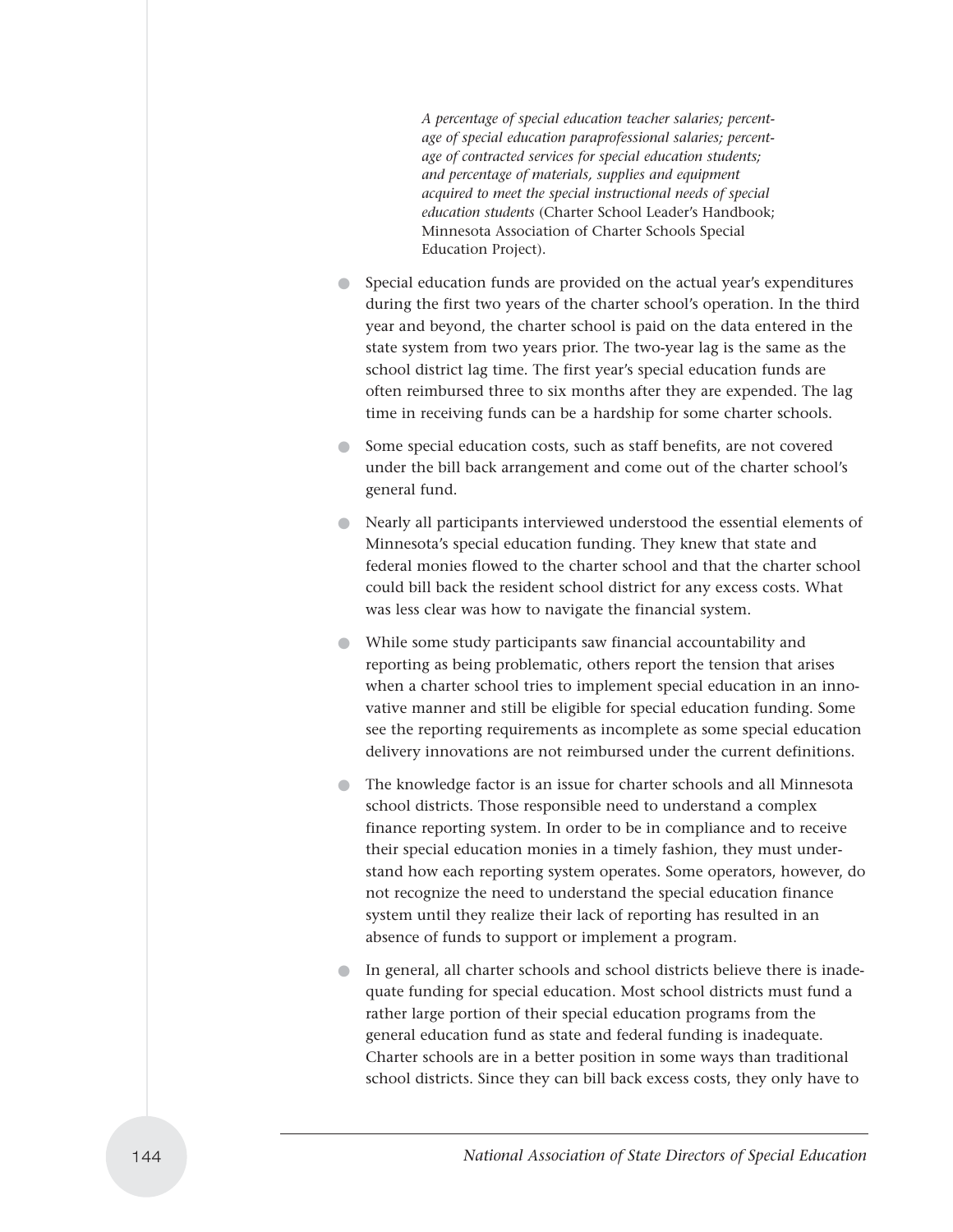pay those costs that are not covered by state, federal, or the resident school district.

● Minnesota's excess cost bill-back system creates an interesting dynamic as the charter school has the total responsibility for IDEA compliance, but the resident school district must pay for any costs over and above state and federal funding. The arrangement does, however, protect the charter school from the concerns of bankruptcy if faced with a high cost special education student. In that case, the excess cost of an expensive student would be billed back to the resident school district.

### **VI. EDUCATIONAL SERVICE DELIVERY**

- Minnesota charter school law stipulates that, "A charter school may not limit admissions to pupils on the basis of intellectual ability, measures of achievement or aptitude, or athletic ability." The law uses this language and does not include nondiscrimination language in regards to disability. It does state, "A charter school shall enroll an eligible pupil who submits a timely application, unless the number of applications exceeds the capacity of a program, class, grade level, or building. In this case, pupils must be accepted by lot."
- Admissions become an issue for charter school operators if they are unaware of the special education law. With the help of a statewide charter school director of special education, there are now fewer charter school operators who are not aware of the need to admit students with disabilities. At this point in the charter school evolution, the knowledge issue may rest more with the parents of students with disabilities, who may not understand the right for admission. Charter schools sometimes have the public image of a private school and parents may not always realize they have full access to the school.
- There appears to be variability within the IEP process, with veteran operators being more knowledgeable than newer operators. New operators were still struggling with what special education means for their school and how they are going to comply with IDEA.
- As part of the IEP process, schools are required to provide for an array of services. Since Minnesota charter schools are considered LEAs for purposes of special education, they are expected to provide all of the services needed to serve all students. Some charter schools contract with a traditional school district or educational cooperative to provide these services. Not all traditional school districts or cooperatives are open to a contracting relationship. Many school districts are vying for qualified staff to serve their own students and do not believe they can afford to assist the charter school. Others see the school district's ability to provide ancillary and other services as a competitive advantage and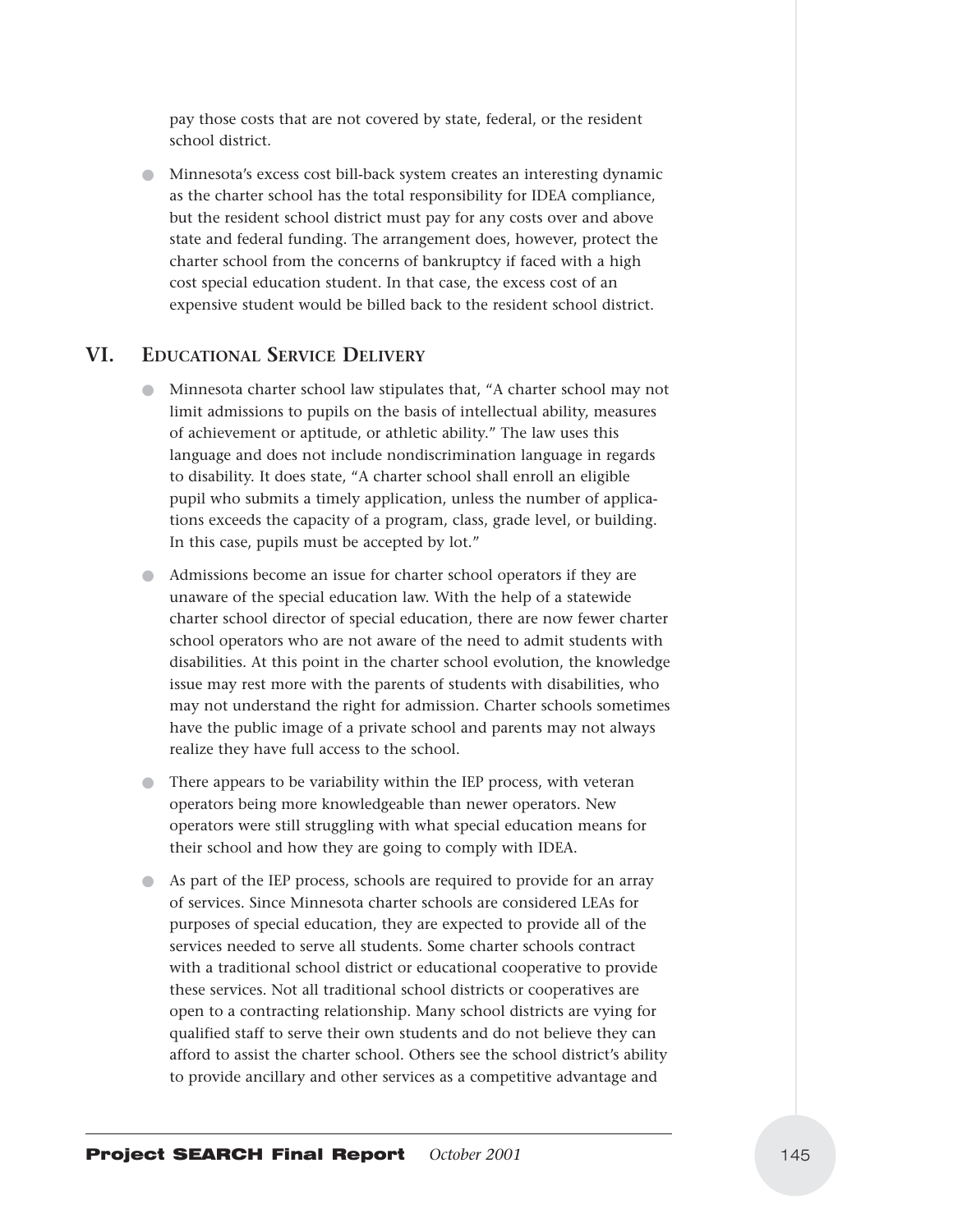feel no obligation to assist the charter school. Both the staff shortage and the lack of knowledge regarding who is responsible for providing services sometimes results in the charter schools counseling families to look elsewhere for the education of the student with a disability.

# **VII. DATA COLLECTION AND ACCOUNTABILITY**

- Charter schools in Minnesota are treated as LEAs for data collection purposes. Every charter school must complete all forms that are required of LEAs. That includes financial information, general education enrollment data, statewide assessments, and data on staff.
- Since Minnesota charter schools are considered LEAs, they are under the same special education monitoring requirements as traditional school districts. They are monitored through the SEAs special education department every four years with a corrective action plan needed in the fifth year if problems are found. Charter schools must complete the "Total Special Education System Application" that includes annual assurances of compliance with IDEA, program and staff expenditure data, and policies and procedures.
- There have been some issues related to monitoring. The state is behind in monitoring all the schools that are not in compliance with the state requirements; therefore, the department investigates when a complaint is lodged. The tension between charter schools having adequate services that follow the intent of IDEA and the reality of developing a special education infrastructure is often apparent as monitors visit the schools. The state takes the stand that, rather than being punitive, they want to teach charter schools how to comply.
- Until recently sponsors did little monitoring of any aspect of charter schools. The law stated sponsoring entities needed to provide oversight, but most did not see it as their responsibility since the charter schools were considered independent educational entities. The SEA has clarified the monitoring issue and as a result, sponsors are beginning to provide more oversight. The requirement for a charter school designated director of special education is another way the state is trying to provide more monitoring on a regular basis.
- Test results for charter schools are reported in the newspaper along with those of traditional school districts if a large enough student population has taken the test. In general, charter schools have not fared well on the standards tests. Even so, there was little concern that testing students with disabilities was a factor in accountability.
- The state does require that each charter school identify two academic goals and two nonacademic goals annually and report the goals and the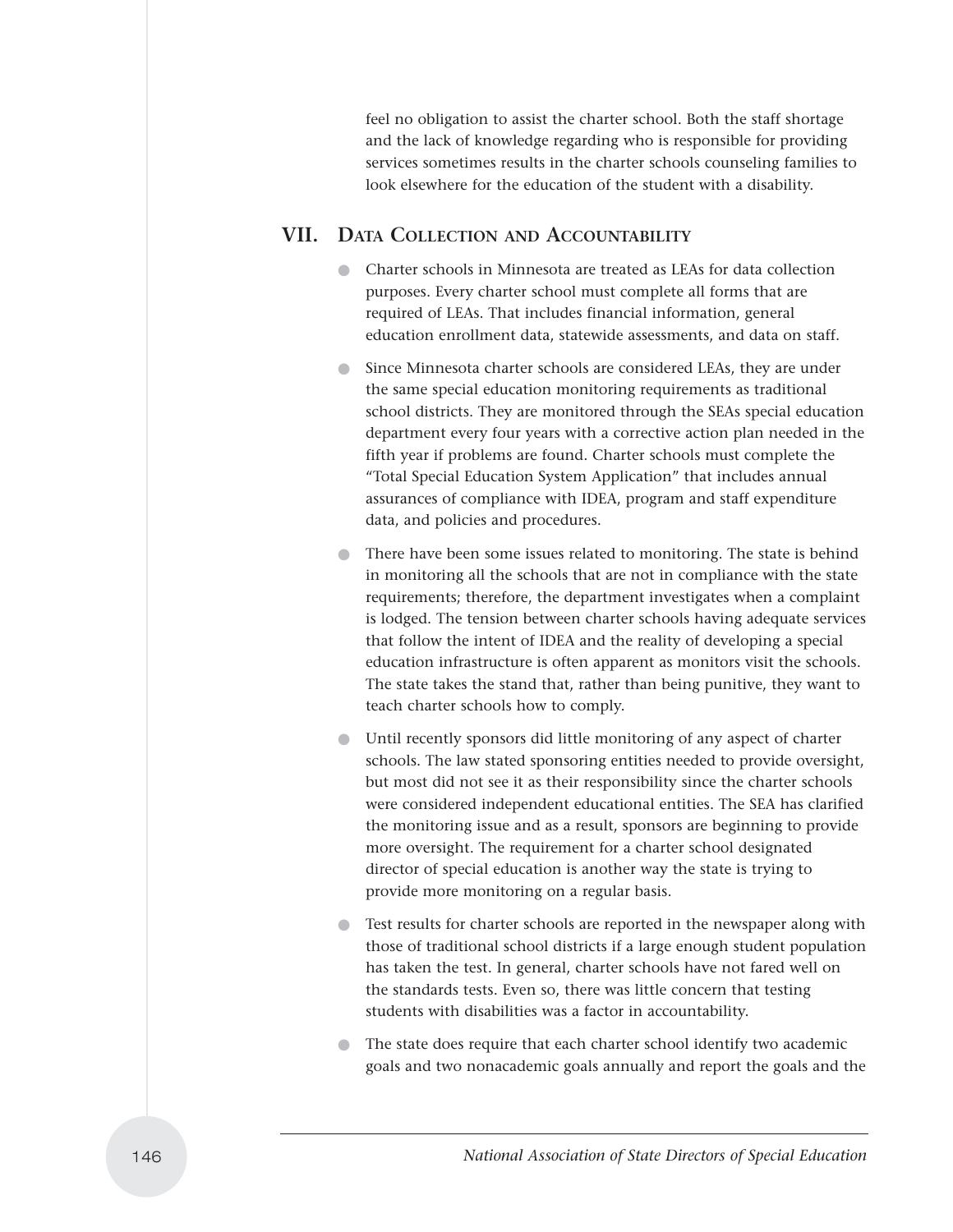results from assessments each fall. There are no stipulations that they include students with disabilities in the measurement of the goals. At present no state entity is disaggregating the data by disability status. Special education is not one of the areas that must be included in the annual report. Charters only need to provide the percentage of students with disabilities at the school.

Recently the SEA distributed an accountability framework outlining the expectations for charter schools. In addition, all Minnesota students are required to take the Minnesota Comprehensive Assessments administered in third and fifth grade and the Test of Basic Standards administered in eighth and tenth grade. In accordance with IDEA, students whose IEP exempts them from the test do not need to take it, but the IEP team must choose an alternate assessment. This did not appear as an issue in the interviews; no charter school chose to use an alternate assessment.

## **VIII. STAFFING**

- The shortage of qualified and certified special education teachers impacts charter schools' abilities to implement the IEP process and comply with IDEA. There is not only the matter of finding a certified teacher. Most charter schools are small, so they may only need a halftime or quarter-time teacher. Finding part-time teachers is even more difficult and exacerbates the staffing problem as some teachers try to fulfill the obligations by combining responsibilities, resulting in a more than full-time position that is not fully reimbursable. A related issue is in the area of licensure. Many of the staff members have special education licensure but not in the specific disability area of a charter student. They are reluctant to spend time in classes when there is so much start-up responsibility, yet the school needs their services.
- The staff shortage can affect the relationship between the charter school and neighboring school districts. Each accuses the other of "robbing" them of their special education or regular education teachers. The accusation can cause friction that results in little cooperation between the schools. The number of teachers retiring exacerbates the staff shortage. All schools and school districts are experiencing teacher shortages and are less willing to cooperate.

### **IX. TECHNICAL ASSISTANCE**

The state has funded a charter school director of special education through federal discretionary funds for the past few years. The model was chosen so that the charter schools would have autonomy in the area of special education, but would also receive needed technical assis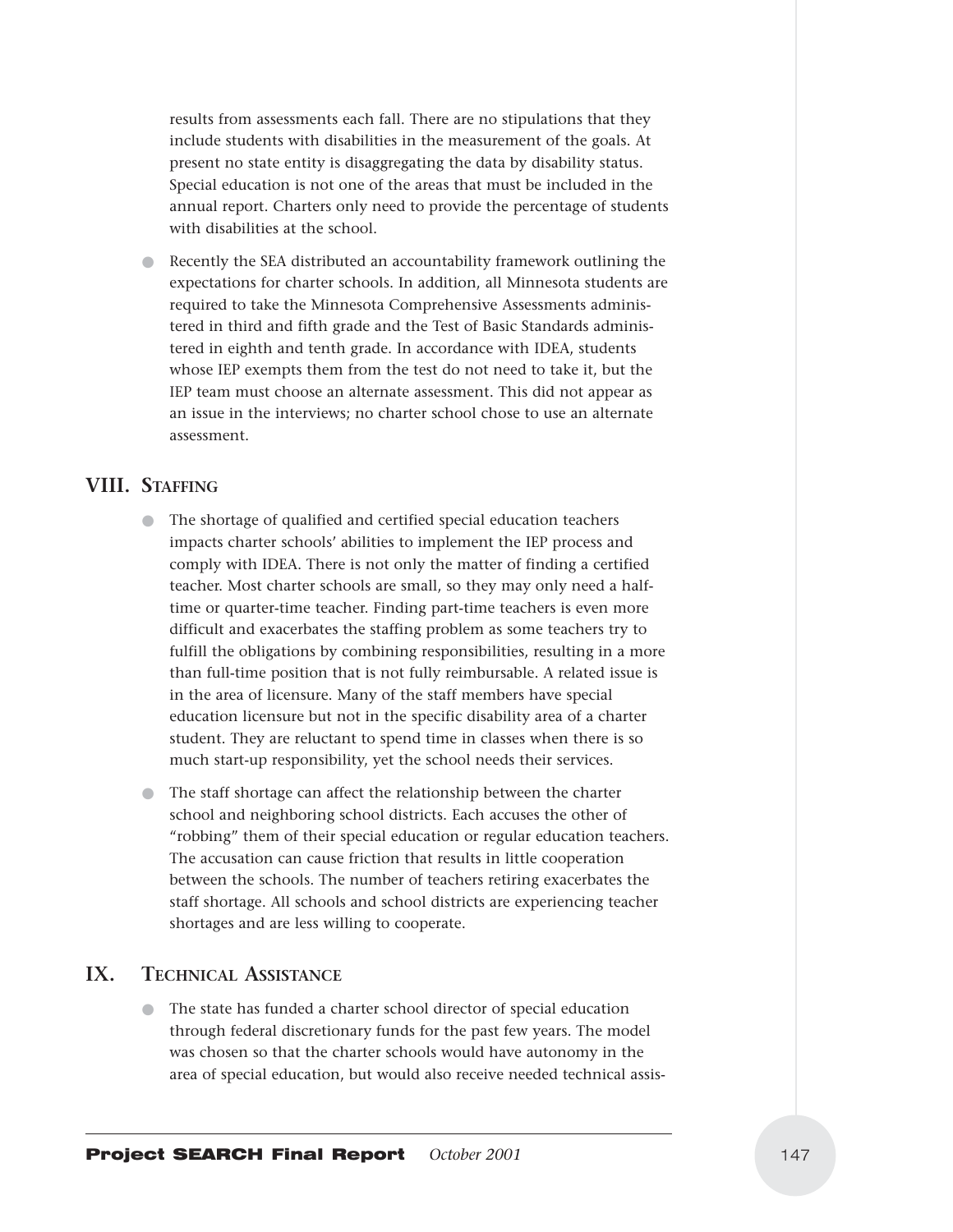tance and guidance. The findings from the case study suggest overwhelming support for the model and the impact it has had on increasing the knowledge base of operators and increasing compliance with IDEA. One operator summed up the views of many when she said, "Without [the association's director], we would be swimming upstream without a paddle."

- Not all charter schools are accessing the association's director. Some contract for additional services by hiring retired directors of special education to assist in understanding the financial requirements necessary to receive funding. Others rely on their special education staff to provide technical assistance. To date, the SEA has provided limited special education technical assistance specific to charter schools. They do invite charter school operators to all training provided by the department and as of the final interviews, were developing a more extensive training program for charter schools.
- Special education monitors often offer technical assistance as they work with the charter schools to be in compliance. Many of the monitors have added that role to their responsibilities, but it has not been a formally defined role, and there have not been any additional monitors added to assist the charter schools. Staff members from the special education department also review the initial application and work with individual charter schools prior to opening. One monitor is assigned to each charter school.
- One of the main issues around technical assistance is the steep learning curve for many operators. It is often not enough to train them in the law or what is required. They need training in the process of developing a working relationship that allows a deeper understanding of the law. Some of those interviewed noted how complicated it can be when an official realizes the charter school is out of compliance, yet knows the operators are unsure of their responsibilities.

### **X. TRANSPORTATION**

For general transportation to and from school, Minnesota charter schools may have the school district in which the school resides provide transportation for the district students who attend the charter school. If they do not have the school district provide transportation, they receive transportation aid directly and must provide transportation themselves. Neither the charter school nor the school district is responsible for providing transportation to students who live outside the boundaries of the school district in which the charter school is located. Such students may receive transportation aid if they can show financial need.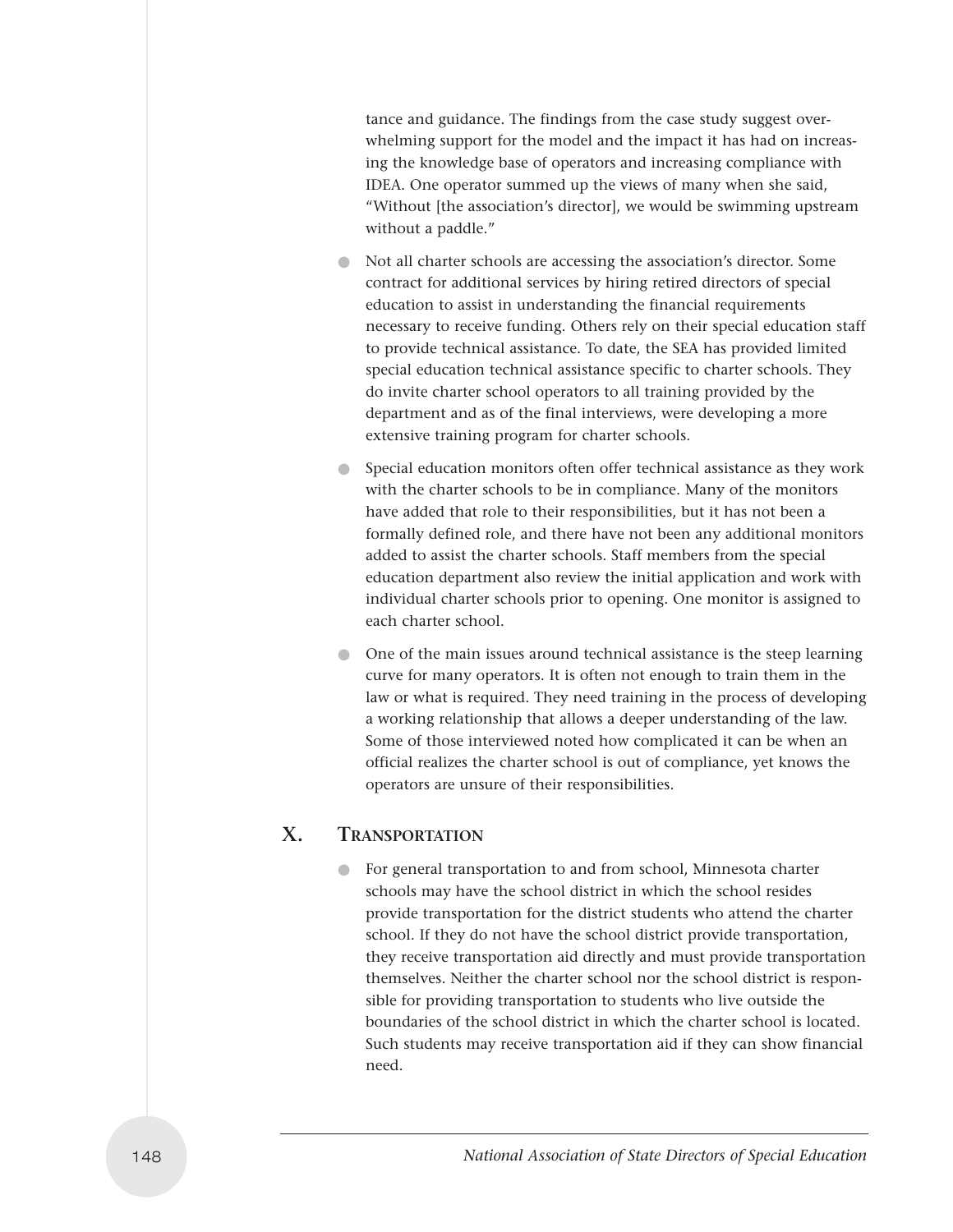● Special transportation is provided for students with disabilities only if it is written into the IEP. In those cases, special transportation is handled as if the charter school were a school district. Charter schools receive transportation aid for the student, supported through special education transportation aid. Funding has a two-year delay, and there is no basis to calculate the aid. The funding process further complicates operators' understanding of special education.

## **XI. ADHERENCE TO PHILOSOPHY AND MISSION**

● In Minnesota, the evidence suggests adherence to philosophy and mission in special education varies depending upon the school.

### **XII. EMERGING ISSUES**

- There were three consistent themes that emerged during the Minnesota data collection effort. One centered on the role that knowledge of special education plays in successful implementation of both charter school law and special education law. It is generally known that charter operators may not have sufficient background in special education, but what emerged from these interviews is the belief that what needs to be "learned" is more in the area of an understanding and belief system, rather than just the facts about special education. Knowing the law is not enough to provide for the needs of students with disabilities within charter schools. Operators and other personnel need to understand why they are providing special education and how it aligns with their mission.
- The second theme emerging was in the area of innovation and special education. Many discussed the need to review how IDEA is interpreted and how that interpretation can lead to innovation in special education. There was a concern that charter schools were not aware of the opportunities that IDEA could afford, but rather saw it as a requirement they had to meet. Nearly all agreed that the charter school staff had the best interests of the students at heart and that the view of IDEA as an endless paper production line needed to be shifted to IDEA as an opportunity for innovation.
- The third theme that emerged was the importance of a central special education "guru" or leader who could lead the charter schools through the process as well as bring them to a point of understanding about why special education was important. Incorporated into this theme was the importance of monitoring and working with the state to determine the best way to deal with issues. There was an interesting dynamic. Many believed charter schools were out of compliance and needed to come into compliance to adequately serve students with disabilities.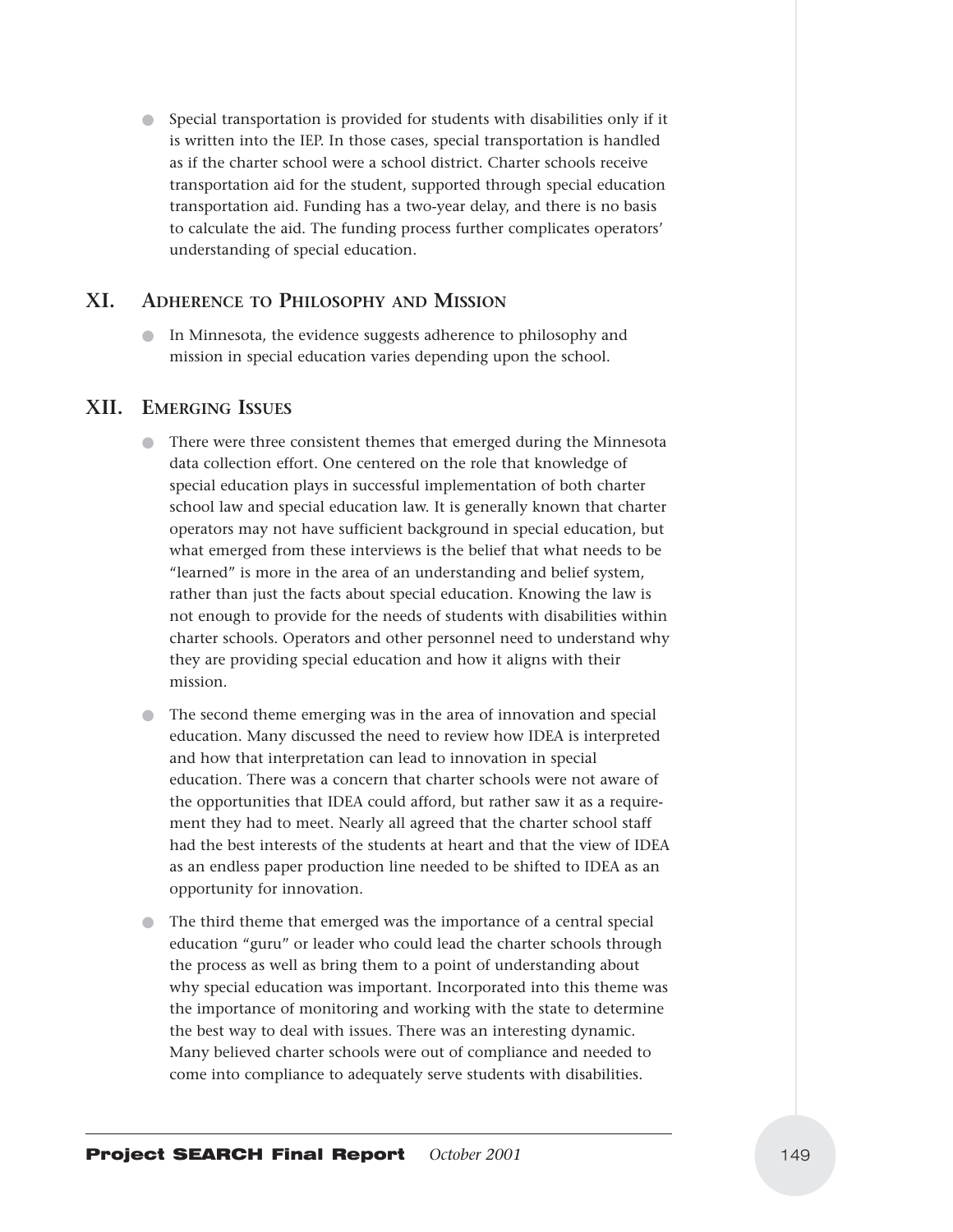But, there was also the sense that the operators and staff members were not intentional in their desire to neglect the law, but rather needed assistance in seeing how they could work with the law. Many saw a special education leader as being central to making the shift in paradigm occur.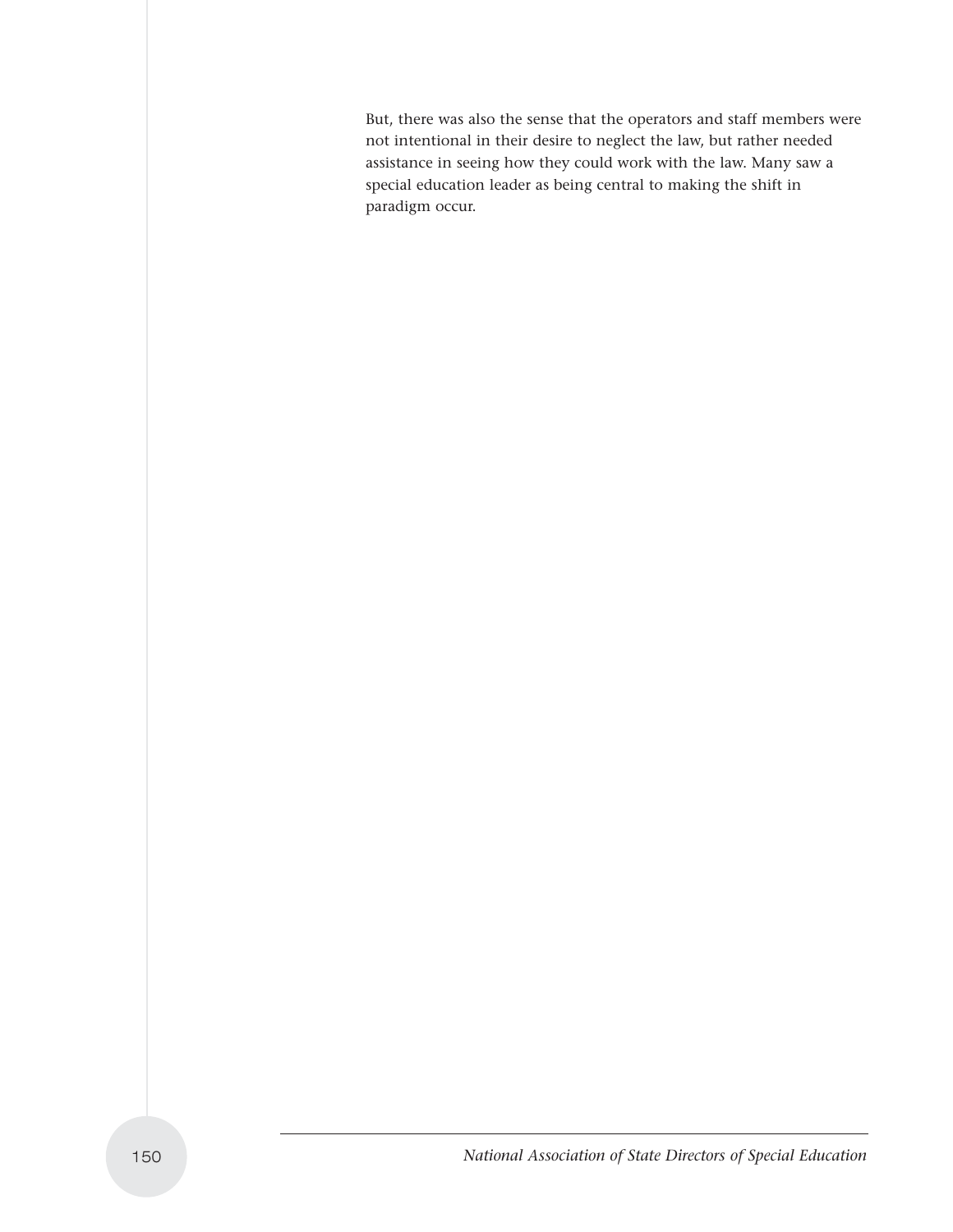#### Project SEARCH

# *North Carolina-Case Study Executive Summary1*

Lauren Morando Rhim, Consultant University of Maryland

# *North Carolina Case Study Methodology*

Project SEARCH conducted eight in-depth case studies of special education policies and practices in charter schools between January 1999 and September 2000. States were chosen as study sites to represent certain points on a continuum in three areas: length of time charter schools have been operating, the size of the charter movement in the state, and the degree of autonomy granted charter schools from their local district (LEA) for purposes of special education. North Carolina represents (a) a third generation state because its first cohort of charter schools opened in 1997, (b) a "medium" size state in terms of number of charter schools (87 operating in 2000), and (c) a no-link state because charter schools are independent LEAs that are solely responsible for assuring that all children with disabilities receive a free appropriate public education (FAPE).

Consistent with the procedures adopted for Project SEARCH, the data sources for the North Carolina case consisted of more than 50 primary and secondary documents, 29 individual interviews, a single focus group, and visits to ten charter schools. Purposeful sampling and chain sampling techniques were used to select the individual informants for the case and to select the counties and charter schools. The key informants were chosen based upon their involvement with charter schools and special education and suggestions by other key informants.

# *North Carolina Case Study Findings Related to Special Education in Charter Schools*

The key areas that Project SEARCH investigated were: state charter laws and regulations, charter applications and contracts, facilities access and accommodations, governance structure, finance, educational service delivery, data collection and accountability, staffing, technical assistance, transportation, adherence to philosophy and mission, and emerging issues. The following is an executive summary of the North Carolina case study findings in these areas.

<sup>1</sup> This document is the report of one component of a research study funded by the U. S. Department of Education, Office of Special Education (Grant #H324C980032-99). The study, called Project SEARCH, examines policy and practice related to special education in charter schools in seven states and the District of Columbia. This report and all other documents pertaining to this study are available online at: www.nasdse.org/project\_search.htm.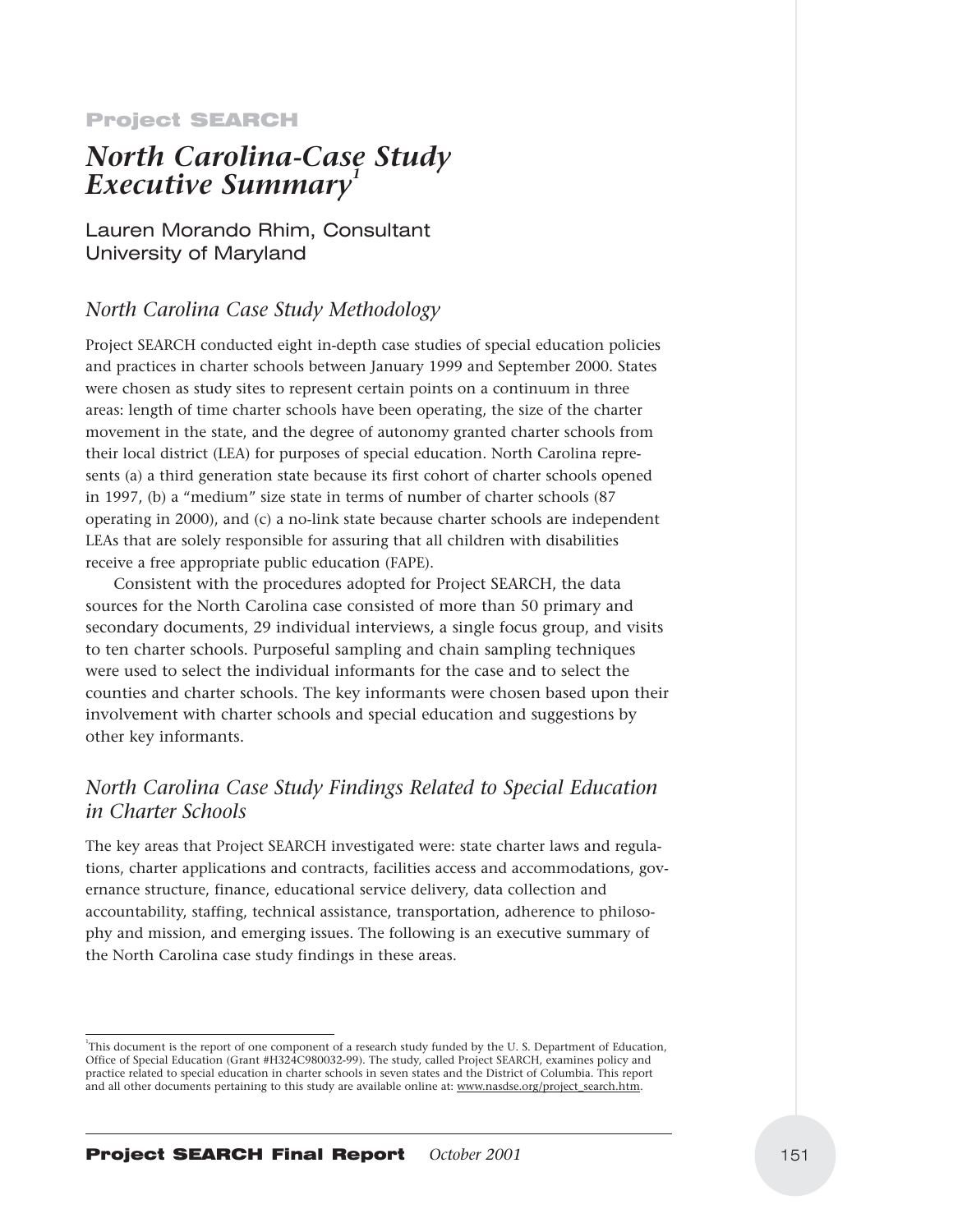### **I. STATE CHARTER LAWS AND REGULATIONS**

- North Carolina charter schools are LEAs and as a result, are solely responsible for the delivery of special education. Outside of the general statement regarding their LEA status, there is very limited language in the state charter law directly pertaining to special education. According to the state charter law, charter schools "shall not discriminate against any student on the basis of ethnicity, national origin, gender or disability" (North Carolina G.S. 115C-238.29F[g] [5]). And, "The school shall comply with policies adopted by the State Board of Education for charter schools relating to the education of children with special needs."
- North Carolina did not develop additional regulations regarding special education in charter schools. Rather, the closest thing to regulations is policy guidance in the form of a Question and Answer section in the state developed "official" charter school application. The Q & A section of the application articulates the definition of special education and how special education is administered, delivered, and funded.

## **II. CHARTER SCHOOL APPLICATIONS AND CONTRACTS**

- Three entities may grant charters in North Carolina: local boards of education, a constituent institution of the University of North Carolina, or the state board of education. The state developed an application and application process/timeline. To date nearly all of the charter schools have been granted directly by the state.
- Between 1997 and 2000, the state nearly reached the state mandated 100 school cap and there is recurring discussion among state policy makers and charter operators about the cap. Charter operators expressed concern that the cap on charter schools is driving heightened accountability for the already existing charter schools.
- To date, North Carolina has revoked six of the charters granted. An additional seven schools have voluntarily turned their charters back into the state, including three schools that never opened their doors. A revocation in December of 1999 was directly due to problems associated with special education. The high rate of revocations in North Carolina, 14% in comparison to a national average of 4% (Nelson et al., 2000), raises questions about whether the state has an effective or defective charter application and accountability process.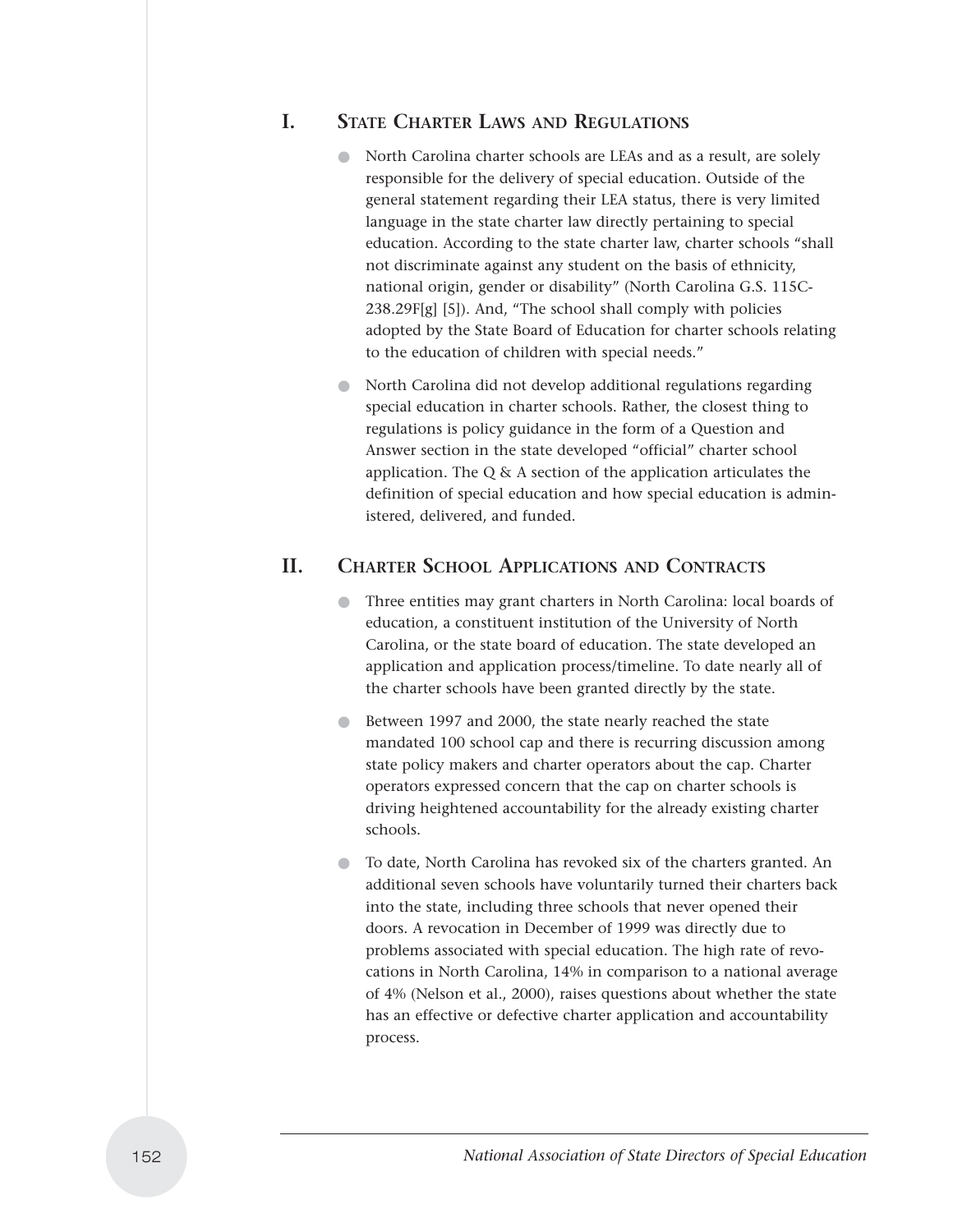- The state application requests only limited information regarding how charter applicants intend to serve children with disabilities. Applicants that specifically designate that the purpose of their school is to serve children with "exceptionalities" are expected to include how they plan to serve this target population. Outside of this specific group, the only section in which applicants must address special education is under the financial plan. Applicants are asked to project special education enrollment and these numbers dictate their special education funding.
- The charter application is evolving as the state becomes more experienced at granting and monitoring charters. The state is reported getting better at utilizing the application process as a key point of contact to inform charter applicants about their special education responsibilities. A state level policy maker explained:

*The state has grown increasingly rigorous in the chartering process and is now more seriously addressing special education in the chartering process. If you look at the interview process with each cohort of schools, special education is being structured, [during the initial application cycles] no questions were asked, now, it is being dealt with during the application process. There is evolution, you learn from your mistakes.* 

● As independent LEAs, charter schools are not subject to district-level standard operating procedures or regulatory reloading at the district level. However, the charter schools in North Carolina are struggling to understand the rules and regulations that govern special education and how to appropriately implement the necessary processes to abide by these rules and regulations. In addition, as LEAs, North Carolina charter schools are enjoying some flexibility in how they deliver special education within the parameters of the state special education rules and regulations that are monitored by the Department of Public Instruction (DPI).

### **III. FACILITIES AND ACCOMMODATIONS**

As documented widely for charter schools nationwide, obtaining adequate facilities is often a difficult issue. Due to the fact that some charter schools are located in non-traditional - and at times inadequate - spaces, finding classrooms for special education pull-out services can be difficult. Charter operators participating in a focus group explained:

> *Facilities are an issue. The schools have buildings and there are not really access issues, as they must meet ADA in order to open. However, due to frequently small spaces, finding room for special education services is a real challenge, space is a problem. It is a challenge to find a room for OT or any kind of pull-out.*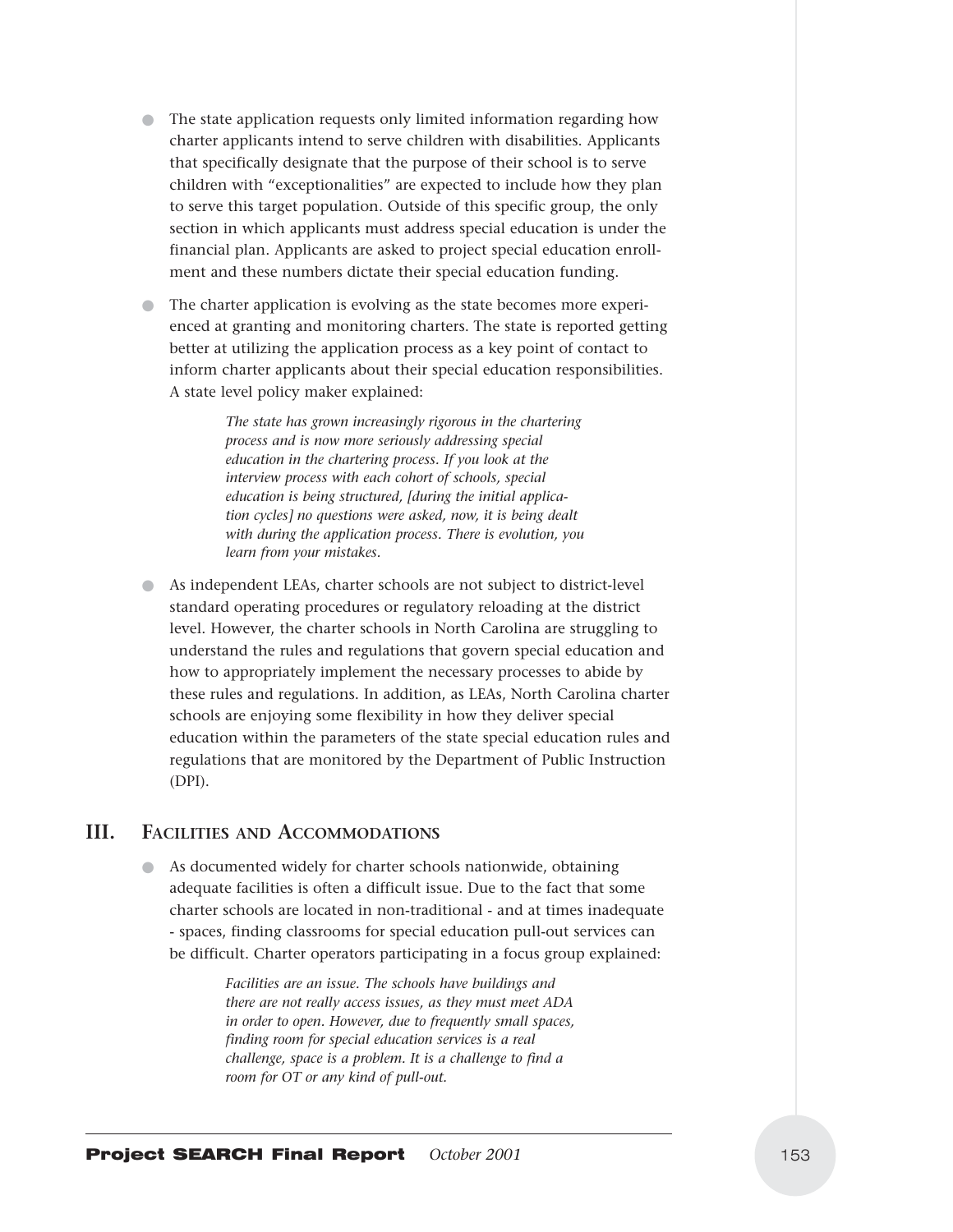# **IV. GOVERNANCE STRUCTURE AND RELATIONSHIPS BETWEEN DISTRICTS AND CHARTERS**

- Charter schools in North Carolina are technically considered "freestanding public schools" as opposed to LEAs. For the most part, in practice, charter schools are autonomous school districts. To date, the vast majority of charter schools are authorized by and accountable to the state board of education and have a very limited relationship with their local district. Nevertheless, even if the local district does not authorize charter schools, the district can hinder or help their success. Districts can hurt charter schools by forbidding them to use school facilities such as proximate playgrounds, not forwarding mail in a timely manner, or not sharing surplus equipment. Districts can help charter schools by making a school facility available, contracting out school lunch and transportation services, or allowing charter schools to purchase surplus equipment.
- While many charter school advocates and operators view independence as central to the charter concept, one operator reflected on the inefficiencies involved with traditional districts and charters operating separate but frequently parallel school systems:

*There are so many charter schools and LEAs duplicating just because they have too. There is so much repetition, they are reinventing the wheel, and everyone is reinventing, repeating the services. It is like a four-wheel drive vehicle that now has 10 wheels. The state could help coordinate the relationship if the state could say, we are going to try and bring the system together. However, traditional and charter schools don't want the state to be more involved.*

# **V. CHARTER SCHOOL FINANCE**

- For academic year 1998-1999, per pupil allocation ranged between \$3,000 and \$5,500 depending on the size and wealth of the district in which the charter school was located. On average, the state provided approximately \$3,500 and local districts provided \$1,000 per pupil to the charter schools.
- A challenge facing North Carolina charter operators is the adequacy of the special education funding given the small size of charter schools. North Carolina funds special education using a non-weighted formula and caps special education at 12.5% of the student population. While charter schools are counted as part of their district for purposes of determining the cap, the money flows directly from the state to the charter schools without the district serving as a middle agent. Due to their small size, charter schools cannot capitalize on any economies of scale and, as a result, if their population significantly exceeds 12.5% or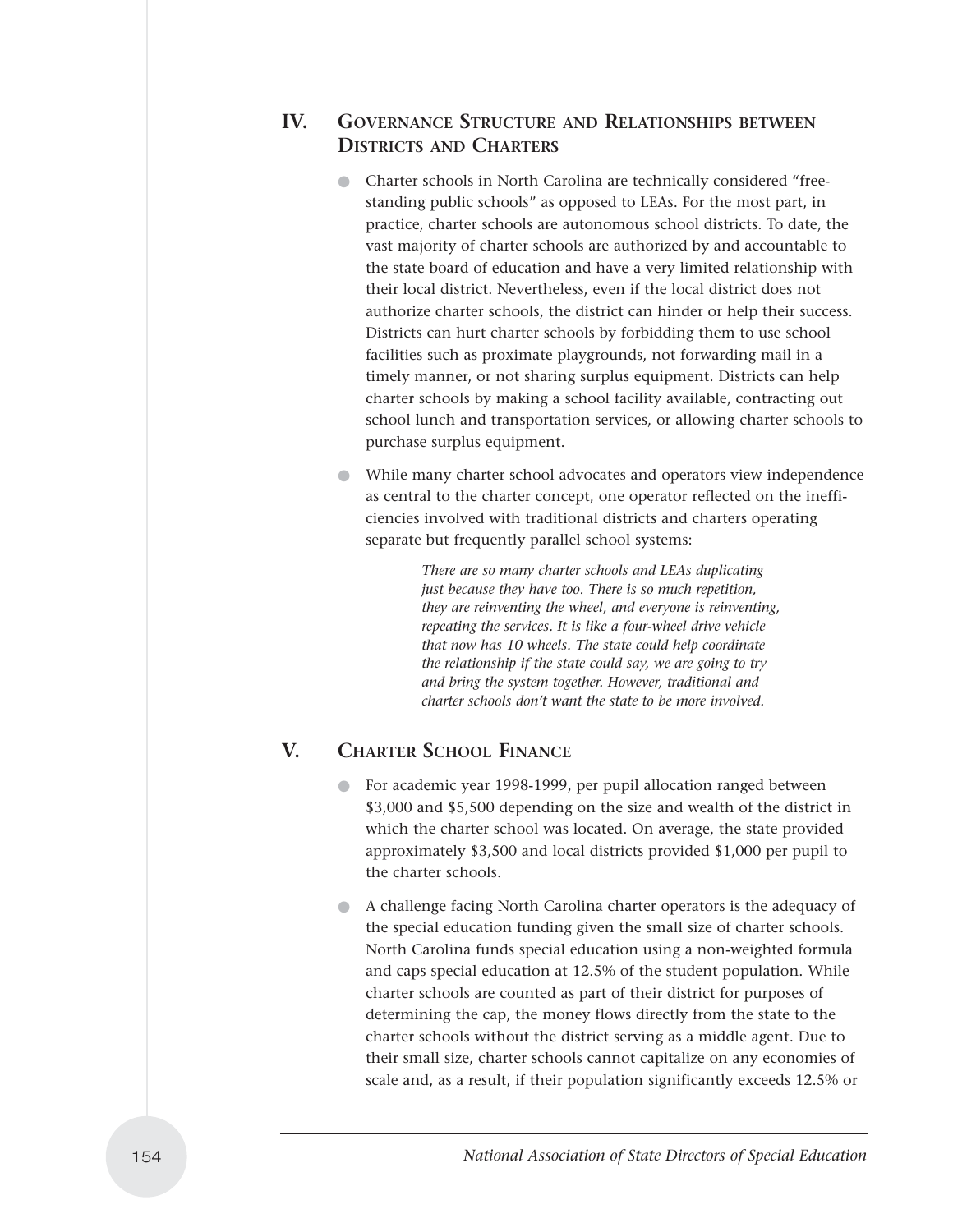they enroll a high percentage of children with greater needs, they struggle to afford special education. If an LEA reports a greater percentage of their enrollment as disabled, their funding is further divided in order to support all children with disabilities. There is also an apparent lack of consistent, clear information about what resources are available and how charter schools can access funds for their school and specifically for special education.

- Special education funding for the first year of operation is a challenge for charter schools. In North Carolina, charter schools receive their special education funding based upon a hypothetical projection of who will enroll. If a school does not accurately predict enrollment, it can experience a significant financial shortfall. At this time, the state has not taken steps, outside of applying for federal Title IX funds, to assist charter schools in addressing the fiscal challenges associated with the start-up phase of operation and specifically the challenge of projecting their enrollment of children with disabilities.
- In addition to the traditional federal, state, and local education dollars, charter schools are billing Medicaid for specific related services, tapping into various state and county services such as mental health services to serve their children, and pursuing private fundraising. According to one operator, "This [Medicaid] is big bucks, this is how we pay for outside therapy, otherwise we could never do it." A charter operator explained:

*Finance is the major issue of concern for the charter schools regarding special education. We are meeting student's need by being creative and accessing outside resources…It is just a matter of learning to juggle your penny-creative allocation and learning to write grants. If we don't write grants, we will not be a cut above. We can work out our finances at the building level, no one tells us how to spend our money. As long as we account for it in particular categories, we can spend it, as we want. Traditional public schools don't have this flexibility.*

● As independent public schools, charter schools are legally responsible for the costs associated with private or residential placements of enrolled children. In practice there is an apparent gap between state level policy and reported practice. Two charter operators who participated in the study stated that if a child needs private placement, the responsibility (i.e., cost) reverts back to the district. The fact that the operators explained the policy without hesitation indicates that they may not be fully aware that referring students back to the district is illegal because charters in North Carolina are considered LEAs for the purpose of special education service delivery.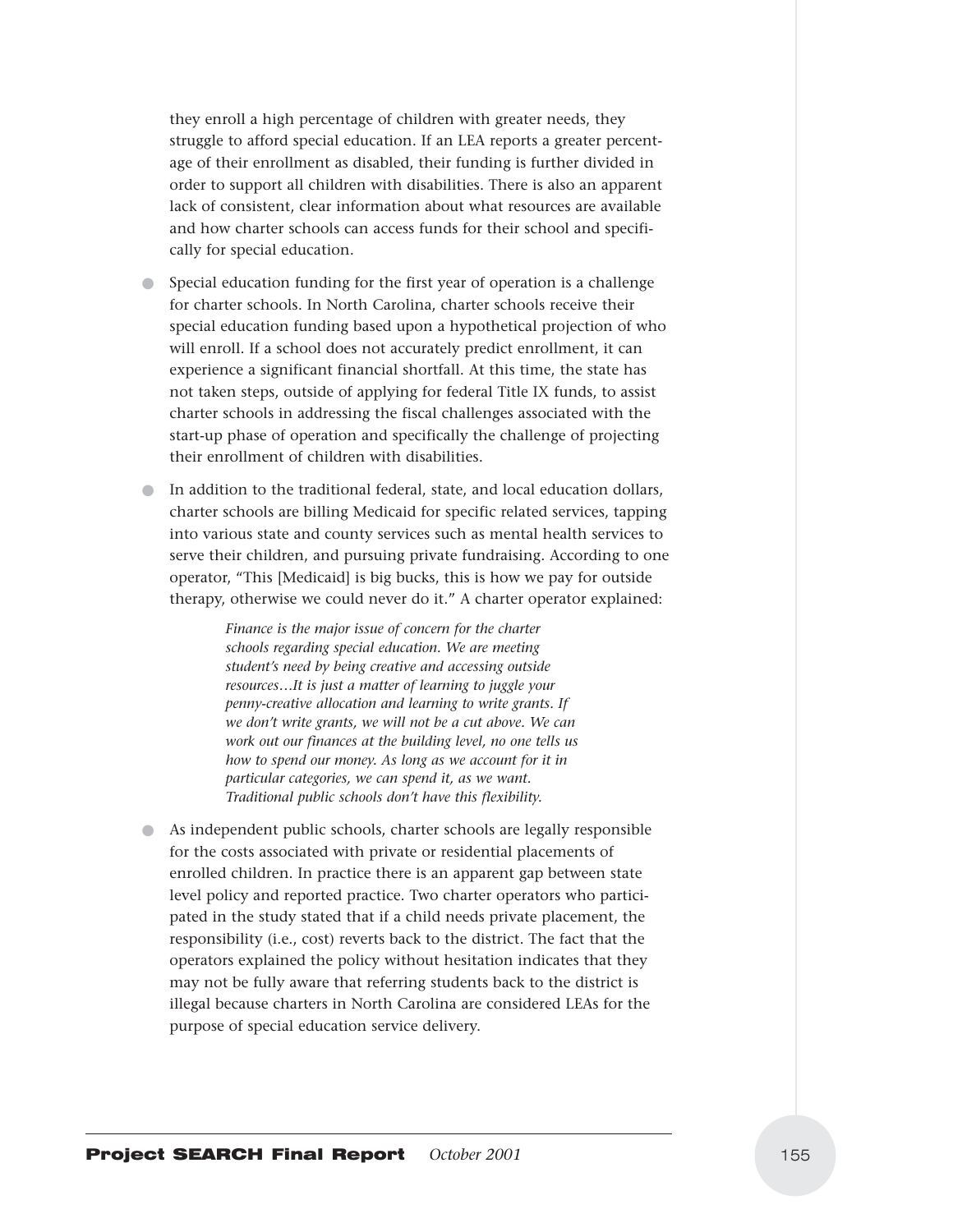## **VI. EDUCATIONAL SERVICE DELIVERY**

- As independent LEAs, charter schools either hire in-house special education teachers or contract for individualized services such as occupational, physical, and speech therapies. Contracting with a local district occurs infrequently.
- Enrolling in a charter school is typically considered a change of placement and depending on how the charter school plans to serve individual students with disabilities, enrollment should trigger an IEP review. In practice, there is a great deal of variability across the state in how charter operators learn that a child has a disability, how proactive they are in updating and implementing the IEP, and the degree to which children's IEPs are met.
- Charter school operators report that when parents enroll their children in charter schools they frequently withhold information regarding disability. In addition, charter school operators from across the state reported that districts don't always forward students' records in a timely manner or forward incomplete records. As a result, charter schools frequently start the academic year with inadequate information about their students' special needs. When a child's disability is revealed, the school is in catch-up mode regarding the IEP and delivery of services. Charter operators in the majority of the schools visited noted that as they have become more established and accepted, district staff are getting better about forwarding complete records in a timely manner.
- A charter school administrator perceives that the IEP process in charter schools is more conducive to family involvement. She explained that, "Parents are involved, there is an exchange, and it is informal so you don't get parents that are immediately rigid [in the IEP meeting]." The administrator perceived that the school's ability to better engage parents is a real strength of special education in the charter school.
- With the exception of charter schools specifically targeting children with disabilities, all of the charter schools visited report using inclusion and some pullout services to serve all of their children with disabilities. A principal noted that his model of inclusion with tutoring and some reading pull-out is working particularly well for children with language and writing disabilities. Nearly all of the charter operators interviewed perceive that small class size is their greatest asset. State policy makers and advocates repeatedly commented that charter school operators are frequently ill equipped to meet the needs of children with disabilities and naively believe that small class sizes will negate the need for specialized services.
- Charter operators expressed frustration because they perceive that they are more progressive about serving children with disabilities in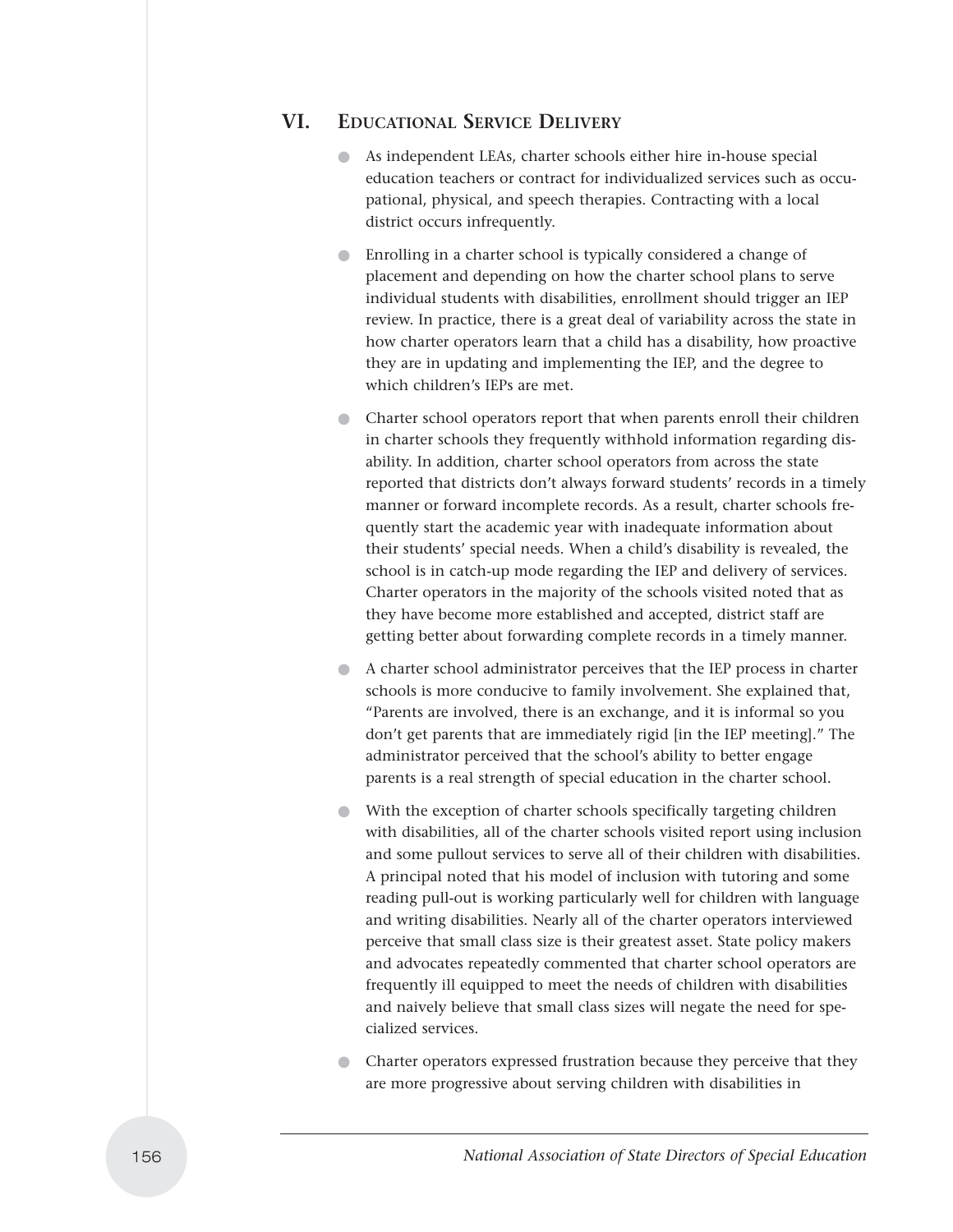inclusive settings than the state. Charter operators noted that they have to fight with the state to use the inclusion model.

● Statewide, charter schools enroll a slightly higher percentage of children with disabilities than traditional public schools: 13.8% in charter schools v. 11.5% in traditional public schools (Nelson et al., 2000). However, evidence from discussions with individual charter operators, district staff, and state policy makers indicates that charter schools are subtly and not so subtly counseling children away from charter schools. Although the percentages indicate that charter schools are enrolling their proportion of children with disabilities, they are typically enrolling students with mild disabilities and counseling children with more severe disabilities back to the traditional public schools. A state policy maker commented:

> *Charter schools are counseling kids away from charters and charters think that this counseling-out is legal. There are some [charter schools] that are doing what they are supposed to be doing. However, the charter schools don't think that they have to serve these [children with disabilities] kids.*

- A discussion with a charter principal demonstrates one example of the subtle line between deciding what the best placement is for a child and counseling children away from charter schools. He thinks his philosophy of inclusion is not attractive to all parents. When questioned, he informs parents that the school practices inclusion within the classroom with added tutoring and supports when needed. He provides parents with a tour of the school and has an "open dialogue" in order to educate parents about the schools' goals and the big picture. He further explained that, "Parents have the choice of shopping around for the best fit, education is not a fashion but a comfort." The subtle and not so subtle nuances of the dialogue between charter staff and parents of children with disabilities represents a gray area regarding whether children with disabilities are provided equal access to charter schools. In fact, a special education teacher commented that, "There is counseling-in and -out but this could also be considered part of the placement of the child."
- A concern raised by nearly all of the charter operators is the reality that the state special education funding system and small school size put charter schools in a precarious financial position in which they have very limited funds to rely upon to serve high cost students. Charter operators contend that due to their size, they are disproportionately affected by the high cost of special education services for some children. A state charter school advocate expressed concern about the current practice of counseling-out and noted that, "Little by little,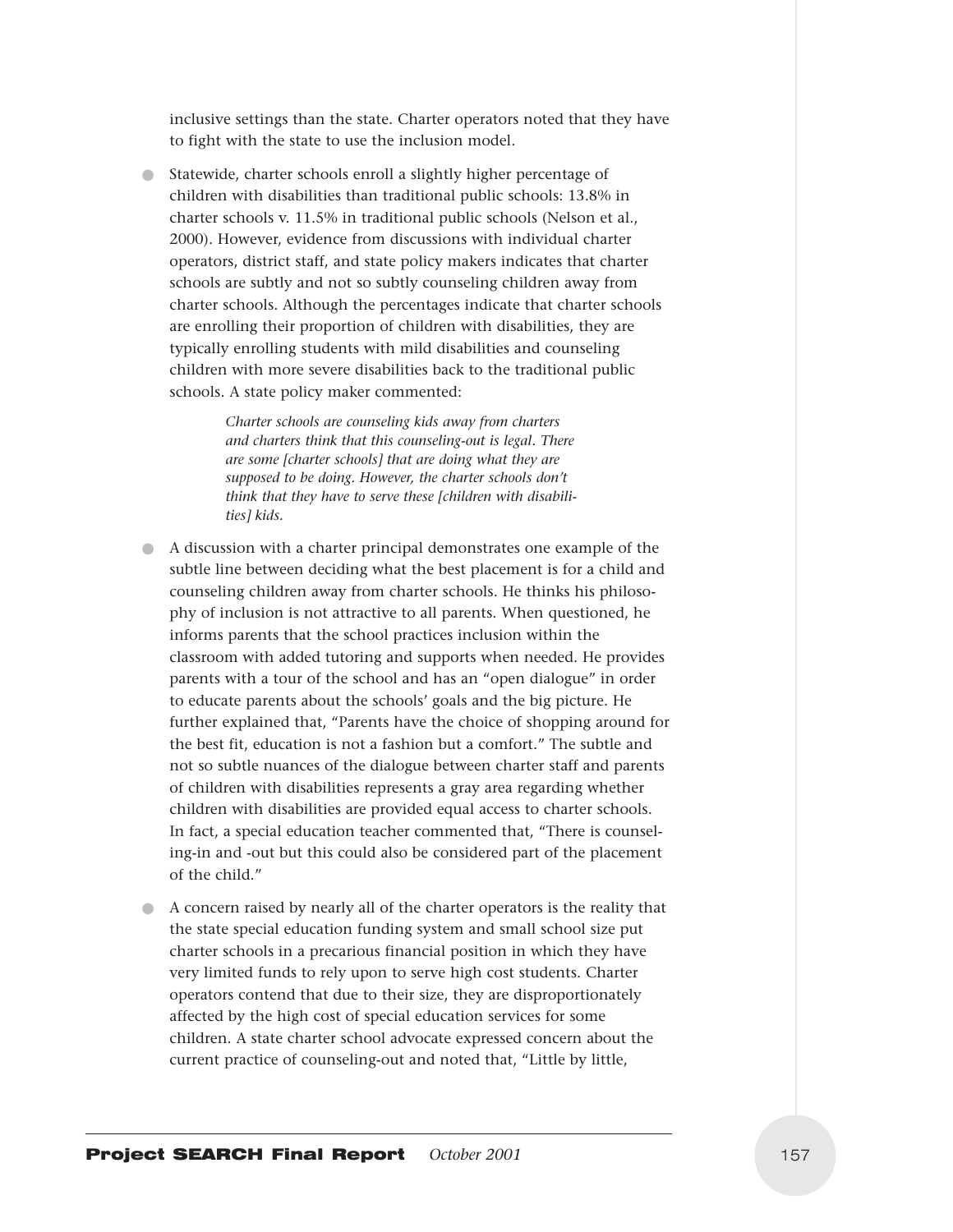parents are going to realize that they are legally in their right to go to charters, and in time parents will challenge the schools." Counselingout is reportedly occurring in both directions because district schools are counseling potentially difficult children to charter schools.

### **VII. DATA COLLECTION AND ACCOUNTABILITY**

- North Carolina takes data collection and accountability very seriously and has been proactive about oversight of its charter schools and monitoring special education in charter schools. The state policies and procedures regarding data collection and accountability for charter schools, and specifically special education, emanate from the state accountability plan, state charter school legislation, and, finally, state special education policy.
- The central component of the state's academic accountability system is data collected and reported as part of the ABC Accountability plan. The state considers both school performance and improvement, thereby addressing concerns raised by traditionally high performing as well as low performing schools. High performing schools are typically concerned about being penalized for lack of growth while low performing schools are concerned about being penalized for low scores. Poor performance according to the ABC's measures is grounds for charter revocation. According to the 2000 ABC test scores 40 schools across the state were characterized as low performing; 50% of these were charter schools.
- The state charter advisory committee tracks charter schools carefully and makes policy recommendations to the state board of education. Informants at the school and state level as well as individuals representing charter advocacy groups all perceive that the advisory committee is a powerful actor in state charter school policy development and implementation.
- The high level of monitoring, and in particular financial monitoring, provides the state with monthly updates about the fiscal solvency of the charter schools. A member of the state charter advisory committee explained that the committee did not start out being proactive about monitoring charter schools' financial stability but over time, "The state found that as charters floundered financially, it had to more closely monitor charter school finances."
- The state adopted a policy for financial and governance non-compliance in April 2000 that is part of the state's charter school accountability process. The essence of the policy is that if a charter school does not comply with state mandated rules and regulations regarding financial reporting and governance procedures, the school is placed on caution-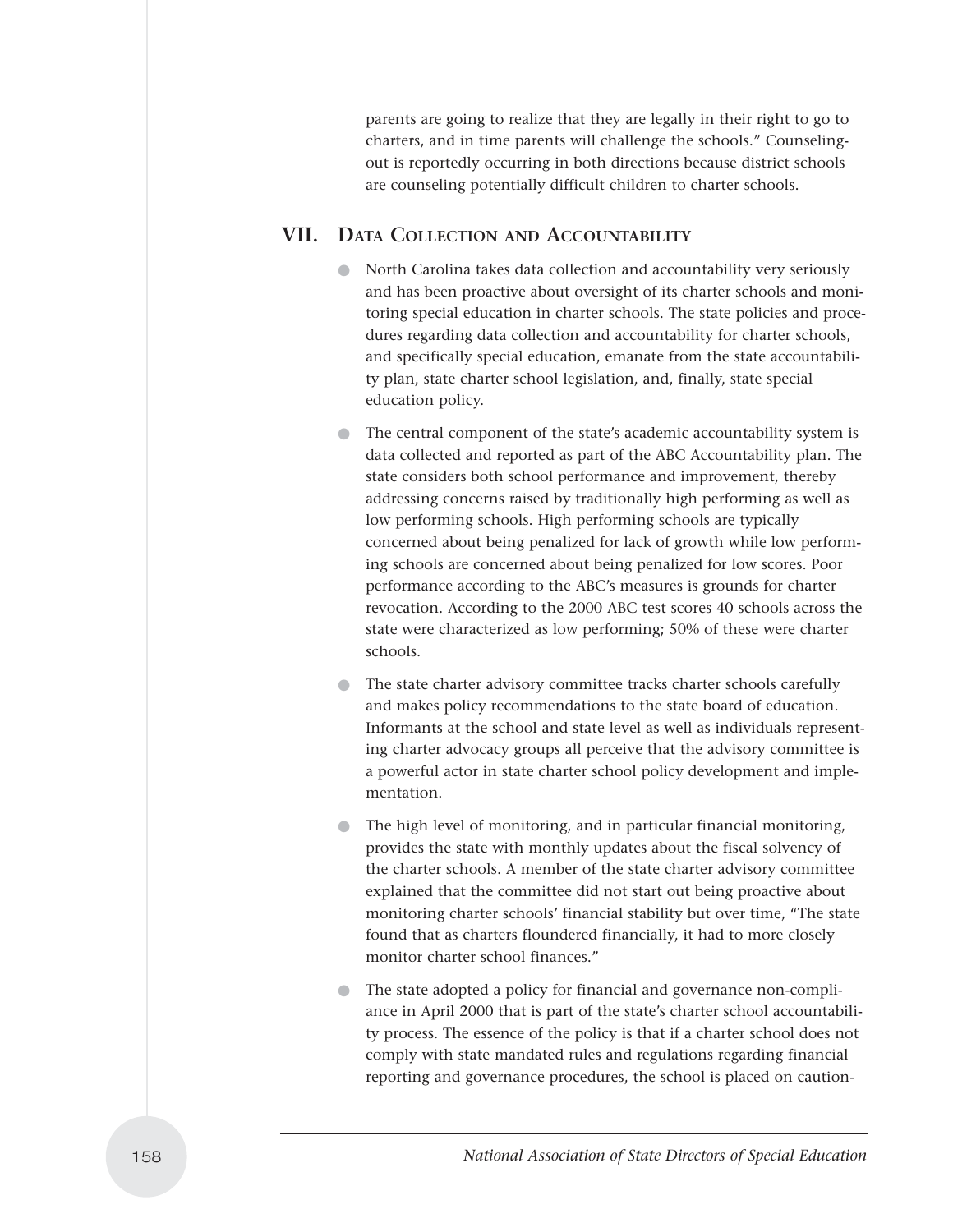ary, probationary, and finally disciplinary status. Depending upon the severity of the infraction, at any point during this monitoring process, the state can freeze a school's funds by revoking access to the cash management system.

- The charter renewal process has two-stages: a school directed self-study that examines the school's operation and future goals and a DPI report. The DPI report summarizes the charter school's compliance with rules and regulations in the areas of the ABC Accountability Plan, financial compliance, governance structure, exceptional children's services, and school enrollment. The substance of the review, and particularly the weight of special education, have yet to be documented because the first charter schools will not go through the renewal process until academic year 2000-2001.
- North Carolina law requires charter schools to collect data regarding all children enrolled in special education, and the charter schools are held accountable for the data by DPI. At the onset of the charter school movement, DPI made a policy decision to postpone standard special education monitoring until schools were in their third year of operation. Audits are scheduled rather than conducted by surprise. In 1998, at the request of the State Board and the General Assembly, DPI Exceptional Children Division was asked to do an audit of charter schools in order to monitor compliance with special education regulations and use of funds generated by special education students. During the 1998-1999 school year, the Division audited 14 charter schools. The audits also included a monitoring component. The audit examined the schools' special education headcount and special education staff utilization. If a school was found out of compliance with the auditing component, the state could reduce budget allocations associated with special education. The monitoring component examined school LEA policies and student records in terms of compliance with federal and state laws and regulations. If a school was found out of compliance with the monitoring component, it had to submit a Corrective Action Plan to DPI.
- In addition to the standard scheduled audits, charters may by audited in response to parental complaints. Depending on the findings from the investigation of the parental complaint, a full-blown audit may be triggered. At the time data were collected, there were two complaints pending with the federal Office of Civil Rights regarding charter schools and children with disabilities.
- Special education data collection is affected when charter operators are not familiar with the federal and state special education head count procedure. If a charter school does not submit the information to the state or the data are incomplete, there are financial repercussions for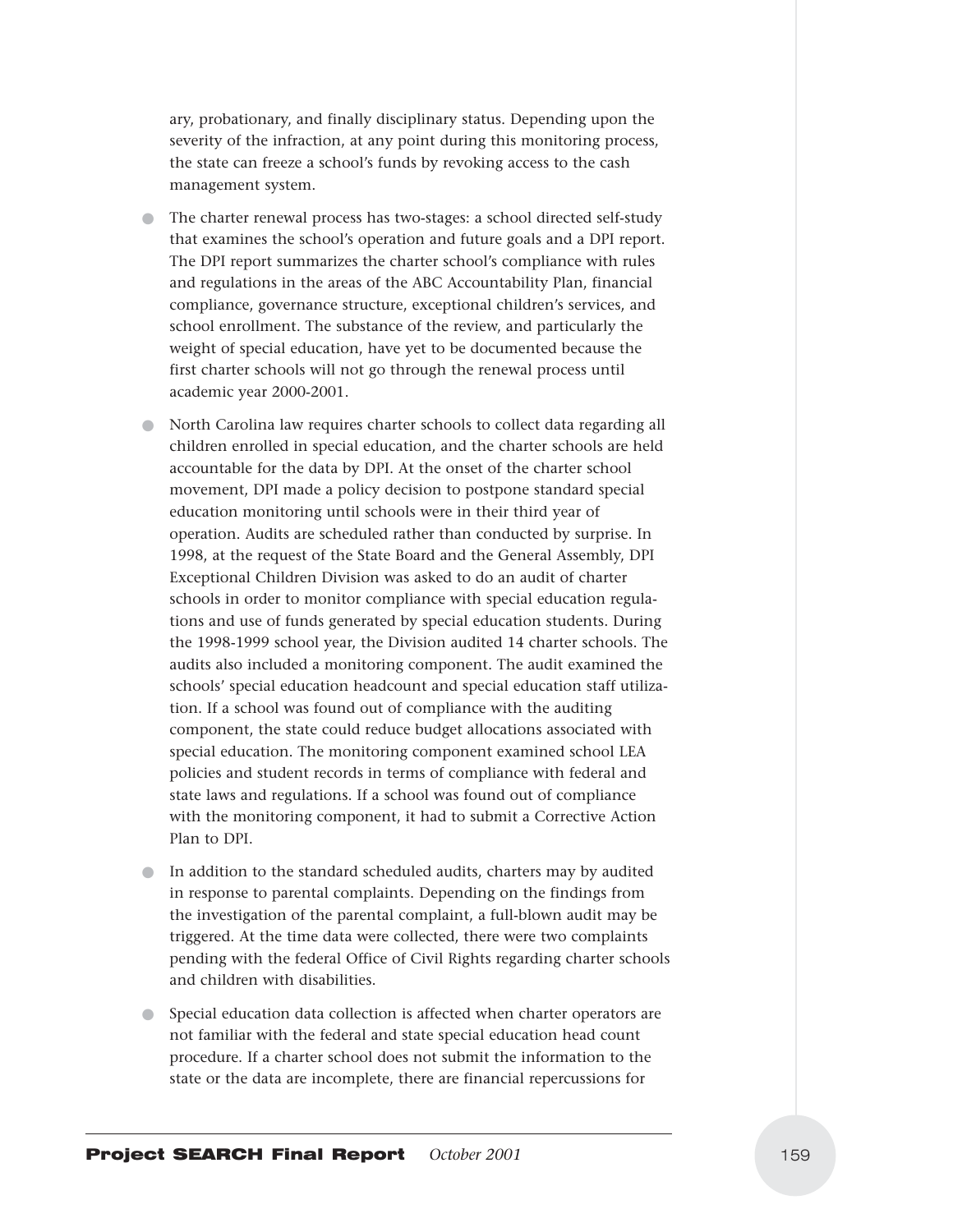the charter school. A DPI official noted, "They [the charter schools] don't even know how they have to do a head count. People are wearing many hats and the special education leadership at the individual charters may not be very knowledgeable about special education."

## **VIII. STAFFING**

- North Carolina charter schools are solely responsible for hiring, supervising, and monitoring special education staff according to state special education policies and procedures. Federal and state law requires that special education teachers and related services professionals have proper licensure/certification. North Carolina's charter school law dictates that 75% of the teachers in kindergarten through fifth grade and 50% of the teachers in sixth through twelve grade must be certified. This certification requirement initially caused confusion regarding whether charter school special education teachers had to be certified. Charter operators interpreted the state statute as including special education teachers and in some instances chose to have the uncertified teachers teach special education. State level policy makers have struggled to clarify that federal and state statutes override the charter statute and that all special education teachers must have appropriate certification.
- Recruiting, hiring, and retaining certified special education staff is a challenge for charter schools across the state. Due to the generally small size of charter schools' teaching faculty, they struggle to hire a cadre of teaching professionals typically necessary to support a full array of education services. An individual special education teacher may potentially be required to serve a diverse array of students.
- Strategies that charter schools use to fill special education slots include hiring retired district special education staff and hiring itinerant staff who supervise uncertified special education staff. Most charter schools contract with outside private providers for speech, occupational, and physical therapy as needed. Contracting with the county is not a particularly attractive option to charter schools. Charter schools are also reportedly tapping into community resources such as private providers and various institutions of higher education.

## **IX. TECHNICAL ASSISTANCE**

North Carolina is still in the process of developing its technical assistance infrastructure for charter schools. A member of the state charter school advisory committee characterized technical assistance and charter school needs as follows: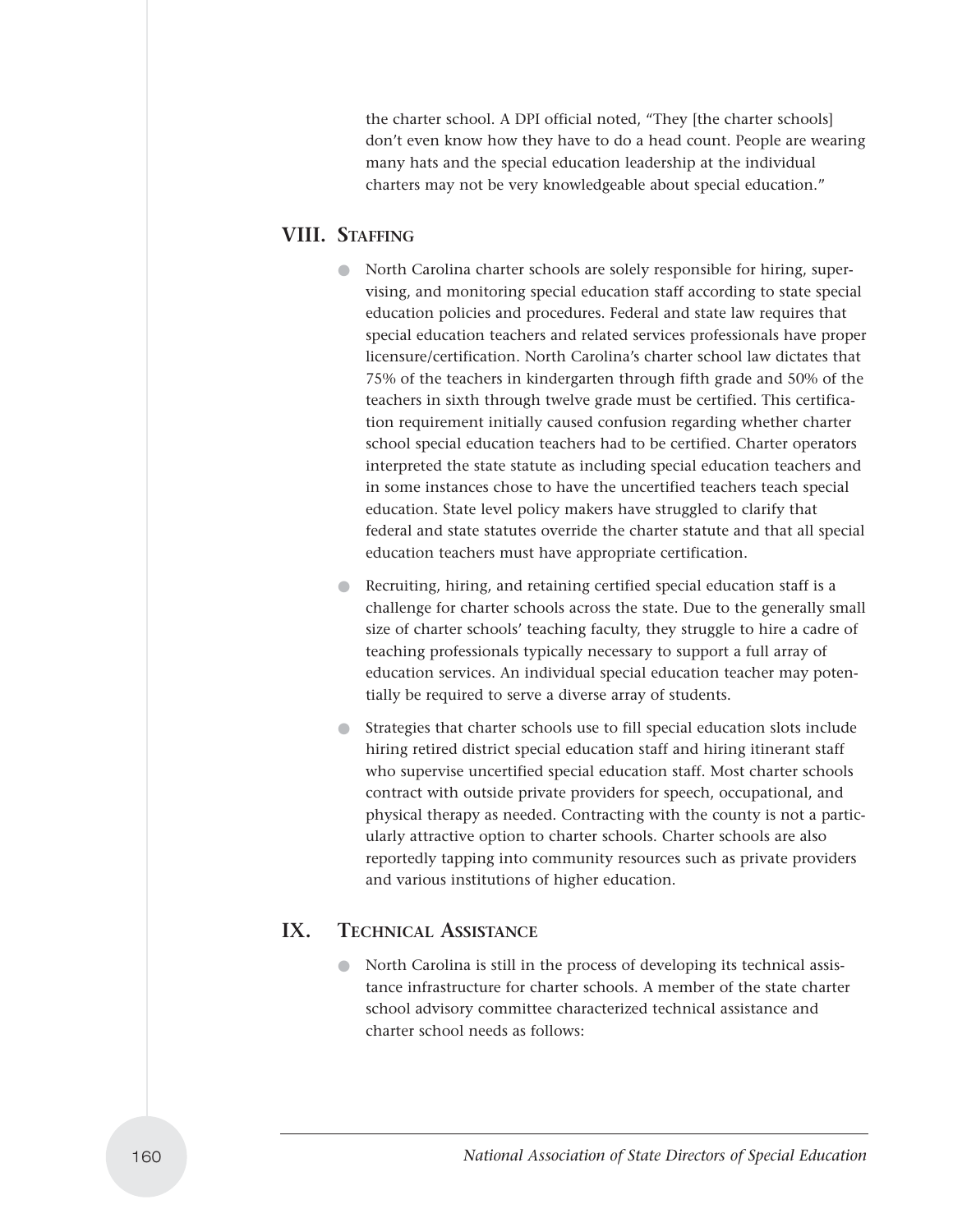*As with any newborn, growing pains have occurred. The State Board was catapulted into the arena of school choice. The Department of Public Instruction was required to nurture a newborn that often had little or no experience in public policy, in public finance, or in a new, malleable accountability system. Traditional public schools were forced to become acquainted with a new neighbor who often did things just a little bit differently than was custom.*

- North Carolina charter schools can access a diverse number of entities for their technical assistance needs. The primary sources of assistance are the state charter school advisory committee, DPI, Office of Charter Schools and other specific departments, State Charter School Resource Center, State Charter School Association, Charter School League and other outside affiliations such as community organizations or education management organizations (EMOs). Partnering with a community entity, an established school model, or being managed by a private EMO provides an infrastructure and external source of technical assistance.
- State policy makers expressed frustration regarding the challenge of providing adequate and appropriate technical assistance to charter schools while attempting to honor the schools' quest for autonomy. One state policy maker lamented, "Charters want to be free but then, they complain that the state has not helped them enough." Interviews with charter operators verified this apparent disconnect among charter operators striving for independence yet yearning for extensive support from DPI.
- Numerous state level policy makers and charter advocates noted a correlation between the schools that have chosen not to avail themselves of the state's various technical assistance offerings and the schools that are struggling with governance, finance, and special education. Failure to avail themselves of state offered training regarding special education can cost a charter school a significant amount of time and financial resources.
- Charter school operators are perceived to be ill informed about the obligations to educate all children and the subsequent rules and regulations that govern how they are to educate children with disabilities. State officials in the Office of Charter Schools as well as the Exceptional Children Division acknowledge that they are continually working to inform charter applicants and operators about special education but that there is a gap between what DPI provides and what the charter schools need. A charter operator characterized the gap as follows: "Special education is the most confusing area. If you [charter operators] don't know what questions to ask and you [DPI] are on the other side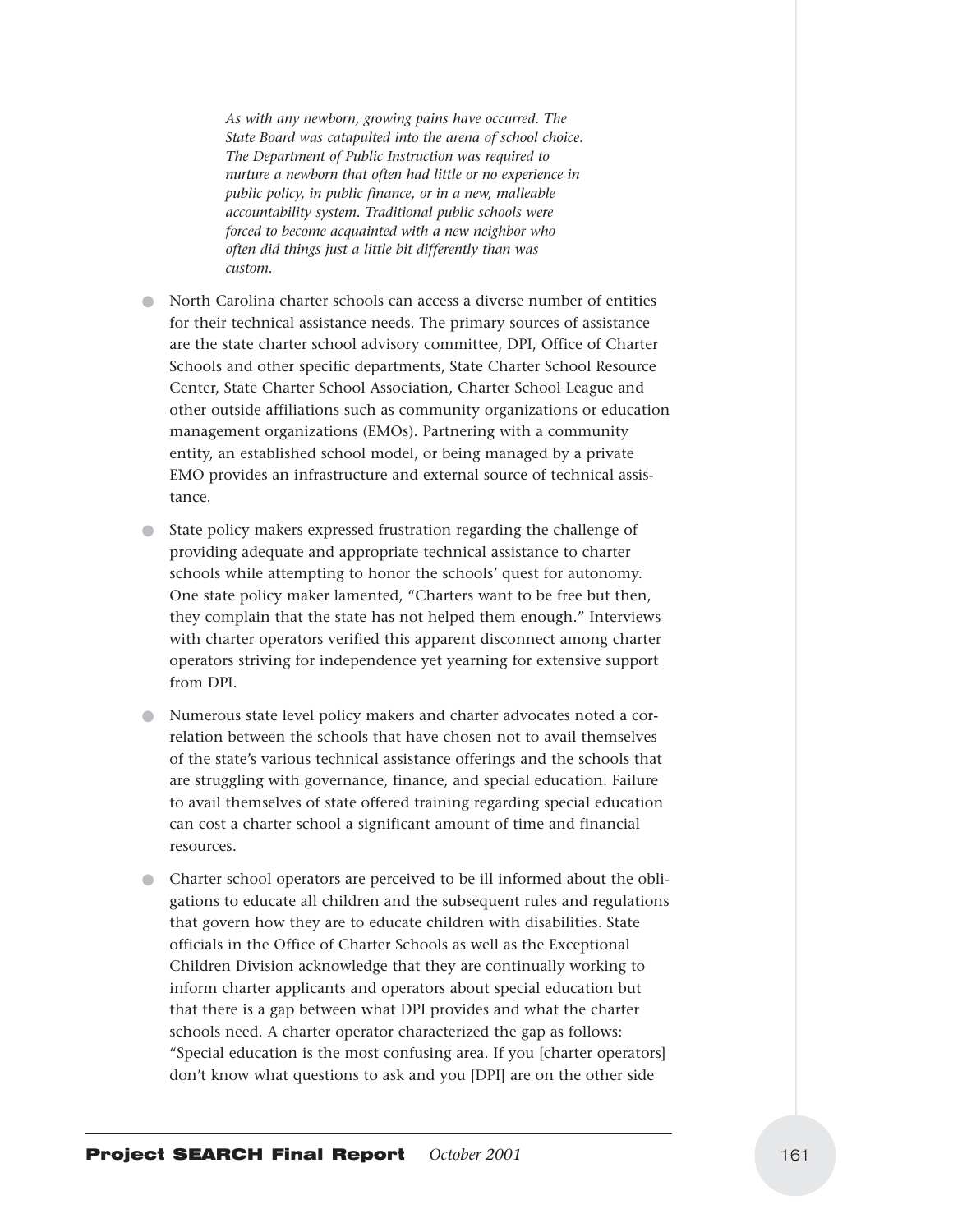and don't know what people don't know, how can you bridge the gap?" Further, a charter operator suggested, "DPI needs to approach charters as if they don't know anything, they need to provide more training. They [DPI] talk about the public school process. But, we are building a car that is already on the race track."

● A frustration expressed by a number of charter school operators who are located a long distance from DPI is the challenge of attending technical assistance training. It is a hardship for schools which employ only a few teachers to send staff to training. This is compounded when the training is far away and there are high costs associated with it (i.e., travel time, transportation, hotel, meals etc.).

### **X. TRANSPORTATION**

- Charter schools are not required to provide transportation but they are required to "develop a transportation plan so that transportation is not a barrier to any student who resides in the local school administrative unit in which the school is located." The charter schools are granted freedom to either facilitate a car-pooling system, contract for transportation or purchase buses and provide their own transportation. To address the transportation needs of students, some schools have bought buses. The state provides reimbursement to charters for their transportation costs using a formula based on the annual state allocation per eligible transported student minus 5% that the district withholds for administration.
- Discussions with state officials and charter operators did not reveal any specific issues in the area of providing transportation to children with disabilities. A state official explained that, "Transportation can be a special problem for a physically disabled child or a child with a severe disability but many charters actually contract with parents."

# **XI. ADHERENCE TO PHILOSOPHY AND MISSION**

● Because charter schools are independent public schools and required to provide all special education services, operators expressed apprehension about their ability to honor their mission while meeting the needs of a potentially diverse student population in terms of disabilities. In practice, most charter schools enroll children with relatively mild or moderate disabilities and consequently, are not required to provide intense programs or services. However, even within this range, there is evidence in individual charter schools that operators may be offering generic or standard as opposed to individualized education as a compromise between meeting the needs of children with disabilities and meeting their overall school mission.